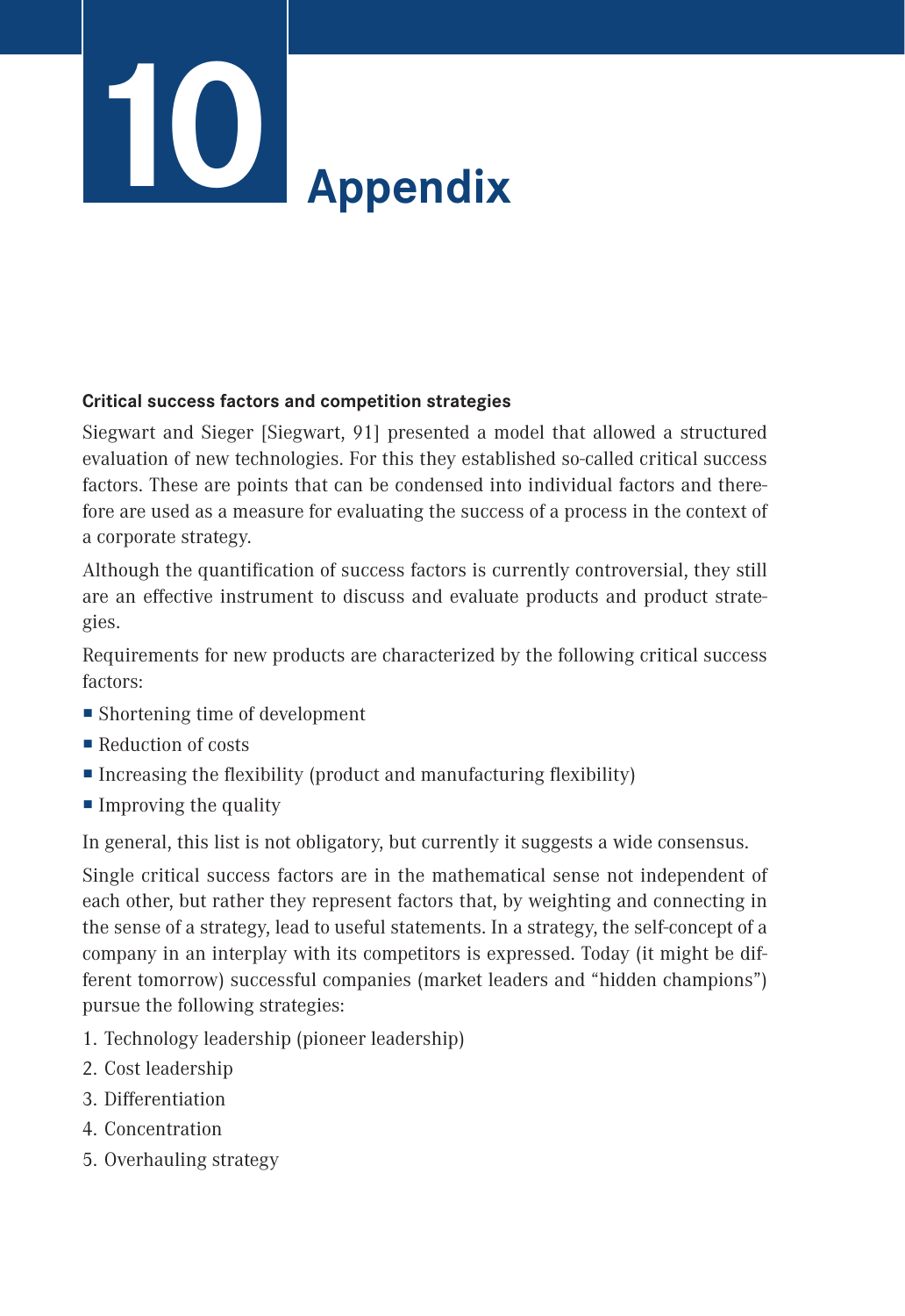The critical success factors of time and flexibility are in the foreground of the pioneer strategy, while quality and costs are in the background. In pursuing cost leadership, the rest of the critical success factors step behind the costs. The strategy of differentiation follows for a unique product, for example with an unmistakable design. Compared to quality and flexibility, costs and time play a subordinated role. Concentration is not an independent strategy, but rather is an application of cost leadership and differentiation to a chosen market segment. Outpacing is the change between the strategies of cost leadership and differentiation, based on the situation of the competition. The "provocative outpacing" strategy first involves procuring a share of the market with inexpensive products, followed by differentiation with high-quality products. "Preventive outpacing" goes directly after cost leadership, to fend off low prices from competitors from the beginning.

A strategy known as market skimming is similar to outpacing. A product, preferably upscale, unrivaled, and introduced to the market before the competition, which is temporary and intense, is put on the market with the necessary advertising expense. When the competition begins on the market, the business is over or reduced to a low and low-priced afterbusiness. This applies especially to fancy goods, for example the mp3 player iPod (Apple). In this case, all competitive factors play a similar role, but have different weighting related to the stage.

These examinations show that most of the actually used strategies are a mixture of single projections, which are followed over the period with different weightings.

The individualization of mass products can be seen as a combination of the pioneer and differentiation strategies.

The implementation of the theory explained in the following makes it clear that time especially plays an important role.

#### **Economic model by Siegwart and Singer**

The approach of Siegwart and Singer allows for a quantitative assessment of the economic impact in the use of new technologies, taking into account the risk associated with new technologies. Steger and Conrad [Steger, 95] applied this approach to rapid prototyping. Conventional five-axis milling and stereolithography were compared, for example.

Even from an operational perspective, the authors determine the benefits of stereolithography in terms of production time and costs. The quality of the component, in particular on the surfaces, from milling is better.

The strategic assessment of the technology covers all critical success factors in the calculation. The assessment is no longer based on the costs, as in the operational view.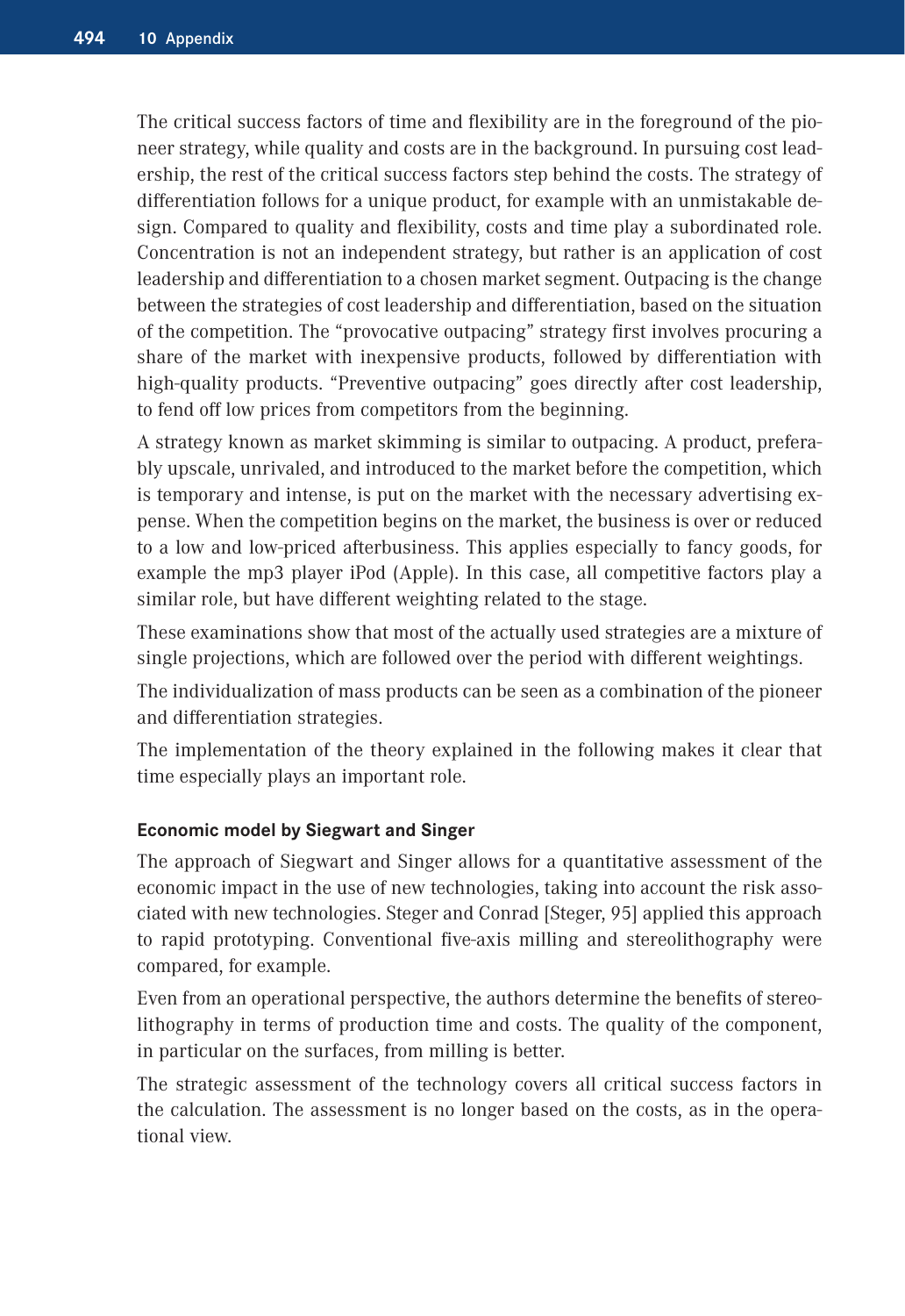#### **Procedure**

An economic efficiency ratio is defined, indicating how well a strategy is supported by the application of rapid prototyping.

The economic efficiency ratio is the quotient of the growth of capacity (capacity value) and the total costs (cost value). The costs include all of the classic cost types and the cost savings that are due to the use of additive manufacturing processes. The capacity includes the critical success factors (which may be defined differently in other basic approaches) cost, quality, and flexibility. The improvement or deterioration (in percent) is calculated in each case compared with the conventional reference case (which equals 100 %).

As part of the strategic review, Steger and Conrad compare the economic importance of the use of rapid prototyping for four different competitive strategies:

- 1. Technology leadership (pioneer strategy)
- 2. Cost leadership
- 3. a) Differentiation or b) Concentration
- 4. Overtaking strategy (outpacing)

Rapid prototyping technology has an influence on the critical success factors of

- 1. shorter development time,
- 2. reduction of costs,
- 3. improved quality, and
- 4. increased flexibility

entered into the calculation. For this purpose, the effect of an additive manufacturing process is estimated on the critical success factors: for each strategy, the critical success factors of time, quality, and flexibility are connected to a capacity value and transferred to the factor cost in a cost value.

The capacity and cost factors consist of a value for the performance ratio, which indicates how much the property in question could be improved by the use of an additive manufacturing process (for example, speed increased by 80% leads to the fulfillment level 180) and a weighting factor (depending on the importance of the criterion for the strategy, between 1 and 3).

The average of the capacity values of time, quality, and flexibility is multiplied by the reciprocal value of the cost value, the efficiency index WI, which is a measure of the potential or prediction of a new technology.

An evaluation of the individual capacity values, with a probability of arriving at the predictions, leads to an economy measure WII and additionally encompasses the risk that is associated with the introduction of the new technology.

The analogous application of the process to the basic technology gives reference values for the assessment of the new technology.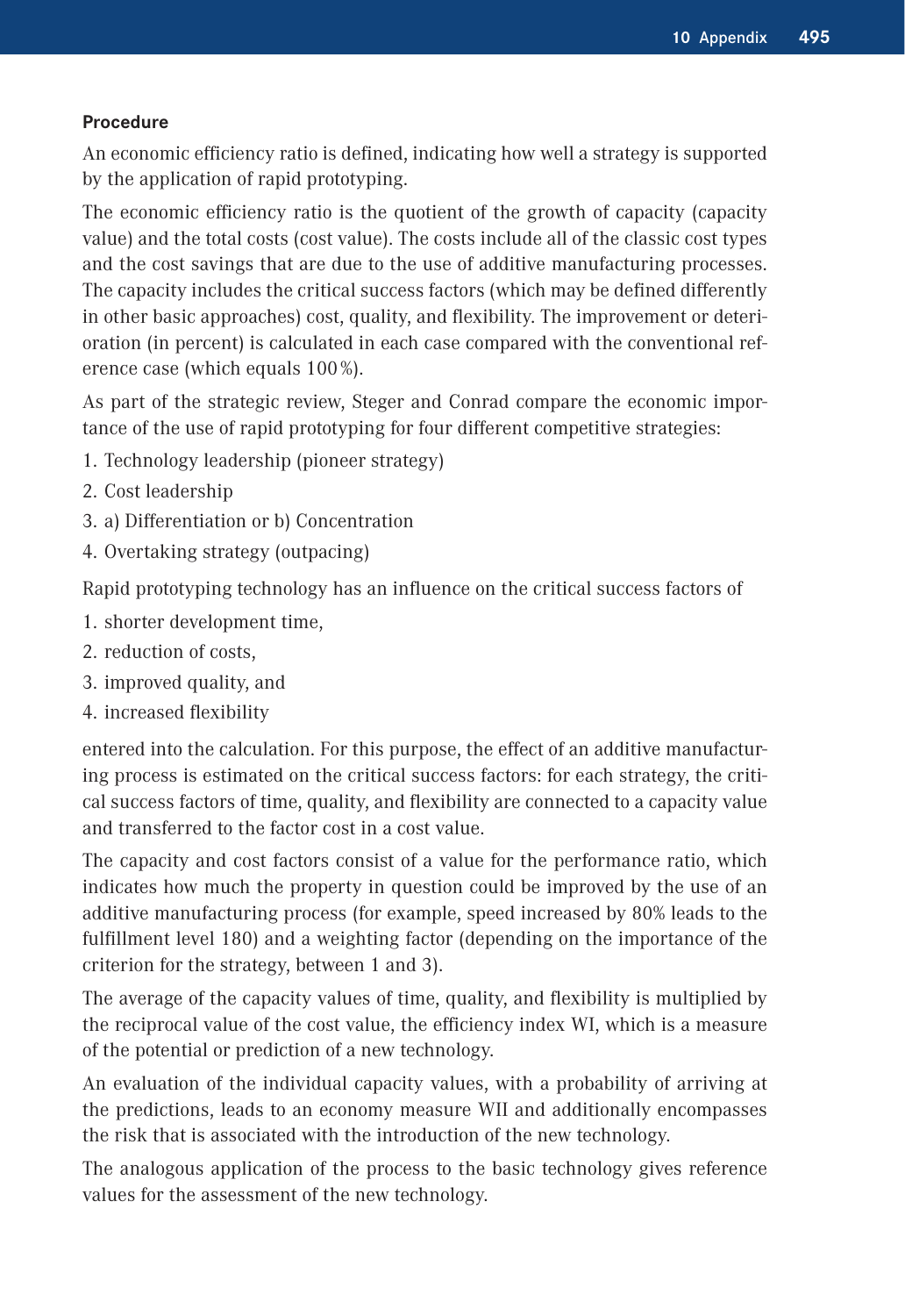#### **Determine the numerical values**

The values for the variation of the critical success factors

- 1. shorter development time,
- 2. reduced costs,
- 3. improved quality, and
- 4. increased flexibility

were estimated as follows:

#### **No. 1: Shortening the development time**

Quickly available prototypes have the potential to reduce the development time by up to 80 %.

The shortening of the production time of prototypes often plays only a minor role. This advantage can be used, depending on the strategy, for

- $\blacksquare$  earlier market entry,
- quality improvement, or
- cost reduction.

The total reduction of development time that is finally realized is therefore dependent on the type of strategy.

#### **No. 2: Reducing cost**

The reduction of costs is achieved in two ways, first, the effect of earlier cost-cutting, and second, through cheaper production of models. The literature states that about 50 % is production costs and that the savings from an earlier assessment of the cost of product development indicate about 25 % of the savings in the production model. Through following necessary processes when using the additive manufacturing process, with the conventional process the total numbers may still change.

While the cost advantage in the production always occurs, the degree of realization of the further potential, in turn, depends on the strategy.

Reducing costs, therefore, makes up at least 50 % but not more than 75 %.

#### **No. 3: Improving quality**

Through the use of an additive manufacturing process, a higher product maturity is attained earlier.

Methods of QFD (quality function deployment) and FMEA (failure mode and effects analysis) are thereby effectively supported, and an expensive troubleshooting later on is avoided.

The magnitude of the effect depends, as already mentioned, on a cost/benefit strategy that determines how much is spent by the time that is saved.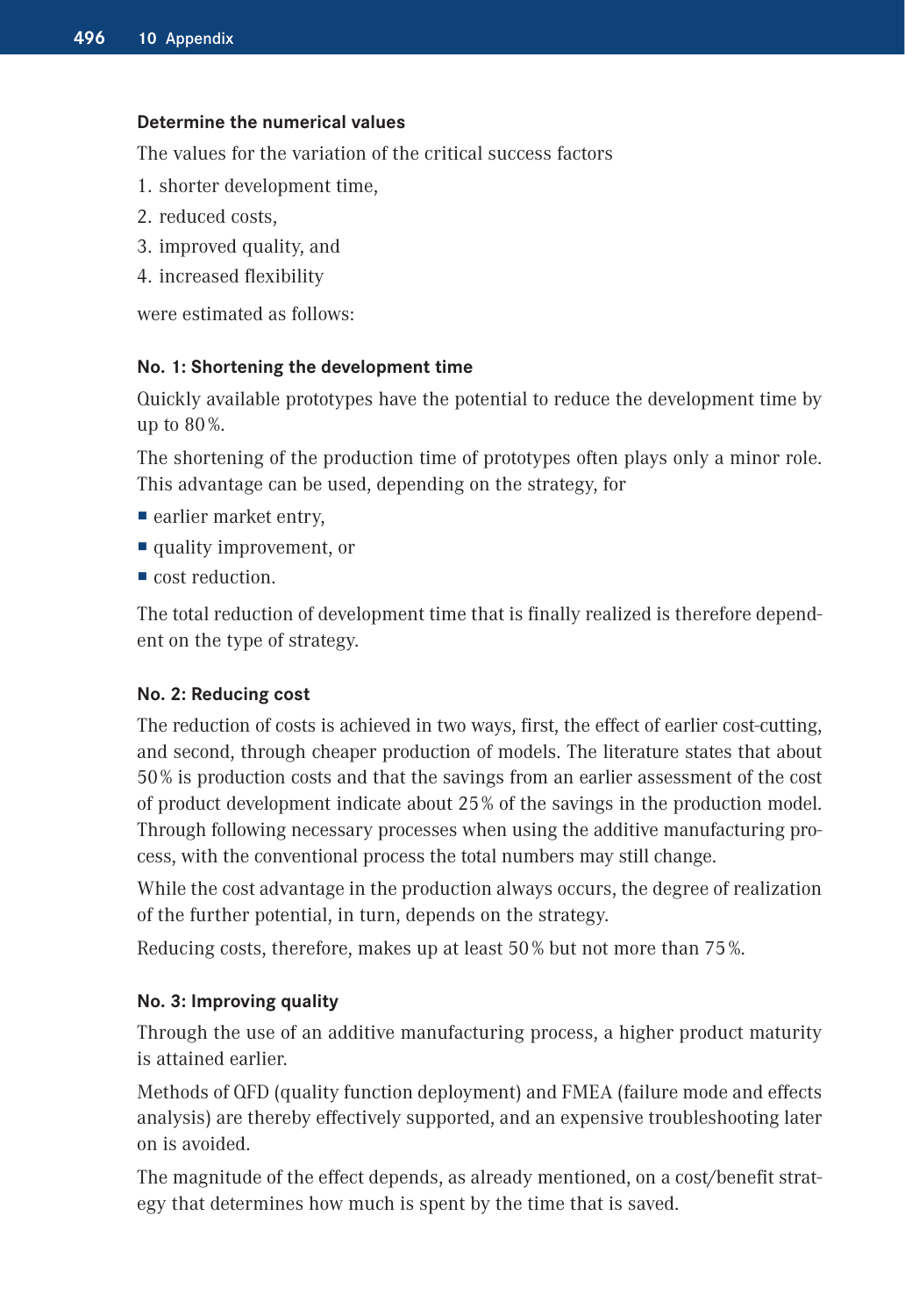#### **No. 4: Increasing flexibility**

The rapid availability of prototypes influences the flexibility outward and inward. Changing market requirements can be quickly and effectively responded to by serial identical prototypes.

Shorter reaction times within the company improve communication and put the organization in a position to respond faster and better to changes of all kinds (provisions computing process, process production, environmental conditions). They are the basis for continuous learning in an operation and an important factor in increasing the rate of innovation of the company.

A quantification of these effects is very difficult.

In order to obtain meaningful answers, a competitive strategy must be defined, such as cost leadership, and depending on each critical success factor, a performance level shall be determined. In view of the fact that the maximum savings are 75 % of the cost for the application of rapid prototyping, a performance level of 175 % results (100 % corresponds to conventional milling). Because the cost leadership strategy assumes that the time gained is fully reinvested in cost reduction, the success factors of development and quality remain unchanged (100 %), which, however, are difficult to measure. Increased flexibility is assumed to be  $20\%$  (= 120 $\%$ ).

The performance levels thus determined are weighted by factors of 1 to 3  $(1 = low$ importance,  $2 = \text{average meaning}$ ,  $3 = \text{very important}$  and hence are the importance of the individual factors of success for each competition strategy.

In the case of cost leadership, this results in a 3 for the cost, a 2 for the time, and a 1 each for quality and for flexibility.

The average of the values of capacity is determined from the product of the weight and degree of completion, and the cost value is the reciprocal of the product of the weight and the degree of satisfaction regarding the success factor costs.

The value of the cost-effectiveness ratio WI results from the ratio of capacity value and cost value. Although it contains estimates for the potential of the technology, it does not consider the risk. Therefore, for each success factor is defined a probability (<1), multiplied by the value for each success factor and the mean re-formed for the performance. By dividing by the cost value, the profitability index WII follows in terms of risk.

The performance level and the probability are specified for conventional technology with 100% or 1. By weighting and averaging, the following efficiency characteristics WI and WII result:

|                          | <b>WI Conventionally</b> | <b>WII Conventionally</b> |
|--------------------------|--------------------------|---------------------------|
| Cost leadership          | 3.99                     | 3.99                      |
| Differentiation strategy | 2.67                     | 2.67                      |
| Pioneer strategy         | 2.33                     | 2.33                      |
| Outpacing strategy       | 9.00                     | 9.00                      |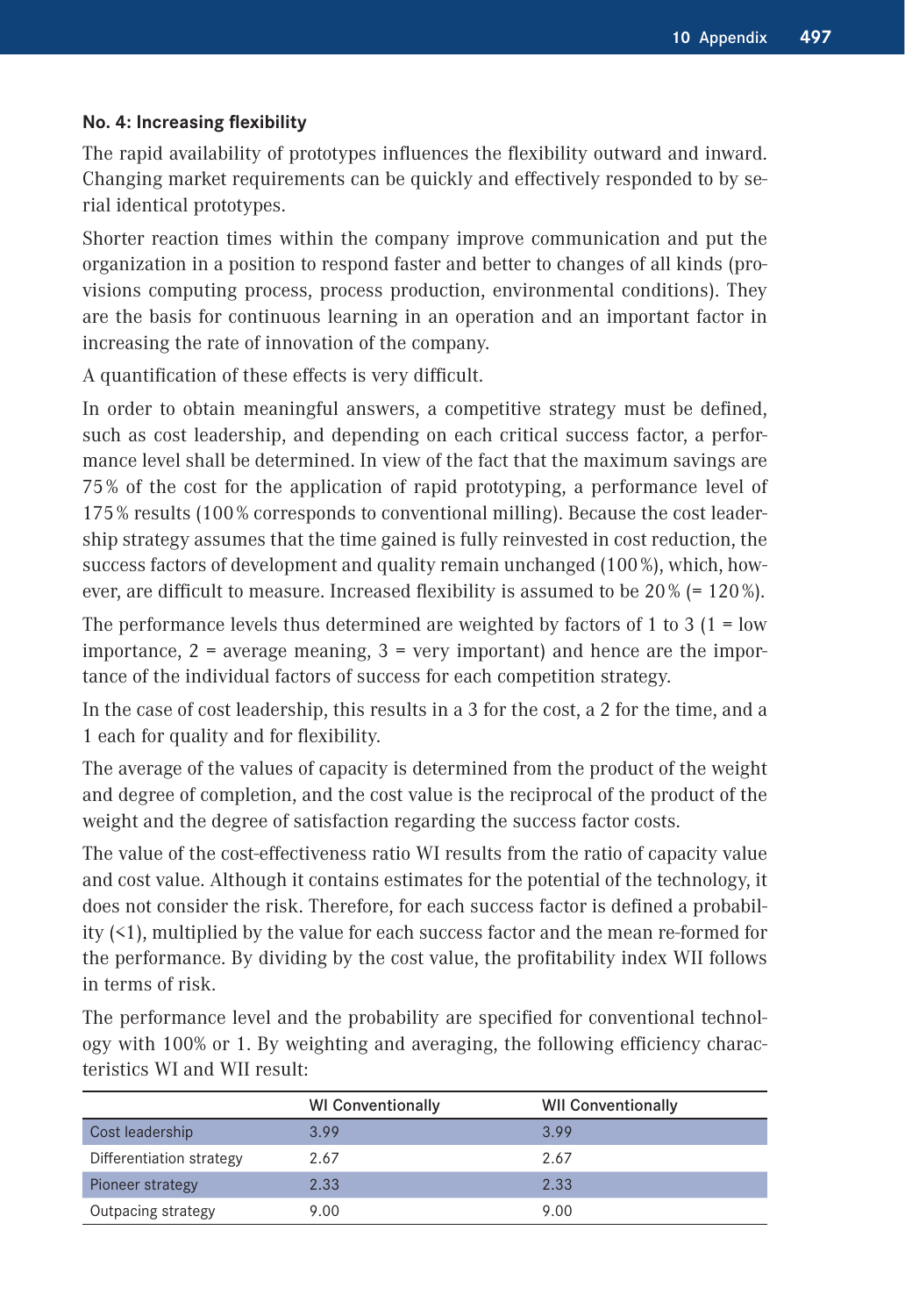The calculation of the cost-effectiveness ratios for the rapid prototyping technology is based on the following values:

|                                      | Costs | Time | Quality | Flexibility |
|--------------------------------------|-------|------|---------|-------------|
| Cost leadership                      |       |      |         |             |
| Differentiation strategy             |       |      |         |             |
| Pioneer strategy                     |       | 3    |         |             |
| Outpacing strategy                   |       | З    |         |             |
| The probability is assumed to<br>be: |       |      |         | 0.6         |

The weighting depends on the competitive strategy.

This results in the following values related to the conventional results for the profitability figures I and II:

|                          | WI / WI Conventionally | WII / WII Conventionally |
|--------------------------|------------------------|--------------------------|
| Cost leadership          | 1.84                   | 1.75                     |
| Differentiation strategy | 0.86                   | 0.70                     |
| Pioneer strategy         | 2.14                   | 2.02                     |
| Outpacing strategy       | 1.91                   | 1.76                     |

The pioneer, the cost leadership, and the outpacing strategies rely mainly on the factors of time and costs: such strategies that are supported by the RP process are almost twice as effective as conventional methods.

In the differentiation strategy, the advantages of the additive process, time and costs, play only a subsequent role. However, the factors of quality and flexibility, which are not positively influenced by additive processes, are very important. Consequently, the strategy of differentiation of the additive manufacturing process is worse than that supported by conventional.

#### **Technical data and information**

The following are technical data and addresses collected on the topics of

- CAD systems and software for additive manufacturing,
- additive manufacturing machines (prototypers and fabricators), and
- materials for additive manufacturing processes and casting resins.

The information was derived from the manufacturers, but occasionally also from independent research institutes and from the literature. The description is limited to selected machines and representative materials for which sufficient data are available. Therefore, they do not make any mention of the machine in the text and nor mention all of the material. Many technical details were deliberately included in the description of the machines in the text because they can be commented upon there. Also, some machines are missing on further representation in table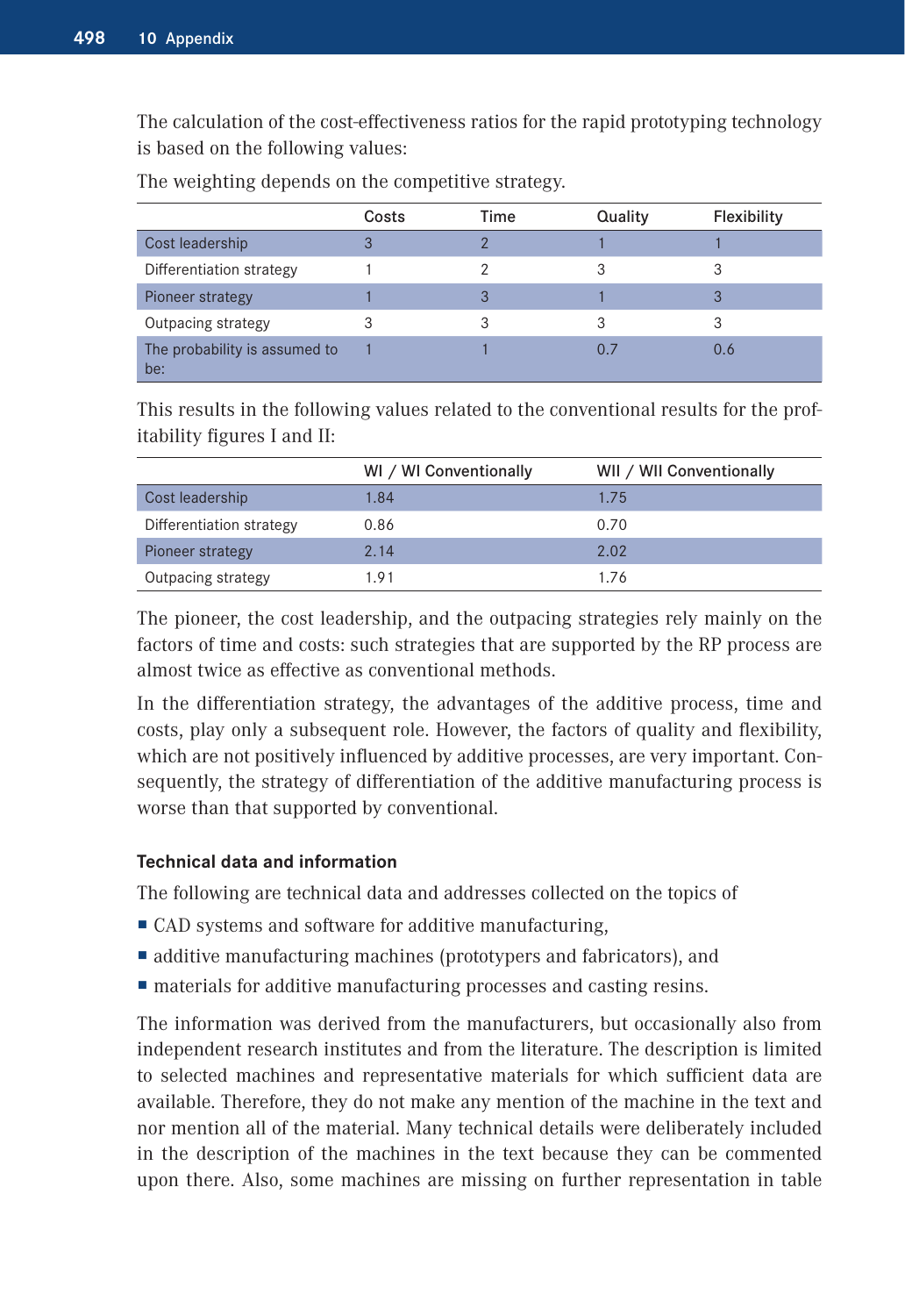form. If technical information is missing in the table in the appendix, reference should be made to the corresponding chapters. All prices are included in Figs. 8.1 and 8.2, "System Costs."

The information has been compiled to the best of the author's knowledge and belief. Because of the high speed of development, before using this information, it should be checked on the manufacturers' website or question the manufacturer. Therefore, wherever Internet addresses were available, they are also indicated. The data from older machines and material can be looked up in previous editions of this book.

Table A2.1, "Manufacturers of Additive Manufacturing Machines," also shows manufacturers that are not mentioned in Chapter 3. More information should be obtained directly from the manufacturer. Above all, the current partners are to be reviewed because the distribution networks are continuously expanded. Casting resins are collected in Table A3.12, "Casting Resins." Because the range here is confusingly large, one elastic, one hard, one impact resistant, one high-temperature resistant, and one clear quality resin were selected as examples. This choice does not mean that similar qualities would not be delivered by other manufacturers. In particular, no rating is associated with the selection.

#### **CAD Systems and Software for Additive Manufacturing**

Table A1.1: 3D CAD Systems

It may be assumed that each of these systems has a STL-capable interface.

Table A1.2: Additive Manufacturing Software (Rapid Prototyping Software)

#### **Additive Manufacturing Machine (Prototypers and Fabricators)**

- Table A2.1: Manufacturers of Additive Manufacturing Machines
- Table A2.2: Stereolithography Machines I
- Table A2.3: Stereolithography Machines II
- Table A2.4: Stereolithography Machines III
- Table A2.5: Stereolithography Machines IV
- Table A2.6: Stereolithography Machines V
- Table A2.7: Stereolithography Machines VI
- Table A2.8: Stereolithography Machines VII
- Table A2.9: Stereolithography Machines VIII
- Table A2.10: Stereolithography Machines IX
- Table A2.11: Stereolithography Machines X
- Table A2.12: Stereolithography Machines XI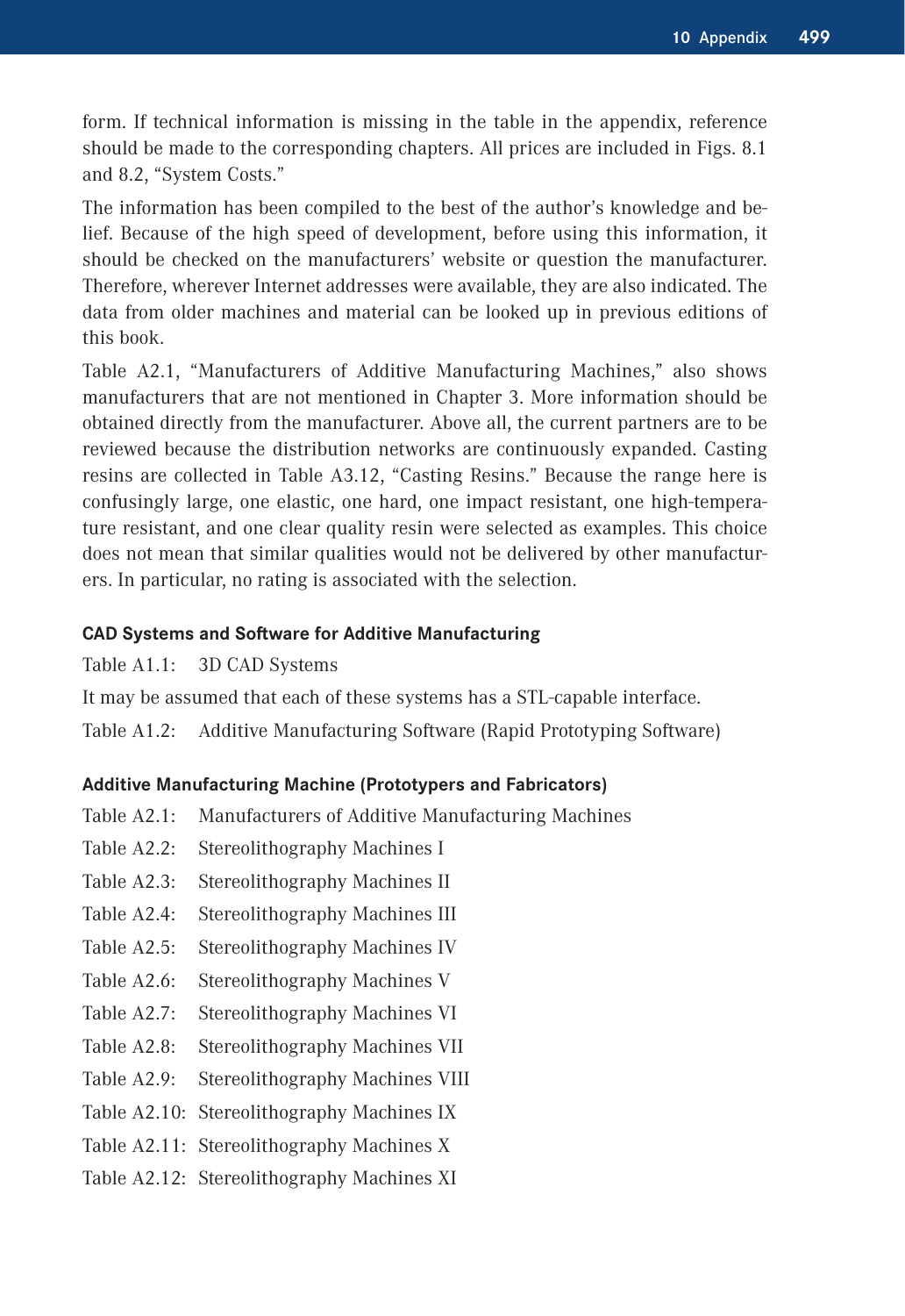- Table A2.13: Stereolithography Machines XII
- Table A2.14: Stereolithography Machines XIII
- Table A2.15: Stereolithography Machines XIV
- Table A2.16: Polymer Printing Machines I
- Table A2.17: Polymer Printing Machines II
- Table A2.18: Polymer Printing Machines III
- Table A2.19: Polymer Printing Machines IV
- Table A2.20: Polymer Printing Machines V
- Table A2.21: Polymer Printing Machines VI
- Table A2.22: Sintering Machines I
- Table A2.23: Sintering Machines II
- Table A2.24: Sintering Machines III
- Table A2.25: Sintering Machines IV
- Table A2.26: Sintering and Melting Machines V
- Table A2.27: Sintering and Melting Machines VI
- Table A2.28: Sintering Machines VII
- Table A2.29: Extrusion Machines I
- Table A2.30: Extrusion Machines II
- Table A2.31: Commercial 3D Printer: "Fabber" I
- Table A2.32: Commercial 3D Printer: "Fabber" II
- Table A2.33: Commercial 3D Printer: "Fabber" III
- Table A2.34: Layer Laminate Machines I
- Table A2.35: Layer Laminate Machines II
- Table A2.36: Layer Laminate Machines III
- Table A2.37: 3D Printer I
- Table A2.38: 3D Printer II
- Table A2.39: 3D Printer III
- Table A2.40: 3D Printer IV
- Table A2.41: 3D Printer V

#### **Materials for Additive Manufacturing Processes and Casting Resins**

- Table A3.1: Stereolithography Materials I
- Table A3.2: Stereolithography Materials II
- Table A3.3: Stereolithography Materials III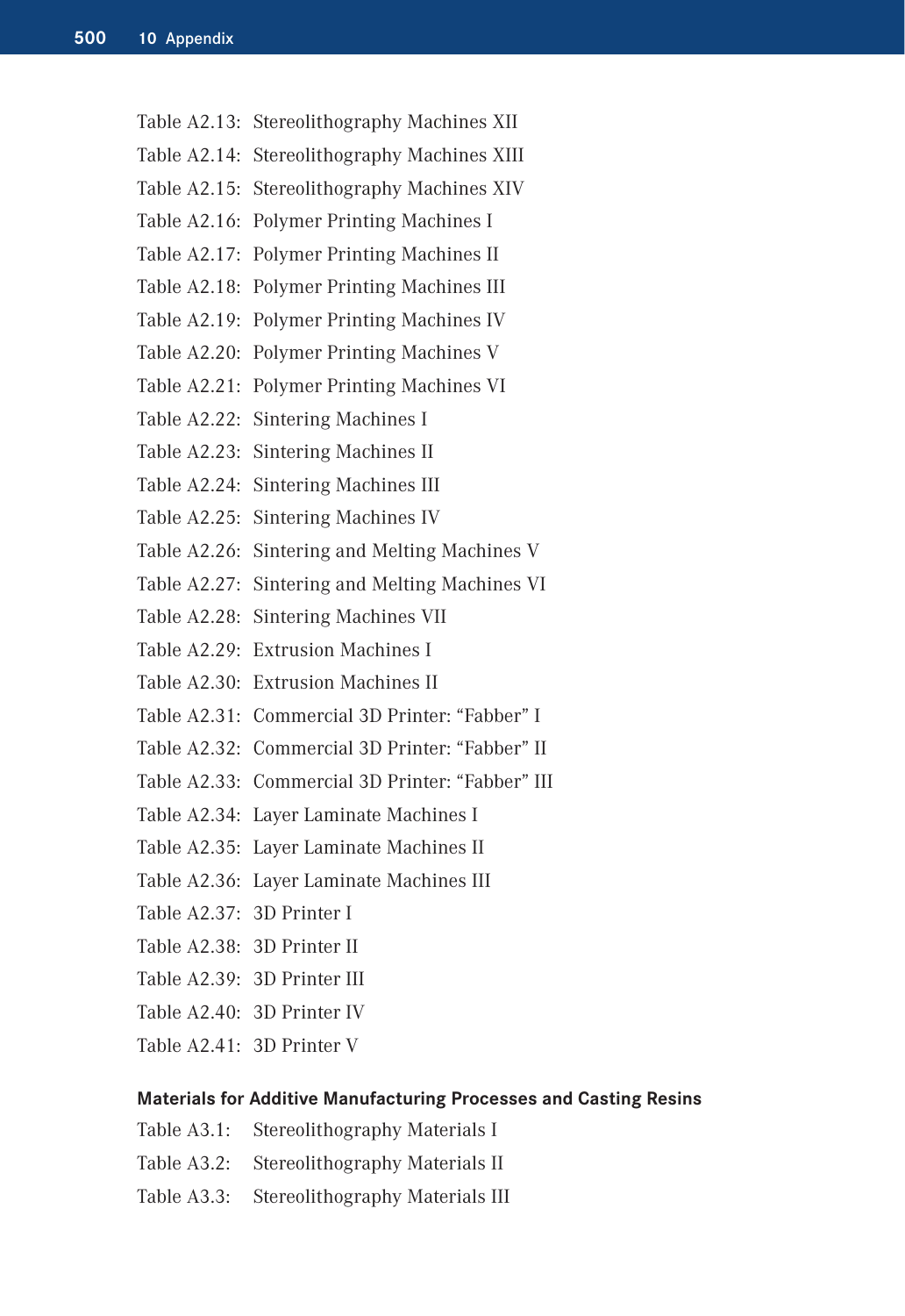- Table A3.4: Stereolithography Materials IV
- Table A3.5: Stereolithography Materials V
- Table A3.6: Stereolithography Materials VI
- Table A3.7: Stereolithography Materials VII
- Table A3.8: Stereolithography Materials VIII
- Table A3.9: Stereolithography Materials IX
- Table A3.10: Stereolithography Materials X
- Table A3.11: Sintering Materials I
- Table A3.12: Sintering Materials II
- Table A3.13: Sintering Materials III
- Table A3.14: Sintering Materials IV
- Table A3.15: Sintering Materials V
- Table A3.16: FDM Materials
- Table A3.17: Model Maker Materials
- Table A3.18: LOM Materials
- Table A3.19: 3D Printer Materials
- Table A3.20: Casting Resins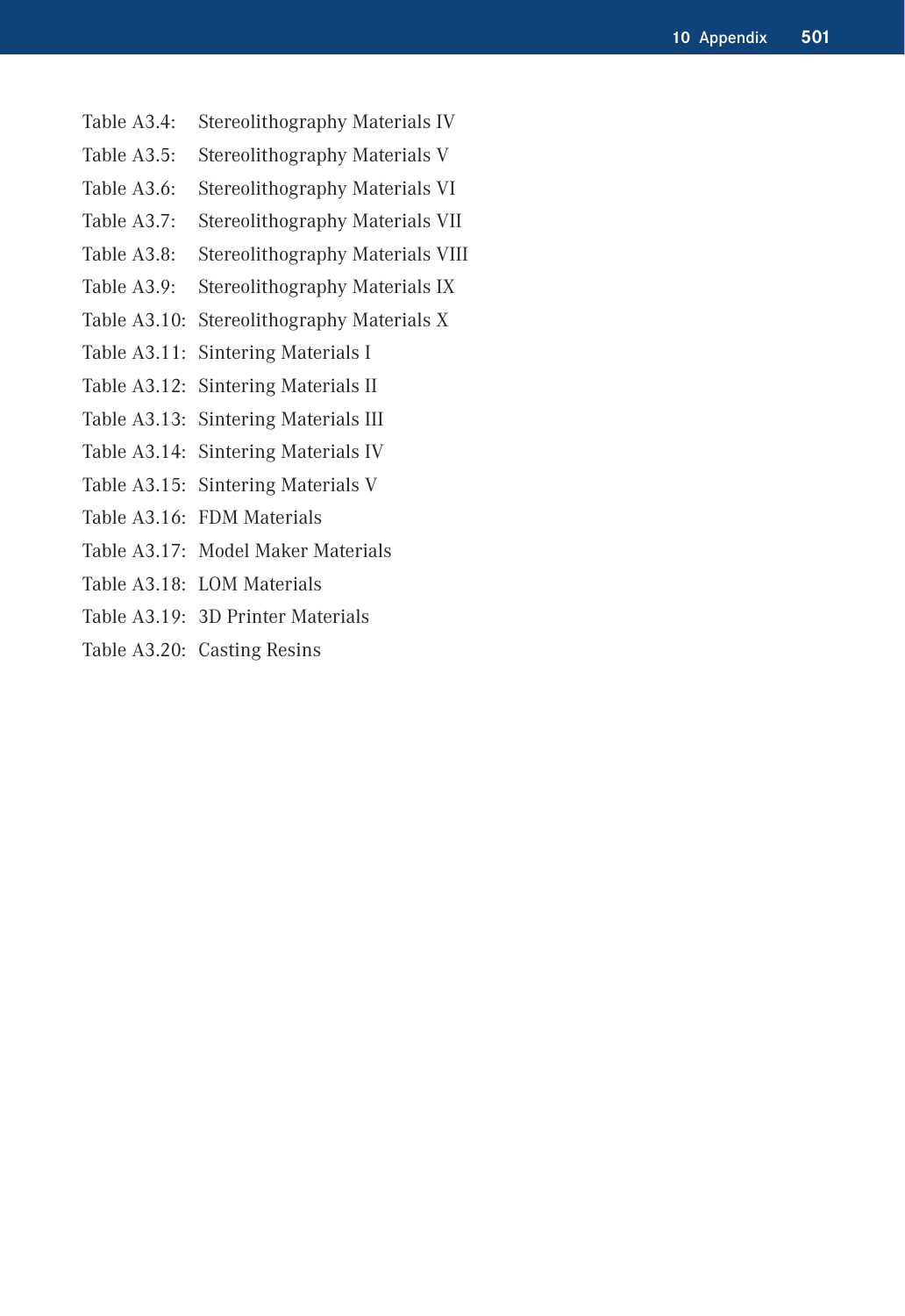# **Table A1.1** 3D CAD Systems

| Manufacturer                       | Product                                                    | Website             |
|------------------------------------|------------------------------------------------------------|---------------------|
| Autodesk Ltd.                      | Autodesk Inventor 2013<br><b>AutoCAD Mechanical</b>        | www.autodesk.com    |
| <b>Bentley Systems</b>             | MicroStation                                               | www.bentley.com     |
| <b>CAD Schroer</b>                 | Meduas4                                                    | www.cad-schroer.com |
| Cimatron                           | CimatronE                                                  | www.cimatron.com    |
| DATA BECKER GmbH Co. KG            | <b>BeckerCAD 8 PRO</b>                                     | Closed March 2014   |
| DataSolid GmbH                     | CADdy++                                                    | www.datasolid.com   |
| Delcam UK                          | PowerShape                                                 | www.delcam-na.com   |
|                                    | <b>ArtCAM</b>                                              |                     |
| Encee CAD / CAM Systeme GmbH       | VX Designer                                                | www.encee.de        |
|                                    | VX Mold&Die                                                |                     |
| Evolution Computing Inc.           | FastCAD7.5                                                 | www.fastcad.com     |
| FEGS Ltd.                          | <b>CADFIX</b>                                              | www.fegs.co.uk      |
| GK-Planungssoftware GmbHI          | <b>TurboCAD</b>                                            | www.turbocad.com    |
| IronCAD LLC.                       | IronCAD                                                    | www.ironcad.com     |
| <b>LGPL</b>                        | FreeCAD                                                    | www.freecadweb.org  |
| <b>MASTERCAM</b>                   | <b>MASTERCAM</b>                                           | www.mastercam.com   |
| <b>MSCsoftware</b>                 | MSC/PATRAN                                                 | www.mscsoftware.com |
| MCS Ltd.                           | <b>ANVIL EXPRESS</b>                                       | www.mcsaz.com       |
| Mecadat GmbH                       | VISI20 CAD/CAM                                             | www.mecadat.com     |
| NT CADCAM Ltd.                     | SolidWorks                                                 | www.ntcadcam.co.uk  |
| Bihler of America, Inc.            | bihlerbNX                                                  | www.bihler.com      |
| Pathtrace Engineering Systems Ltd. | EdgeCAM                                                    | www.edgecam.com     |
| PTC Inc.                           | PTC Cero Elements/Direct<br><b>CADDS 5</b><br>Pro/ENGINEER | www.ptc.com         |
| Siemens                            | <b>NX I-DEAS</b><br>Solid Edge                             | www.siemens.com     |
| <b>Tebis</b>                       | <b>Tebis CAD</b>                                           | www.tebis.com       |
| Tinkercad Inc.                     | Tinkercad                                                  | www.tinkercad.com   |
| Tnodiana                           | <b>FEMGV</b>                                               | www.tnodiana.com    |
| Trimple Navigation Ltd.            | SketchUp                                                   | www.sketchup.com    |
| Toyota Caelum Inc.                 | Caelum                                                     | www.caelum.co.jp    |
| VariCAD                            | VariCAD                                                    | www.varicad.com     |
| 3DS                                | <b>CATIA</b><br><b>ICEM Surf</b>                           | www.3ds.com         |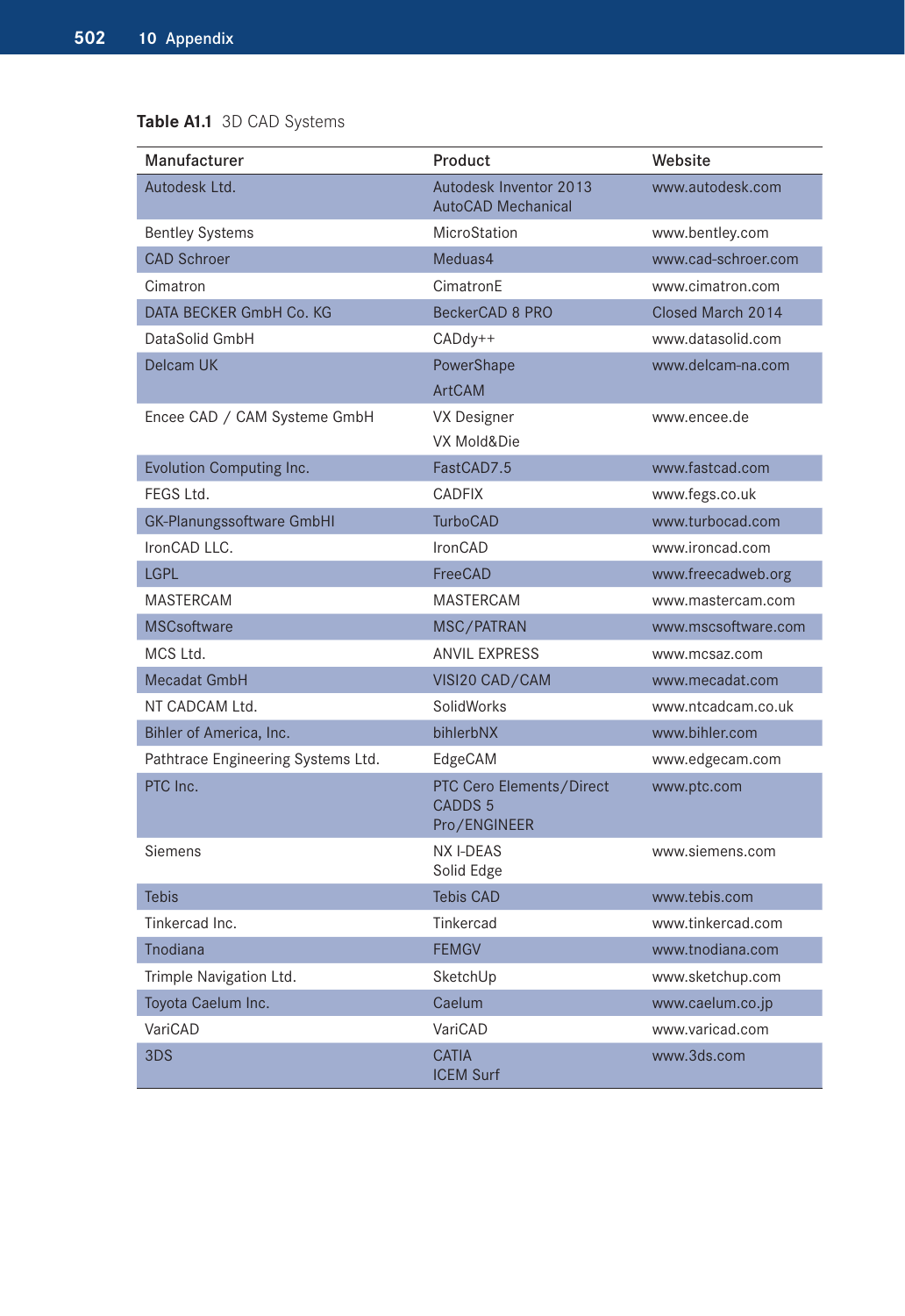| Manufacturer                              | <b>DeskArtes</b><br>Oy                                                 | Marcam<br>Engineering                                                    | Material-<br>ise N.V.                                                                                                                         | Netfabb<br>GmbH                                                                      | <b>Solid Concepts</b><br>Inc.                                                                                                                                                                                                                              |
|-------------------------------------------|------------------------------------------------------------------------|--------------------------------------------------------------------------|-----------------------------------------------------------------------------------------------------------------------------------------------|--------------------------------------------------------------------------------------|------------------------------------------------------------------------------------------------------------------------------------------------------------------------------------------------------------------------------------------------------------|
| Website                                   | deskartes.fi                                                           | marcam.com                                                               | materialise.<br>com                                                                                                                           | Netfabb.com                                                                          | solidview.com                                                                                                                                                                                                                                              |
| Program                                   | 3DataExpert                                                            | AutoFab                                                                  | Magics                                                                                                                                        | Netfabb Profes-<br>sional                                                            | Solid View/ Pro<br>RP                                                                                                                                                                                                                                      |
| <b>RP Software</b>                        | yes                                                                    | yes                                                                      | yes                                                                                                                                           | yes                                                                                  | yes                                                                                                                                                                                                                                                        |
| <b>CAD Software,</b><br>Module            | yes                                                                    | no                                                                       | no                                                                                                                                            | no                                                                                   | no                                                                                                                                                                                                                                                         |
| <b>Visualization</b><br>software          | yes                                                                    | yes                                                                      | yes                                                                                                                                           | yes                                                                                  | yes                                                                                                                                                                                                                                                        |
| Interface formats                         |                                                                        |                                                                          |                                                                                                                                               |                                                                                      |                                                                                                                                                                                                                                                            |
| <b>umport</b>                             | STL, VRML,<br>ZPR, OBJ,<br>DXF, PLY,<br>3DS, Col-<br>lada, FBX,<br>3DE | STL, IGES,<br>VDA-FS, DXF<br>$(3D$ FACE),<br>VRML (1&2),<br><b>PLY</b>   | Google<br>SketchUp<br>8.0, AMF,<br>DXF, OBJ,<br>VRML, ZPR,<br>PLY, 3DS,<br>3 <sub>DM</sub><br>(Optional:<br>FBX, STEP,<br>ACIS, VDA,<br>IGES) | STL, X3D, WRL,<br>GTS, CLI, SLI,<br>SLC, SSL, OBJ,<br>CLS, G-Code                    | DXF, DWG, SFX,<br>SVD, STL, WRL,<br>(Optional: IPT,<br>IAM, SAT, SAB,<br>SESSION,<br>MODEL, EXP,<br>CATPART, CAT-<br>PRODUCT, CGR,<br>IGES, IGS, VDA,<br>PRT, ASM, STP,<br>STEP, X_B, X_T,<br>IDI, MCA, PAR,<br>ASM, PSM, DFT,<br>SLDPRT, SLD-<br>DRW, PRT |
| <b>Export</b>                             | STL, VRML,<br>ZPR, DXF,<br>PLY, 3DE                                    | STL, CLI, SLI,<br>CLF, F&S,<br>ILT, AFF, CLS,<br>(Optional:<br>MTT, SLM) | n.a.                                                                                                                                          | SLI, CLI, CLS,<br>SLC, SSL, USF,<br>ABF, SLM, SVG,<br>DXF, STL, PNG,<br>BMP, PS, ASC | STL, PLY, SVD                                                                                                                                                                                                                                              |
| <b>Possibility to</b><br>repair STL files | yes                                                                    | yes                                                                      | yes                                                                                                                                           | yes                                                                                  | yes                                                                                                                                                                                                                                                        |
| Possibility to<br>modify STL files        | yes                                                                    | yes                                                                      | yes                                                                                                                                           | yes                                                                                  | yes                                                                                                                                                                                                                                                        |
| <b>Measuring</b><br>objects               | yes                                                                    | yes                                                                      | yes                                                                                                                                           | yes                                                                                  | yes                                                                                                                                                                                                                                                        |
| Possibility to<br>create slice files      | yes                                                                    | yes                                                                      | yes                                                                                                                                           | yes                                                                                  | yes                                                                                                                                                                                                                                                        |
| <b>Support</b><br>generation              | yes                                                                    | yes                                                                      | yes                                                                                                                                           | yes                                                                                  | yes                                                                                                                                                                                                                                                        |
| <b>Tooling module</b>                     | yes                                                                    | no                                                                       | yes                                                                                                                                           | yes                                                                                  | yes                                                                                                                                                                                                                                                        |
| <b>Hardware</b><br>request                | PC, Work-<br>station                                                   | PC, Work-<br>station                                                     | PC, Work-<br>station                                                                                                                          | PC, Work-<br>station                                                                 | PC, Workstation                                                                                                                                                                                                                                            |
| <b>Operating system</b>                   | Win NT                                                                 | Windows                                                                  | Windows                                                                                                                                       | Windows, MAC,<br>Linux                                                               | Windows                                                                                                                                                                                                                                                    |

# **Table A1.2** Additive Manufacturing Software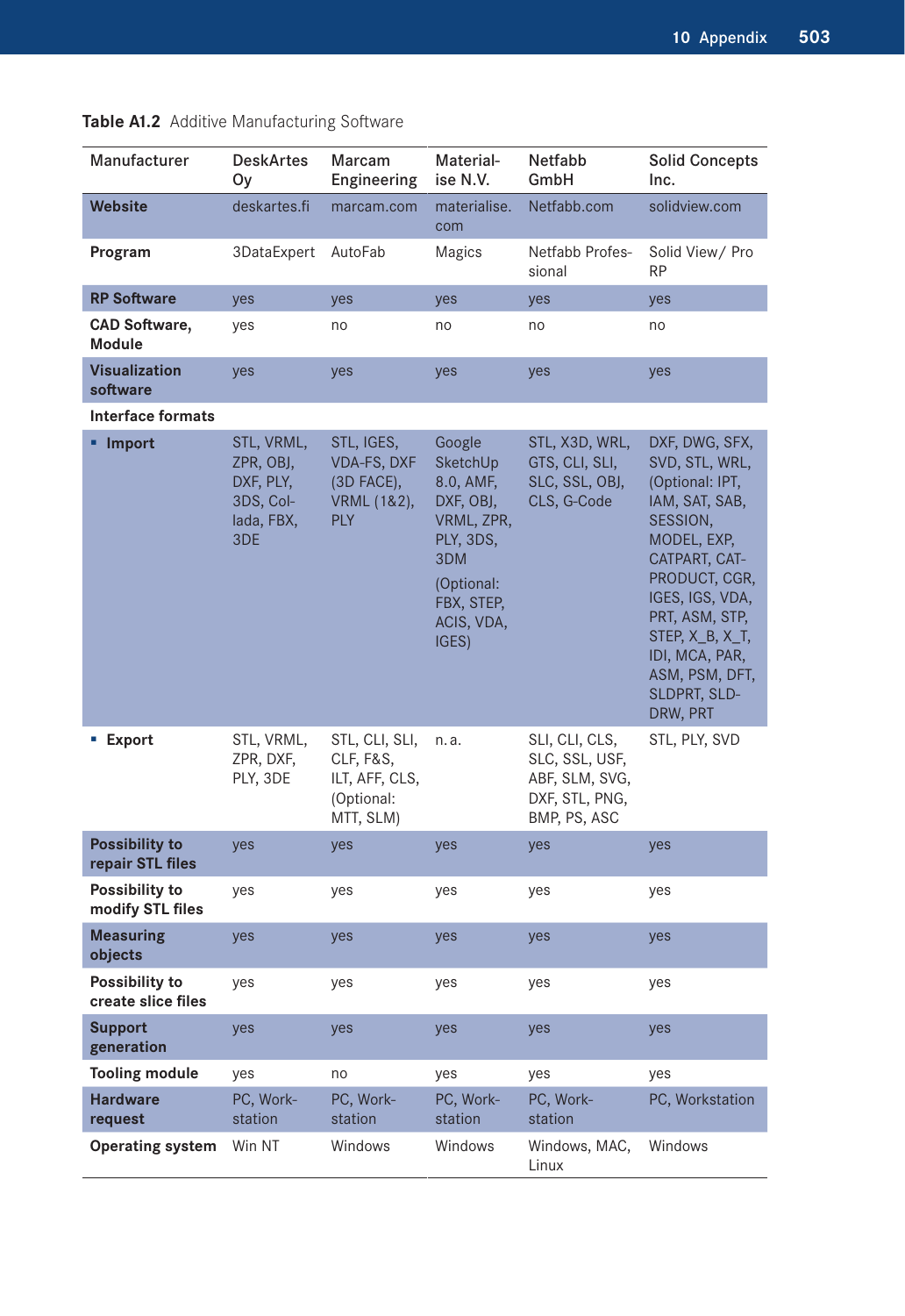| <b>Table A2.1</b> Manufacturers of Additive Manufacturing Machines |  |  |  |
|--------------------------------------------------------------------|--|--|--|
|--------------------------------------------------------------------|--|--|--|

| Manufacturer                                      | City                               | Country              | Website                   |
|---------------------------------------------------|------------------------------------|----------------------|---------------------------|
| 3D Systems, GmbH                                  | 64291 Darmstadt                    | Germany              | www.3dsystems.com         |
| 3D Systems, Inc.                                  | Rock Hill, SC 29730                | <b>USA</b>           | www.3dsystems.com         |
| Arcam AB (publ.)                                  | 431 37 Mölndal                     | Sweden               | www.arcam.com             |
| <b>Boxford Limited</b>                            | Halifax, HX3 5AF                   | <b>Great Britian</b> | www.boxford.co.uk         |
| Charlyrobot SA BP 22                              | 74350 Cruseilles                   | France               | www.charlyrobot.com       |
| CMET Inc.                                         | Kanagawa, 222-0033                 | Japan                | www.cmet.co.jp            |
| <b>CONCEPT Laser GmbH</b>                         | 96215 Lichtenfels                  | Germany              | www.concept-laser.de      |
| CRP-Technology                                    | 41100 Modena                       | Italy                | www.crptechnology.com     |
| Cubic Technologies, Inc.                          | Carson,<br>CA 907463608            | <b>USA</b>           | www.cubictechnologies.com |
| Cubital                                           | The company is no<br>longer active |                      |                           |
| D-MEC Ltd.                                        | Tokyo 1040045                      | Japan                | www.d-mec.co.jp           |
| <b>Envisiontec GmbH</b>                           | 45968 Gladbeck                     | Germany              | www.envisiontec.de        |
| <b>EOS GmbH</b>                                   | 82152 Krailling                    | Germany              | www.eos.info              |
| F & S Stereolithography-<br>technik GmbH          | 33100 Paderborn                    | Germany              | www.fockeleandblacke.de   |
| Kinergy Precision Engineer-<br>ing Co., Ltd.      | Nantong                            | <b>VR China</b>      | www.kinergy-nt.com        |
| KIRA Corp. Co., Ltd.                              |                                    | Japan                | www.kiracorp.co.jp        |
| Kira Europe GmbH                                  | 40699 Erkrath                      | Germany              | www.kira-europe.com       |
| MCP HEK Tooling GmbH                              | 23560 Lübeck                       | Germany              | www.mcp-group.de          |
| MEIKO Co., Ltd.                                   |                                    | Japan                | www.meiko-inc.co.jp       |
| Microfabrica Inc.                                 | Van Nuys, CA 91406                 | <b>USA</b>           | www.Microfabrica.com      |
| microTEC, Ges. f. Mikro-<br>technologie mbH       | 47057 Duisburg                     | Germany              | www.microtec-d.com        |
| Mk Technology GmbH                                | 53501 Grafschaft                   | Germany              | www.mk-technology.com     |
| NEXT FACTORY S.R.L.                               | 36015 Schio (Vi)                   | <b>Italy</b>         | www.nextfactory.com       |
| Optomec Inc.                                      | Albuquerque,<br>NM 87109           | <b>USA</b>           | www.optomec.com           |
| <b>Phenix Systems</b>                             | 63100 Clermont<br>Ferrand          | France               | www.phenix-systems.com    |
| <b>POM Advanced Product</b><br>Development Center | Auburn Hills, Michi-<br>gan 48326  | <b>USA</b>           | www.pomgroup.com          |
| ProMetal                                          | Irwin, PA 15642                    | <b>USA</b>           | www.prometal-rt.com       |
| ProMetal RCT GmbH                                 | 86167 Augsburg                     | Germany              | www.prometal-rct.com      |
| Röders GmbH (Röders TEC)                          | 29614 Soltau                       | Germany              | www.roeders.de            |
| Shanghai Union Technology<br>Co., Ltd.            | Shanghai                           | VR China             | www.union-tek.com         |
| Solidica                                          | Ann Arbor,<br>MI 481088942         | <b>USA</b>           | www.solidica.com          |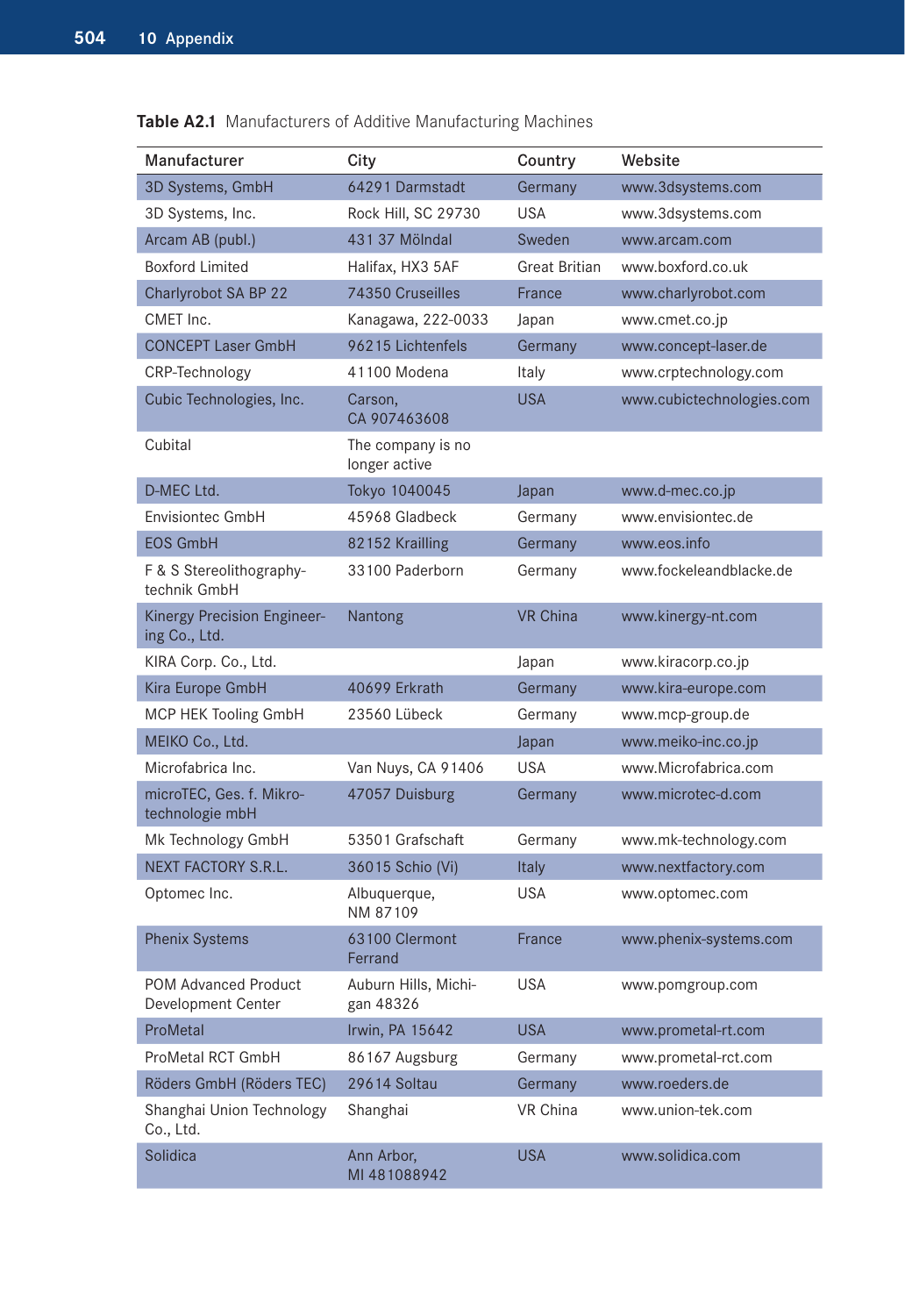| Manufacturer                                  | City                          | Country              | Website                  |
|-----------------------------------------------|-------------------------------|----------------------|--------------------------|
| Solidimension Ltd.                            |                               | USA, Italy,<br>China | www.solido3d.com         |
| Solidscape                                    | Merrimack,<br>NH 030544115    | <b>USA</b>           | www.solid-scape.com      |
| Soligen                                       | Northridge, CA 91324          | <b>USA</b>           | www.soligen.com          |
| Speedpart                                     | 431 37 Mölndal                | Sweden               | www.speedpart.se         |
| Stratasys Inc.                                | Eden Prairie,<br>MN 553442020 | <b>USA</b>           | www.stratasys.com        |
| <b>Stratasys GmbH</b>                         | 60314 Frankfurt/Main          | Germany              | www.stratasys.com        |
| Stratoconception/CIRTES                       | Saint-Dié-des-Vosges<br>88100 | France               | www.stratoconception.com |
| <b>Trump Precision Machinery</b><br>Co., Ltd. | Shanghai, Zhongshan           | <b>VR China</b>      | www.trumpsystem.com      |
| TRUMPF Laser- and Sys-<br>temtechnik GmbH     | 71254 Ditzingen               | Germany              | www.trumpf.com           |
| <b>Tschopp Technical</b><br>Enginnering       | Ramlinsburg                   | Switzerland          | www.tschopptech.ch       |
| Voxeljet                                      | 86167 Augsburg                | Germany              | www.voxeljet.de          |
| Weihbrecht                                    | 74549 Wolpertsausen           | Germany              | www.weihbrecht.de        |
| Zimmermann, F. GmbH                           | 73770 Denkendorf              | Germany              | www.f-zimmermann.com     |
| <b>Z</b> Corporation                          | Burlington, MA 01803          | <b>USA</b>           | www.zcorp.com            |

**Table A2.1** *(continued)* Manufacturers of Additive Manufacturing Machines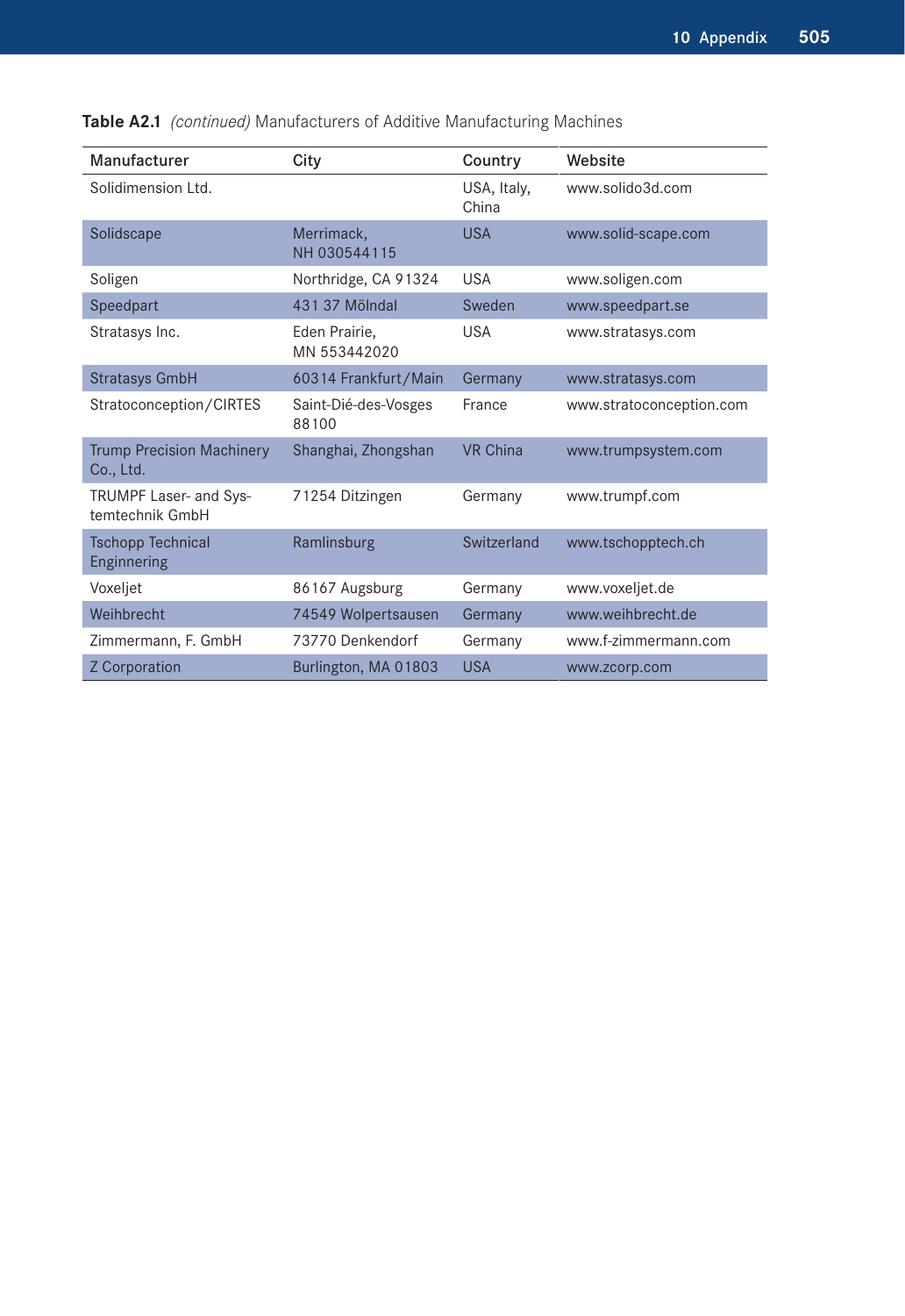| <b>RP Process</b>                               | Unit         | SL                           | SL                                      | SL                           | <b>SL</b>                    | $SL^*$                                      |  |
|-------------------------------------------------|--------------|------------------------------|-----------------------------------------|------------------------------|------------------------------|---------------------------------------------|--|
| Machine Designation/<br>Type                    |              | <b>SLA 250</b>               | <b>SLA 5000</b>                         | <b>SLA 7000</b>              | Viper-SLA                    | Viper Pro                                   |  |
| Manufacturer                                    |              | 3D Systems                   |                                         |                              |                              |                                             |  |
| Distribution in Germany                         |              | www.3dsystems.com            |                                         |                              |                              |                                             |  |
| Dimensions, Connection values                   |              |                              |                                         |                              |                              |                                             |  |
| Width/depth/height                              | m/m/m        | 1.24/1.64/0.69               | 1.88/1.19/2.02                          | 1.88/1.22/2.03               | 1.34/0.86/1.78               | ca. $2/1.5/2$                               |  |
| Weight                                          | Kg           | 362                          | 1318                                    | 1196                         | 463                          |                                             |  |
| Electrical connection                           | V/A          | 230/8                        | $200 - 240 / 15$                        | $200 - 140 / 20$             | 220-240/16                   | $200 - 140 / 20$                            |  |
| Power consumption                               | kW           | 1.2                          | 2.2                                     | 3                            | 1.51                         | 3                                           |  |
| Working gas                                     | 1/min        | $\equiv$                     | Ξ                                       | $\overline{a}$               | $\overline{a}$               | $\overline{a}$                              |  |
| Cooling water                                   | 1/min        | $\overline{\phantom{0}}$     | ÷,                                      | $\overline{a}$               | $\overline{a}$               | $\overline{a}$                              |  |
| Extraction                                      | $m^3/h$      | $\overline{a}$               | $\overline{a}$                          | $\overline{a}$               | $\overline{a}$               | $\overline{a}$                              |  |
| Work room temperature                           | $^{\circ}$ C | $20 - 26$                    | $20 - 26$                               | $20 - 26$                    | $20 - 26$                    | $20 - 26$                                   |  |
| Relative moisture                               | %            | < 50                         | < 50                                    | < 50                         | < 50                         | < 50                                        |  |
| <b>Process</b>                                  |              |                              |                                         |                              |                              |                                             |  |
| Fumes, Exhaust                                  |              |                              | Closed system with active carbon filter |                              |                              |                                             |  |
| Disposal, Waste                                 |              | Cured polymer                |                                         |                              |                              |                                             |  |
| Hazardous Waste                                 |              | Uncured polymer, solvent     |                                         |                              |                              |                                             |  |
| <b>Contouring Element</b>                       |              |                              |                                         |                              |                              |                                             |  |
| Kind                                            |              | Laser                        | Laser                                   | Laser                        | Laser                        | Laser                                       |  |
| Type                                            |              | HeCd                         | Nd:YVO                                  | Nd:YV0                       | Nd:YV0                       | Nd:YV0                                      |  |
| x-y Contour generation                          |              | Scanner                      | Scanner                                 | Scanner                      | Scanner                      | Scanner                                     |  |
| x-y Contour accuracy                            | mm           | Depending on<br>the material | Depending on<br>the material            | Depending on<br>the material | Depending on<br>the material | Depending on<br>the material                |  |
| Position repeatability                          | mm           |                              | 0.013                                   | 0.001                        | 0.0076                       | 0.0076                                      |  |
| z Contour accuracy                              | mm           | 0.0025                       | 0.00177                                 | 0.00125                      | 0.0025                       | 0.0025                                      |  |
| z Contour repeatable<br>accuracy                | mm           | Depending on<br>the material | Depending on<br>the material            | Depending on<br>the material | Depending on<br>the material | Depending on<br>the material                |  |
| Coating cycle                                   | S            | Depending on<br>geometry     | Depending on<br>geometry                | Depending on<br>geometry     | Depending on<br>geometry     | Depending on<br>geometry                    |  |
| Coating arm speed                               | mm/s         | Typ. 25-50                   | Typ. 25-50                              | Typ. 25-50                   | Typ. 25-50                   | Typ. 25-50                                  |  |
| Power fluctuation                               | %            | $\pm$ 5                      | ± 5                                     | ± 5                          | ± 5                          | $\pm$ 5                                     |  |
| <b>Model characteristics</b>                    |              |                              |                                         |                              |                              |                                             |  |
| Installation space max.<br>(Width/depth/height) | mm           | 254/254/254                  | 508/508/584                             | 508/508/600                  | 254/254/254                  | min:<br>650/350/300<br>max:<br>1500/750/500 |  |
| Model dimensions max.                           | mm           | 254/254/254                  | 508/508/584                             | 508/508/600                  | 254/254/254                  |                                             |  |
| Layer thickness                                 | mm           | $0.075 - 0.15$               | $0.05 - 0.15$                           | $0.025 - 0.15$               | $0.025 - 0.15$               | $0.05 - 0.15$                               |  |
| Spot (laser diameter)                           | mm           | ca. 0.25                     | ca. 0.25                                | ca. 0.25 plus<br>0.8         | ca. 0.075 plus<br>.25        | 0.13                                        |  |
| Accuracy absolute                               | mm           | 0.1                          | 0.1                                     | 0.1                          | 0.1                          | 0.1                                         |  |
| Repeatability                                   | mm           | $\overline{a}$               | ÷,                                      | $\overline{a}$               | $\overline{a}$               | $\overline{\phantom{0}}$                    |  |
| Additional support                              |              | yes                          | yes                                     | yes                          | yes                          | yes                                         |  |
| <b>EDP</b> interfaces                           |              |                              |                                         |                              |                              |                                             |  |
| Interfaces format                               |              | STL, SLC                     | STL, SLC                                | STL, SLC                     | STL, SLC                     | STL, SLC                                    |  |
| EDP system                                      |              | PC.                          | PC.                                     | PC                           | PC                           | PC                                          |  |
| Operating system                                |              | MS-DOS                       | Windows XP                              | Windows XP                   | Windows XP                   | Windows XP                                  |  |
| Software                                        |              | Buildstation 4.0             | Buildstation 5.5                        | Buildstation 5.5             | Buildstation 5.5             | Buildstation 5.5                            |  |

#### **Table A2.2** Stereolithography Machines I

\* The technical data, especially the building chambers, change with the equipment of the machine.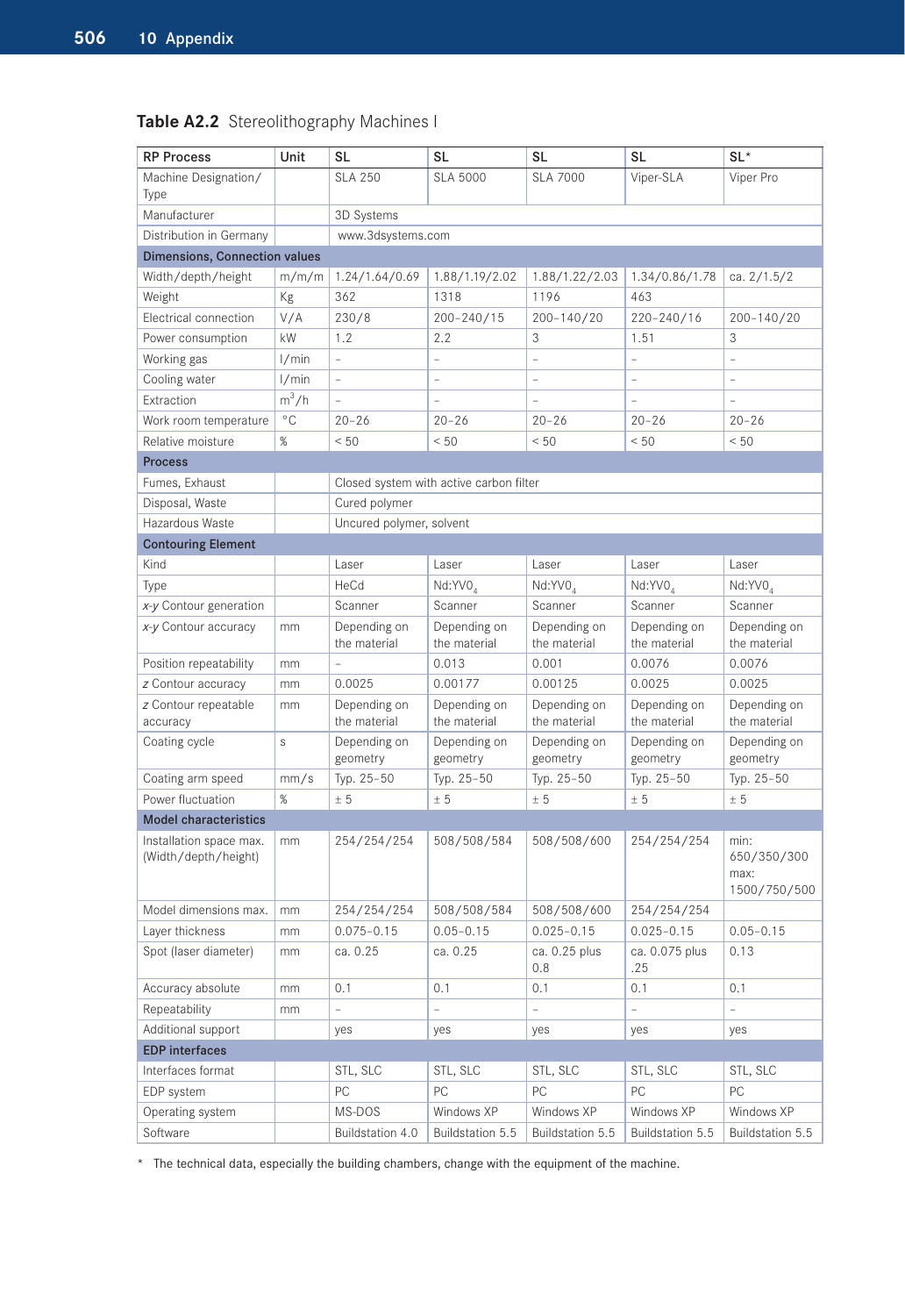| <b>Table A2.3</b> Stereolithography Machines II |
|-------------------------------------------------|
|                                                 |

| <b>RP Process</b>                               | Unit         | Stereolithography                     | Stereolithography                       |                                        |  |  |
|-------------------------------------------------|--------------|---------------------------------------|-----------------------------------------|----------------------------------------|--|--|
| Machine designation/Type                        |              | InVision 3-D Printer                  | InVision HR 3-D Printer                 | <b>FS-Realizer STL</b>                 |  |  |
| Manufacturer                                    |              | 3D Systems                            |                                         | F&S Stereolitho-<br>graphytechnik GmbH |  |  |
| Distribution in Germany                         |              | www.3dsystems.com                     |                                         |                                        |  |  |
| <b>Dimensions, Connection values</b>            |              |                                       |                                         |                                        |  |  |
| Width/depth/height                              | m/m/m        | 0.96/1.42/1.67                        | 0.96/1.42/1.67                          | 1.6/0.8/2.3                            |  |  |
| Weight                                          | kg           | 254                                   | 254                                     | 500                                    |  |  |
| Electrical connection                           | V/A          | 100-127/15; 200-240/10                | 100-127/15; 200-240/10                  | 230/16; 400/32                         |  |  |
| Power consumption                               | kW           |                                       |                                         | 1.5                                    |  |  |
| Working gas                                     | 1/min        |                                       |                                         | $\overline{a}$                         |  |  |
| Cooling water                                   | 1/min        |                                       |                                         | $\overline{a}$                         |  |  |
| Extraction                                      | $m^3/h$      |                                       |                                         | yes                                    |  |  |
| Work room temperature                           | $^{\circ}$ C |                                       | $18 - 28$                               | < 33                                   |  |  |
| Relative moisture                               | $\%$         |                                       |                                         | 45                                     |  |  |
| Process                                         |              |                                       |                                         |                                        |  |  |
| Fumes, Exhaust                                  |              |                                       |                                         | low                                    |  |  |
| Disposal, Waste                                 |              |                                       |                                         |                                        |  |  |
| Hazardous waste                                 |              |                                       |                                         |                                        |  |  |
| <b>Contouring Element</b>                       |              |                                       |                                         |                                        |  |  |
| Kind                                            |              | Multijet Modeling                     | Multijet Modeling                       | Laser                                  |  |  |
| Type                                            |              | with UV curing                        | with UV curing                          | Nd-YAG                                 |  |  |
| x-y Contour generation                          |              |                                       |                                         | Scanner                                |  |  |
| x-y Contour accuracy                            | dpi          | 328/328                               | 656/656                                 | ± 0.02                                 |  |  |
| Spot repeatability                              | dpi          |                                       |                                         | 0.002                                  |  |  |
| z Contour accuracy                              | dpi          | 606                                   | 800                                     | ± 0.1                                  |  |  |
| z Contour repeatable<br>accuracy                | mm           |                                       |                                         | ± 0.1                                  |  |  |
| Coating cycle                                   | S            |                                       |                                         | < 10                                   |  |  |
| Coating arm speed                               | mm/s         |                                       |                                         | $0 - 1000$                             |  |  |
| Power fluctuation                               | %            |                                       |                                         | ± 2                                    |  |  |
| <b>Model characteristics</b>                    |              |                                       |                                         |                                        |  |  |
| Installation space max.<br>(width/depth/height) | mm           |                                       | 127/178/50                              | 400/400/300                            |  |  |
| Model dimensions max.                           | mm           | 298/185/203                           | 64.5 cm <sup>2</sup> (x, y); 5.0 cm (z) | 400/400/300                            |  |  |
| Layer thickness                                 | mm           |                                       |                                         | > 0.1                                  |  |  |
| Gauge                                           | mm           |                                       |                                         | 0.1                                    |  |  |
| Accuracy absolute                               | mm           |                                       |                                         | ± 0.1                                  |  |  |
| Repeatability                                   | mm           |                                       |                                         | ± 0.1                                  |  |  |
| Additional support                              |              |                                       |                                         | yes                                    |  |  |
| <b>EDP Interface</b>                            |              |                                       |                                         |                                        |  |  |
| Interface formats                               |              | Ethernet, .stl                        |                                         | F&S                                    |  |  |
| <b>EDP System</b>                               |              |                                       |                                         | PC                                     |  |  |
| Operating system                                |              | Windows XP, Professional,<br>2000, NT | Windows XP, Professional,<br>2000, NT   | Win NT                                 |  |  |
| Software                                        |              | InVision print client software        | InVision print client software          | F&S                                    |  |  |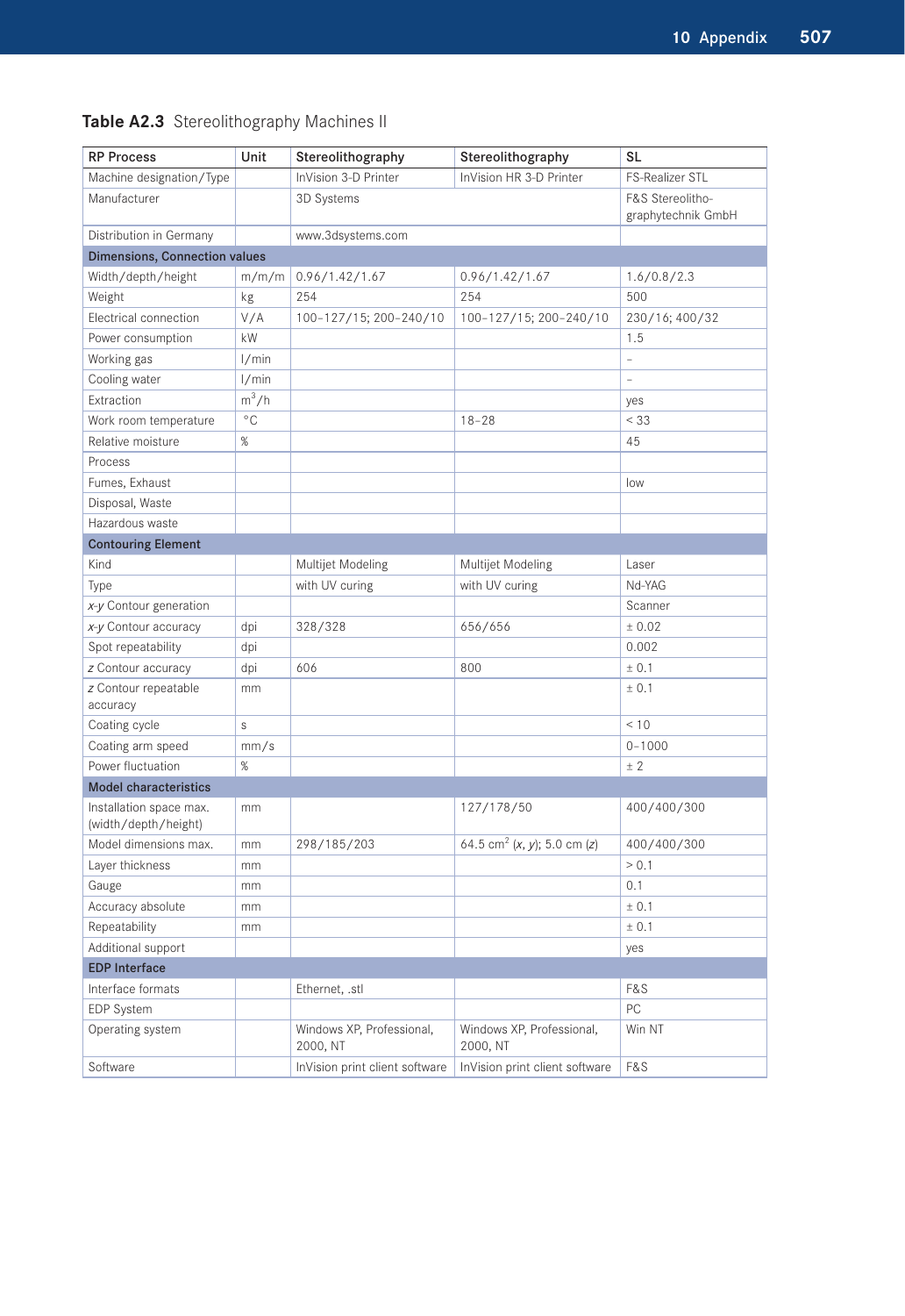| <b>RP Process</b>                               | Unit         | SL                                 | <b>SL</b>                                   | <b>SL</b>                                                             | SL                                                                    | SL*                                                                 |  |
|-------------------------------------------------|--------------|------------------------------------|---------------------------------------------|-----------------------------------------------------------------------|-----------------------------------------------------------------------|---------------------------------------------------------------------|--|
| Machine designation/<br>Type                    |              | DigitalWax 008J                    | DigitalWax 009J                             | DigitalWax 028J                                                       | <b>DigitalWax</b><br>$028J +$                                         | DigitalWax 029J                                                     |  |
| Manufacturer                                    |              |                                    | DWS Additive Manufacturing                  |                                                                       |                                                                       |                                                                     |  |
| Distribution                                    |              | www.dwssystems.com                 |                                             |                                                                       |                                                                       |                                                                     |  |
| Dimensions, Connection values                   |              |                                    |                                             |                                                                       |                                                                       |                                                                     |  |
| Width/depth/height                              | m/m/m        | 0.38/0.52/0.56                     | 0.38/0.52/0.56                              | 0.38/0.52/0.73                                                        | 0.38/0.52/0.73                                                        | 0.61/0.66/1.4                                                       |  |
| Weight                                          | kg           | 43                                 | 43                                          | 56                                                                    | 56                                                                    | 150                                                                 |  |
| Electrical connection                           | V/A          | 230/115                            | 230/115                                     | 230/115                                                               | 230/115                                                               | 230/115                                                             |  |
| Power consumption                               | kW           | 0.2                                | 0.2                                         | 0.4                                                                   | 0.4                                                                   | 0.5                                                                 |  |
| Working gas                                     | 1/min        | $\overline{a}$                     | $\overline{a}$                              | $\overline{a}$                                                        | $\overline{a}$                                                        | $\overline{a}$                                                      |  |
| Cooling water                                   | 1/min        | $\overline{a}$                     | $\overline{a}$                              | $\overline{a}$                                                        | $\overline{\phantom{0}}$                                              | $\overline{\phantom{0}}$                                            |  |
| Extraction                                      | $m^3/h$      | $\overline{a}$                     | $\overline{a}$                              | $\overline{a}$                                                        | $\overline{a}$                                                        |                                                                     |  |
| Work room temperature                           | $^{\circ}$ C | $22 - 25$                          | $22 - 25$                                   | $22 - 25$                                                             | $22 - 25$                                                             | $22 - 25$                                                           |  |
| Relative moisture                               | $\%$         | 60                                 | 60                                          | 60                                                                    | 60                                                                    | 60                                                                  |  |
| <b>Process</b>                                  |              |                                    |                                             |                                                                       |                                                                       |                                                                     |  |
| Fumes. Exhaust                                  |              |                                    |                                             |                                                                       |                                                                       |                                                                     |  |
| Disposal, Waste                                 |              | $\overline{a}$                     |                                             |                                                                       |                                                                       |                                                                     |  |
| Hazardous waste                                 |              |                                    |                                             |                                                                       |                                                                       |                                                                     |  |
| <b>Contouring Element</b>                       |              |                                    |                                             |                                                                       |                                                                       |                                                                     |  |
| Kind                                            |              | Laser                              | Laser                                       | Laser                                                                 | Laser                                                                 | Laser                                                               |  |
| Type                                            |              | Solid State<br>BluEdge®<br>BE-100  | Solid State<br>BluEdge <sup>®</sup> BE-     | Solid State<br>BluEdge <sup>®</sup><br>BE-1500A/<br><b>BE-1500AHR</b> | Solid State<br>BluEdge <sup>®</sup><br>BE-1500A/<br><b>BF-1500AHR</b> | Solid State<br>BluEdge <sup>®</sup><br>BE-1700/<br><b>BE-1700HR</b> |  |
| x-y Contour generation                          |              | Plotter                            | $DLP^{\circledR}$ Texas<br>Instruments Inc. | Galvanometer                                                          | Galvanometer                                                          | Galvanometer                                                        |  |
| x-y Contour accuracy                            | mm           | Depending on<br>the material       | Depending on<br>the material                | Depending on<br>the material                                          | Depending on<br>the material                                          | Depending on<br>the material                                        |  |
| Position repeatability                          | mm           | $\overline{a}$                     |                                             |                                                                       | $\overline{a}$                                                        |                                                                     |  |
| z Contour accuracy                              | mm           |                                    |                                             |                                                                       |                                                                       |                                                                     |  |
| z Contour repeatable<br>accuracy                | mm           | Depending on<br>the material       | Depending on<br>the material                | Depending on<br>the material                                          | Depending on<br>the material                                          | Depending on<br>the material                                        |  |
| Coating cycle                                   | S            | Depending on<br>geometry           | Depending on<br>geometry                    | Depending on<br>geometry                                              | Depending on<br>geometry                                              | Depending on<br>geometry                                            |  |
| Coating arm speed                               | mm/s         | Typ. 0-40                          | $\overline{a}$                              | Typ. 0-2200                                                           | Typ. 0-2200                                                           | Typ. 2600                                                           |  |
| Power fluctuation                               | $\%$         | $\overline{a}$                     | $\overline{a}$                              |                                                                       | $\overline{a}$                                                        |                                                                     |  |
| <b>Model characteristics</b>                    |              |                                    |                                             |                                                                       |                                                                       |                                                                     |  |
| Installation space max.<br>(width/depth/height) | mm           | 65/65/90                           | 50/37/90                                    | 65/65/90                                                              | 90/90/90                                                              | 110/110/100                                                         |  |
| Model dimensions max.                           | mm           | 65/65/90                           | 50/37/90                                    | 65/65/90                                                              | 90/90/90                                                              | 110/110/110                                                         |  |
| Layer thickness                                 | mm           | $0.01 - 0.10$                      | $0.01 - 0.10$                               | $0.01 - 0.10$                                                         | $0.01 - 0.10$                                                         | $0.01 - 0.10$                                                       |  |
| Spot (laser diameter)                           | mm           | $\overline{a}$                     | $\overline{a}$                              | $\overline{a}$                                                        | $\overline{a}$                                                        |                                                                     |  |
| Accuracy absolute                               | mm           | L,                                 |                                             |                                                                       | $\overline{\phantom{a}}$                                              |                                                                     |  |
| Repeatability                                   | mm           | $\overline{a}$                     | $\overline{\phantom{0}}$                    | $\overline{\phantom{a}}$                                              | $\overline{\phantom{0}}$                                              | $\overline{\phantom{a}}$                                            |  |
| Additional support                              |              | yes                                | yes                                         | yes                                                                   | yes                                                                   | yes                                                                 |  |
| <b>EDP Interface</b>                            |              |                                    |                                             |                                                                       |                                                                       |                                                                     |  |
| Interface formats                               |              | STL, SLC                           | STL, SLC                                    | STL, SLC                                                              | STL, SLC                                                              | STL, SLC                                                            |  |
| EDP system                                      |              | PC                                 | PC                                          | PC                                                                    | PC                                                                    | PC                                                                  |  |
| Operating system                                |              | 32-bit Windows<br>XP Pro, Vista, 7 | Windows XP                                  | Windows 7                                                             | Windows 7                                                             | Windows 7                                                           |  |
| Software                                        |              | DigitalWax 008J<br>Controller      | DigitalWax 009J<br>Controller               | DigitalWax 028J<br>Controller                                         | DigitalWax 028J<br>Controller                                         | DigitalWax 029J<br>Controller                                       |  |

### **Table A2.4** Stereolithography Machines III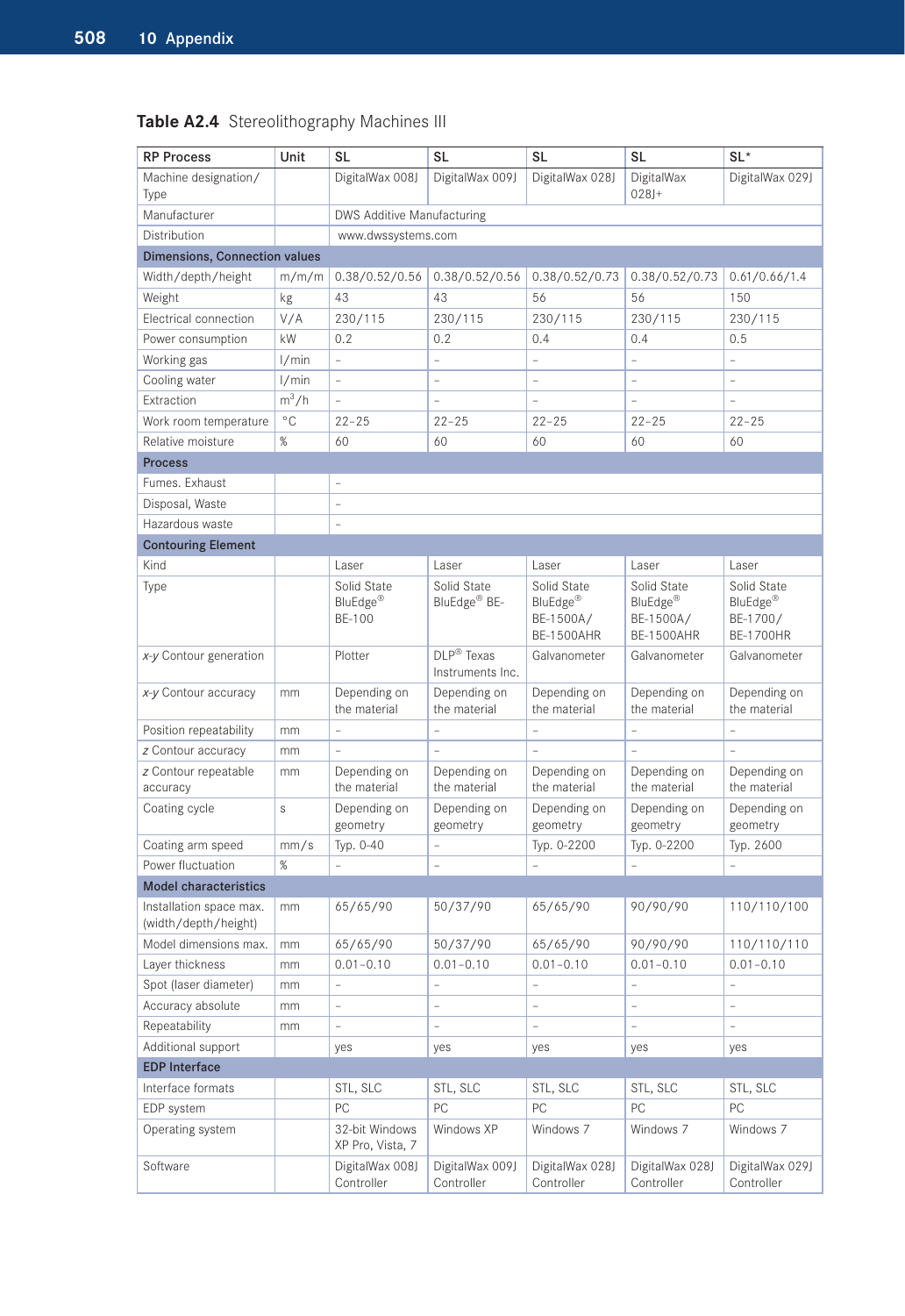# **Table A2.5** Stereolithography Machines IV

| <b>RP Process</b>                               | Unit         | <b>SL</b>                                                             | <b>SL</b>                         | <b>SL</b>                    | <b>SL</b>                          | $SL^*$                                           |  |
|-------------------------------------------------|--------------|-----------------------------------------------------------------------|-----------------------------------|------------------------------|------------------------------------|--------------------------------------------------|--|
| Machine designation/<br>Type                    |              | DigitalWax<br>$029 +$                                                 | DigitalWax 030J                   | DigitalWax dfab              | DigitalWax<br>008D                 | DigitalWax<br>020D                               |  |
| Manufacturer                                    |              |                                                                       | <b>DWS Additive Manufacturing</b> |                              |                                    |                                                  |  |
| Distribution                                    |              | www.dwssystems.com                                                    |                                   |                              |                                    |                                                  |  |
| Dimensions, Connection values                   |              |                                                                       |                                   |                              |                                    |                                                  |  |
| Width/depth/height                              | m/m/m        | 0.61/0.66/1.4                                                         | 1.15/1.45/2.1                     | $\overline{a}$               | 0.38/0.52/0.56                     | 0.38/0.52/0.81                                   |  |
| Weight                                          | kg           | 150                                                                   |                                   | $\overline{a}$               | 45                                 | 58                                               |  |
| Electrical connection                           | V/A          | 230/115                                                               | 230/115                           | $\overline{a}$               | 230/115                            | 230/115                                          |  |
| Power consumption                               | kW           | 0.5                                                                   | $\overline{\phantom{0}}$          | $\overline{\phantom{0}}$     | 0.2                                | 0.4                                              |  |
| Working gas                                     | 1/min        | $\overline{\phantom{0}}$                                              | $\overline{a}$                    | $\overline{a}$               | $\overline{a}$                     | $\overline{a}$                                   |  |
| Cooling water                                   | 1/min        | $\overline{\phantom{0}}$                                              | $\overline{a}$                    | L,                           | ÷,                                 | $\overline{a}$                                   |  |
| <b>Extraction</b>                               | $m^3/h$      | $\overline{a}$                                                        | $\overline{a}$                    | $\overline{a}$               | $\overline{a}$                     | $\overline{a}$                                   |  |
| Work room temperature                           | $^{\circ}$ C | $22 - 25$                                                             | $22 - 25$                         | $22 - 25$                    | $22 - 25$                          | $22 - 25$                                        |  |
| Relative moisture                               | $\%$         | 60                                                                    | 60                                | 60                           | 60                                 | 60                                               |  |
| <b>Process</b>                                  |              |                                                                       |                                   |                              |                                    |                                                  |  |
| Fumes, Exhaust                                  |              |                                                                       |                                   |                              |                                    |                                                  |  |
| Disposal, Waste                                 |              | $\overline{\phantom{0}}$                                              |                                   |                              |                                    |                                                  |  |
| Hazardous waste                                 |              |                                                                       |                                   |                              |                                    |                                                  |  |
| <b>Contouring Element</b>                       |              |                                                                       |                                   |                              |                                    |                                                  |  |
| Kind                                            |              | Laser                                                                 | Laser                             | Laser                        | Laser                              | Laser                                            |  |
| Type                                            |              | Solid State<br>BluEdge <sup>®</sup><br>BE-1800A/<br><b>BE-1800AHR</b> | Solid State Blu<br>Edge®          | $\overline{a}$               | Solid State Blu<br>Edge® BE-1000   | Solid State Blu<br>Edge <sup>®</sup><br>BE-1500C |  |
| x-y Contour generation                          |              | Galvanometer                                                          |                                   |                              | Plotter                            | Galvanometer                                     |  |
| x-y Contour accuracy                            | mm           | Depending on<br>the material                                          | Depending on<br>the material      | Depending on<br>the material | Depending on<br>the material       | Depending on<br>the material                     |  |
| Position repeatability                          | mm           | $\equiv$                                                              | $\overline{a}$                    | L.                           | L.                                 | L.                                               |  |
| z Contour accuracy                              | mm           |                                                                       |                                   |                              |                                    |                                                  |  |
| z Contour repeatable<br>accuracy                | mm           | Depending on<br>the material                                          | Depending on<br>the material      | Depending on<br>the material | Depending on<br>the material       | Depending on<br>the material                     |  |
| Coating cycle                                   | $\mathbb S$  | Depending on<br>geometry                                              | Depending on<br>geometry          | Depending on<br>geometry     | Depending on<br>geometry           | Depending on<br>geometry                         |  |
| Coating arm speed                               | mm/s         | Typ. 5000                                                             | $\overline{a}$                    | $\overline{a}$               | Typ. 0-40                          | Typ. 0-2000                                      |  |
| Power fluctuation                               | %            |                                                                       |                                   | $\overline{a}$               |                                    |                                                  |  |
| <b>Model characteristics</b>                    |              |                                                                       |                                   |                              |                                    |                                                  |  |
| Installation space max.<br>(width/depth/height) | mm           | 150/150/100                                                           | 300/300/300                       | ÷                            | 65/65/90                           | 130/130/90                                       |  |
| Model dimensions max.                           | mm           | 150/150/100                                                           | 300/300/300                       | $\overline{a}$               | 65/65/90                           | 130/130/90                                       |  |
| Layer thickness                                 | mm           | $0.01 - 0.10$                                                         | $\overline{a}$                    | $\overline{\phantom{0}}$     | $0.01 - 0.10$                      | $0.01 - 0.10$                                    |  |
| Spot (laser diameter)                           | mm           | $\overline{a}$                                                        | $\overline{a}$                    | $\overline{a}$               | $\overline{a}$                     | L.                                               |  |
| Accuracy absolute                               | mm           | $\overline{a}$                                                        | $\overline{a}$                    | $\overline{a}$               | L,                                 |                                                  |  |
| Repeatability                                   | mm           |                                                                       |                                   |                              |                                    |                                                  |  |
| Additional support                              |              | yes                                                                   | yes                               | yes                          | yes                                | yes                                              |  |
| <b>EDP Interface</b>                            |              |                                                                       |                                   |                              |                                    |                                                  |  |
| Interface formats                               |              | STL, SLC                                                              | STL, SLC                          | STL, SLC                     | STL, SLC                           | STL, SLC                                         |  |
| EDP system                                      |              | PC                                                                    | PC                                | PC                           | PC                                 | PC                                               |  |
| Operating system                                |              | Windows 7                                                             | $\overline{a}$                    | $\overline{a}$               | 32-bit Windows<br>XP Pro, Vista, 7 | Windows XP<br>Professional                       |  |
| Software                                        |              | DigitalWax 029J<br>Controller                                         | DigitalWax 030J<br>Controller     | $\bar{ }$                    | DigitalWax<br>008D Controller      | DigitalWax<br>008D Controller                    |  |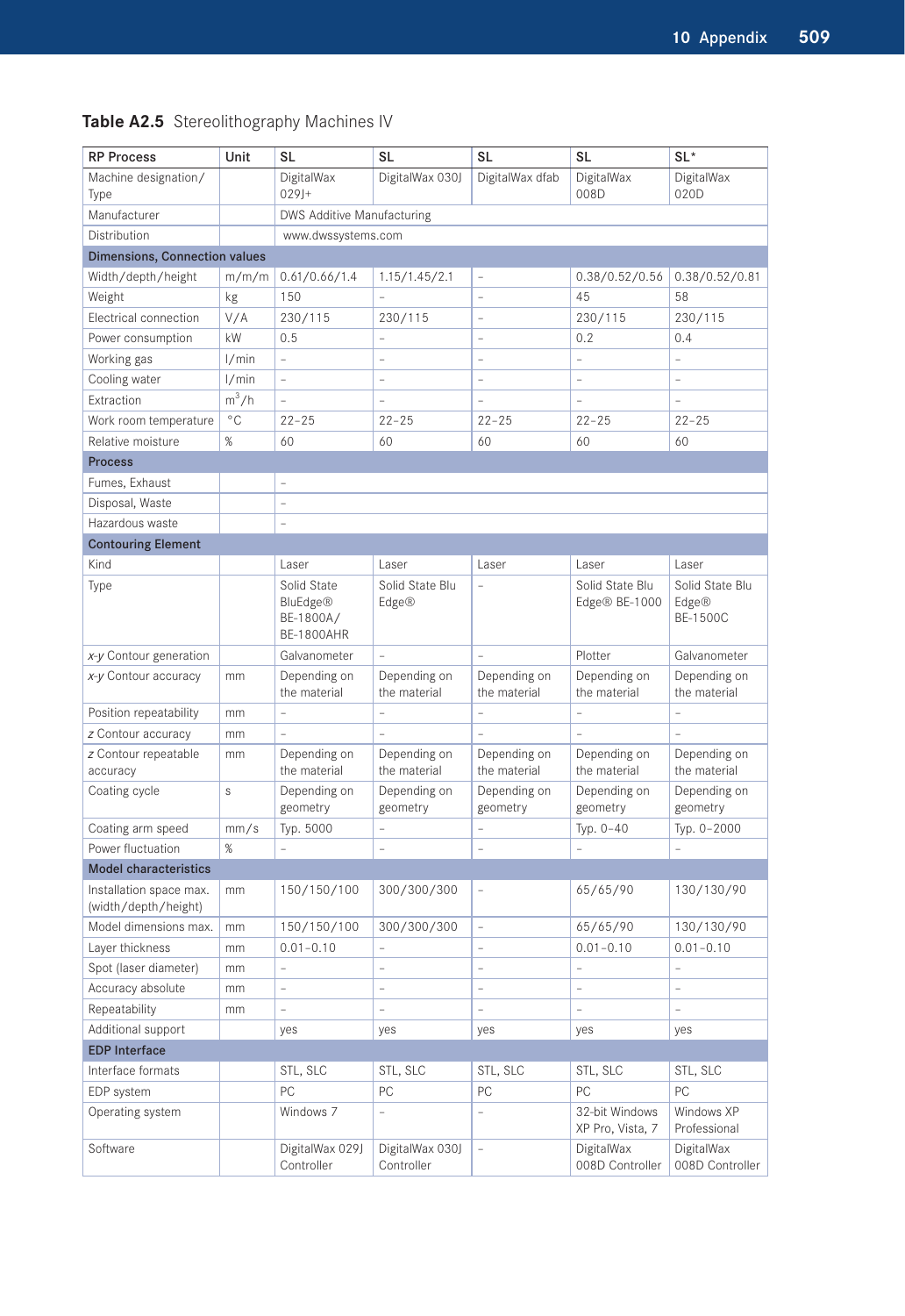| <b>RP Process</b>                               | Unit         | SL                                             | <b>SL</b>                                         | <b>SL</b>                           | <b>SL</b>                                                | $SL^*$                                |
|-------------------------------------------------|--------------|------------------------------------------------|---------------------------------------------------|-------------------------------------|----------------------------------------------------------|---------------------------------------|
| Machine designation/<br>Type                    |              | DigitalWax<br>028D                             | DigitalWax<br>029D                                | DigitalWax<br>030D                  | DigitalWax 029X                                          | DigitalWax 030X                       |
| Manufacturer                                    |              | DWS Additive Manufacturing                     |                                                   |                                     |                                                          |                                       |
| Distribution                                    |              | www.dwssystems.com                             |                                                   |                                     |                                                          |                                       |
| <b>Dimensions, Connection values</b>            |              |                                                |                                                   |                                     |                                                          |                                       |
| Width/depth/height                              | m/m/m        | 0.38/0.52/0.73                                 | 0.61/0.66/1.4                                     | 1.1/0.7/2.0                         | 0.61/0.66/1.4                                            | 1.15/1.45/2.1                         |
| Weight                                          | kg           | 56                                             | 150                                               |                                     | 150                                                      |                                       |
| Electrical connection                           | V/A          | 230/115                                        | 230/115                                           | 230/115                             | 230/115                                                  | 230/115                               |
| Power consumption                               | kW           | 0.4                                            | 0.5                                               | $\overline{a}$                      | 0.5                                                      | $\overline{a}$                        |
| Working gas                                     | l/min        | $\overline{a}$                                 | $\overline{a}$                                    |                                     | $\overline{\phantom{0}}$                                 |                                       |
| Cooling water                                   | 1/min        | $\overline{a}$                                 | $\overline{a}$                                    | $\frac{1}{2}$                       | $\overline{a}$                                           | $\overline{\phantom{0}}$              |
| Extraction                                      | $m^3/h$      | $\overline{a}$                                 | $\overline{a}$                                    | $\overline{a}$                      | $\overline{a}$                                           | $\overline{a}$                        |
| Work room temperature                           | $^{\circ}$ C | $22 - 25$                                      | $22 - 25$                                         | $22 - 25$                           | $22 - 25$                                                | $22 - 25$                             |
| Relative moisture                               | $\%$         | 60                                             | 60                                                | 60                                  | 60                                                       | 60                                    |
| <b>Process</b>                                  |              |                                                |                                                   |                                     |                                                          |                                       |
| Fumes, Exhaust                                  |              | $\overline{a}$                                 |                                                   |                                     |                                                          |                                       |
| Disposal, Waste                                 |              | $\equiv$                                       |                                                   |                                     |                                                          |                                       |
| Hazardous waste                                 |              | $\overline{a}$                                 |                                                   |                                     |                                                          |                                       |
| <b>Contouring Element</b>                       |              |                                                |                                                   |                                     |                                                          |                                       |
| Kind                                            |              | Laser                                          | Laser                                             | Laser                               | Laser                                                    | Laser                                 |
| Type                                            |              | Solid State<br>BluEdge <sup>®</sup><br>BE-1500 | Solid State Blu<br>Edge <sup>®</sup> BE-<br>1800B | Solid State Blu<br>$Edge^{\otimes}$ | Solid State Blu<br>$\mathsf{Edge}^\circledR$<br>BE-1800C | Solid State Blu<br>$Edge^{\circledR}$ |
| x-y Contour generation                          |              | Galvanometer                                   | Galvanometer                                      |                                     | Galvanometer                                             |                                       |
| x-y Contour accuracy                            | mm           | Depending on<br>the material                   | Depending on<br>the material                      | Depending on<br>the material        | Depending on<br>the material                             | Depending on<br>the material          |
| Position repeatability                          | mm           |                                                |                                                   |                                     |                                                          |                                       |
| z Contour accuracy                              | mm           | $\overline{a}$                                 |                                                   |                                     |                                                          |                                       |
| z Contour repeatable<br>accuracy                | mm           | Depending on<br>the material                   | Depending on<br>the material                      | Depending on<br>the material        | Depending on<br>the material                             | Depending on<br>the material          |
| Coating cycle                                   | S            | Depending on<br>geometry                       | Depending on<br>geometry                          | Depending on<br>geometry            | Depending on<br>geometry                                 | Depending on<br>geometry              |
| Coating arm speed                               | mm/s         | Typ. 0-2000                                    | Typ. 5000                                         | $\overline{a}$                      | Typ. 5000                                                | $\overline{a}$                        |
| Power fluctuation                               | %            |                                                |                                                   | $\overline{a}$                      |                                                          |                                       |
| <b>Model characteristics</b>                    |              |                                                |                                                   |                                     |                                                          |                                       |
| Installation space max.<br>(width/depth/height) | mm           | 90/90/90                                       | 150/150/150                                       | 250/250/250                         | 150/150/150                                              | 300/300/300                           |
| Model dimensions max.                           | mm           | 90/90/90                                       | 150/150/150                                       | 250/250/250                         | 150/150/150                                              | 300/300/300                           |
| Layer thickness                                 | mm           | $0.01 - 0.10$                                  | $0.01 - 0.10$                                     | $0.01 - 0.10$                       | $0.01 - 0.10$                                            | $0.01 - 0.10$                         |
| Spot (laser diameter)                           | mm           | $\overline{a}$                                 | $\overline{a}$                                    | $\overline{a}$                      | $\overline{a}$                                           | $\overline{a}$                        |
| Accuracy absolute                               | mm           | $\overline{a}$                                 | $\overline{a}$                                    | $\overline{a}$                      | $\overline{a}$                                           | $\overline{a}$                        |
| Repeatability                                   | mm           | $\overline{a}$                                 | $\overline{a}$                                    | $\overline{a}$                      | $\overline{a}$                                           | $\overline{a}$                        |
| Additional support                              |              | yes                                            | yes                                               | yes                                 | yes                                                      | yes                                   |
| <b>EDP Interface</b>                            |              |                                                |                                                   |                                     |                                                          |                                       |
| Interface formats                               |              | STL, SLC                                       | STL, SLC                                          | STL, SLC                            | STL, SLC                                                 | STL, SLC                              |
| EDP system                                      |              | PC                                             | PC                                                | PC                                  | PC                                                       | PC                                    |
| Operating system                                |              | Windows XP<br>Professional                     | Windows XP<br>Professional                        | Windows                             | Windows 7                                                | Windows 7                             |
| Software                                        |              | DigitalWax<br>028D Controller                  | DigitalWax<br>029D Controller                     | DigitalWax<br>030D Controller       | DigitalWax 029X<br>Controller                            | DigitalWax 030X<br>Controller         |

# **Table A2.6** Stereolithography Machines V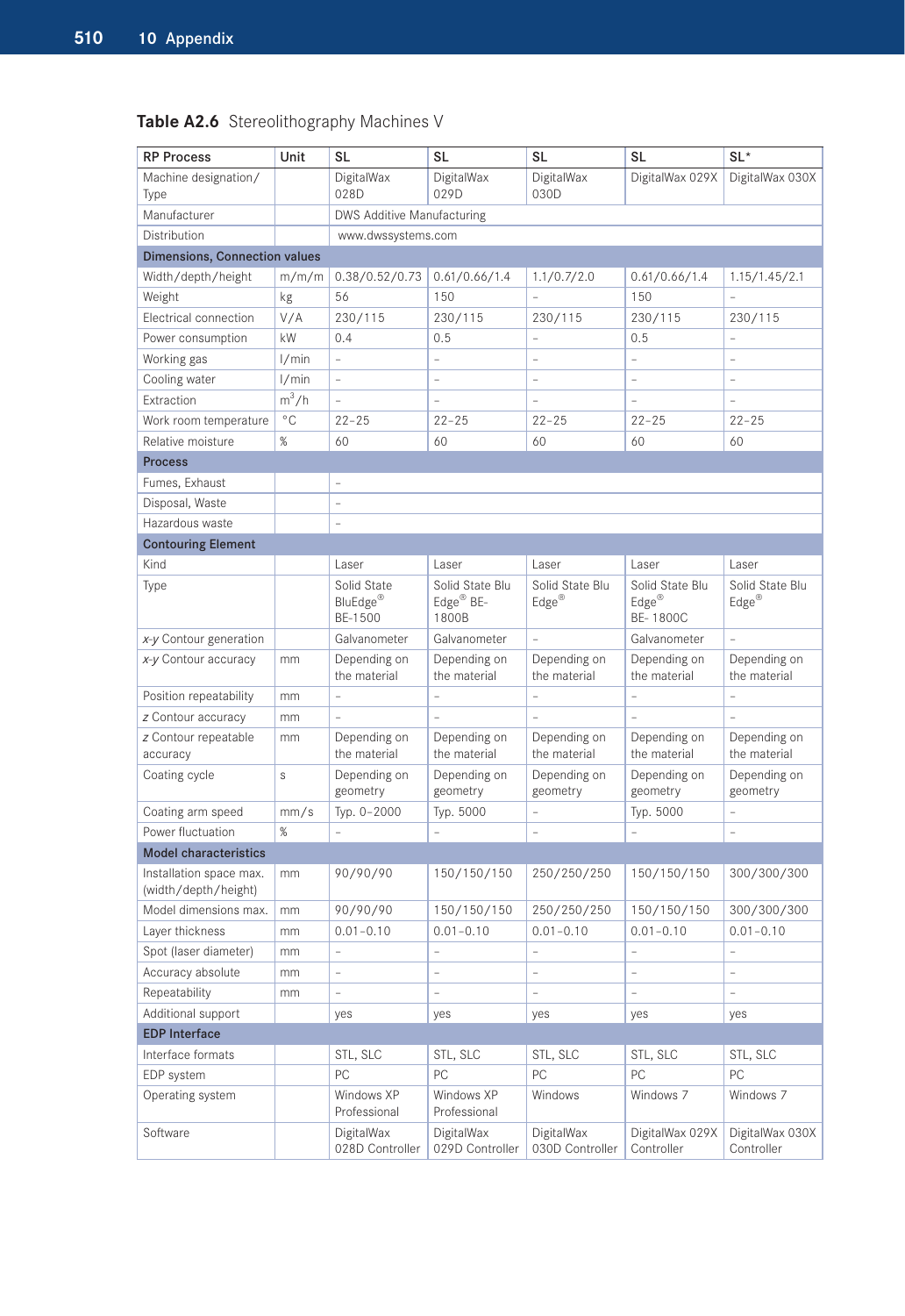| <b>RP Process</b>                               | Unit         | <b>SLA</b>                          | <b>SLA</b>               | <b>SLA</b>                 | <b>SLA</b>                                                                  | <b>SLA</b>                                |
|-------------------------------------------------|--------------|-------------------------------------|--------------------------|----------------------------|-----------------------------------------------------------------------------|-------------------------------------------|
| Machine designation/<br>Type                    |              | Perfactory<br>Micro                 | Perfactory<br>Micro DDP  | Perfactory<br>Micro EDU    | Perfactory<br>Aureus                                                        | PixCera                                   |
| Manufacturer                                    |              | <b>EnvisionTEC GmbH</b>             |                          |                            |                                                                             |                                           |
| Distribution                                    |              | Envisiontec.com                     |                          |                            |                                                                             |                                           |
| <b>Dimensions, Connection values</b>            |              |                                     |                          |                            |                                                                             |                                           |
| Width/depth/height                              | m/m/m        | 0.23/0.18/0.58                      | 0.23/0.23/0.52           | 0.28/0.25/0.61             | 0.45/0.78/0.45                                                              | 0.45/0.78/0.45                            |
| Weight                                          | kg           | 13                                  | 13                       | 11                         | 35                                                                          | 35                                        |
| Electrical connection                           | V/A          | $100 - 240 / 2 - 3$                 | $100 - 240 / 2 - 3$      | $100 - 240 / 2 - 3$        | $100 - 240 / 1 - 2$                                                         | $100 - 240 / 1 - 2$                       |
| Capacity                                        | <b>KW</b>    | n. a.                               | n.a.                     | n.a.                       | n.a.                                                                        | n.a.                                      |
| Work room temperature                           | $^{\circ}$ C | n.a.                                | n.a.                     | n.a.                       | n.a.                                                                        | n.a.                                      |
| Air moisture                                    | %            | n. a.                               | n.a.                     | n. a.                      | n.a.                                                                        | n.a.                                      |
| <b>Model characteristics</b>                    |              |                                     |                          |                            |                                                                             |                                           |
| Installation space max.<br>(width/depth/height) | mm           | 40/30/100                           | 40/30/100                | 86/64.5/100                | 60/45/100                                                                   | 60/45/100                                 |
| Model dimensions max.                           | mm           | 40/30/100                           | 40/30/100                | 86/64.5/100                | 60/45/100                                                                   | 60/45/100                                 |
| Layer thickness                                 | mm           | $0.025 - 0.035$                     | 0.05/0.1                 | $0.025 - 0.1$              | $0.025 - 0.035$                                                             | $0.025 - 0.035$                           |
| Accuracy absolute                               | mm           | n.a.                                | n.a.                     | n. a.                      | n.a.                                                                        | n.a.                                      |
| <b>EDP Interface</b>                            |              |                                     |                          |                            |                                                                             |                                           |
| Interface formats                               |              | STL                                 | STL                      | STL                        | STL                                                                         | STL                                       |
| EDP system                                      |              | n. a.                               | n.a.                     | n.a.                       | PC.                                                                         | PC.                                       |
| Operating system                                |              | n. a.                               | n.a.                     | n.a.                       | n.a.                                                                        | n.a.                                      |
| <b>Miscellaneous</b>                            |              |                                     |                          |                            |                                                                             |                                           |
| <b>Building materials</b>                       |              | PIC 100,<br>EC500,<br><b>HTM140</b> | Press-E-Cast             | LS 600,<br><b>HTM140V2</b> | R5/R11, PIC<br>100/100G, WIC<br>100G, EC500,<br>RCP30/130,<br><b>HTM140</b> | E-Dent, E-PKin-<br>dial, Press-E-<br>Cast |
| ERM pixel resolution                            | mm           | 0.031                               | $\bar{\phantom{a}}$      | ÷,                         | -                                                                           | ÷,                                        |
| Resolution in $x$ and $y$                       | mm           | $\overline{a}$                      | 0.075                    | $\overline{a}$             | $\overline{a}$                                                              | $\overline{a}$                            |
| Native pixel size                               | mm           | ÷,                                  | $\overline{\phantom{a}}$ | 0.084                      | 0.043                                                                       | 0.043                                     |
| Linear z-axis resolution                        | mm           | 0.001                               | $\overline{\phantom{a}}$ | 0.001                      | ÷.                                                                          | $\overline{a}$                            |

# **Table A2.7** Stereolithography Machines VI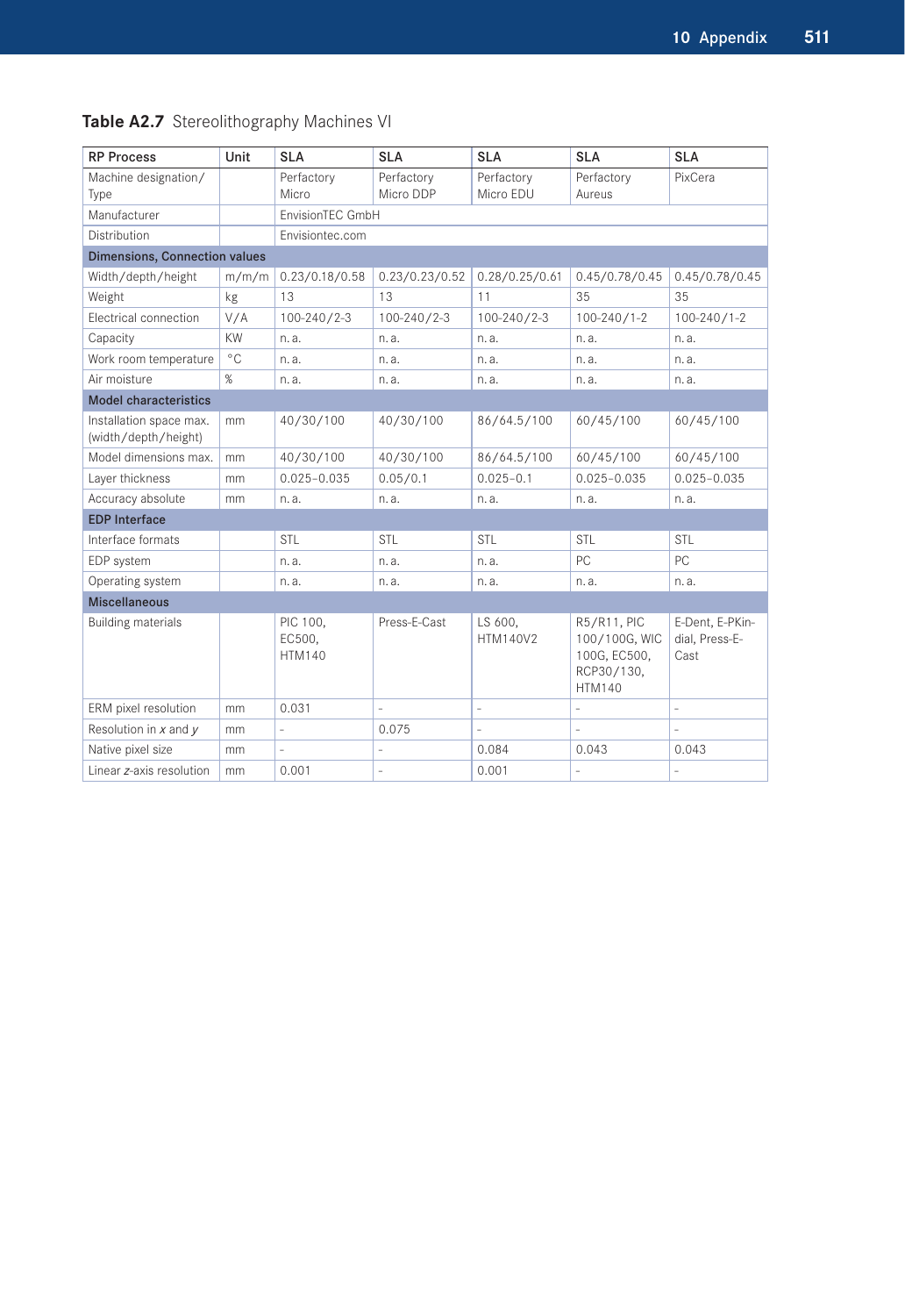| <b>RP Process</b>                               | Unit         | <b>SLA</b>                                                       | <b>SLA</b>                                                       |
|-------------------------------------------------|--------------|------------------------------------------------------------------|------------------------------------------------------------------|
| Machine designation/<br>Type                    |              | Perfactory Mini DDSP                                             | Perfactory DDSP                                                  |
| Manufacturer                                    |              | <b>EnvisionTEC GmbH</b>                                          |                                                                  |
| Distribution                                    |              | Envisiontec.com                                                  |                                                                  |
| <b>Dimensions, Connection values</b>            |              |                                                                  |                                                                  |
| Width/depth/height                              | m/m/m        | 0.73/0.48/1.35                                                   | 0.73/0.48/1.35                                                   |
| Weight                                          | kg           | 79                                                               | 79                                                               |
| <b>Electrical connection</b>                    | V/A          | $100 - 240 / 2.4 - 5.4$                                          | $100 - 240 / 2.4 - 5.4$                                          |
| Capacity                                        | <b>KW</b>    | n.a.                                                             | n. a.                                                            |
| Work room temperature                           | $^{\circ}$ C | n.a.                                                             | n.a.                                                             |
| Model characteristics                           |              |                                                                  |                                                                  |
| Installation space max.<br>(width/depth/height) | mm           | 60/45/100                                                        | 100/75/100                                                       |
| Model dimensions max.                           | mm           | 60/45/100                                                        | 100/75/100                                                       |
| Layer thickness                                 | mm           | $0.25 - 0.1$                                                     | $0.25 - 0.15$                                                    |
| Accuracy absolute                               | mm           | n.a.                                                             | n. a.                                                            |
| <b>EDP</b> Interface                            |              |                                                                  |                                                                  |
| Interface formats                               |              | <b>STI</b>                                                       | <b>STI</b>                                                       |
| EDP system                                      |              | n.a.                                                             | n.a.                                                             |
| Operating system                                |              | n.a.                                                             | n.a.                                                             |
| <b>Miscellaneous</b>                            |              |                                                                  |                                                                  |
| Materials                                       |              | E-Shell: 200 Series, 300 Series, 500 Series,<br>600, 3000 Series | E-Shell: 200 Series, 300 Series, 500 Series,<br>600, 3000 Series |
| Native pixel size, xy                           | mm           | 0.043                                                            | 0.071                                                            |

# **Table A2.8** Stereolithography Machines VII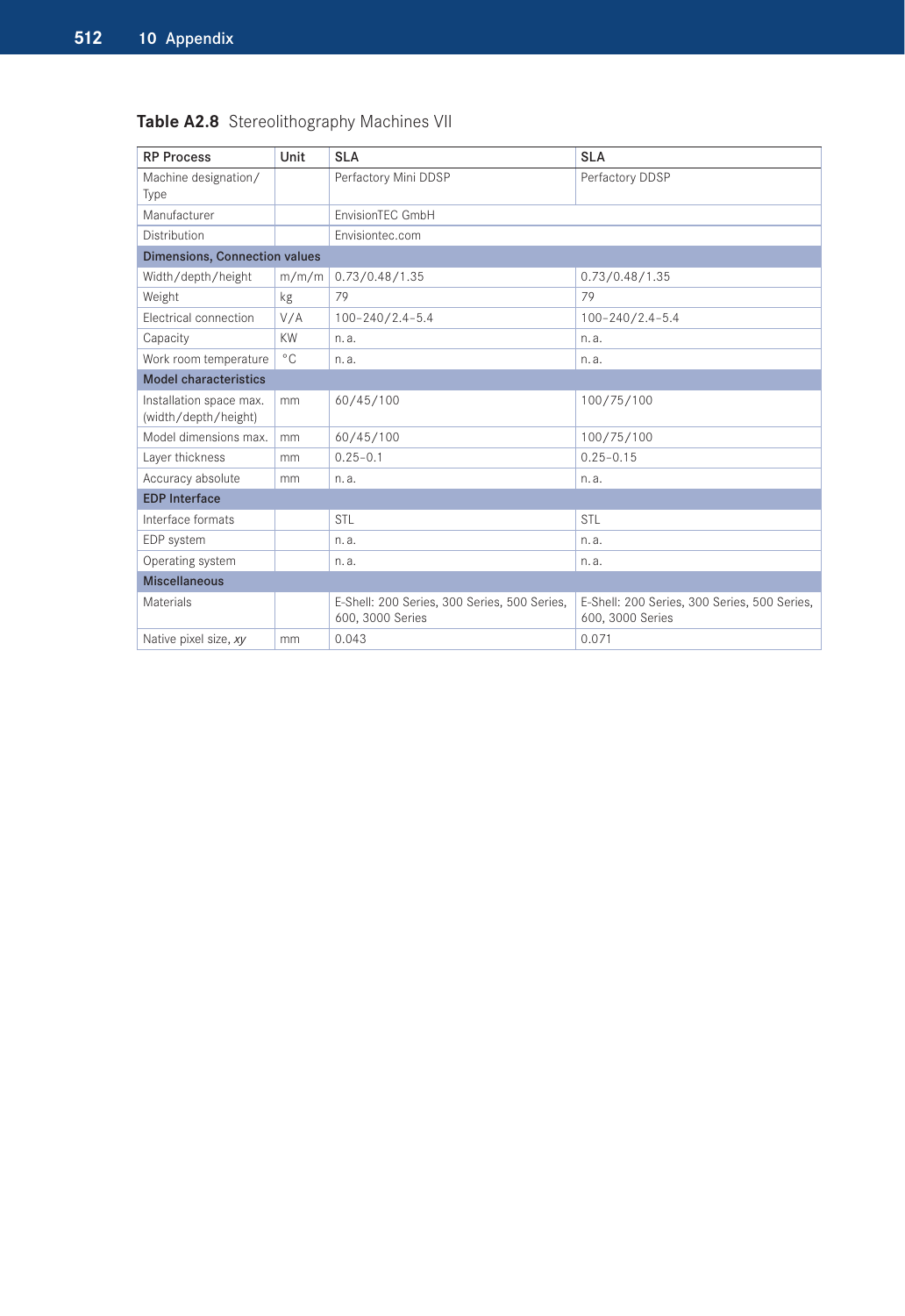| <b>RP Process</b>                               | Unit         | <b>SLA</b>                                                               | <b>SLA</b>                                                               | <b>SLA</b>                                                               | <b>SLA</b>                                                                                                                                    | <b>SLA</b>                  |
|-------------------------------------------------|--------------|--------------------------------------------------------------------------|--------------------------------------------------------------------------|--------------------------------------------------------------------------|-----------------------------------------------------------------------------------------------------------------------------------------------|-----------------------------|
| Machine designation/<br>Type                    |              | DDP4                                                                     | DDP4 M                                                                   | DDP4 XL                                                                  | Perfactory 4<br>Mini                                                                                                                          | Perfactory 4<br>Mini XL     |
| Manufacturer                                    |              | EnvisionTEC GmbH                                                         |                                                                          |                                                                          |                                                                                                                                               |                             |
| Distribution                                    |              | Envisiontec.com                                                          |                                                                          |                                                                          |                                                                                                                                               |                             |
| <b>Dimensions, Connection values</b>            |              |                                                                          |                                                                          |                                                                          |                                                                                                                                               |                             |
| Width/depth/height                              | m/m/m        | 0.73/0.48/1.35                                                           | 0.73/0.48/1.35                                                           | 0.73/0.48/1.35                                                           | 0.73/0.48/1.35                                                                                                                                | 0.73/0.48/1.35              |
| Weight                                          | kg           | 85                                                                       | 85                                                                       | 85                                                                       | 85                                                                                                                                            | 85                          |
| Electrical connection                           | V/A          | $100 - 240/$<br>$2.4 - 5.4$                                              | $100 - 240/$<br>$2.4 - 5.4$                                              | $100 - 240/$<br>$2.4 - 5.4$                                              | $100 - 240/$<br>$2.4 - 5.4$                                                                                                                   | $100 - 240/$<br>$2.4 - 5.4$ |
| Capacity                                        | KW           | n.a.                                                                     | n.a.                                                                     | n.a.                                                                     | n.a.                                                                                                                                          | n.a.                        |
| Work room temperature                           | $^{\circ}$ C | n.a.                                                                     | n.a.                                                                     | n. a.                                                                    | n.a.                                                                                                                                          | n.a.                        |
| <b>Model characteristics</b>                    |              |                                                                          |                                                                          |                                                                          |                                                                                                                                               |                             |
| Installation space max.<br>(width/depth/height) | mm           | 115/72/160                                                               | 160/100/160                                                              | 192/120/160                                                              | 84/52.5/230                                                                                                                                   | 115/72/160                  |
| Model Dimensions<br>max.                        | mm           | 115/72/160                                                               | 160/100/160                                                              | 192/120/160                                                              | 84/52.5/230                                                                                                                                   | 115/72/160                  |
| Layer thickness                                 | mm           | $0.025 - 0.15$                                                           | $0.025 - 0.15$                                                           | $0.025 - 0.15$                                                           | $0.015 - 0.150$                                                                                                                               | $0.015 - 0.150$             |
| Accuracy absolute                               | mm           | n.a.                                                                     | n.a.                                                                     | n.a.                                                                     | n.a.                                                                                                                                          | n.a.                        |
| <b>EDP Interface</b>                            |              |                                                                          |                                                                          |                                                                          |                                                                                                                                               |                             |
| Interface formats                               |              | STL                                                                      | STL                                                                      | <b>STL</b>                                                               | n.a.                                                                                                                                          | n.a.                        |
| EDP system                                      |              | PC.                                                                      | PC.                                                                      | PC.                                                                      | n.a.                                                                                                                                          | n.a.                        |
| Operating system                                |              | n. a.                                                                    | n.a.                                                                     | n.a.                                                                     | n.a.                                                                                                                                          | n.a.                        |
| Miscellaneous                                   |              |                                                                          |                                                                          |                                                                          |                                                                                                                                               |                             |
| <b>Building materials</b>                       |              | Clear Guide.<br>E-Denstone,<br>E-Dent, E-PKin-<br>dial, Press-E-<br>Cast | Clear Guide,<br>E-Denstone,<br>E-Dent, E-PKin-<br>dial, Press-E-<br>Cast | Clear Guide,<br>E-Denstone,<br>E-Dent, E-PKin-<br>dial, Press-E-<br>Cast | ABStuff, ABflex,<br>EC500, E-Shell<br>200, E-Shell<br>300, HTM<br>Series, LS600,<br>Photosilver, PIC<br>100, R5/R5<br>Gray/R11,<br>RCP30/RC31 |                             |
| Native pixel size, xy                           | mm           | 0.060                                                                    | 0.083                                                                    | 0.1                                                                      | $0.019 - 0.044$                                                                                                                               | 0.060                       |
| ERM voxel size, xv                              | mm           | 0.030                                                                    | 0.042                                                                    | 0.050                                                                    | $0.010 - 0.022$                                                                                                                               | 0.030                       |

# **Table A2.9** Stereolithography Machines VIII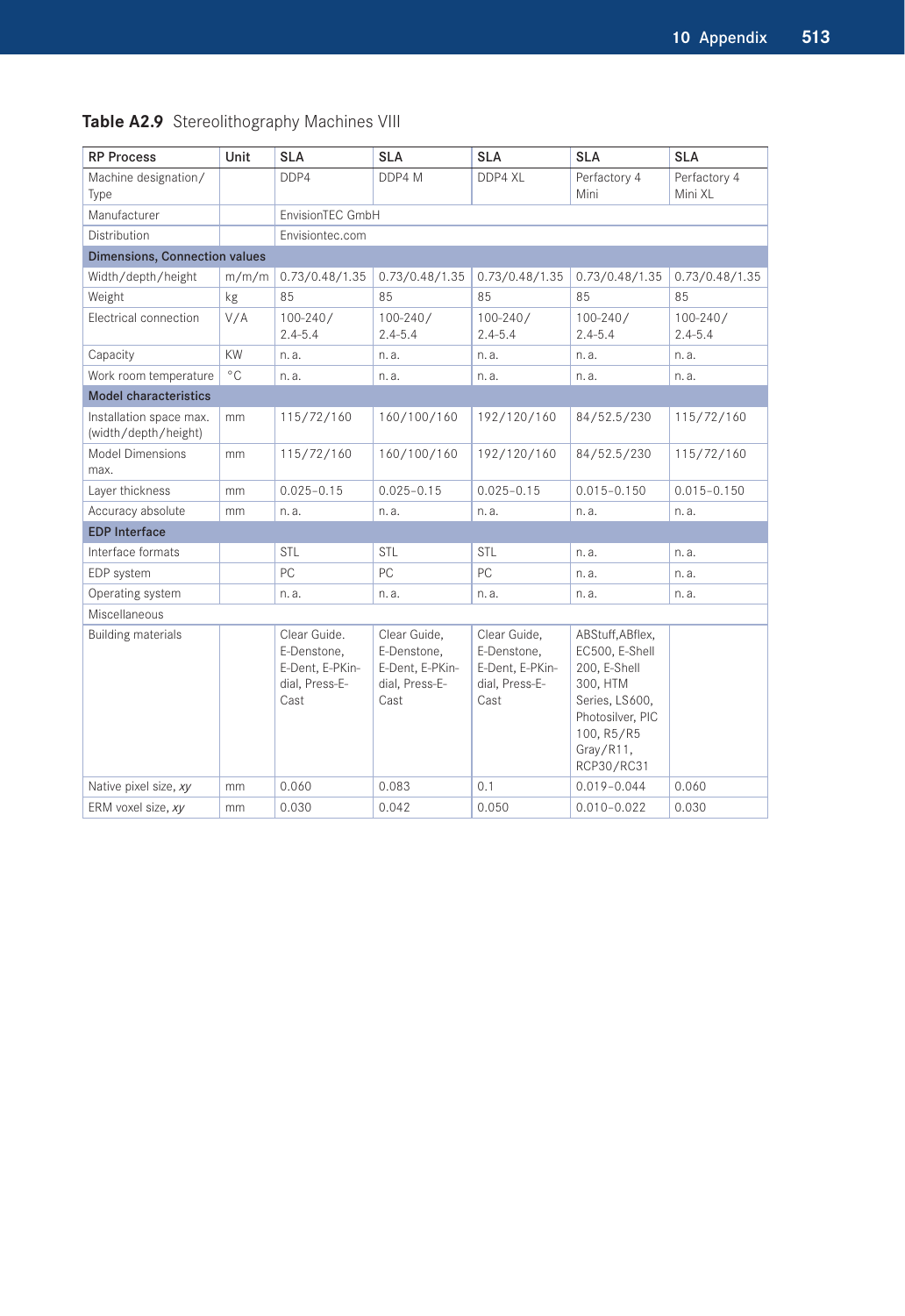| <b>RP Process</b>                               | Unit         | <b>SLA</b>                                                         | <b>SLA</b>                                                                                                    |
|-------------------------------------------------|--------------|--------------------------------------------------------------------|---------------------------------------------------------------------------------------------------------------|
| Machine designation/<br>Type                    |              | Perfactory DDP3                                                    | Perfactory 3 SXGA W/ERM Mini Multi Lens                                                                       |
| Manufacturer                                    |              | <b>EnvisionTEC GmbH</b>                                            |                                                                                                               |
| Distribution                                    |              | Envisiontec.com                                                    |                                                                                                               |
| <b>Dimensions, Connection values</b>            |              |                                                                    |                                                                                                               |
| Width/depth/height                              | m/m/m        | 0.73/0.48/1.35                                                     | 0.73/0.48/1.35                                                                                                |
| Weight                                          | kg           | 70                                                                 | 70                                                                                                            |
| <b>Electrical connection</b>                    | V/A          | $100 - 240 / 2.4 - 5.4$                                            | $100 - 240 / 2.4 - 5.4$                                                                                       |
| Capacity                                        | <b>KW</b>    | n.a.                                                               | n.a.                                                                                                          |
| Work room temperature                           | $^{\circ}$ C | n.a.                                                               | n.a.                                                                                                          |
| <b>Model characteristics</b>                    |              |                                                                    |                                                                                                               |
| Installation space max.<br>(width/depth/height) | mm           | 90/68/230                                                          | 90/67.5/230                                                                                                   |
| Model dimensions max.                           | mm           | 90/68/230                                                          | 90/67.5/230                                                                                                   |
| Layer thickness                                 | mm           | $0.050 - 0.15$                                                     | $0.015 - 0.15$                                                                                                |
| Accuracy absolute                               | mm           | n. a.                                                              | n. a.                                                                                                         |
| <b>EDP</b> Interface                            |              |                                                                    |                                                                                                               |
| Interface formats                               |              | STL                                                                | STL                                                                                                           |
| EDP system                                      |              | n.a.                                                               | PC.                                                                                                           |
| Operating system                                |              | n.a.                                                               | n.a.                                                                                                          |
| <b>Miscellaneous</b>                            |              |                                                                    |                                                                                                               |
| Materials                                       |              | EC-1000, WIC300, WIC402, QID200, E-Dent,<br>RC31, LS600, HTM140 iv | ABStuff.ABflex, EC500, E-Shell 200, HTM<br>Series, LS600, Photosilver, PIC 100, R5/R5<br>Gray/R11, RCP30/RC31 |
| Native pixel size, xy                           | mm           | 0.050                                                              | $0.032 - 0.060$                                                                                               |
| ERM voxel size, xy                              | mm           | 0.025                                                              | $0.016 - 0.042$                                                                                               |

# **Table A2.10** Stereolithography Machines IX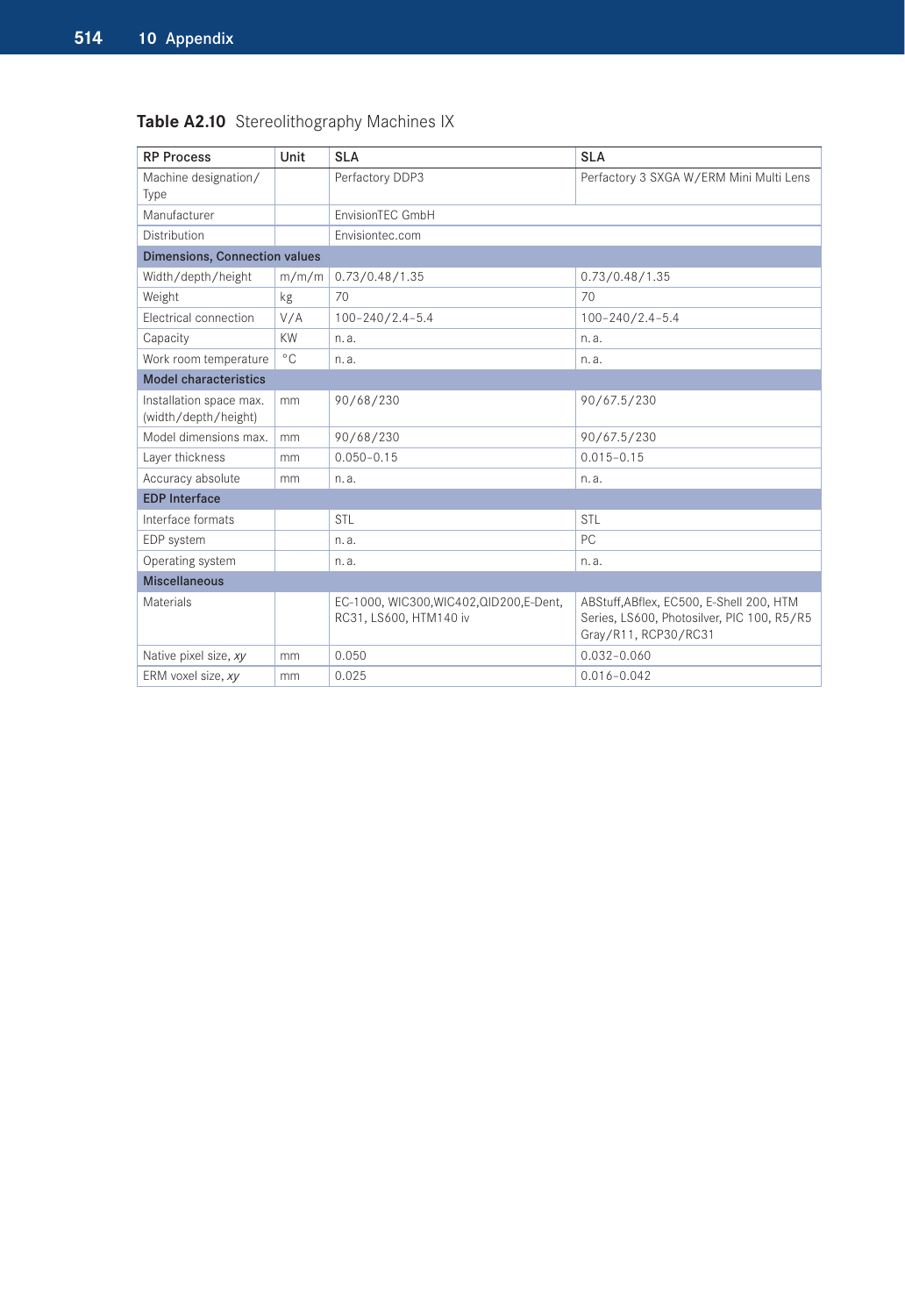| <b>RP Process</b>                               | Unit         | <b>SLA</b>                                                                | <b>SLA</b>                                                                | <b>SLA</b>                                                                                                                                    | <b>SLA</b>                                                                                                                                    | <b>SLA</b>                                                                |
|-------------------------------------------------|--------------|---------------------------------------------------------------------------|---------------------------------------------------------------------------|-----------------------------------------------------------------------------------------------------------------------------------------------|-----------------------------------------------------------------------------------------------------------------------------------------------|---------------------------------------------------------------------------|
| Machine designation/<br>Type                    |              | Perfactory 4<br><b>DSP</b>                                                | Perfactory 4<br><b>DSP XI</b>                                             | Perfactory 4<br>Standard                                                                                                                      | Perfactory 4<br>Standard XL                                                                                                                   | Perfactory 3<br>Digital Shell<br>Printer                                  |
| Manufacturer                                    |              | EnvisionTEC GmbH                                                          |                                                                           |                                                                                                                                               |                                                                                                                                               |                                                                           |
| Distribution                                    |              | Envisiontec.com                                                           |                                                                           |                                                                                                                                               |                                                                                                                                               |                                                                           |
| <b>Dimensions, Connection values</b>            |              |                                                                           |                                                                           |                                                                                                                                               |                                                                                                                                               |                                                                           |
| Width/depth/height                              | m/m/m        | 0.73/0.48/1.35                                                            | 0.73/0.48/1.35                                                            | 0.73/0.48/1.35                                                                                                                                | 0.73/0.48/1.35                                                                                                                                | 0.73/0.48/1.35                                                            |
| Weight                                          | kg           | 85                                                                        | 85                                                                        | 85                                                                                                                                            | 85                                                                                                                                            | 70                                                                        |
| Electrical connection                           | V/A          | 100-240/2.4-<br>5.4                                                       | 100-240/2.4-<br>5.4                                                       | 100-240/2.4-<br>5.4                                                                                                                           | 100-240/2.4-<br>5.4                                                                                                                           | $100 - 240 / 2.4 -$<br>5.4                                                |
| Capacity                                        | KW           | n.a.                                                                      | n.a.                                                                      | n. a.                                                                                                                                         | n.a.                                                                                                                                          | n.a.                                                                      |
| Work room temperature                           | $^{\circ}$ C | n.a                                                                       | n.a                                                                       | n.a                                                                                                                                           | n.a                                                                                                                                           | n.a                                                                       |
| <b>Model characteristics</b>                    |              |                                                                           |                                                                           |                                                                                                                                               |                                                                                                                                               |                                                                           |
| Installation space max.<br>(width/depth/height) | mm           | 160/100/160                                                               | 192/120/160                                                               | 160/100/160                                                                                                                                   | 192/120/160                                                                                                                                   | 140/105/230                                                               |
| Model dimensions max.                           | mm           | 160/100/160                                                               | 192/120/160                                                               | 160/100/160                                                                                                                                   | 192/120/160                                                                                                                                   | 140/105/230                                                               |
| Layer thickness                                 | mm           | $0.025 - 0.150$                                                           | $0.015 - 0.15$                                                            | $0.025 - 0.150$                                                                                                                               | $0.025 - 0.150$                                                                                                                               | $0.050 - 0.150$                                                           |
| Accuracy absolute                               | mm           | n.a.                                                                      | n.a.                                                                      | n. a.                                                                                                                                         | n.a.                                                                                                                                          | n.a.                                                                      |
| <b>EDP Interface</b>                            |              |                                                                           |                                                                           |                                                                                                                                               |                                                                                                                                               |                                                                           |
| Interface formats                               |              | n.a.                                                                      | n.a.                                                                      | n. a.                                                                                                                                         | n.a.                                                                                                                                          | n.a.                                                                      |
| EDP system                                      |              | PC                                                                        | PC                                                                        | n. a.                                                                                                                                         | n.a.                                                                                                                                          | PC.                                                                       |
| Operating system                                |              | n.a.                                                                      | n.a.                                                                      | n.a.                                                                                                                                          | n.a.                                                                                                                                          | n.a.                                                                      |
| Miscellaneous                                   |              |                                                                           |                                                                           |                                                                                                                                               |                                                                                                                                               |                                                                           |
| Materials                                       |              | E-Shell: 200<br>Series, 300<br>Series, 500<br>Series, 600,<br>3000 Series | E-Shell: 200<br>Series, 300<br>Series, 500<br>Series, 600,<br>3000 Series | ABStuff, ABflex,<br>EC500, E-Shell<br>200, E-Shell<br>300. HTM<br>Series, LS600,<br>Photosilver, PIC<br>100, R5/R5<br>Gray/R11,<br>RCP30/RC31 | ABStuff, ABflex,<br>EC500, E-Shell<br>200, E-Shell<br>300. HTM<br>Series, LS600,<br>Photosilver, PIC<br>100, R5/R5<br>Gray/R11,<br>RCP30/RC31 | E-Shell: 200<br>Series, 300<br>Series, 500<br>Series, 600,<br>3000 Series |
| Native pixel size, xy                           | mm           | 0.083                                                                     | 0.100                                                                     | 0.083                                                                                                                                         | 0.100                                                                                                                                         | 0.050                                                                     |
| ERM voxel size, xv                              | mm           | 0.042                                                                     | 0.050                                                                     | 0.042                                                                                                                                         | 0.050                                                                                                                                         | 0.025                                                                     |

# Table A2.11 Stereolithography Machines X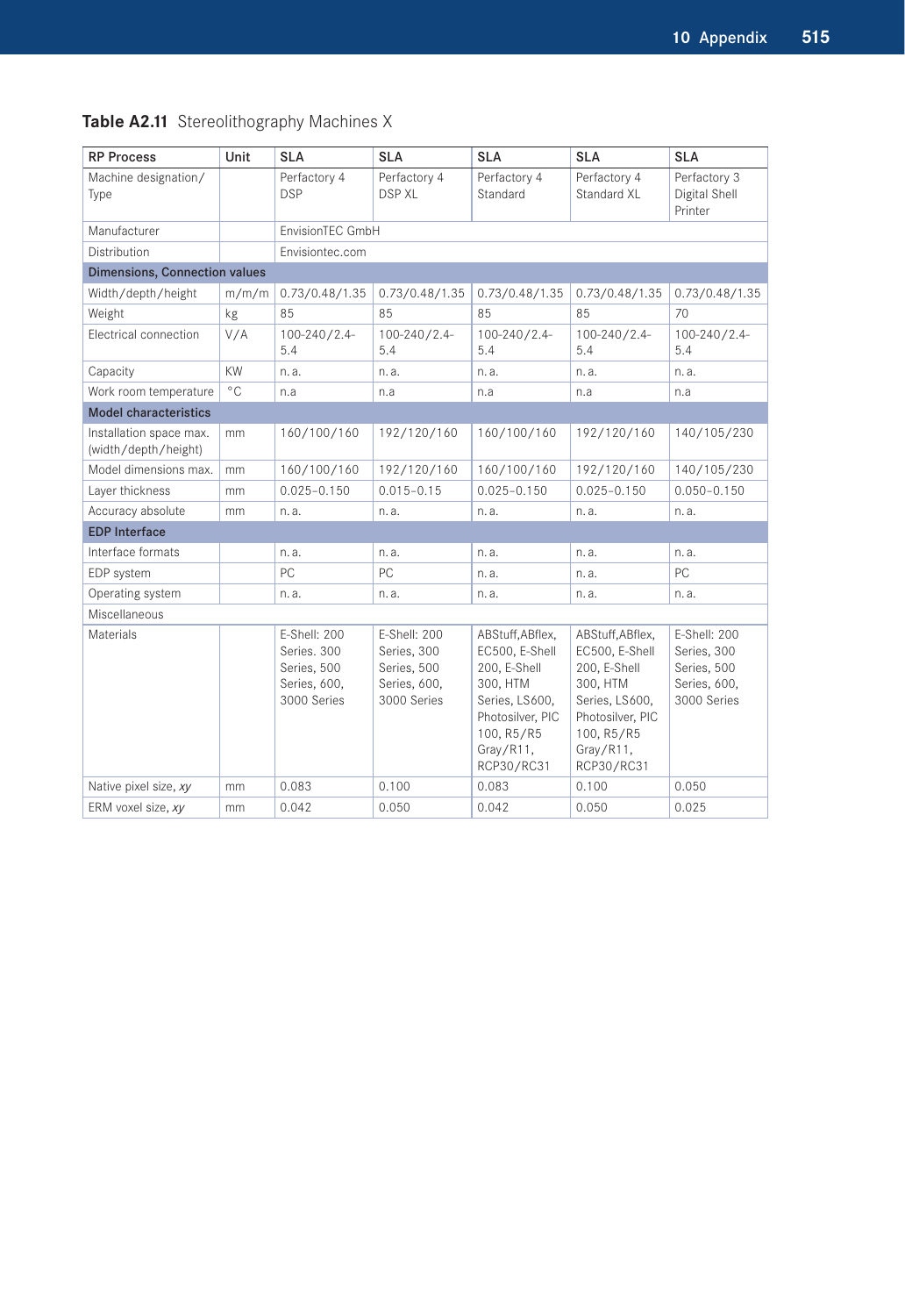| <b>RP Process</b>                               | Unit         | <b>SLA</b>                                                                                                       | <b>SLA</b>                                                                                                       |
|-------------------------------------------------|--------------|------------------------------------------------------------------------------------------------------------------|------------------------------------------------------------------------------------------------------------------|
| Machine designation/<br>Type                    |              | Perfactory Xtreme                                                                                                | Perfactory Xede                                                                                                  |
| Manufacturer                                    |              | <b>EnvisionTEC GmbH</b>                                                                                          |                                                                                                                  |
| Distribution                                    |              | Fnvisiontec.com                                                                                                  |                                                                                                                  |
| <b>Dimensions, Connection values</b>            |              |                                                                                                                  |                                                                                                                  |
| Width/depth/height                              | m/m/m        | 1.8/1.8/2.28                                                                                                     | 1.8/1.8/2.28                                                                                                     |
| Weight                                          | kg           | 710                                                                                                              | 710                                                                                                              |
| <b>Electrical connection</b>                    | V/A          | $100 - 240 / 2.4 - 5.4$                                                                                          | $100 - 240 / 2.4 - 5.4$                                                                                          |
| Power consumption                               | kW           | n.a.                                                                                                             | n.a.                                                                                                             |
| Work room temperature                           | $^{\circ}$ C | n. a.                                                                                                            | n. a.                                                                                                            |
| Relative moisture                               | %            | n. a.                                                                                                            | n.a.                                                                                                             |
| <b>Model characteristics</b>                    |              |                                                                                                                  |                                                                                                                  |
| Installation space max.<br>(width/depth/height) | mm           | 368/229/356                                                                                                      | 444.5/355.6/500                                                                                                  |
| Model dimensions max.                           | mm           | 368/229/356                                                                                                      | 444.5/355.6/500                                                                                                  |
| Layer thickness                                 | mm           | $0.025 - 0.15$                                                                                                   | $0.025 - 0.15$                                                                                                   |
| Accuracy absolute                               | mm           | n. a.                                                                                                            | n.a.                                                                                                             |
| <b>EDP</b> Interface                            |              |                                                                                                                  |                                                                                                                  |
| Interface formats                               |              | <b>STI</b>                                                                                                       | <b>STI</b>                                                                                                       |
| <b>EDP System</b>                               |              | PC                                                                                                               | PC                                                                                                               |
| Operating system                                |              | n.a.                                                                                                             | n.a.                                                                                                             |
| Miscellaneous                                   |              |                                                                                                                  |                                                                                                                  |
| Materials                                       |              | ABS, polypropylene, glass-filled nylon parts,<br>aluminum oxide, zirconium oxide, silicon<br>oxide, paraffin wax | ABS, polypropylene, glass-filled nylon parts,<br>aluminum oxide, zirconium oxide, silicon<br>oxide, paraffin wax |
| Native pixel size, xy                           | mm           | 0.143                                                                                                            | $0.103 - 0.130$                                                                                                  |
| ERM voxel size, xv                              | mm           | 0.072                                                                                                            | $0.052 - 0.065$                                                                                                  |

### **Table A2.12** Stereolithography Machines XI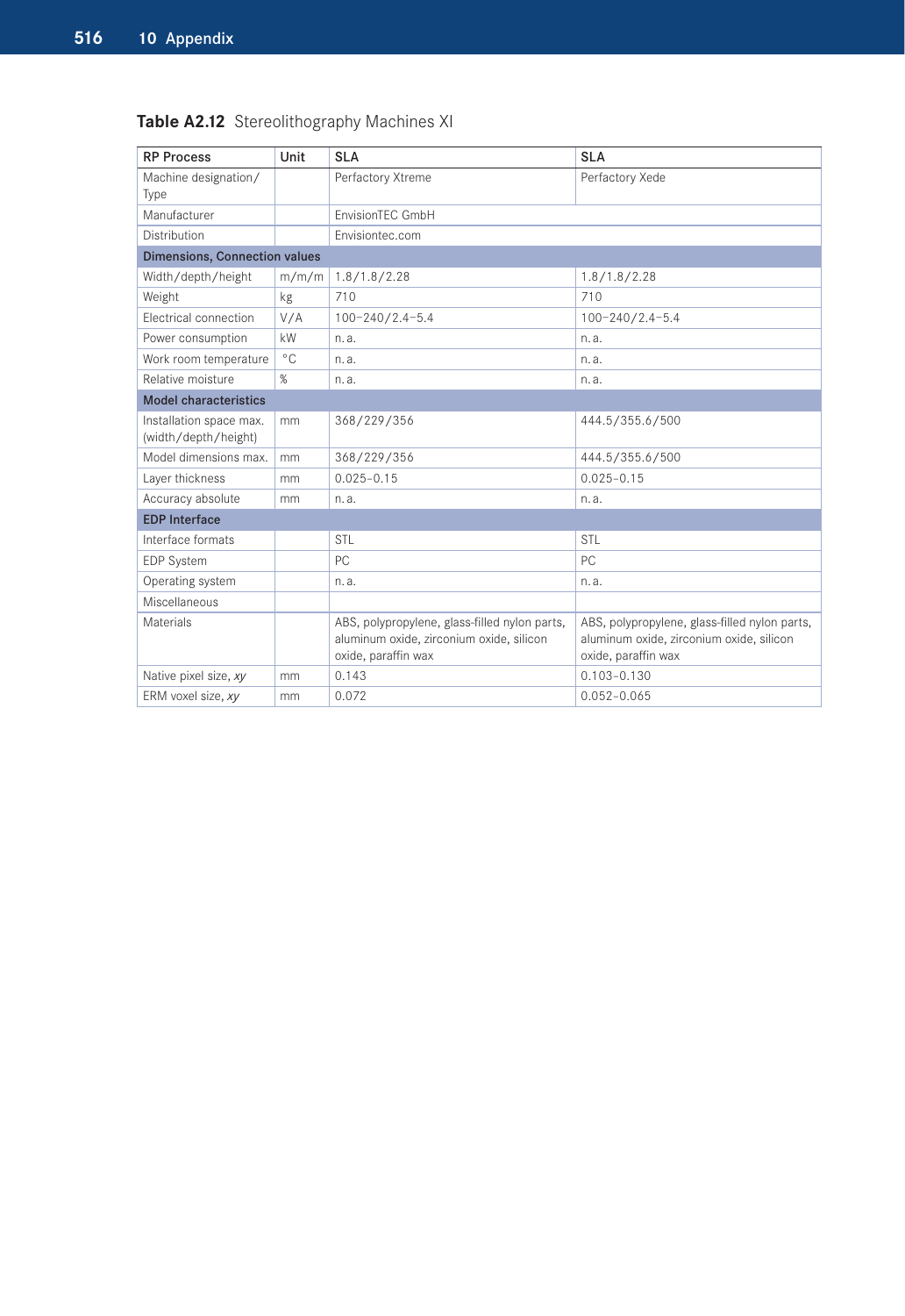| <b>RP Process</b>                               | Unit         | <b>SLA</b>                   | <b>SLA</b>                     | <b>SLA</b>               | <b>SLA</b>                   | <b>SLA</b>               |
|-------------------------------------------------|--------------|------------------------------|--------------------------------|--------------------------|------------------------------|--------------------------|
| Machine designation/<br>Type                    |              | 3Dent with 3SP<br>Technology | ULTRA 3SP 3D<br>Dental Printer | <b>ULTRA 3SP</b>         | ULTRA 3SP High<br>Definition | ULTRA2                   |
| Manufacturer                                    |              | EnvisionTEC GmbH             |                                |                          |                              |                          |
| Distribution in Germany                         |              | Envisiontec.com              |                                |                          |                              |                          |
| <b>Dimensions, Connection values</b>            |              |                              |                                |                          |                              |                          |
| Width/depth/height                              | m/m/m        | 0.74/0.76/1.17               | 0.74/0.76/1.17                 | 0.74/0.76/1.17           | 0.74/0.76/1.17               | 0.74/0.76/1.17           |
| Weight                                          | kg           | 90                           | 89.8                           | 89.8                     | 89.8                         | 90                       |
| Electrical connection                           | V/A          | $100 - 240 / 2 - 3$          | 100-127; 200-<br>240/8:4       | 100-127; 200-<br>240/8:4 | 100-127; 200-<br>240/8:4     | 100-127; 200-<br>240/8:4 |
| Power consumption                               | kW           | n.a.                         | n.a.                           | n.a.                     | n.a.                         | n.a.                     |
| Work room temperature                           | $^{\circ}$ C | n.a.                         | n.a.                           | n.a.                     | n.a.                         | n.a.                     |
| <b>Model characteristics</b>                    |              |                              |                                |                          |                              |                          |
| Installation space max.<br>(width/depth/height) | mm           | 280/180/76                   | 279/184/76                     | 279/184/203              | 279/184/203                  | 267/165/203              |
| Model dimensions max.                           | mm           | 280/180/76                   | 279/184/76                     | 279/184/203              | 279/184/203                  | 267/165/203              |
| Layer thickness                                 | mm           | $0.025 - 0.100$              | $0.025 - 0.100$                | $0.025 - 0.100$          | $0.025 - 0.100$              | $0.015 - 0.100$          |
| Accuracy absolute                               | mm           | n.a.                         | n.a.                           | n.a.                     | n.a.                         | n.a.                     |
| <b>EDP</b> Interface                            |              |                              |                                |                          |                              |                          |
| Interface formats                               |              | STL                          | STL                            | STL                      | STL                          | STL                      |
| EDP system                                      |              | n.a.                         | n.a.                           | n.a.                     | n.a.                         | n.a.                     |
| Operating system                                |              | n.a.                         | n.a.                           | n.a.                     | n.a.                         | n.a.                     |
| Miscellaneous                                   |              |                              |                                |                          |                              |                          |
| Materials                                       |              | E-Denstone                   | F-Denstone                     | E-Denstone               | E-Denstone                   | HTM140IV                 |
| Resolution in xy                                | mm           | 0.050                        | 0.100                          | 0.100                    | 0.050                        | ÷,                       |
| Native voxel resolution<br>in $xy$              | mm           | $\overline{a}$               | $\overline{a}$                 | $\overline{\phantom{a}}$ |                              | $0.045 - 0.090$          |

# **Table A2.13** Stereolithography Machines XII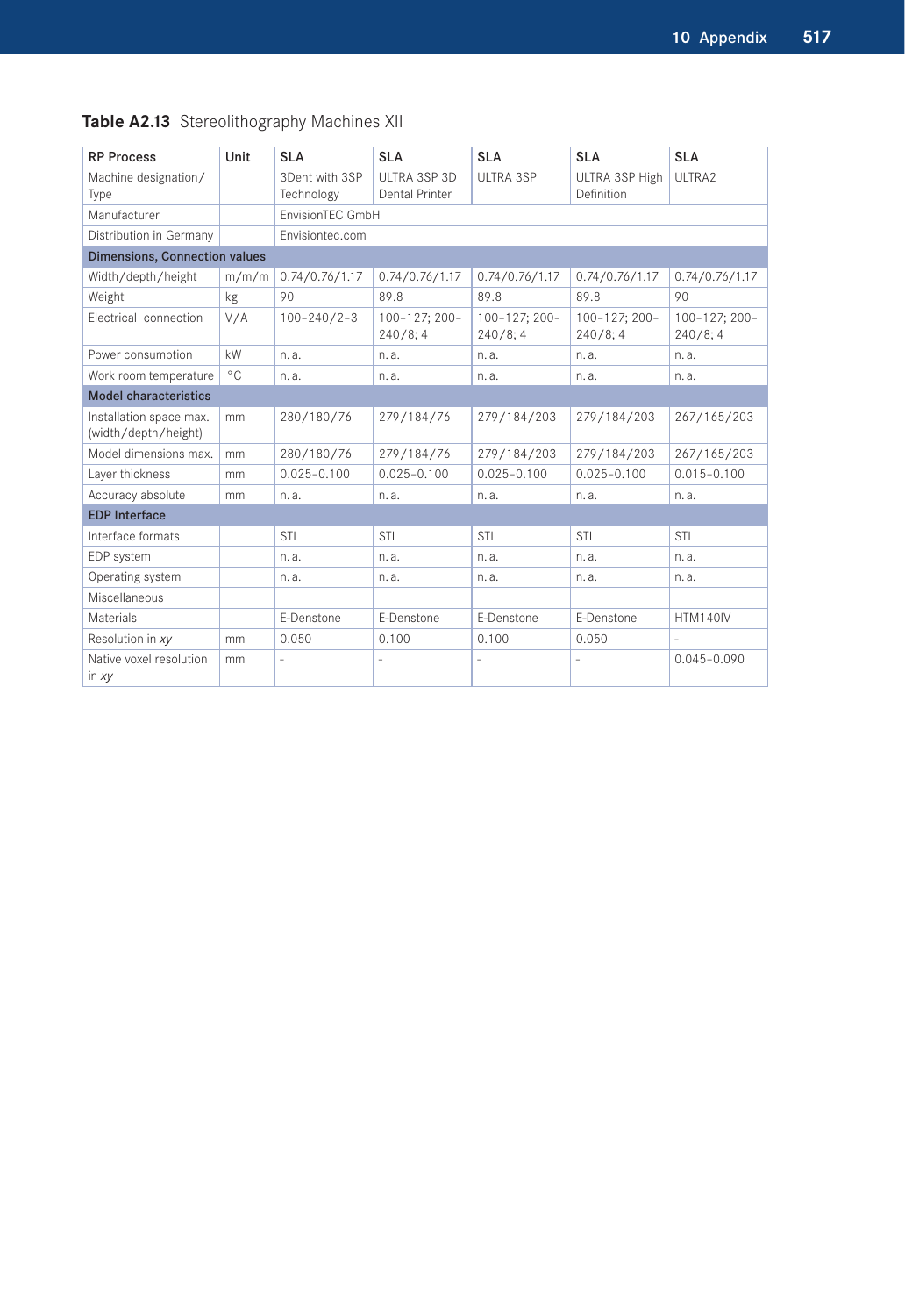| <b>RP Process</b>                               | Unit         | <b>SLA</b>              | <b>SLA</b>                                |
|-------------------------------------------------|--------------|-------------------------|-------------------------------------------|
| Machine designation/<br>Type                    |              | ULTRA2                  | <b>ULTRA</b>                              |
| Manufacturer                                    |              | <b>FnvisionTFC GmbH</b> |                                           |
| Distribution                                    |              | Fnvisiontec.com         |                                           |
| <b>Dimensions, Connection values</b>            |              |                         |                                           |
| Width/depth/height                              | m/m/m        | 0.74/0.76/1.17          | 0.74/0.76/1.17                            |
| Weight                                          | kg           | 90                      | 90                                        |
| <b>Electrical connection</b>                    | V/A          | 100-127; 200-240/8; 4   | 100-127: 200-240/8: 4                     |
| Power consumption                               | kW           | n.a.                    | n.a.                                      |
| Work room temperature                           | $^{\circ}$ C | n.a.                    | n. a.                                     |
| Model characteristics                           |              |                         |                                           |
| Installation space max.<br>(width/depth/height) | mm           | 267/165/203             | 267/165/203                               |
| Model dimensions max.                           | mm           | 267/165/203             | 267/165/203                               |
| Layer thickness                                 | mm           | $0.015 - 0.100$         | $0.025 - 0.150$                           |
| Accuracy absolute                               | mm           | n.a.                    | n.a.                                      |
| <b>EDP</b> Interface                            |              |                         |                                           |
| Interface formats                               |              | <b>STI</b>              | <b>STI</b>                                |
| EDP system                                      |              | n.a.                    | n.a.                                      |
| Operating system                                |              | n.a.                    | n.a.                                      |
| <b>Miscellaneous</b>                            |              |                         |                                           |
| Materials                                       |              | HTM140IV                | ABS-Stuff, AB-flex, SI-500, LS600, EC-500 |
| Voxel resolution in xy                          | mm           | 0.021                   | 0.139                                     |

### **Table A2.14** Stereolithography Machines XIII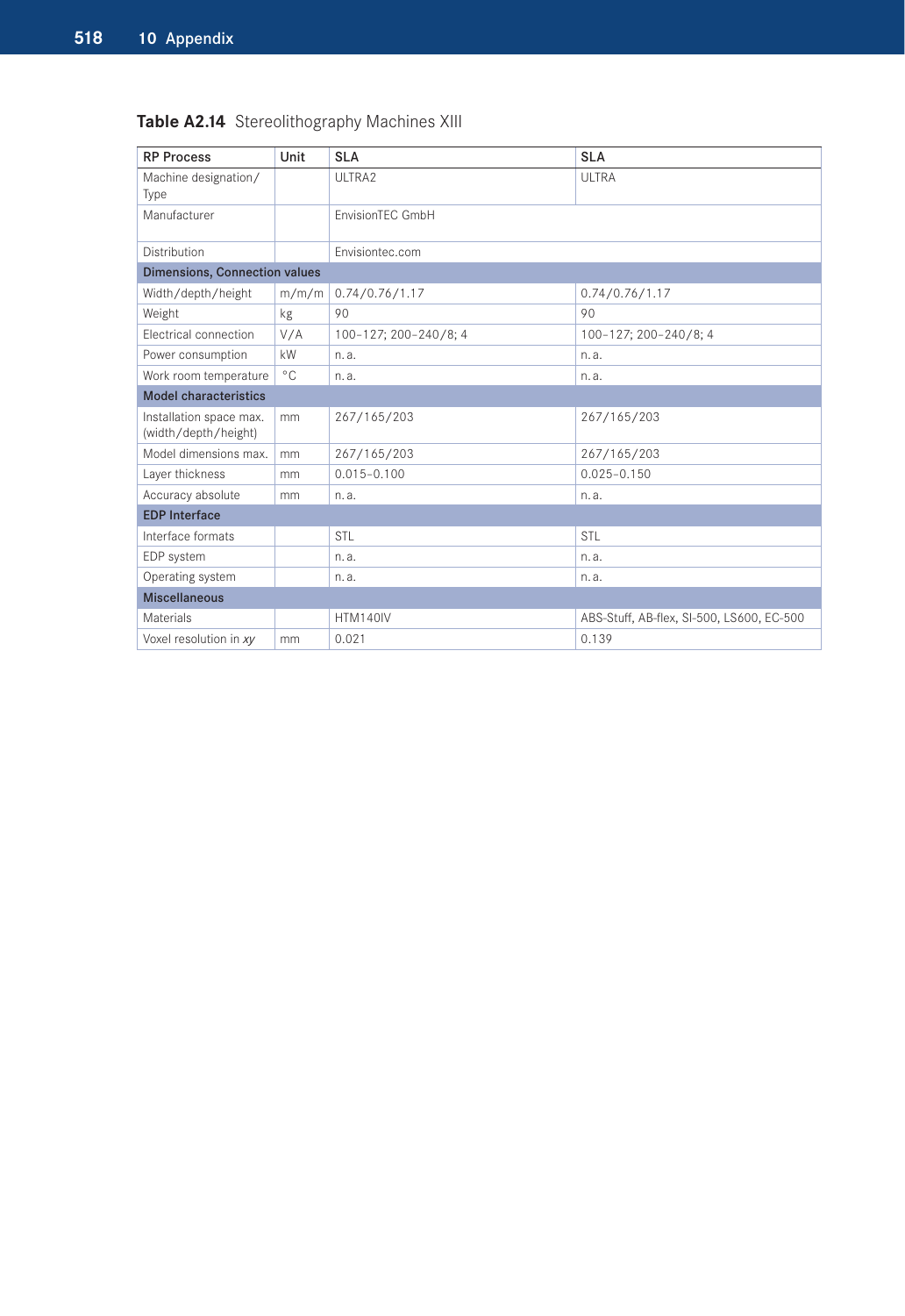| <b>RP Process</b>                               | Unit         | <b>File Transfer</b><br>Imaging (FTI) | <b>File Transfer</b><br>Imaging (FTI)     | Stereo-<br>lithography                              | Stereo-<br>lithography                                        | Stereo-<br>lithography                                                 |
|-------------------------------------------------|--------------|---------------------------------------|-------------------------------------------|-----------------------------------------------------|---------------------------------------------------------------|------------------------------------------------------------------------|
| Machine designation/<br>Type                    |              | Prolet 1000                           | ProJet 1500                               | Prolet SD 7000                                      | Prolet HD 7000                                                | Prolet MP 7000                                                         |
| Manufacturer                                    |              | 3D Systems                            |                                           |                                                     |                                                               |                                                                        |
| Distribution                                    |              | www.3dsystems.com                     |                                           |                                                     |                                                               |                                                                        |
| <b>Dimensions, Connection values</b>            |              |                                       |                                           |                                                     |                                                               |                                                                        |
| Width/depth/height                              | m/m/m        | 0.56/0.91/0.72                        | 0.56/0.91/0.72                            | 0.98/0.85/1.83                                      | 0.98/0.85/1.83                                                | 0.98/0.85/1.83                                                         |
| Weight                                          | kg           | 55.3                                  | 55.3                                      | 272                                                 | 272                                                           | 272                                                                    |
| Electrical connection                           | V/A          | $100 - 120 / 3A$ ;<br>220-240/1.5 A   | $100 - 120/3$ A;<br>220-240/1.5 A         | 100-240/ n.a.                                       | $100 - 240/$ n.a.                                             | $100 - 240/$ n.a.                                                      |
| Capacity                                        | KW           | n.a.                                  | n.a.                                      | 0.75                                                | 0.75                                                          | 0.75                                                                   |
| Work room temperature                           | $^{\circ}$ C | n. a.                                 | n.a.                                      | $18 - 28$                                           | $18 - 28$                                                     | $18 - 28$                                                              |
| <b>Model characteristics</b>                    |              |                                       |                                           |                                                     |                                                               |                                                                        |
| Installation space max.<br>(width/depth/height) | mm           | 171/203/178                           | 171/228/203                               | 380/380/250                                         | 380/380/250                                                   | 380/380/250                                                            |
| Model dimensions max.                           | mm           | 171/203/178                           | 171/228/203                               | 380/380/250                                         | 380/380/250                                                   | 380/380/250                                                            |
| Layer thickness                                 | mm           | 0.102                                 | $0.102 - 0.152$                           | $0.1 - 0.125$                                       | $0.05 - 0.125$                                                | $0.05 - 0.125$                                                         |
| Accuracy absolute                               | mm           | n. a.                                 | n.a.                                      | $0.025 - 0.05$                                      | $0.025 - 0.05$                                                | $0.025 - 0.05$                                                         |
| <b>EDP Interface</b>                            |              |                                       |                                           |                                                     |                                                               |                                                                        |
| Interface formats                               |              | STL, CTL                              | STL, CTL                                  | STL, SLC                                            | STL, SLC                                                      | STL, SLC                                                               |
| <b>EDP System</b>                               |              | PC                                    | PC.                                       | PC.                                                 | PC                                                            | PC                                                                     |
| Operating system                                |              | Windows XP to<br>Windows 7            | Windows XP to<br>Windows 7                | Windows XP to<br>Windows 7                          | Windows XP to<br>Windows 7                                    | Windows XP tp<br>Windows 7                                             |
| <b>Miscellaneous</b>                            |              |                                       |                                           |                                                     |                                                               |                                                                        |
| Pressure speed in z                             | mm/h         | 12.7                                  | 12.7-20.32                                | n.a.                                                | n.a.                                                          | n.a.                                                                   |
| Materials                                       |              | Cream                                 | Cream, Red,<br>Gray, Blue,<br>Black, Zoom | Visilet SL: Flex.<br>Tough, Clear,<br>Black, HiTemp | Visilet SL: Flex.<br>Tough, Clear,<br>Black, HiTemp,<br>lewel | Visilet SL: Flex.<br>Tough, Clear,<br>Black, HiTemp,<br>Jewel, e-Stone |

# **Table A2.15** Stereolithography Machines XIV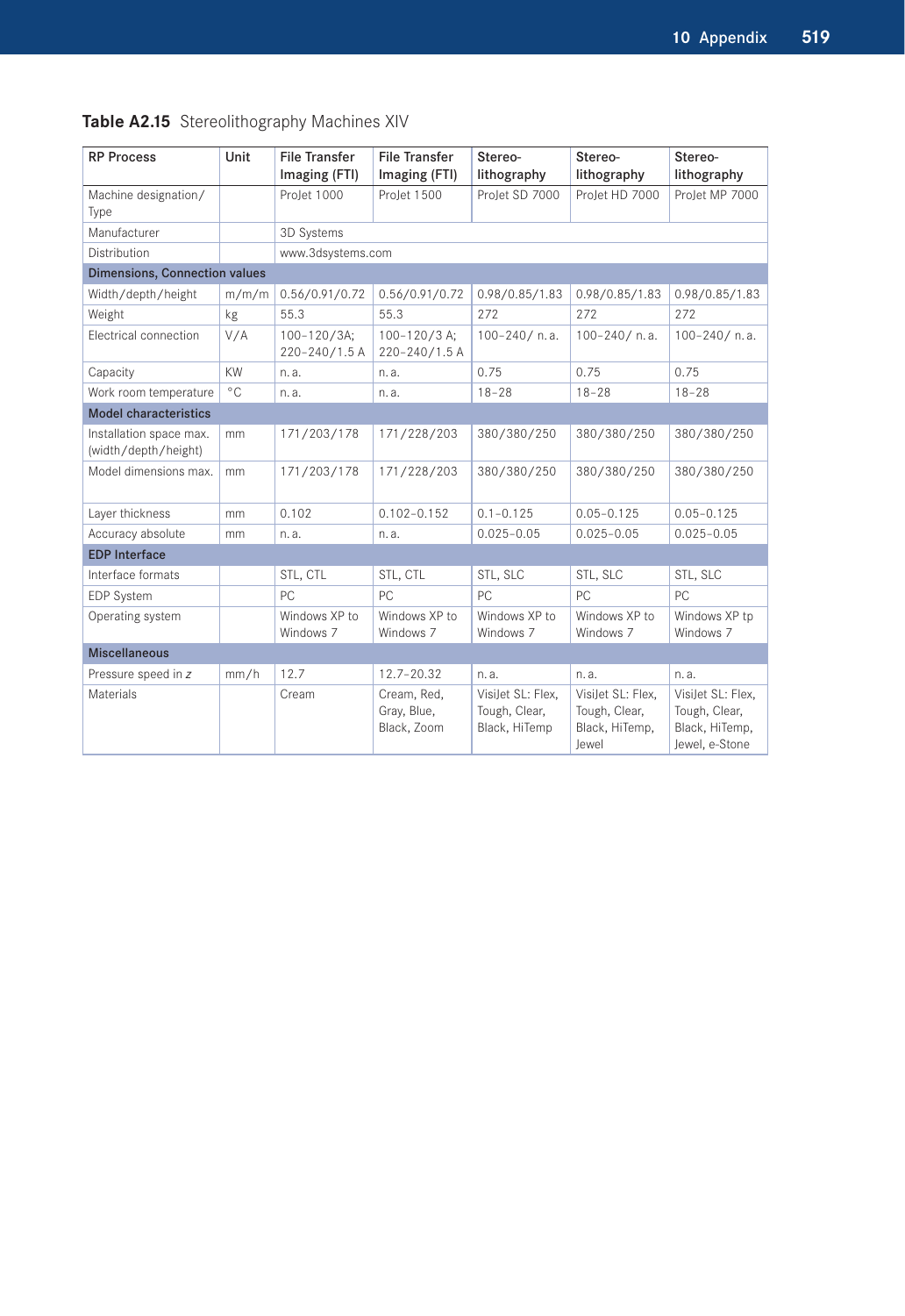| <b>RP Process</b>                               | Unit         | Polymer Printing/Jetting                                                   |                                   |                                   |
|-------------------------------------------------|--------------|----------------------------------------------------------------------------|-----------------------------------|-----------------------------------|
| Machine designation/<br>Type                    |              | <b>EDEN260</b>                                                             | EDEN350                           | EDEN500                           |
| Manufacturer                                    |              | Stratasys Ltd.<br>2 Holtzman St.<br>Science Park<br>Rehovot, 76124, Israel |                                   |                                   |
| Distribution                                    |              | http://www.stratasys.com/                                                  |                                   |                                   |
| Dimensions, Connection values                   |              |                                                                            |                                   |                                   |
| Width/depth/height                              | m/m/m        | 0.87/0.735/1.2                                                             | 1.32/0.99/1.20                    | 1.3/0.99/1.2                      |
| Weight                                          | kg           | 280                                                                        | 410                               | 410                               |
| Electrical connection                           | V/A          | 230/50; 115/60                                                             | 230/50; 115/60                    | 230/50; 115/60                    |
| Power consumption                               | kW           | 1.5                                                                        | 1.5                               | 3                                 |
| Working gas                                     | 1/min        | $\overline{a}$                                                             | $\overline{a}$                    | $\overline{\phantom{0}}$          |
| Cooling water                                   | 1/min        | $\overline{a}$                                                             | $\overline{a}$                    | ÷,                                |
| Extraction                                      | $m^3/h$      | $\overline{a}$                                                             | $\overline{a}$                    | $\overline{a}$                    |
| Work room temperature                           | $^{\circ}$ C | $18 - 25$                                                                  | $18 - 25$                         | $18 - 25$                         |
| Relative moisture                               | %            | $30 - 70$                                                                  | $30 - 70$                         | $30 - 70$                         |
| Process                                         |              | $\overline{a}$                                                             | $\overline{a}$                    | $\overline{a}$                    |
| Fumes, Exhaust                                  |              |                                                                            |                                   |                                   |
| Disposal, Waste                                 |              | Cured models                                                               | Cured models                      | Cured models                      |
| Hazardous waste                                 |              | Residues from cleaning<br>system                                           | Residues from cleaning<br>system  | Residues from cleaning<br>system  |
| <b>Contouring Element</b>                       |              |                                                                            |                                   |                                   |
| Kind                                            |              | <b>InkJet</b>                                                              | <b>InkJet</b>                     | <b>InkJet</b>                     |
| Type                                            |              |                                                                            |                                   |                                   |
| x-y Contour generation                          |              | $\overline{a}$                                                             | $\overline{a}$                    |                                   |
| x-y Contour accuracy                            | mm           | 0.042/0.084                                                                | 600 dpi                           | 0.042/0.042                       |
| Spot repeatability                              | mm           | $\overline{a}$                                                             | $\overline{a}$                    | $\overline{a}$                    |
| z Contour accuracy                              | mm           | 0.016                                                                      | 0.016/0.030                       | 0.016/0.030                       |
| z Contour repeatable<br>accuracy                | mm           | $\overline{a}$                                                             | $\overline{a}$                    | $\overline{a}$                    |
| Coating cycle                                   | $\mathbf{s}$ | $\overline{a}$                                                             | $\overline{a}$                    | L.                                |
| Coating arm speed                               | mm/s         | $\overline{a}$                                                             | $\overline{a}$                    | $\overline{a}$                    |
| Power fluctuation                               | %            | $\overline{a}$                                                             | $\overline{a}$                    | $\overline{a}$                    |
| <b>Model characteristics</b>                    |              |                                                                            |                                   |                                   |
| Installation space max.<br>(width/depth/height) | mm           | 258/252/205                                                                | 350/350/200                       | 500/400/200                       |
| Model dimensions max.                           | mm           | 256/250/203                                                                | 340/340/200                       | 490/390/200                       |
| Layer thickness                                 | mm           | 0.016                                                                      | 0.016/0.30                        | 0.016/0.030                       |
| Gauge                                           | mm           | $\overline{a}$                                                             | $\overline{a}$                    | $\overline{a}$                    |
| Accuracy absolute                               | mm           | ${}_{0.1}$                                                                 | < 0.1                             | ${}_{0.1}$                        |
| Repeatability                                   | mm           |                                                                            |                                   |                                   |
| Additional support                              |              | Water-soluble support<br>material                                          | Water-soluble support<br>material | Water-soluble support<br>material |
| <b>EDP Interface</b>                            |              |                                                                            |                                   |                                   |
| Interface formats                               |              | STL, LAN-TCP/IP                                                            | STL, LAN-TCP/IP                   | STL, LAN-TCP/IP                   |
| EDP system                                      |              | Pentium IV                                                                 | PC, Workstation                   | Pentium IV                        |
| Operating system                                |              | Windows 2000, Win XP                                                       | Windows 2000, Win XP              | Windows 2000, Win XP              |
| Software                                        |              | Objet Studio                                                               | Objet Studio                      | Objet Studio                      |

### **Table A2.16** Polymer Printing Machines I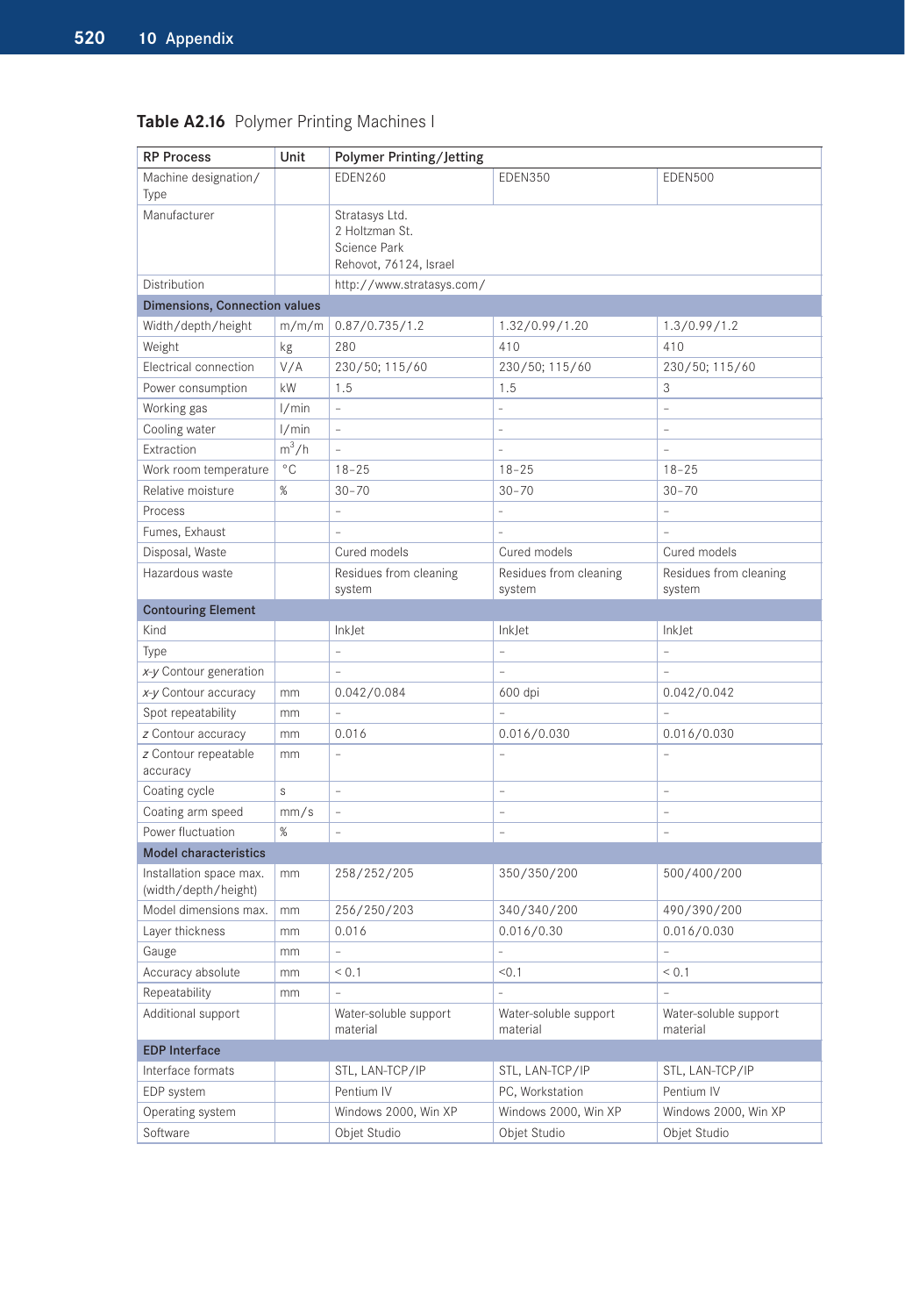| <b>RP Process</b>                               | Unit         | Polymer Printing/Jetting                                                   |                                    |                                    |                                    |  |
|-------------------------------------------------|--------------|----------------------------------------------------------------------------|------------------------------------|------------------------------------|------------------------------------|--|
| Machine designation/<br>Type                    |              | Connex260                                                                  | Connex350                          | Connex500                          | Objet1000                          |  |
| Manufacturer                                    |              | Stratasys Ltd.<br>2 Holtzman St.<br>Science Park<br>Rehovot, 76124, Israel |                                    |                                    |                                    |  |
| Distribution                                    |              | http://www.stratasys.com/                                                  |                                    |                                    |                                    |  |
| Dimensions, Connection values                   |              |                                                                            |                                    |                                    |                                    |  |
| Width/depth/height                              | m/m/m        | 0.87/0.735/1.2                                                             | 1.4/1.12/1.13                      | 1.42/1.12/1.13                     | 2.8/1.8/1.8                        |  |
| Weight                                          | kg           | 264                                                                        | 500                                | 500                                | 1950                               |  |
| Electrical connection                           | V/A          | 230/50; 115/60                                                             | 230/50; 115/60                     | 230/50; 115/60                     | $\overline{a}$                     |  |
| Power consumption                               | kW           | 1.5                                                                        | 1.5                                | 1.5                                | L,                                 |  |
| Working gas                                     | 1/min        | $\overline{a}$                                                             | $\overline{a}$                     | $\overline{a}$                     | L,                                 |  |
| Cooling water                                   | 1/min        | $\overline{a}$                                                             | $\overline{a}$                     | ٠                                  | ×,                                 |  |
| Extraction                                      | $m^3/h$      | $\overline{a}$                                                             | $\overline{a}$                     | L.                                 | ÷                                  |  |
| Work room temperature                           | $^{\circ}$ C | $18 - 25$                                                                  | $18 - 22$                          | $18 - 22$                          | $18 - 22$                          |  |
| Relative moisture                               | %            | $30 - 70$                                                                  | $30 - 70$                          | $30 - 70$                          | $30 - 70$                          |  |
| Process                                         |              |                                                                            | $\overline{a}$                     | $\overline{a}$                     | L,                                 |  |
| Fumes, Exhaust                                  |              |                                                                            |                                    |                                    |                                    |  |
| Disposal, Waste                                 |              | Cured models                                                               | Cured models                       | Cured models                       | Cured models                       |  |
| Hazardous waste                                 |              | Residues from clean-<br>ing system                                         | Residues from clean-<br>ing system | Residues from clean-<br>ing system | Residues from clean-<br>ing system |  |
| <b>Contouring Element</b>                       |              |                                                                            |                                    |                                    |                                    |  |
| Kind                                            |              | <b>InkJet</b>                                                              | <b>InkJet</b>                      | <b>InkJet</b>                      | <b>InkJet</b>                      |  |
| Type                                            |              | $\overline{a}$                                                             | $\overline{a}$                     |                                    |                                    |  |
| $x-y$ Contour generation                        |              | $\overline{a}$                                                             | $\overline{a}$                     | $\overline{a}$                     | $\overline{\phantom{0}}$           |  |
| x-y Contour accuracy                            | mm           | 600                                                                        | 600                                | 600                                | 600                                |  |
| Spot repeatability                              | mm           |                                                                            |                                    |                                    |                                    |  |
| z Contour accuracy                              | mm           | 0.016/0.030                                                                | 0.016/0.030                        | 0.016                              | 0.016/0.030                        |  |
| z Contour repeatable<br>accuracy                | mm           |                                                                            |                                    |                                    |                                    |  |
| Coating cycle                                   | S            | $\overline{a}$                                                             | $\overline{a}$                     | $\overline{a}$                     |                                    |  |
| Coating arm speed                               | mm/s         | $\overline{a}$                                                             | L.                                 | ٠                                  | ×,                                 |  |
| Power fluctuation                               | %            |                                                                            | $\overline{a}$                     |                                    |                                    |  |
| <b>Model characteristics</b>                    |              |                                                                            |                                    |                                    |                                    |  |
| Installation space max.<br>(width/depth/height) | mm           | 260/260/200                                                                | 350/350/200                        | 500/400/200                        | 1000/800/500                       |  |
| Model dimensions max.                           | mm           | 255/252/200                                                                | 342/342/200                        | 490/390/200                        | 1000/800/500                       |  |
| Layer thickness                                 | mm           | 0.016/0.030                                                                | 0.016/0.030                        | 0.016                              | 0.016/0.030                        |  |
| Gauge                                           | mm           | $\overline{a}$                                                             |                                    | $\overline{a}$                     | $\overline{a}$                     |  |
| Accuracy absolute                               | mm           | < 0.1                                                                      | < 0.1                              | < 0.1                              | < 0.1                              |  |
| Repeatability                                   | mm           | L,                                                                         | $\overline{a}$                     | L.                                 | ÷                                  |  |
| Additional support                              |              | Water-soluble<br>support material                                          | Water-soluble<br>support material  | Water-soluble<br>support material  | Water-soluble<br>support material  |  |
| <b>EDP Interface</b>                            |              |                                                                            |                                    |                                    |                                    |  |
| Interface formats                               |              | STL, LAN-TCP/IP                                                            | STL, LAN-TCP/IP                    | STL, LAN-TCP/IP                    | STL, LAN-TCP/IP                    |  |
| EDP system                                      |              | PC, Workstation                                                            | PC, Workstation                    | PC, Workstation                    | PC, Workstation                    |  |
| Operating system                                |              | Windows XP,<br>Windows Vista,<br>Windows 7                                 | Windows XP,<br>Windows Vista       | Windows XP,<br>Windows Vista       | Windows 7 x64                      |  |
| Software                                        |              | Objet Studio                                                               | Objet Studio                       | Objet Studio                       | Objet Studio                       |  |

# **Table A2.17** Polymer Printing Machines II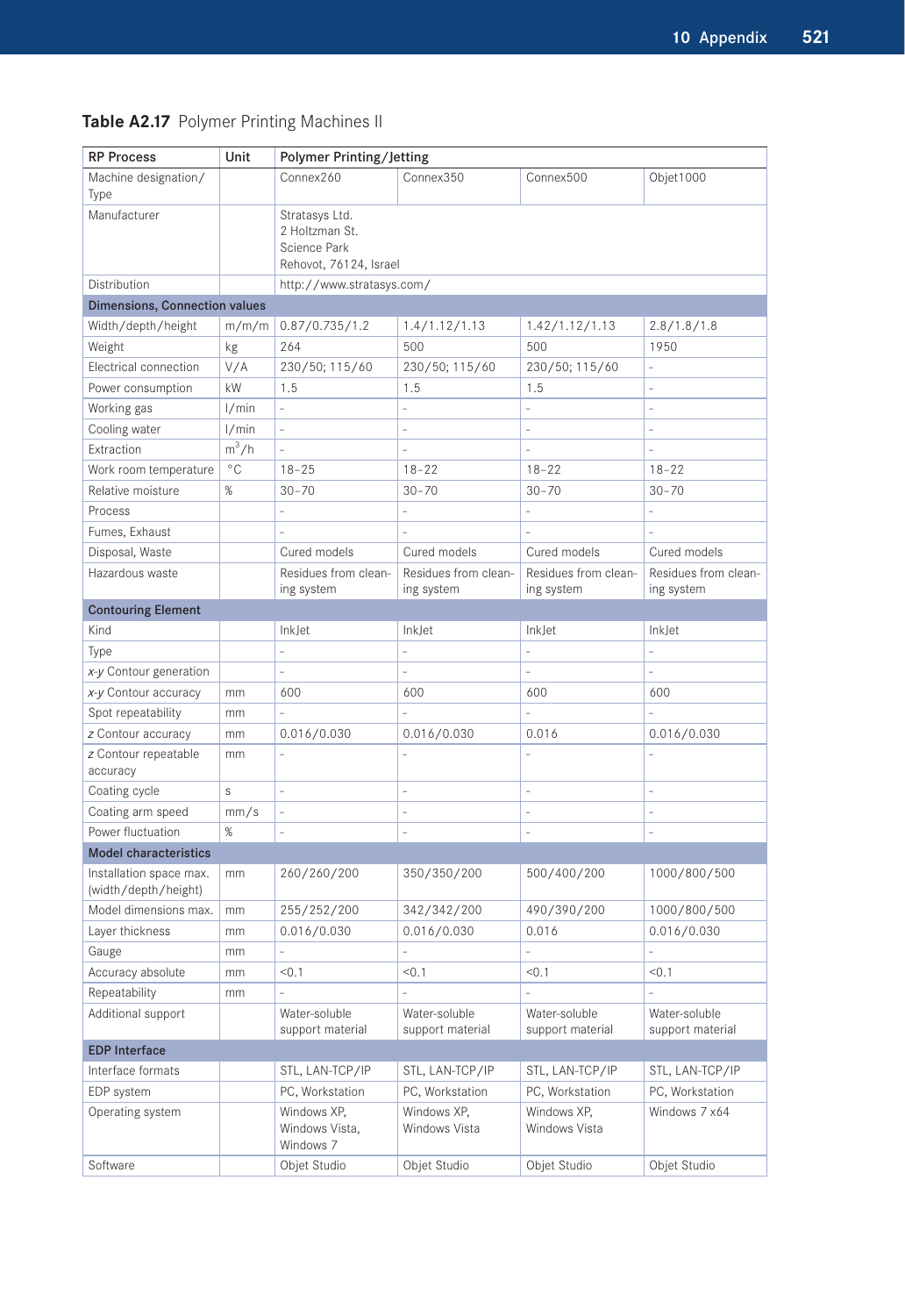| Machine designation/<br>Objet24<br>Objet30 Pro<br>Type<br>Manufacturer<br>Stratasys Ltd.<br>2 Holtzman St.<br>Science Park<br>Rehovot, 76124, Israel<br>Distribution<br>http://www.stratasys.com/<br><b>Dimensions, Connection values</b><br>Width/depth/height<br>0.825/0.62/0.59<br>m/m/m<br>0.825/0.62/0.59<br>Weight<br>93<br>93<br>kg<br>Electrical connection<br>230/50; 115/60<br>V/A<br>230/50; 115/60<br>Power consumption<br>kW<br>1.5<br>Working gas<br>1/min<br>$\overline{a}$<br>÷,<br>Cooling water<br>1/min<br>$\overline{\phantom{0}}$<br>$\overline{a}$<br>$m^3/h$<br>Extraction<br>$\frac{1}{2}$<br>$\overline{a}$<br>$^{\circ}$ C<br>$18 - 25$<br>Work room temperature<br>$18 - 25$<br>$30 - 70$<br>$30 - 70$<br>Relative moisture<br>%<br>Process<br>$\overline{a}$<br>$\overline{a}$<br>Fumes, Exhaust<br>Disposal, Waste<br>Cured models<br>Cured models<br>Hazardous waste<br>Residues from cleaning system<br>Residues from cleaning system<br><b>Contouring Element</b><br>Kind<br><b>InkJet</b><br><b>InkJet</b><br>Type<br>$\overline{a}$<br>$\overline{a}$<br>x-y Contour generation<br>$\frac{1}{2}$<br>$\overline{a}$<br>x-y Contour accuracy<br>600<br>600<br>mm<br>Spot repeatability<br>mm<br>$\overline{a}$<br>z Contour accuracy<br>0.028<br>0.016/0.028<br>mm<br>z Contour repeatable<br>mm<br>$\overline{a}$<br>accuracy<br>Coating cycle<br>S<br>$\overline{a}$<br>$\overline{a}$<br>Coating arm speed<br>mm/s<br>$\overline{a}$<br>$\overline{a}$<br>$\%$<br>Power fluctuation<br>$\overline{\phantom{0}}$<br><b>Model characteristics</b><br>Installation space max.<br>240/200/150<br>300/200/150<br>mm<br>(width/depth/height)<br>Model dimensions max.<br>mm |
|----------------------------------------------------------------------------------------------------------------------------------------------------------------------------------------------------------------------------------------------------------------------------------------------------------------------------------------------------------------------------------------------------------------------------------------------------------------------------------------------------------------------------------------------------------------------------------------------------------------------------------------------------------------------------------------------------------------------------------------------------------------------------------------------------------------------------------------------------------------------------------------------------------------------------------------------------------------------------------------------------------------------------------------------------------------------------------------------------------------------------------------------------------------------------------------------------------------------------------------------------------------------------------------------------------------------------------------------------------------------------------------------------------------------------------------------------------------------------------------------------------------------------------------------------------------------------------------------------------------------------------------------------------------------------------------------------------|
|                                                                                                                                                                                                                                                                                                                                                                                                                                                                                                                                                                                                                                                                                                                                                                                                                                                                                                                                                                                                                                                                                                                                                                                                                                                                                                                                                                                                                                                                                                                                                                                                                                                                                                          |
|                                                                                                                                                                                                                                                                                                                                                                                                                                                                                                                                                                                                                                                                                                                                                                                                                                                                                                                                                                                                                                                                                                                                                                                                                                                                                                                                                                                                                                                                                                                                                                                                                                                                                                          |
|                                                                                                                                                                                                                                                                                                                                                                                                                                                                                                                                                                                                                                                                                                                                                                                                                                                                                                                                                                                                                                                                                                                                                                                                                                                                                                                                                                                                                                                                                                                                                                                                                                                                                                          |
|                                                                                                                                                                                                                                                                                                                                                                                                                                                                                                                                                                                                                                                                                                                                                                                                                                                                                                                                                                                                                                                                                                                                                                                                                                                                                                                                                                                                                                                                                                                                                                                                                                                                                                          |
|                                                                                                                                                                                                                                                                                                                                                                                                                                                                                                                                                                                                                                                                                                                                                                                                                                                                                                                                                                                                                                                                                                                                                                                                                                                                                                                                                                                                                                                                                                                                                                                                                                                                                                          |
|                                                                                                                                                                                                                                                                                                                                                                                                                                                                                                                                                                                                                                                                                                                                                                                                                                                                                                                                                                                                                                                                                                                                                                                                                                                                                                                                                                                                                                                                                                                                                                                                                                                                                                          |
|                                                                                                                                                                                                                                                                                                                                                                                                                                                                                                                                                                                                                                                                                                                                                                                                                                                                                                                                                                                                                                                                                                                                                                                                                                                                                                                                                                                                                                                                                                                                                                                                                                                                                                          |
|                                                                                                                                                                                                                                                                                                                                                                                                                                                                                                                                                                                                                                                                                                                                                                                                                                                                                                                                                                                                                                                                                                                                                                                                                                                                                                                                                                                                                                                                                                                                                                                                                                                                                                          |
|                                                                                                                                                                                                                                                                                                                                                                                                                                                                                                                                                                                                                                                                                                                                                                                                                                                                                                                                                                                                                                                                                                                                                                                                                                                                                                                                                                                                                                                                                                                                                                                                                                                                                                          |
|                                                                                                                                                                                                                                                                                                                                                                                                                                                                                                                                                                                                                                                                                                                                                                                                                                                                                                                                                                                                                                                                                                                                                                                                                                                                                                                                                                                                                                                                                                                                                                                                                                                                                                          |
|                                                                                                                                                                                                                                                                                                                                                                                                                                                                                                                                                                                                                                                                                                                                                                                                                                                                                                                                                                                                                                                                                                                                                                                                                                                                                                                                                                                                                                                                                                                                                                                                                                                                                                          |
|                                                                                                                                                                                                                                                                                                                                                                                                                                                                                                                                                                                                                                                                                                                                                                                                                                                                                                                                                                                                                                                                                                                                                                                                                                                                                                                                                                                                                                                                                                                                                                                                                                                                                                          |
|                                                                                                                                                                                                                                                                                                                                                                                                                                                                                                                                                                                                                                                                                                                                                                                                                                                                                                                                                                                                                                                                                                                                                                                                                                                                                                                                                                                                                                                                                                                                                                                                                                                                                                          |
|                                                                                                                                                                                                                                                                                                                                                                                                                                                                                                                                                                                                                                                                                                                                                                                                                                                                                                                                                                                                                                                                                                                                                                                                                                                                                                                                                                                                                                                                                                                                                                                                                                                                                                          |
|                                                                                                                                                                                                                                                                                                                                                                                                                                                                                                                                                                                                                                                                                                                                                                                                                                                                                                                                                                                                                                                                                                                                                                                                                                                                                                                                                                                                                                                                                                                                                                                                                                                                                                          |
|                                                                                                                                                                                                                                                                                                                                                                                                                                                                                                                                                                                                                                                                                                                                                                                                                                                                                                                                                                                                                                                                                                                                                                                                                                                                                                                                                                                                                                                                                                                                                                                                                                                                                                          |
|                                                                                                                                                                                                                                                                                                                                                                                                                                                                                                                                                                                                                                                                                                                                                                                                                                                                                                                                                                                                                                                                                                                                                                                                                                                                                                                                                                                                                                                                                                                                                                                                                                                                                                          |
|                                                                                                                                                                                                                                                                                                                                                                                                                                                                                                                                                                                                                                                                                                                                                                                                                                                                                                                                                                                                                                                                                                                                                                                                                                                                                                                                                                                                                                                                                                                                                                                                                                                                                                          |
|                                                                                                                                                                                                                                                                                                                                                                                                                                                                                                                                                                                                                                                                                                                                                                                                                                                                                                                                                                                                                                                                                                                                                                                                                                                                                                                                                                                                                                                                                                                                                                                                                                                                                                          |
|                                                                                                                                                                                                                                                                                                                                                                                                                                                                                                                                                                                                                                                                                                                                                                                                                                                                                                                                                                                                                                                                                                                                                                                                                                                                                                                                                                                                                                                                                                                                                                                                                                                                                                          |
|                                                                                                                                                                                                                                                                                                                                                                                                                                                                                                                                                                                                                                                                                                                                                                                                                                                                                                                                                                                                                                                                                                                                                                                                                                                                                                                                                                                                                                                                                                                                                                                                                                                                                                          |
|                                                                                                                                                                                                                                                                                                                                                                                                                                                                                                                                                                                                                                                                                                                                                                                                                                                                                                                                                                                                                                                                                                                                                                                                                                                                                                                                                                                                                                                                                                                                                                                                                                                                                                          |
|                                                                                                                                                                                                                                                                                                                                                                                                                                                                                                                                                                                                                                                                                                                                                                                                                                                                                                                                                                                                                                                                                                                                                                                                                                                                                                                                                                                                                                                                                                                                                                                                                                                                                                          |
|                                                                                                                                                                                                                                                                                                                                                                                                                                                                                                                                                                                                                                                                                                                                                                                                                                                                                                                                                                                                                                                                                                                                                                                                                                                                                                                                                                                                                                                                                                                                                                                                                                                                                                          |
|                                                                                                                                                                                                                                                                                                                                                                                                                                                                                                                                                                                                                                                                                                                                                                                                                                                                                                                                                                                                                                                                                                                                                                                                                                                                                                                                                                                                                                                                                                                                                                                                                                                                                                          |
|                                                                                                                                                                                                                                                                                                                                                                                                                                                                                                                                                                                                                                                                                                                                                                                                                                                                                                                                                                                                                                                                                                                                                                                                                                                                                                                                                                                                                                                                                                                                                                                                                                                                                                          |
|                                                                                                                                                                                                                                                                                                                                                                                                                                                                                                                                                                                                                                                                                                                                                                                                                                                                                                                                                                                                                                                                                                                                                                                                                                                                                                                                                                                                                                                                                                                                                                                                                                                                                                          |
|                                                                                                                                                                                                                                                                                                                                                                                                                                                                                                                                                                                                                                                                                                                                                                                                                                                                                                                                                                                                                                                                                                                                                                                                                                                                                                                                                                                                                                                                                                                                                                                                                                                                                                          |
|                                                                                                                                                                                                                                                                                                                                                                                                                                                                                                                                                                                                                                                                                                                                                                                                                                                                                                                                                                                                                                                                                                                                                                                                                                                                                                                                                                                                                                                                                                                                                                                                                                                                                                          |
|                                                                                                                                                                                                                                                                                                                                                                                                                                                                                                                                                                                                                                                                                                                                                                                                                                                                                                                                                                                                                                                                                                                                                                                                                                                                                                                                                                                                                                                                                                                                                                                                                                                                                                          |
|                                                                                                                                                                                                                                                                                                                                                                                                                                                                                                                                                                                                                                                                                                                                                                                                                                                                                                                                                                                                                                                                                                                                                                                                                                                                                                                                                                                                                                                                                                                                                                                                                                                                                                          |
|                                                                                                                                                                                                                                                                                                                                                                                                                                                                                                                                                                                                                                                                                                                                                                                                                                                                                                                                                                                                                                                                                                                                                                                                                                                                                                                                                                                                                                                                                                                                                                                                                                                                                                          |
|                                                                                                                                                                                                                                                                                                                                                                                                                                                                                                                                                                                                                                                                                                                                                                                                                                                                                                                                                                                                                                                                                                                                                                                                                                                                                                                                                                                                                                                                                                                                                                                                                                                                                                          |
|                                                                                                                                                                                                                                                                                                                                                                                                                                                                                                                                                                                                                                                                                                                                                                                                                                                                                                                                                                                                                                                                                                                                                                                                                                                                                                                                                                                                                                                                                                                                                                                                                                                                                                          |
| 234/192/148.6<br>294/192/148.6                                                                                                                                                                                                                                                                                                                                                                                                                                                                                                                                                                                                                                                                                                                                                                                                                                                                                                                                                                                                                                                                                                                                                                                                                                                                                                                                                                                                                                                                                                                                                                                                                                                                           |
| Layer thickness<br>0.028<br>0.016/0.028<br>mm                                                                                                                                                                                                                                                                                                                                                                                                                                                                                                                                                                                                                                                                                                                                                                                                                                                                                                                                                                                                                                                                                                                                                                                                                                                                                                                                                                                                                                                                                                                                                                                                                                                            |
| Gauge<br>$\overline{a}$<br>mm                                                                                                                                                                                                                                                                                                                                                                                                                                                                                                                                                                                                                                                                                                                                                                                                                                                                                                                                                                                                                                                                                                                                                                                                                                                                                                                                                                                                                                                                                                                                                                                                                                                                            |
| ${}_{0.1}$<br>< 0.1<br>Accuracy absolute<br>mm                                                                                                                                                                                                                                                                                                                                                                                                                                                                                                                                                                                                                                                                                                                                                                                                                                                                                                                                                                                                                                                                                                                                                                                                                                                                                                                                                                                                                                                                                                                                                                                                                                                           |
| Repeatability<br>mm<br>$\overline{a}$                                                                                                                                                                                                                                                                                                                                                                                                                                                                                                                                                                                                                                                                                                                                                                                                                                                                                                                                                                                                                                                                                                                                                                                                                                                                                                                                                                                                                                                                                                                                                                                                                                                                    |
| Additional support<br>Water-soluble support material<br>Water-soluble support material                                                                                                                                                                                                                                                                                                                                                                                                                                                                                                                                                                                                                                                                                                                                                                                                                                                                                                                                                                                                                                                                                                                                                                                                                                                                                                                                                                                                                                                                                                                                                                                                                   |
| <b>EDP</b> Interface                                                                                                                                                                                                                                                                                                                                                                                                                                                                                                                                                                                                                                                                                                                                                                                                                                                                                                                                                                                                                                                                                                                                                                                                                                                                                                                                                                                                                                                                                                                                                                                                                                                                                     |
| Interface formats<br>STL, LAN-TCP/IP<br>STL, LAN-TCP/IP                                                                                                                                                                                                                                                                                                                                                                                                                                                                                                                                                                                                                                                                                                                                                                                                                                                                                                                                                                                                                                                                                                                                                                                                                                                                                                                                                                                                                                                                                                                                                                                                                                                  |
| EDP system<br>PC, Workstation<br>PC, Workstation                                                                                                                                                                                                                                                                                                                                                                                                                                                                                                                                                                                                                                                                                                                                                                                                                                                                                                                                                                                                                                                                                                                                                                                                                                                                                                                                                                                                                                                                                                                                                                                                                                                         |
| Windows XP, Windows 7<br>Windows XP, Windows 7<br>Operating system                                                                                                                                                                                                                                                                                                                                                                                                                                                                                                                                                                                                                                                                                                                                                                                                                                                                                                                                                                                                                                                                                                                                                                                                                                                                                                                                                                                                                                                                                                                                                                                                                                       |
| Software<br>Objet Studio<br>Objet Studio                                                                                                                                                                                                                                                                                                                                                                                                                                                                                                                                                                                                                                                                                                                                                                                                                                                                                                                                                                                                                                                                                                                                                                                                                                                                                                                                                                                                                                                                                                                                                                                                                                                                 |

# **Table A2.18** Polymer Printing Machines III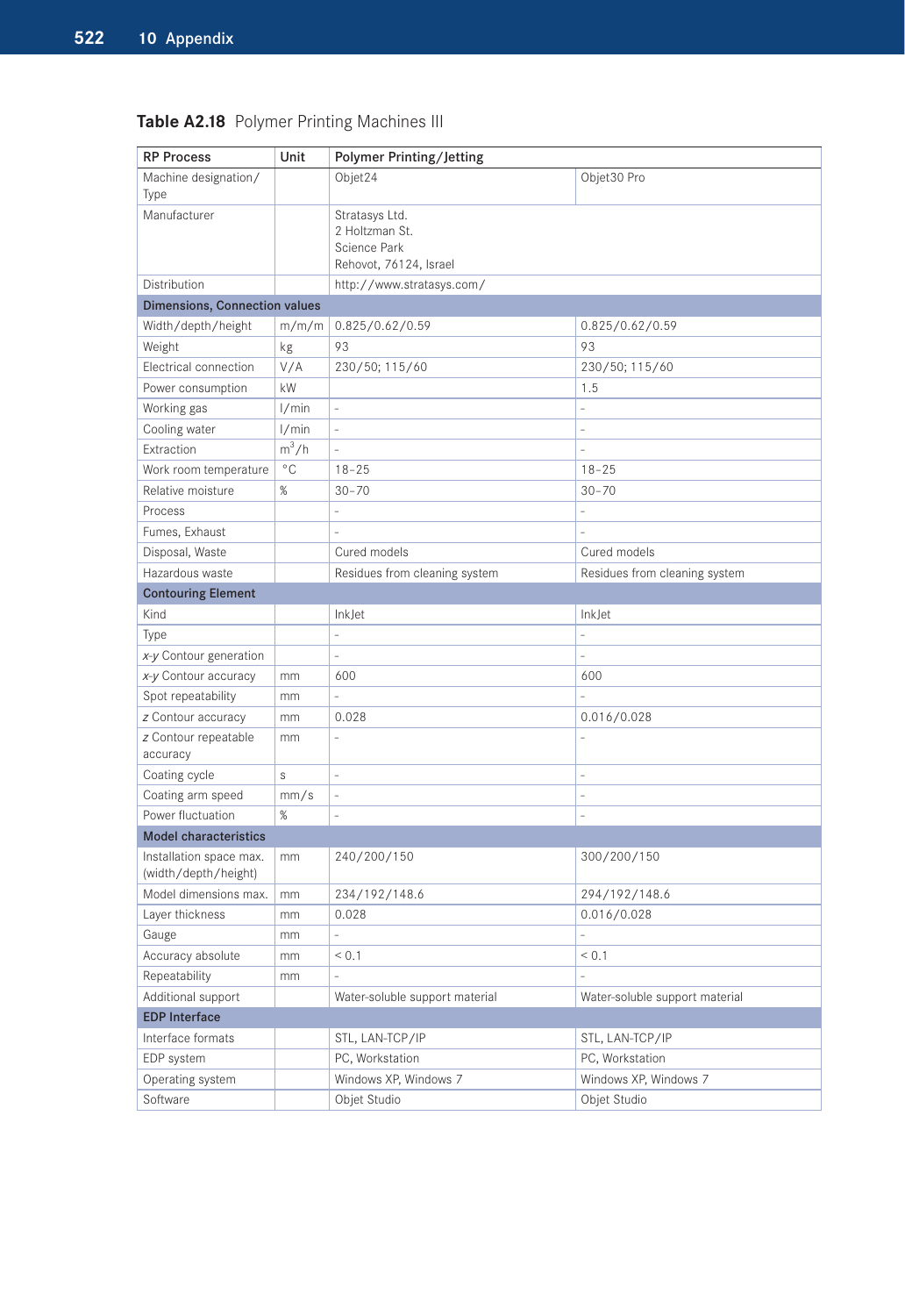| <b>RP Process</b>                               | Unit         | <b>MIM</b>                                                               | <b>MIM</b>                                                                          | <b>MIM</b>                                                                          | <b>MIM</b>                                                                          | <b>MIM</b>              |
|-------------------------------------------------|--------------|--------------------------------------------------------------------------|-------------------------------------------------------------------------------------|-------------------------------------------------------------------------------------|-------------------------------------------------------------------------------------|-------------------------|
| Machine designation/<br>Type                    |              | Prolet 3510 SD                                                           | Prolet 3510 HD                                                                      | Prolet 3510<br><b>HDPlus</b>                                                        | Prolet 3500<br><b>HDMax</b>                                                         | Prolet 5000             |
| Manufacturer                                    |              | 3D Systems                                                               |                                                                                     |                                                                                     |                                                                                     |                         |
| Distribution                                    |              | www.3dsystems.com                                                        |                                                                                     |                                                                                     |                                                                                     |                         |
| <b>Dimensions, Connection values</b>            |              |                                                                          |                                                                                     |                                                                                     |                                                                                     |                         |
| Width/depth/height                              | m/m/m        | 0.75/1.2/1.51                                                            | 0.75/1.2/1.51                                                                       | 0.75/1.2/1.51                                                                       | 0.75/1.2/1.51                                                                       | 1.53/0.91/1.45          |
| Weight                                          | kg           | 323                                                                      | 323                                                                                 | 323                                                                                 | 323                                                                                 | 538                     |
| Electrical connection                           | V/A          | 100-127/15A;<br>200-240/10A                                              | 100-127/15A;<br>200-240/10A                                                         | 100-127/15A;<br>200-240/10A                                                         | 100-127/15A;<br>200-240/10A                                                         | $115 - 240/k.a$         |
| Capacity                                        | <b>KW</b>    | n.a.                                                                     | n.a.                                                                                | n.a.                                                                                | n.a.                                                                                | 1.2                     |
| Work room temperature                           | $^{\circ}$ C | $18 - 28$                                                                | $18 - 28$                                                                           | $18 - 28$                                                                           | $18 - 28$                                                                           | $18 - 28$               |
| <b>Model characteristics</b>                    |              |                                                                          |                                                                                     |                                                                                     |                                                                                     |                         |
| Installation space max.<br>(width/depth/height) | mm           | 298/185/203                                                              | 298/185/203                                                                         | 298/185/203                                                                         | 298/185/203                                                                         | 550/393/300             |
| Model dimensions max.                           | mm           | 298/185/203                                                              | 298/185/203                                                                         | 298/185/203                                                                         | 298/185/203                                                                         | 550/393/300             |
| Layer thickness                                 | mm           | 0.032                                                                    | $0.029 - 0.032$                                                                     | $0.016 - 0.032$                                                                     | $0.016 - 0.032$                                                                     | $0.029 - 0.064$         |
| Accuracy absolute                               | mm           | $0.025 - 0.05$                                                           | $0.025 - 0.05$                                                                      | $0.025 - 0.05$                                                                      | $0.025 - 0.05$                                                                      | $0.025 - 0.05$          |
| Max. resolution                                 | dpi<br>x/y/z | 375/375/790                                                              | 750/750/890                                                                         | 750/750/1600                                                                        | 750/750/1600                                                                        | 750/750/890             |
| <b>EDP Interface</b>                            |              |                                                                          |                                                                                     |                                                                                     |                                                                                     |                         |
| Interface formats                               |              | STL, SLC                                                                 | STL, SLC                                                                            | STL, SLC                                                                            | STL, SLC                                                                            | STL, SLC                |
| EDP system                                      |              | PC.                                                                      | PC.                                                                                 | PC.                                                                                 | PC.                                                                                 | PC                      |
| Operating system                                |              | Windows XP,<br>Vista, 7                                                  | Windows XP,<br>Vista, 7                                                             | Windows XP,<br>Vista, 7                                                             | Windows XP,<br>Vista, 7                                                             | Windows XP,<br>Vista, 7 |
| <b>Miscellaneous</b>                            |              |                                                                          |                                                                                     |                                                                                     |                                                                                     |                         |
| Building materials/Sup-<br>ports                |              | Visilet: X.<br>Crystal,<br>Proplast, Navy,<br>Techplast/<br>VisiJet S300 | Visilet: X.<br>Crystal,<br>Proplast, Navy,<br>Techplast,<br>Procast/VisiJet<br>S300 | Visilet: X.<br>Crystal,<br>Proplast, Navy,<br>Techplast,<br>Procast/VisiJet<br>S300 | Visilet: X.<br>Crystal,<br>Proplast, Navy,<br>Techplast,<br>Procast/VisiJet<br>S300 |                         |

# **Table A2.19** Polymer Printing Machines IV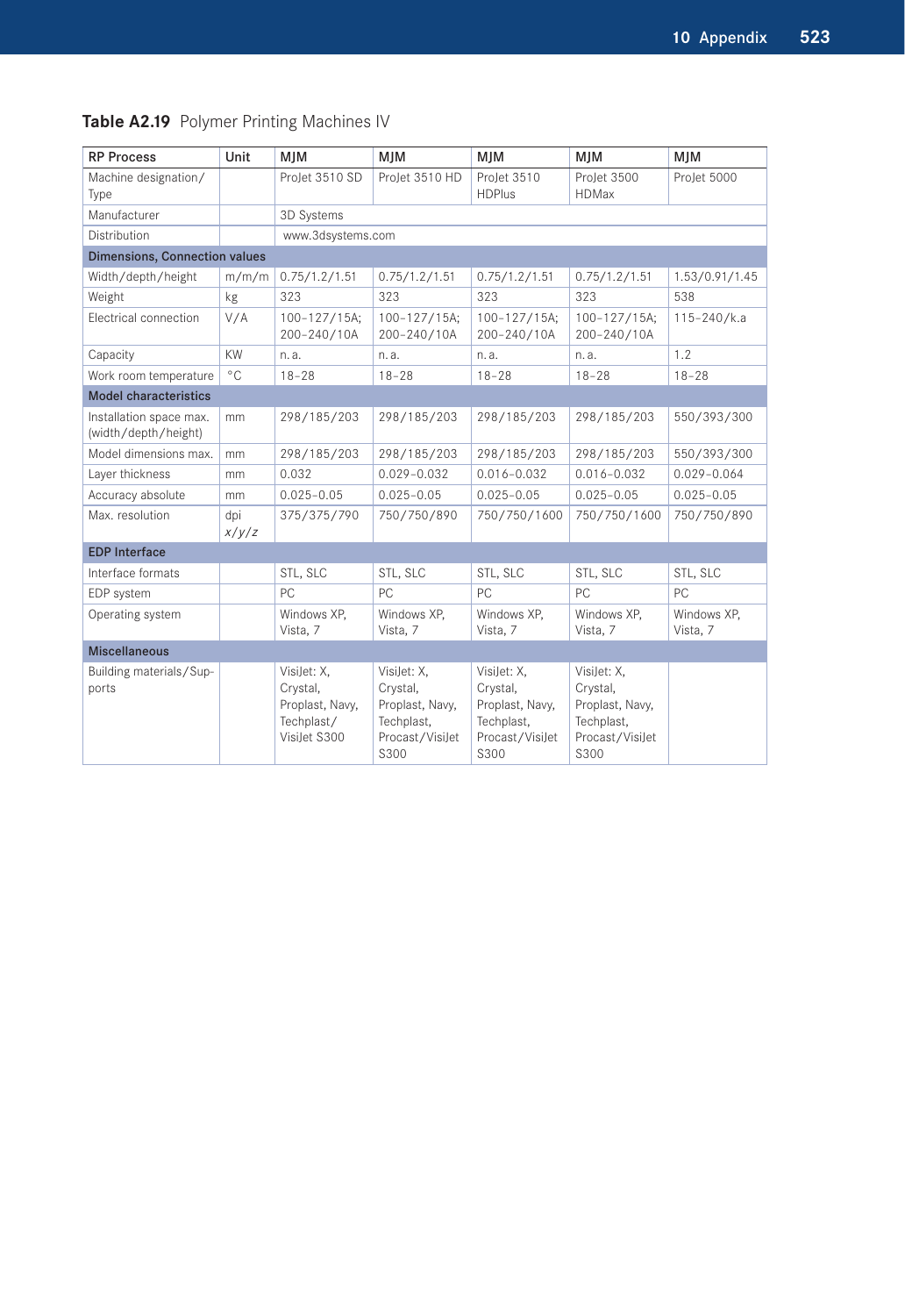| <b>RP Process</b>                               | Unit         | <b>MIM</b>                      | <b>MIM</b>                                   | <b>MIM</b>                       | <b>MIM</b>                       |
|-------------------------------------------------|--------------|---------------------------------|----------------------------------------------|----------------------------------|----------------------------------|
| Machine designation/<br>Type                    |              | Prolet 3510 CP                  | Prolet 3510 CPX                              | Prolet 3510 CPCPlus              | Prolet 3500 CPXMax               |
| Area of application                             |              |                                 | RealWax process for precision casting models |                                  |                                  |
| Manufacturer                                    |              | 3D Systems                      |                                              |                                  |                                  |
| <b>Distribution</b>                             |              | www.3dsystems.com               |                                              |                                  |                                  |
| <b>Dimensions, Connection values</b>            |              |                                 |                                              |                                  |                                  |
| Width/depth/height                              | m/m/m        | 0.83/1.43/1.74                  | 0.83/1.43/1.74                               | 0.83/1.43/1.74                   | 0.83/1.43/1.74                   |
| Weight                                          | kg           | 323                             | 323                                          | 323                              | 323                              |
| Electrical connection                           | V/A          | 100-127/15A: 200-<br>240/10A    | 100-127/15A; 200-<br>240/10A                 | 100-127/15A: 200-<br>240/10A     | 100-127/15A: 200-<br>240/10A     |
| Capacity                                        | <b>KW</b>    | n.a.                            | n.a.                                         | n.a.                             | n.a.                             |
| Work room temperature                           | $^{\circ}$ C | $18 - 28$                       | $18 - 28$                                    | $18 - 28$                        | $18 - 28$                        |
| <b>Model characteristics</b>                    |              |                                 |                                              |                                  |                                  |
| Installation space max.<br>(width/depth/height) | mm           | 298/185/203                     | 298/185/203                                  | 298/185/203                      | 298/185/203                      |
| Model dimensions max.                           | mm           | 298/185/203                     | 298/185/203                                  | 298/185/203                      | 298/185/203                      |
| Layer thickness                                 | mm           | 0.033                           | $0.016 - 0.033$                              | $0.016 - 0.033$                  | $0.016 - 0.033$                  |
| Accuracy absolute                               | mm           | $0.025 - 0.05$                  | $0.025 - 0.05$                               | $0.025 - 0.05$                   | $0.025 - 0.05$                   |
| Max. resolution                                 | dpi          | $375 \times 375 \times 775$     | $694 \times 750 \times 1600$                 | $694 \times 750 \times 1600$     | $694 \times 750 \times 1600$     |
| <b>EDP</b> Interface                            |              |                                 |                                              |                                  |                                  |
| Interface formats                               |              | STL, SLC                        | STL, SLC                                     | STL, SLC                         | STL, SLC                         |
| EDP system                                      |              | PC.                             | PC.                                          | PC.                              | PC.                              |
| Operating system                                |              | Windows XP, Vista, 7            | Windows XP, Vista, 7                         | Windows XP, Vista, 7             | Windows XP, Vista, 7             |
| <b>Miscellaneous</b>                            |              |                                 |                                              |                                  |                                  |
| Building materials/<br>Supports                 |              | VisiJet Prowax/<br>Visilet S400 | VisiJet Hi-Cast/<br>Visilet S400             | VisiJet Hi-Cast/<br>Visilet S400 | VisiJet Hi-Cast/<br>Visilet S400 |

# **Table A2.20** Polymer Printing Machines V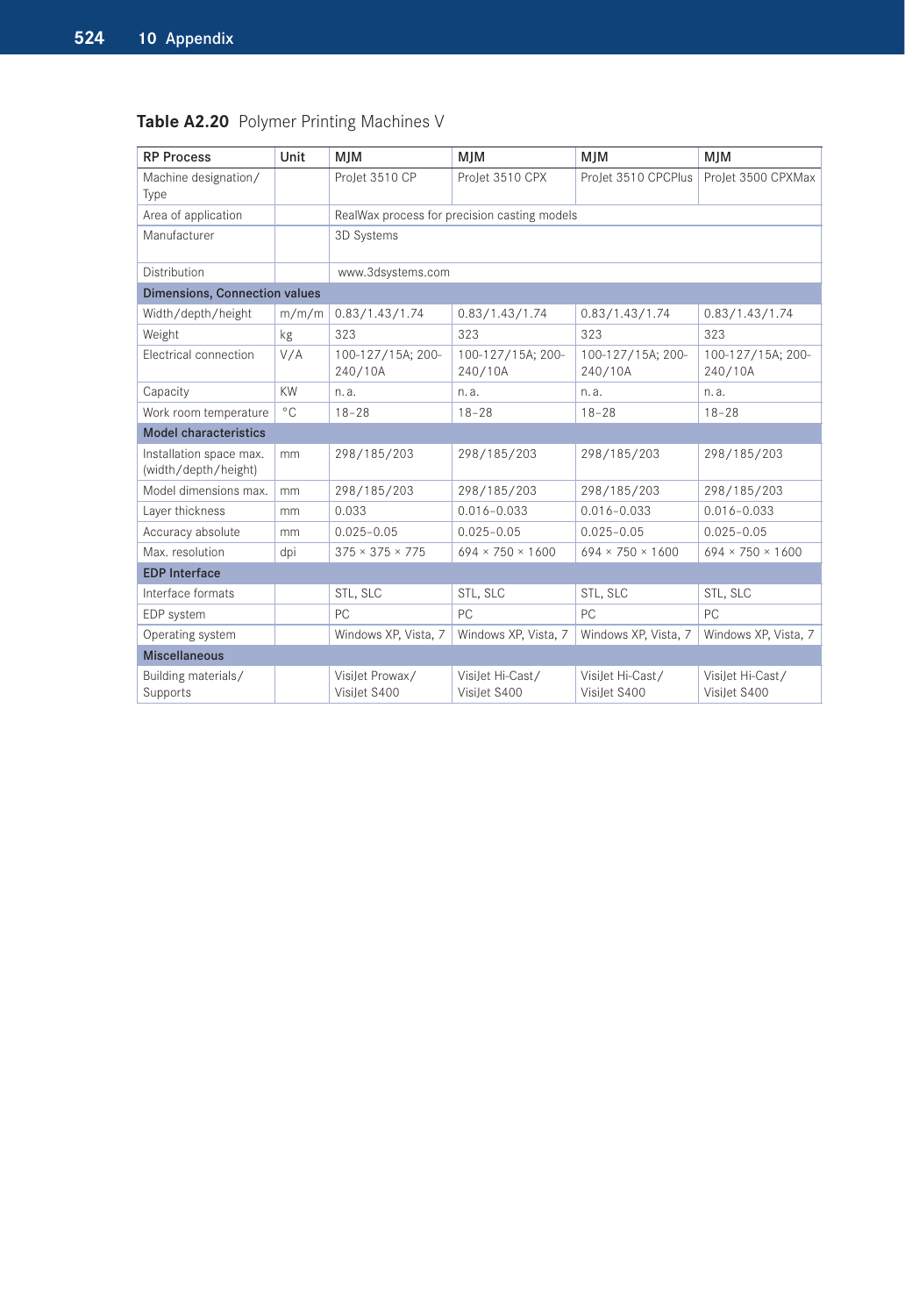| <b>RP Process</b>                               | Unit         | <b>MIM</b>                      | <b>MIM</b>                                    |
|-------------------------------------------------|--------------|---------------------------------|-----------------------------------------------|
| Machine designation/<br>Type                    |              | Prolet 3510 DP                  | Prolet 3510 MP                                |
| Area of application                             |              | Medical and dental Applications |                                               |
| Manufacturer                                    |              | 3D Systems                      |                                               |
| Distribution                                    |              | www.3dsystems.com               |                                               |
| <b>Dimensions, Connection values</b>            |              |                                 |                                               |
| Width/depth/height                              | m/m/m        | 0.75/1.2/1.51                   | 0.75/1.2/1.51                                 |
| Weight                                          | kg           | 323                             | 323                                           |
| Electrical connection                           | V/A          | 100-127/15A; 200-240/10A        | 100-127/15A; 200-240/10A                      |
| Capacity                                        | <b>KW</b>    | n.a.                            | n.a.                                          |
| Work room temperature                           | $^{\circ}$ C | $18 - 28$                       | $18 - 28$                                     |
| <b>Model characteristics</b>                    |              |                                 |                                               |
| Installation space max.<br>(width/depth/height) | mm           | 298/185/203                     | 298/185/203                                   |
| Model dimensions max.                           | mm           | 298/185/203                     | 298/185/203                                   |
| Layer thickness                                 | mm           | $0.029 - 0.032$                 | 0.032                                         |
| Accuracy absolute                               | mm           | $0.025 - 0.05$                  | $0.025 - 0.05$                                |
| Max. resolution $(x/y/z)$                       | dpi          | 750/750/890                     | 375/375/790                                   |
| <b>EDP</b> Interface                            |              |                                 |                                               |
| Interface formats                               |              | STL, SLC                        | STL, SLC                                      |
| EDP system                                      |              | PC                              | PC.                                           |
| Operating system                                |              | Windows XP, Vista, 7            | Windows XP, Vista, 7                          |
| Miscellaneous                                   |              |                                 |                                               |
| Building materials/<br>Supports                 |              | VisiJet Dentcast/ VisiJet S300  | VisiJet PearlStone, Stoneplast / VisiJet S300 |

# **Table A2.21** Polymer Printing Machines VI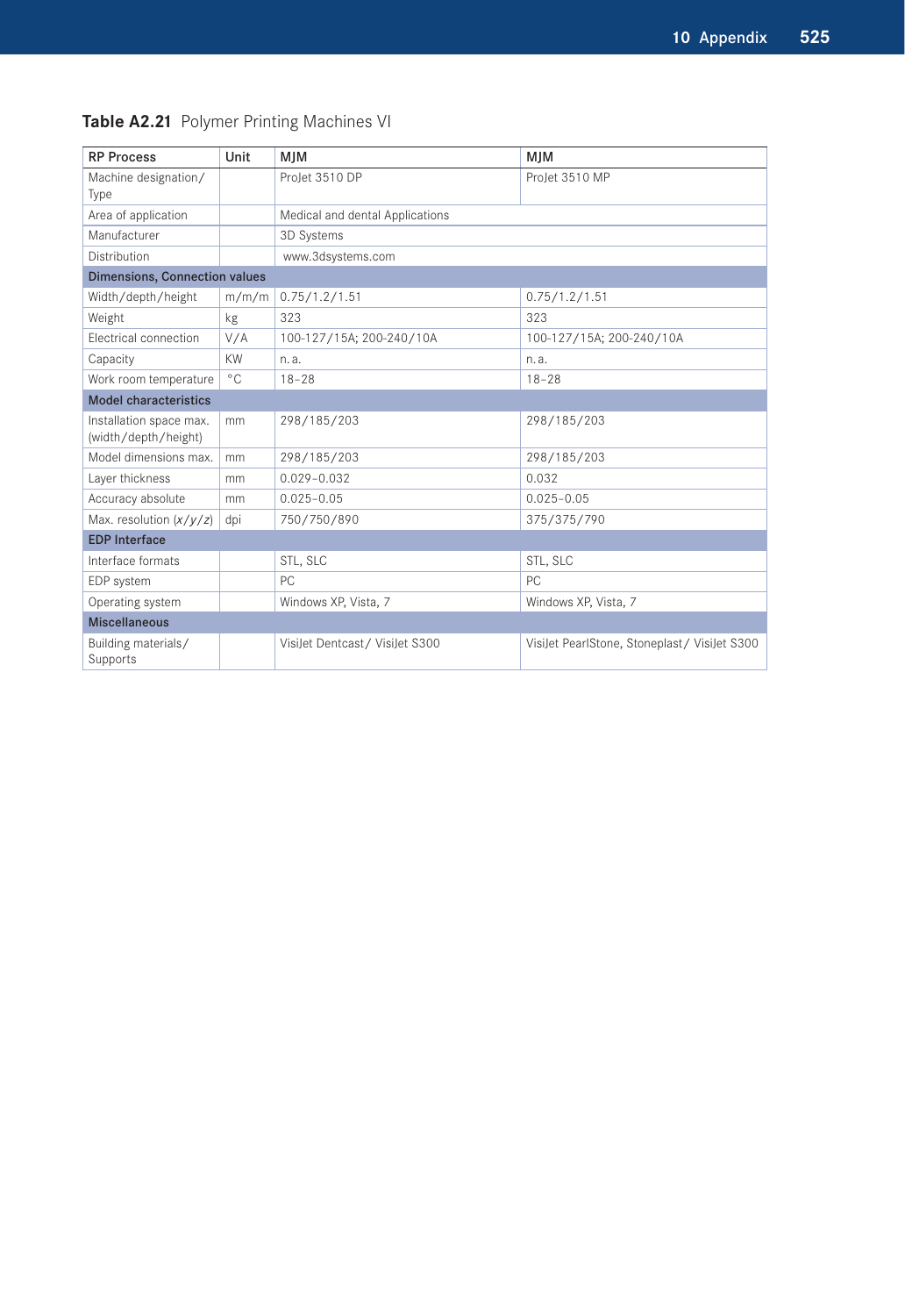| <b>RP Process</b>                               | Unit               | <b>SLM</b>        | <b>SLM</b>     |
|-------------------------------------------------|--------------------|-------------------|----------------|
| Machine designation/<br>Type                    |                    | SPro125           | SPro250        |
| Manufacturer                                    |                    | 3D Systems        |                |
| Distribution                                    |                    | www.3dsystems.com |                |
| <b>Dimensions, Connection values</b>            |                    |                   |                |
| Width/depth/height                              | m/m/m              | 1.35/0.8/1.9      | 1.7/0.8/2.03   |
| Weight                                          | kg                 | 900               | 1100           |
| <b>Electrical connection</b>                    | V/A                | 208/30 3-phase    | 208/30 3-phase |
| Power consumption                               | kW                 | n.a.              | n.a.           |
| Work room temperature                           | $^{\circ}$ C       | n.a.              | n.a.           |
| Relative moisture                               | %                  | n.a.              | n.a.           |
| <b>Contouring Element</b>                       |                    |                   |                |
| Kind                                            |                    | Laser             | Laser          |
| Laser capacity                                  | W                  | 100; 200          | 200; 400       |
| Type                                            |                    | n.a.              | n.a.           |
| Max. scan speed                                 | mm/s               | 1000              | 1000           |
| <b>Build speed</b>                              | cm <sup>3</sup> /h | $5 - 20$          | $5 - 20$       |
| Model characteristics                           |                    |                   |                |
| Installation space max.<br>(width/depth/height) | mm                 | 125/125/125       | 250/250/320    |
| Model dimensions max.                           | mm                 | 125/125/125       | 250/250/320    |
| Layer thickness                                 | mm                 | $0.02 - 0.1$      | $0.02 - 0.1$   |
| Spot (laser diameter)                           | mm                 | 0.035             | 0.070          |

### **Table A2.22** Sintering Machines I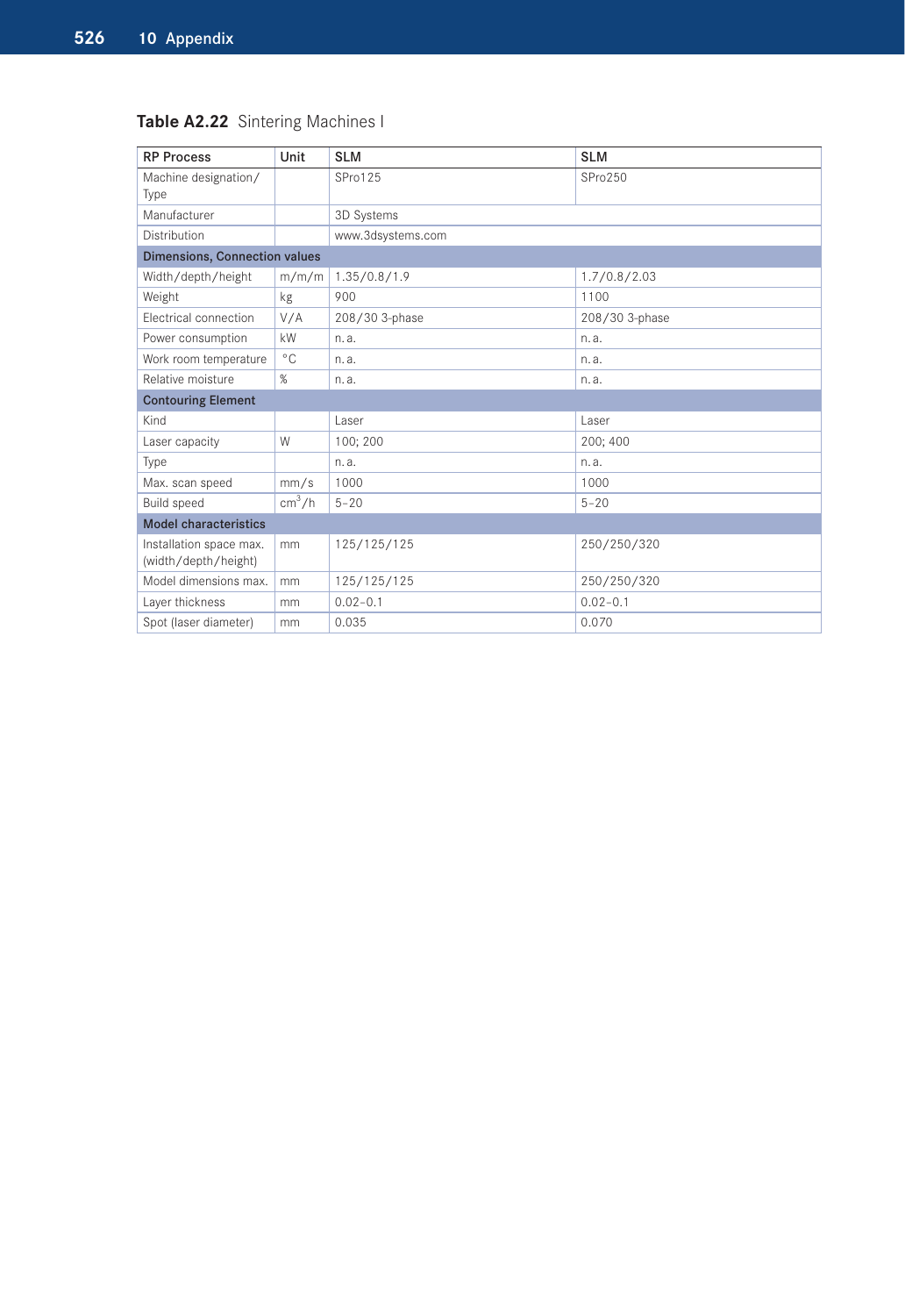# **Table A2.23** Sintering Machines II

| <b>RP Process</b>                               | Unit  | <b>SLS</b>                                 | <b>SLS</b>               | <b>SLS</b>               | <b>SLS</b>             | <b>SLS</b>              |
|-------------------------------------------------|-------|--------------------------------------------|--------------------------|--------------------------|------------------------|-------------------------|
| Machine designation/<br>Type                    |       | sPro 60 SD                                 | sPro 60 HD<br>Base       | sPro 60 HD-HS            | sPro 140 Base          | sPro 140 HS             |
| Manufacturer                                    |       | 3D Systems                                 |                          |                          |                        |                         |
| Distribution                                    |       | www.3dsystems.com                          |                          |                          |                        |                         |
| <b>Dimensions, Connection values</b>            |       |                                            |                          |                          |                        |                         |
| Width/depth/height                              | m/m/m | n.a.                                       | n.a.                     | n.a.                     | n.a.                   | n.a.                    |
| Weight                                          | kg    | n.a.                                       | n.a.                     | n.a.                     | n. a.                  | n.a.                    |
| <b>Flectrical connection</b>                    | V/A   | 240/n.a.<br>3-phase                        | 240/n.a.<br>3-phase      | 240/n.a.<br>3-phase      | 208/n.a.<br>3-phase    | 208/n.a.<br>3-phase     |
| Power consumption                               | kW    | 12.5                                       | 12.5                     | 12.5                     | 17                     | 17                      |
| Working gas                                     | 1/min | 54                                         | 60                       | 108                      | 180                    | 300                     |
| <b>Contouring Element</b>                       |       |                                            |                          |                          |                        |                         |
| Kind                                            |       | Laser                                      | Laser                    | Laser                    | Laser                  | Laser                   |
| Type                                            |       | CO <sub>2</sub>                            | CO <sub>2</sub>          | CO <sub>2</sub>          | CO <sub>2</sub>        | CO <sub>2</sub>         |
| Imaging system                                  |       | High Torque<br>Scanning<br>Motors (analog) | ProScan™ CX<br>(digital) | ProScan™ DX<br>Dual Mode | ProScan™ DX<br>Digital | ProScan™GX<br>Dual Mode |
| Scanning speed                                  | m/s   | 5                                          | 6                        | 6; 12                    | 10                     | 15                      |
| Laser capacity                                  | W     | 30                                         | 30                       | 70                       | 70                     | 200                     |
| <b>Model characteristics</b>                    |       |                                            |                          |                          |                        |                         |
| Installation space max.<br>(width/depth/height) | mm    | 381/330/457                                | 381/330/457              | 381/330/457              | 550/550/460            | 550/550/460             |
| Model dimensions max.                           | mm    | 381/330/457                                | 381/330/457              | 381/330/457              | 550/550/460            | 550/550/460             |
| Layer thickness                                 | mm    | $0.08 - 0.15$                              | $0.08 - 0.15$            | $0.08 - 0.15$            | $0.08 - 0.15$          | $0.08 - 0.15$           |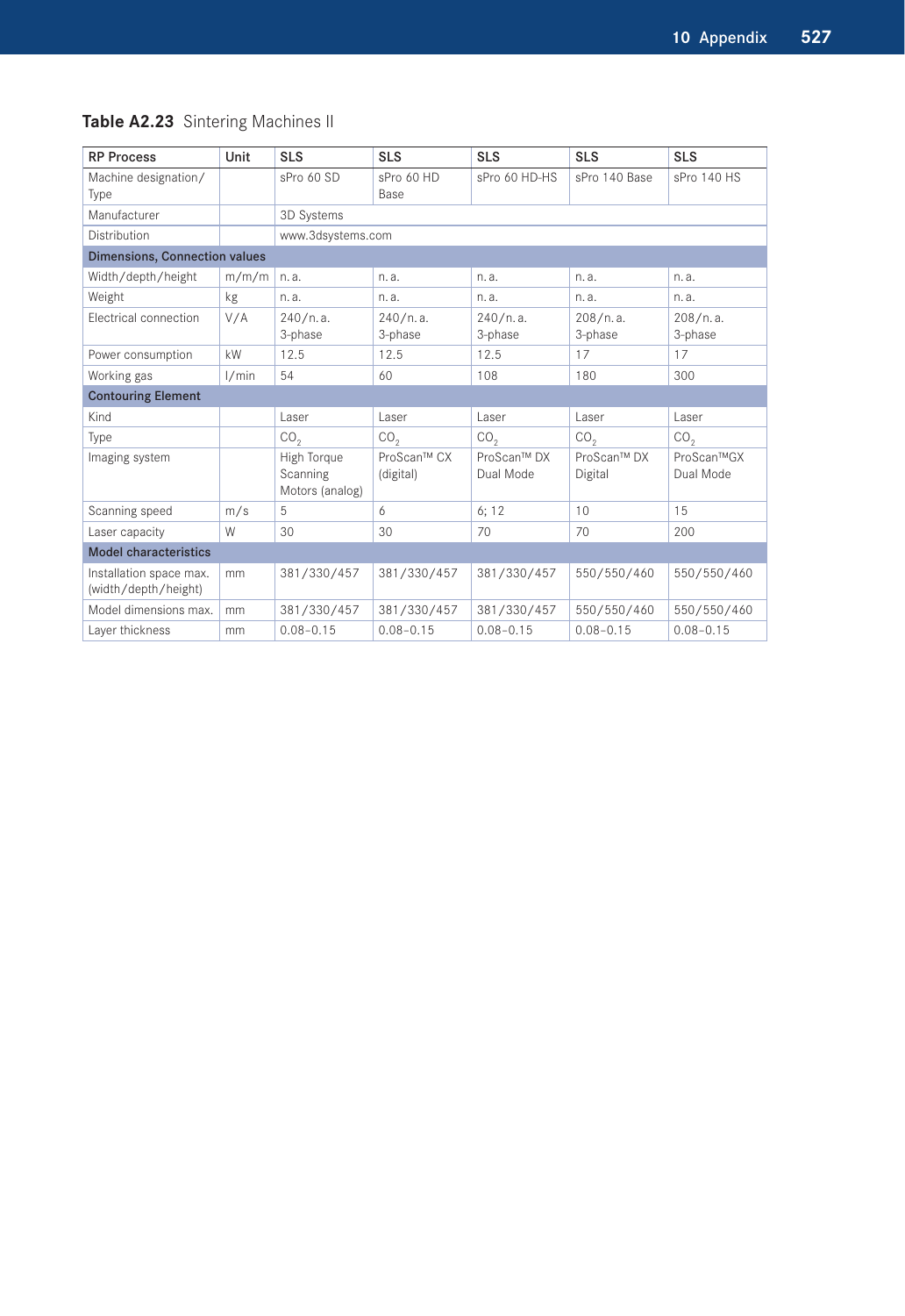| <b>RP Process</b>                               | Unit         | <b>SLS</b>               | <b>SLS</b>                              |
|-------------------------------------------------|--------------|--------------------------|-----------------------------------------|
| Machine designation/<br>Type                    |              | sPro 230 Base            | sPro 230 HS                             |
| Manufacturer                                    |              | 3D Systems               |                                         |
| Distribution                                    |              | www.3dsystems.com        |                                         |
| <b>Dimensions, Connection values</b>            |              |                          |                                         |
| Width/depth/height                              | m/m/m        | n.a.                     | n.a.                                    |
| Weight                                          | kg           | n.a.                     | n.a.                                    |
| Electrical connection                           | V/A          | 208/n.a. 3-phase         | 208/n.a. 3-phase                        |
| Power consumption                               | kW           | 17                       | 17                                      |
| Working gas                                     | 1/min        | 180                      | 300                                     |
| Cooling water                                   | 1/min        | $\overline{\phantom{m}}$ | ÷,                                      |
| <b>Extraction</b>                               | $m^3/h$      | ۰                        | ۰                                       |
| Work room temperature                           | $^{\circ}$ C | n.a.                     | n.a.                                    |
| Moisture                                        | %            | n.a.                     | n.a.                                    |
| <b>Contouring Element</b>                       |              |                          |                                         |
| Kind                                            |              | Laser                    | Laser                                   |
| Type                                            |              | CO <sub>2</sub>          | CO <sub>2</sub>                         |
| Imaging system                                  |              | ProScan™ DX Digital      | ProScan™GX Dual Mode High Speed Digital |
| Scanning speed                                  | m/s          | 10                       | 15                                      |
| Laser capacity                                  | W            | 70                       | 200                                     |
| <b>Model characteristics</b>                    |              |                          |                                         |
| Installation space max.<br>(width/depth/height) | mm           | 550/550/750              | 550/550/750                             |
| Model dimensions max.                           | mm           | 550/550/750              | 550/550/750                             |
| Layer thickness                                 | mm           | $0.08 - 0.15$            | $0.08 - 0.15$                           |

# **Table A2.24** Sintering Machines III

### **Table A2.25** Sintering Machines IV

| <b>RP Process</b>                    | Unit    | <b>Metal Laser</b><br>Sintering (DMLS)                                                                       | <b>Plastic Sintering</b>                 | <b>Plastic Sintering</b>                  | <b>Sand Sintering</b><br>(Direct Cast)    |
|--------------------------------------|---------|--------------------------------------------------------------------------------------------------------------|------------------------------------------|-------------------------------------------|-------------------------------------------|
| Machine designation/<br>Type         |         | EOSINT M 280                                                                                                 | EOSINT P 395                             | EOSINT P 760                              | FOSINT S 750                              |
| Manufacturer                         |         | EOS GmbH<br><b>Electro Optical Systems</b><br>Robert-Stirling-Ring 1<br>82152 Krailling / München<br>Germany |                                          |                                           |                                           |
| Distribution                         |         | www.eos-gmbh.de                                                                                              |                                          |                                           |                                           |
| <b>Dimensions, Connection values</b> |         |                                                                                                              |                                          |                                           |                                           |
| Width/depth/height                   | m/m/m   | 2.2/1.07/2.29                                                                                                | 1.84/1.175/2.1                           | 2.25/1.55/2.10                            | 1.42/1.40/2.15                            |
| Weight                               | kg      | 1250                                                                                                         | ca. 1060                                 | ca. 2300                                  | ca. 1050                                  |
| <b>Electrical connection</b>         | V/A     | 400/32                                                                                                       | 400/32                                   | 400/32                                    | 400/32                                    |
| Power consumption                    | kW      | Max 8.5<br>Typical 3.2                                                                                       | Max 10<br>Typical 2.4                    | Max. 12<br>Typical 3.1                    | Max. 12<br>Typical 6                      |
| Working gas                          | 1/min   | Compressed air<br>$20 \text{ m}^3/\text{h}$ ,<br>argon 100 l/min                                             | Compressed air<br>min. $6 \text{ m}^3/h$ | Compressed air<br>min. $20 \text{ m}^3/h$ | Compressed air<br>min. $15 \text{ m}^3/h$ |
| Cooling water                        | 1/min   | Depending on the<br>option, not neces-<br>sary                                                               | $\Omega$                                 | $\Omega$                                  | $\Omega$                                  |
| Extraction                           | $m^3/h$ |                                                                                                              |                                          |                                           |                                           |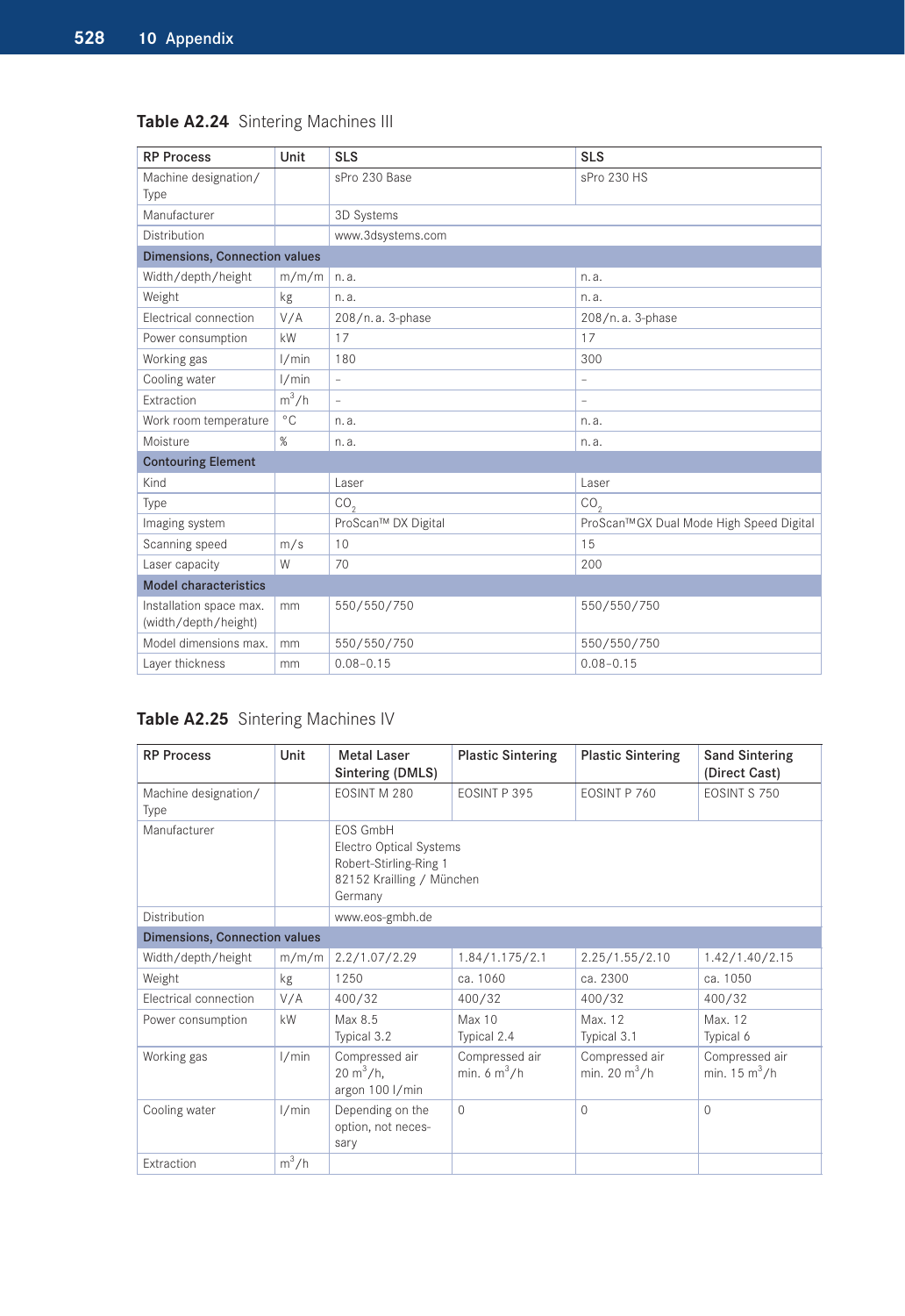| <b>RP Process</b>                               | Unit         | <b>Metal Laser</b><br>Sintering (DMLS)               | <b>Plastic Sintering</b>         | <b>Plastic Sintering</b>                | <b>Sand Sintering</b><br>(Direct Cast) |
|-------------------------------------------------|--------------|------------------------------------------------------|----------------------------------|-----------------------------------------|----------------------------------------|
| Work room temperature                           | $^{\circ}$ C | $15 - 30$                                            | $19 - 30$                        | $15 - 30$                               | $19 - 29$                              |
| Relative moisture                               | %            | 80 (at 15-20 °C)                                     | max. 50                          | max. 60                                 | $20 - 50$                              |
| <b>Process</b>                                  |              |                                                      |                                  |                                         |                                        |
| Fumes, Exhaust                                  |              | low                                                  | low                              | low                                     | low                                    |
| Disposal, Waste                                 |              | Remote support<br>structures                         | Powder remains                   |                                         | Dried sand                             |
| Hazardous waste                                 |              | Metal powder<br>remains                              | $\overline{a}$                   | $\overline{a}$                          | Phenolic resin                         |
| <b>Contouring Element</b>                       |              |                                                      |                                  |                                         |                                        |
| Kind                                            |              | Laser                                                | Laser                            | Laser                                   | I aser                                 |
| Type                                            |              | Yb fiber laser; 200 W<br>or 400 W                    | $CO2$ ; 50 W                     | $CO_2$ ; 2 × 50 W                       | $CO_2$ ; 2 × 100 W                     |
| x-y Contour generation                          |              | Galvanometer<br>scanner                              | F-Theta Lens                     | F-Theta Lens                            | Galvoscanner                           |
| x-y Contour accuracy                            | mm           |                                                      | 0.01                             | 0.01                                    | 0.01                                   |
| Spot repeatability                              | mm           | 0.005                                                | ± 0.51                           | ± 0.51                                  | ± 0.51                                 |
| z Contour accuracy                              | mm           | $\overline{a}$                                       | 0.1                              | 0.1                                     | 0.1                                    |
| z Contour repeatable<br>accuracy                | mm           | 0.005                                                | $\overline{a}$                   | $\overline{a}$                          | $\overline{a}$                         |
| Coating cycle                                   | S            | Typ. 12 s                                            | variable                         | variable                                | variable                               |
| Coating arm speed                               | mm/s         | Variable, max. 7000                                  | Variable.<br>max. 6000           | Variable.<br>max. $2 \times 6000$       | 120                                    |
| Power fluctuation                               | %            | $10 - 100$                                           |                                  |                                         |                                        |
| <b>Model characteristics</b>                    |              |                                                      |                                  |                                         |                                        |
| Installation space max.<br>(width/depth/height) | mm           | 250/250/325                                          | 340/340/625                      | 700/380/580                             | 718/381/381                            |
| Model dimensions max.                           | mm           | 250/250/325                                          | 350/350/625                      | 700/380/580                             | 718/381/381                            |
| Layer thickness                                 | mm           | $0.02 - 0.1$                                         | $0.06 - 0.18$                    | $0.06 - 0.18$                           | 0.2                                    |
| Gauge                                           | mm           | min. ca. 0.3                                         |                                  |                                         |                                        |
| Accuracy absolute                               | mm           | Typ. 0.05                                            | $0.1 - 0.2%$ (Typ.)              | $0.1 - 0.2%$ (Typ.)                     | ± 0.3                                  |
| Repeatability                                   | mm           | $\overline{a}$                                       |                                  |                                         |                                        |
| Additional support                              |              | for overhang > ca.<br>60° (depending on<br>material) | none                             | none                                    | none                                   |
| <b>EDP Interface</b>                            |              |                                                      |                                  |                                         |                                        |
| Interface formats                               |              | STL, converter to all<br>current format              | STL, CLI                         | STL, converter to all<br>current format | STL, CLI                               |
| EDP system                                      |              | STL, CLI                                             |                                  |                                         |                                        |
| Operating system                                |              | Workstation or PC                                    | <b>Current Windows</b><br>system | <b>Current Windows</b><br>system        |                                        |
| Software                                        |              | <b>EOS RP Tools</b>                                  |                                  | <b>EOS RP Tools</b>                     |                                        |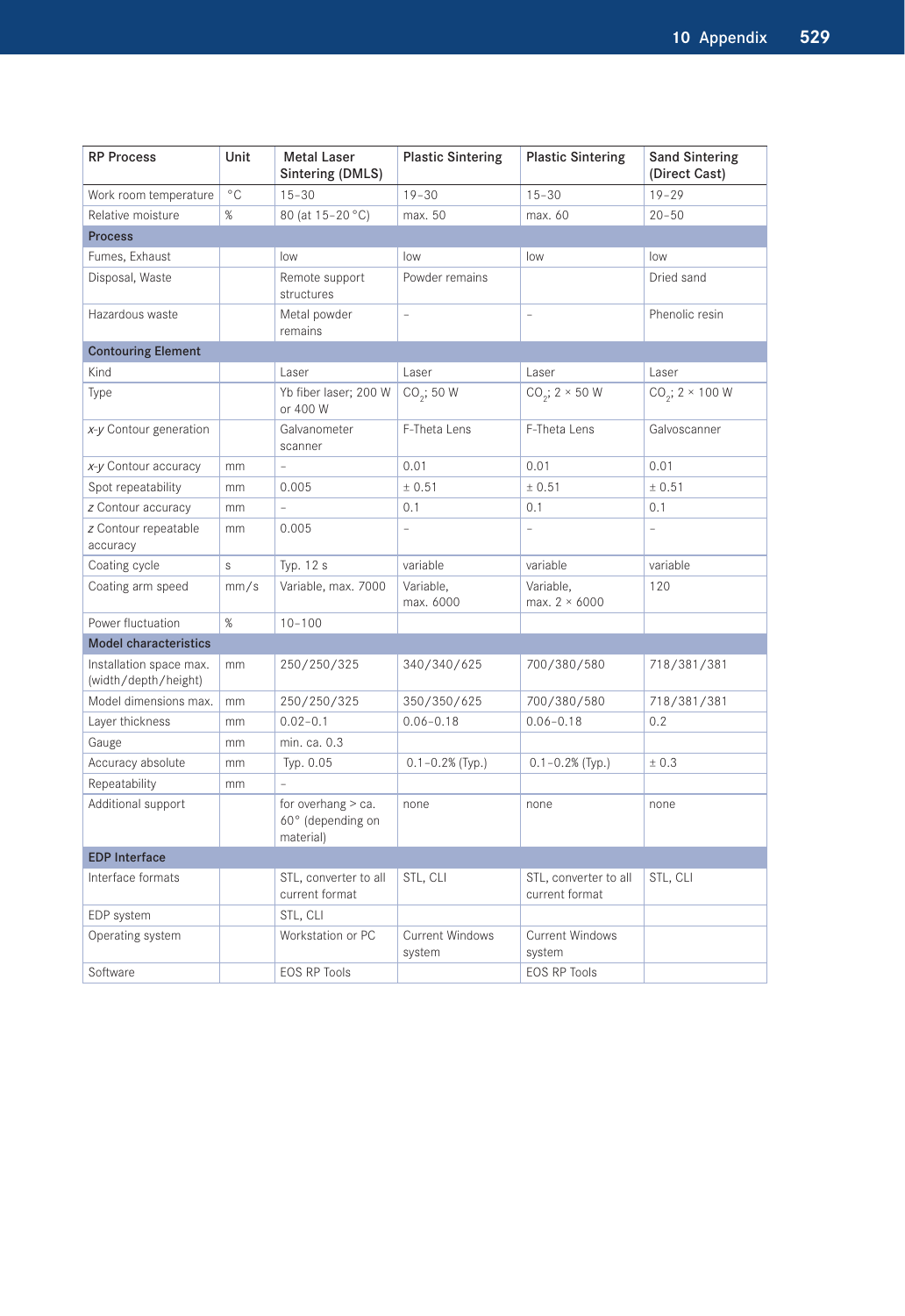| <b>RP Process</b>                    | Unit         | <b>SLM</b>                   | <b>SLM</b>                | <b>SLM</b>               | Laser-<br>cusing                   | Laser-<br>cusing                         | Laser-<br>cusing                 | Laser-<br>cusing                |
|--------------------------------------|--------------|------------------------------|---------------------------|--------------------------|------------------------------------|------------------------------------------|----------------------------------|---------------------------------|
| Machine designation/<br>Type         |              | Realizer<br><b>SLM250</b>    | Realizer<br><b>SLM100</b> | Realizer<br><b>SLM50</b> | Mlab<br>cusing                     | M1 cusing                                | M2 cusing                        | Xline<br>1000R                  |
| Manufacturer                         |              | Realizer GmbH                |                           |                          | Concept Laser GmbH                 |                                          |                                  |                                 |
| Distribution                         |              | www.realizer.com             |                           |                          |                                    | Directly by Concept Laser                |                                  |                                 |
| <b>Dimensions, Connection values</b> |              |                              |                           |                          |                                    |                                          |                                  |                                 |
| Width/depth/height                   | m/m/m        | 1.8/<br>1/<br>2.2            | 0.9/<br>0.8/<br>2.4       | 0.8/<br>0.7/<br>0.5      | 0.705/<br>1.833/<br>0.955          | 1.990/<br>1.790/<br>1.775                | 2.44/<br>1.63/<br>1.992          | 4.415/<br>$3.9 - 4.5/$<br>3.070 |
| Weight                               | kg           | 800                          | 500                       | 80                       | 500 kg                             | 1700 kg                                  | 1500                             | 8000                            |
| Electrical connection                | V/A          | 400/16                       | 400/16                    | 230/16                   | 230/16                             | 400/16                                   | 400/32                           | 400/63                          |
| Power consumption                    | kW           | 2.5                          | 1.5                       | 1.0                      | 1.5 kW                             | 7.4 kW                                   |                                  | 13                              |
| Working gas                          | 1/min        | 0.7                          | 0.6                       | 0.5                      | $<$ 4; Ar or<br>$N_{2}$            | $1.5 - 2.0$<br>$m^3/h$ ; N <sub>2</sub>  | $0.6 - 0.8$<br>$m^3/h$           | 17-34; $N_2$                    |
| Cooling water                        | 1/min        | internal                     |                           | none                     |                                    | Internal<br>closed cir-<br>culation      |                                  |                                 |
| Extraction                           | $m^3/h$      | yes                          |                           | no                       | intern                             | intern                                   | intern                           |                                 |
| Work room temperature                | $^{\circ}$ C | <b>RT</b>                    |                           |                          | $15-35$ °C                         | $15 - 35 °C$                             | <b>RT</b>                        |                                 |
| Relative moisture                    | $\%$         | 45                           |                           |                          | n.a.                               | n.a.                                     |                                  |                                 |
| Process                              |              |                              |                           |                          |                                    |                                          |                                  |                                 |
| Fumes, Exhaust                       |              | none                         |                           | none                     |                                    | Inside acti-<br>vated car-<br>bon filter |                                  |                                 |
| Disposal, Waste                      |              | $\overline{a}$               |                           |                          |                                    | Waste                                    |                                  |                                 |
| Hazardous waste                      |              | $\frac{1}{2}$                |                           |                          |                                    | no                                       |                                  |                                 |
| <b>Contouring Element</b>            |              |                              |                           |                          |                                    |                                          |                                  |                                 |
| Kind                                 |              | Laser                        | Laser                     | Laser                    | Laser                              | Laser                                    | Laser                            | Laser                           |
| Type                                 |              | Nd-YAG;<br>200 or<br>400 W   | Fiber laser;<br>200 W     | Fiber laser,<br>100W     | NdYAG,<br>diode-<br>pump, 100<br>W | NdYAG,<br>diode-<br>pump 200<br>W        | Fiber laser,<br>200 W or<br>400W | Fiber laser                     |
| x-y Contour generation               |              | Scanner                      |                           |                          | Scanner<br>head and<br>linear axes | Scanner<br>head                          | Galvo-<br>scanner                |                                 |
| x-y Contour accuracy                 | mm           | ± 0.03                       |                           |                          |                                    | ±50 micro-<br>meter                      |                                  | ÷.                              |
| Spot repeatability                   | mm           | 0.002                        |                           |                          |                                    | n.a.                                     |                                  | $\overline{a}$                  |
| z Contour accuracy                   | mm           | Layer<br>thickness<br>± 0.05 |                           |                          |                                    | ±50 micro-<br>meter                      |                                  | $\overline{a}$                  |
| z Contour repeatable<br>accuracy     | mm           | Layer<br>thickness<br>± 0.05 |                           |                          |                                    | n.a.                                     |                                  | i.                              |
| Coating cycle                        | S            | $\overline{a}$               |                           |                          |                                    | $3 - 5$                                  |                                  |                                 |
| Coating arm speed                    | mm/s         | $0 - 1000$                   |                           |                          |                                    | n.a.                                     |                                  |                                 |
| Power fluctuation                    | %            | ± 2                          |                           |                          |                                    | Self-                                    |                                  |                                 |

controlled system

# **Table A2.26** Sintering and Melting Machines V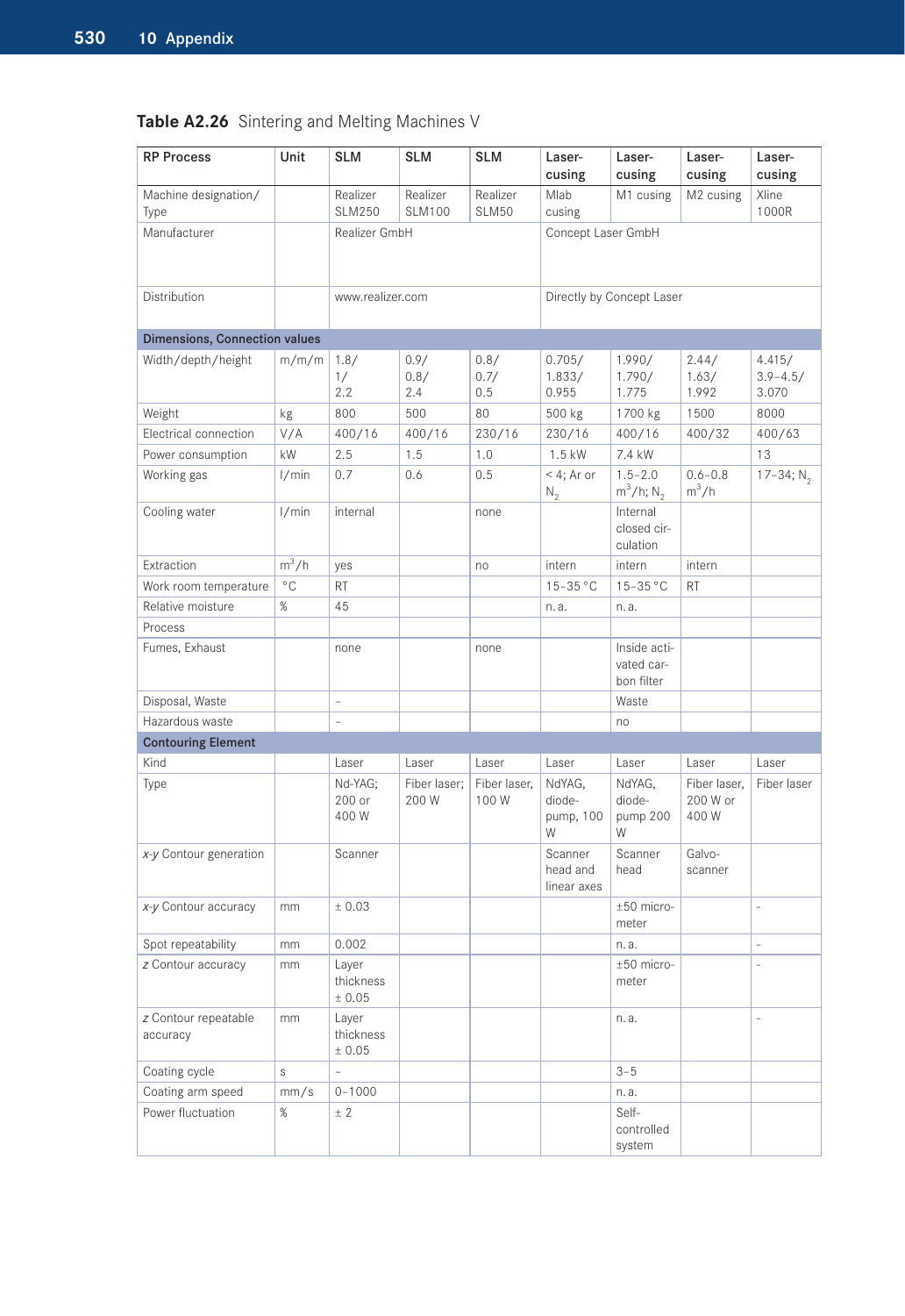| <b>RP Process</b>                               | Unit | <b>SLM</b>          | <b>SLM</b>   | <b>SLM</b>                     | Laser-<br>cusing                                                               | Laser-<br>cusing                | Laser-<br>cusing      | Laser-<br>cusing    |
|-------------------------------------------------|------|---------------------|--------------|--------------------------------|--------------------------------------------------------------------------------|---------------------------------|-----------------------|---------------------|
| <b>Model characteristics</b>                    |      |                     |              |                                |                                                                                |                                 |                       |                     |
| Installation space max.<br>(width/depth/height) | mm   | 250/<br>250/<br>300 |              | Diameter:<br>70, Height:<br>40 | $x = y =$<br>$50 \times 50$<br>$70 \times 70$ .<br>$90 \times 90:$<br>$z = 80$ | 150/<br>220/<br>200             | 250/<br>250/<br>280   | 630/<br>400/<br>500 |
| Model dimensions max.                           | mm   | 250/<br>250/<br>300 |              | Diameter:<br>70, Height:<br>40 | as above                                                                       | 120/<br>120/<br>200             | 250/<br>250/<br>280   | 630/<br>400/<br>500 |
| Layer thickness                                 | mm   | $0.02 - 0.1$        | $0.02 - 0.1$ | $0.02 - 0.1$                   | $0.02 - 0.05$                                                                  | $20 - 100$<br>micro-<br>meter   | $0.02 - 0.05$         | $0.03 - 0.2$        |
| Gauge                                           | mm   | $0.15 - 0.3$        |              |                                |                                                                                | ca. 250<br>micro-<br>meter      |                       |                     |
| Accuracy absolute                               | mm   | ± 0.1               |              |                                |                                                                                | see above                       |                       |                     |
| Repeatability                                   | mm   | ± 0.1               |              |                                |                                                                                | n.a.                            |                       |                     |
| Additional support                              |      | none                |              |                                |                                                                                | dependent<br>on the<br>geometry |                       |                     |
| <b>EDP</b> Interface                            |      |                     |              |                                |                                                                                |                                 |                       |                     |
| Interface formats                               |      | F&S                 | F&S          | F&S                            | STL, AMF                                                                       | STL, AMF                        | STL, AMF              | STL, AMF            |
| EDP system                                      |      | PC                  | PC.          | PC.                            | PC.                                                                            | PC.                             | PC.                   | PC.                 |
| Operating system                                |      | Windows             | Windows      | Windows                        | Windows                                                                        | Windows                         | Windows               | Windows             |
| Software                                        |      | Realizer            | Realizer     | Realizer                       | Materialise<br>Magics                                                          | Materialise<br>Magics           | Materialise<br>Magics |                     |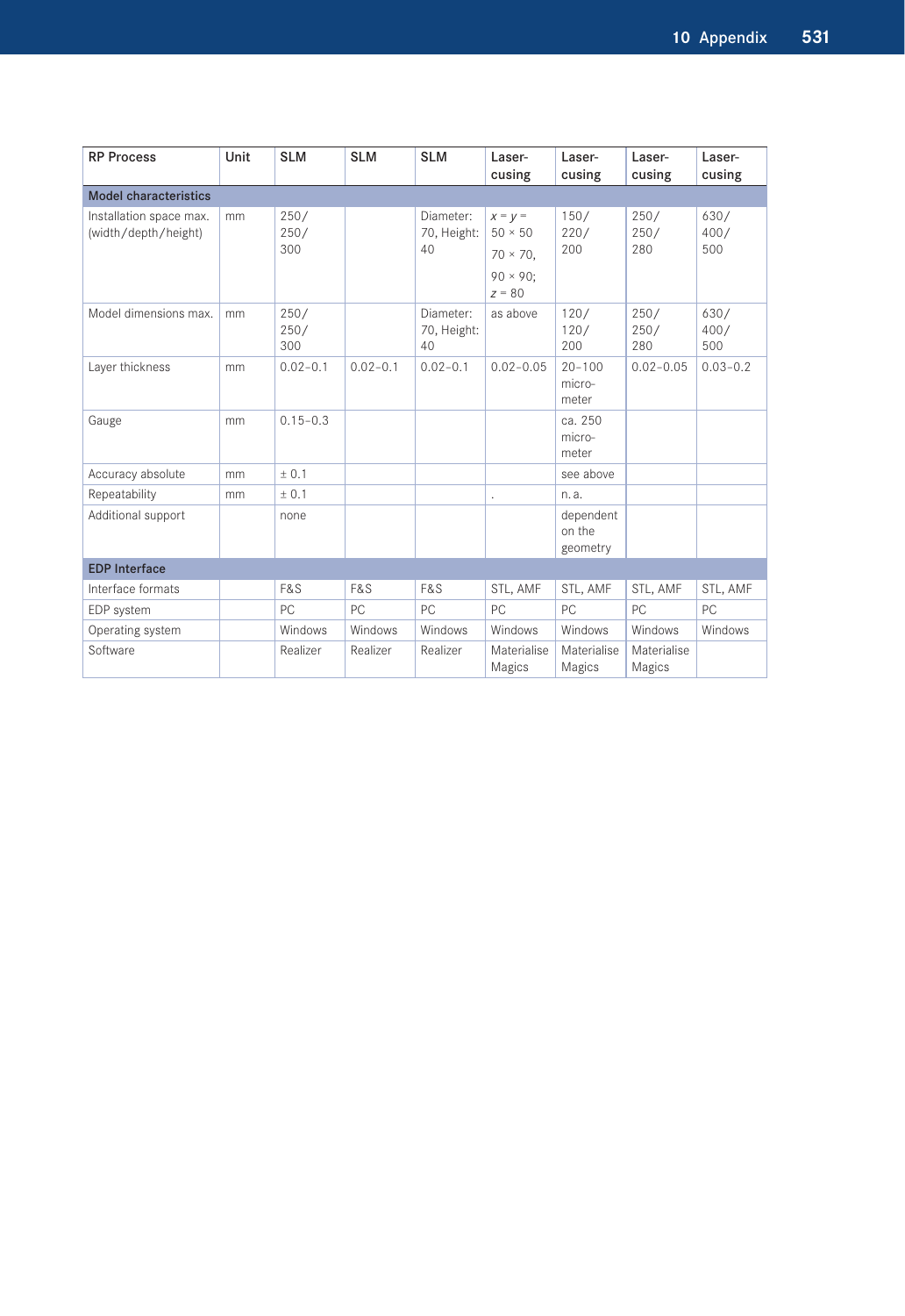| <b>RP Process</b>                               | Unit         | Laser<br>melting                                                                                       | Laser<br>melting                               | Beam<br>melting                                                                                         | Beam<br>melting                               | Beam<br>melting                                            | Beam<br>melting                                        |
|-------------------------------------------------|--------------|--------------------------------------------------------------------------------------------------------|------------------------------------------------|---------------------------------------------------------------------------------------------------------|-----------------------------------------------|------------------------------------------------------------|--------------------------------------------------------|
| Machine designation/<br>Type                    |              | AM125                                                                                                  | AM250                                          | $SLM^{\circledR}$ 125<br>HL                                                                             | SLM <sup>®</sup> 250<br>HL.                   | SI M <sup>®</sup> 500<br>HL                                | SLM <sup>®</sup> 280<br>HL.                            |
| Manufacturer                                    |              | Renishaw GmbH<br>Karl-Benz Straße 12<br>72124 Pliezhausen<br>Deutschland (Germany)<br>www.renishaw.com |                                                | <b>SLM Solutions GmbH</b><br>Roggenhorster Straße 9c<br>23556 Lübeck (Germany)<br>www.slm-solutions.com |                                               |                                                            |                                                        |
| Distribution                                    |              | Directly by Renishaw                                                                                   |                                                | Directly by SLM Solutions                                                                               |                                               |                                                            |                                                        |
| <b>Dimensions, Connection values</b>            |              |                                                                                                        |                                                |                                                                                                         |                                               |                                                            |                                                        |
| Width/depth/height                              | m/m/m        | 1.35/0.8/<br>1.9                                                                                       | 1.7/0.8/<br>2.025                              | 1.35/0.8/<br>1.9(2.4)                                                                                   | 1.650/1.0/<br>1.9(2.4)                        | 3.0/1.5/<br>2.0(2.5)                                       | 1.8/1.0/<br>1.9(2.4)                                   |
| Weight                                          | kg           | 900                                                                                                    | 1100                                           | 700                                                                                                     | 850                                           | 2000                                                       | 1000                                                   |
| Electrical connection                           | V/A          | 230/16                                                                                                 | 230/16                                         | 400/32                                                                                                  | 400/32                                        | 400/32                                                     | 400/32                                                 |
| Power consumption                               | kW           |                                                                                                        |                                                | $\overline{4}$                                                                                          | 5                                             | 8                                                          | 6                                                      |
| Working gas                                     | 1/min        |                                                                                                        |                                                | 0.5 (Flush-<br>ing: 1000 l);<br>Ar or $N_2$                                                             | 1.5 (Flush-<br>ing: 1500 l);<br>Ar or $N_{2}$ | 3.0 (Flush-<br>ing: 2000 l);<br>Ar or $N_{2}$              | 2.5 (Flush-<br>ing: 1700 l);<br>Ar or $N_2$            |
| Cooling water                                   | 1/min        |                                                                                                        |                                                |                                                                                                         |                                               |                                                            |                                                        |
| Extraction                                      | $m^3/h$      |                                                                                                        |                                                |                                                                                                         |                                               |                                                            |                                                        |
| Work room tempera-<br>ture                      | $^{\circ}$ C |                                                                                                        |                                                |                                                                                                         |                                               |                                                            |                                                        |
| Relative moisture                               | %            |                                                                                                        |                                                |                                                                                                         |                                               |                                                            |                                                        |
| Process                                         |              |                                                                                                        |                                                |                                                                                                         |                                               |                                                            |                                                        |
| Fumes, Exhaust                                  |              |                                                                                                        |                                                |                                                                                                         |                                               |                                                            |                                                        |
| Disposal, Waste                                 |              |                                                                                                        |                                                |                                                                                                         |                                               |                                                            |                                                        |
| Hazardous waste                                 |              |                                                                                                        |                                                |                                                                                                         |                                               |                                                            |                                                        |
| <b>Contouring Element</b>                       |              |                                                                                                        |                                                |                                                                                                         |                                               |                                                            |                                                        |
| Kind                                            |              | Laser                                                                                                  | Laser                                          | Laser                                                                                                   | Laser                                         | Laser                                                      | Laser                                                  |
| Type                                            |              | 100 W or<br>200 W                                                                                      | 200 W or<br>400 W                              | YLR fiber<br>laser; 100 W<br>or 200 W                                                                   | YLR fiber<br>laser; 200 W<br>or 400 W         | $2 \times$ YLR fiber<br>laser;<br>1 × 400 W,<br>1 × 1000 W | YLR fiber<br>laser;<br>$1 \times 400$ W,<br>1 × 1000 W |
| x-y Contour generation                          |              |                                                                                                        |                                                |                                                                                                         |                                               |                                                            |                                                        |
| x-y Contour accuracy                            | mm           |                                                                                                        |                                                |                                                                                                         |                                               |                                                            |                                                        |
| Spot repeatability                              | mm           |                                                                                                        |                                                |                                                                                                         |                                               |                                                            |                                                        |
| z Contour accuracy                              | mm           |                                                                                                        |                                                |                                                                                                         |                                               |                                                            |                                                        |
| z Contour repeatable<br>accuracy                | mm           |                                                                                                        |                                                |                                                                                                         |                                               |                                                            |                                                        |
| Coating cycle                                   | S            |                                                                                                        |                                                |                                                                                                         |                                               |                                                            |                                                        |
| Coating arm speed                               | mm/s         |                                                                                                        |                                                |                                                                                                         |                                               |                                                            |                                                        |
| Power fluctuation                               | %            |                                                                                                        |                                                |                                                                                                         |                                               |                                                            |                                                        |
| <b>Model characteristics</b>                    |              |                                                                                                        |                                                |                                                                                                         |                                               |                                                            |                                                        |
| Installation space max.<br>(width/depth/height) | mm           | 120/120/<br>125                                                                                        | 245/245/<br>300<br>$(z = 360$ mm<br>on demand) | 125/125/<br>75 (125)                                                                                    | 248/248/<br>250 (350)                         | 500/280/<br>325                                            | 280/280/<br>350                                        |
| Model dimensions max.                           | mm           | 120/120/<br>125                                                                                        | 245/245/<br>300<br>$(z = 360$ mm<br>on demand) | 125/125/<br>75 (125)                                                                                    | 248/248/<br>250 (350)                         | 500/280/<br>325                                            | 280/280/<br>350                                        |
| Layer thickness                                 | mm           | $0.02 - 0.1$                                                                                           | $0.02 - 0.1$                                   | $0.02 - 0.075$                                                                                          | $0.02 - 0.075$                                | $0.02 - 0.2$                                               | $0.02 - 0.15$                                          |
| Gauge                                           | mm           |                                                                                                        |                                                | min. 0.140                                                                                              | min. 0.150                                    | min. 0.180                                                 | min. 0.2                                               |
| Accuracy absolute                               | mm           |                                                                                                        |                                                |                                                                                                         |                                               |                                                            |                                                        |

# **Table A2.27** Sintering and Melting Machines VI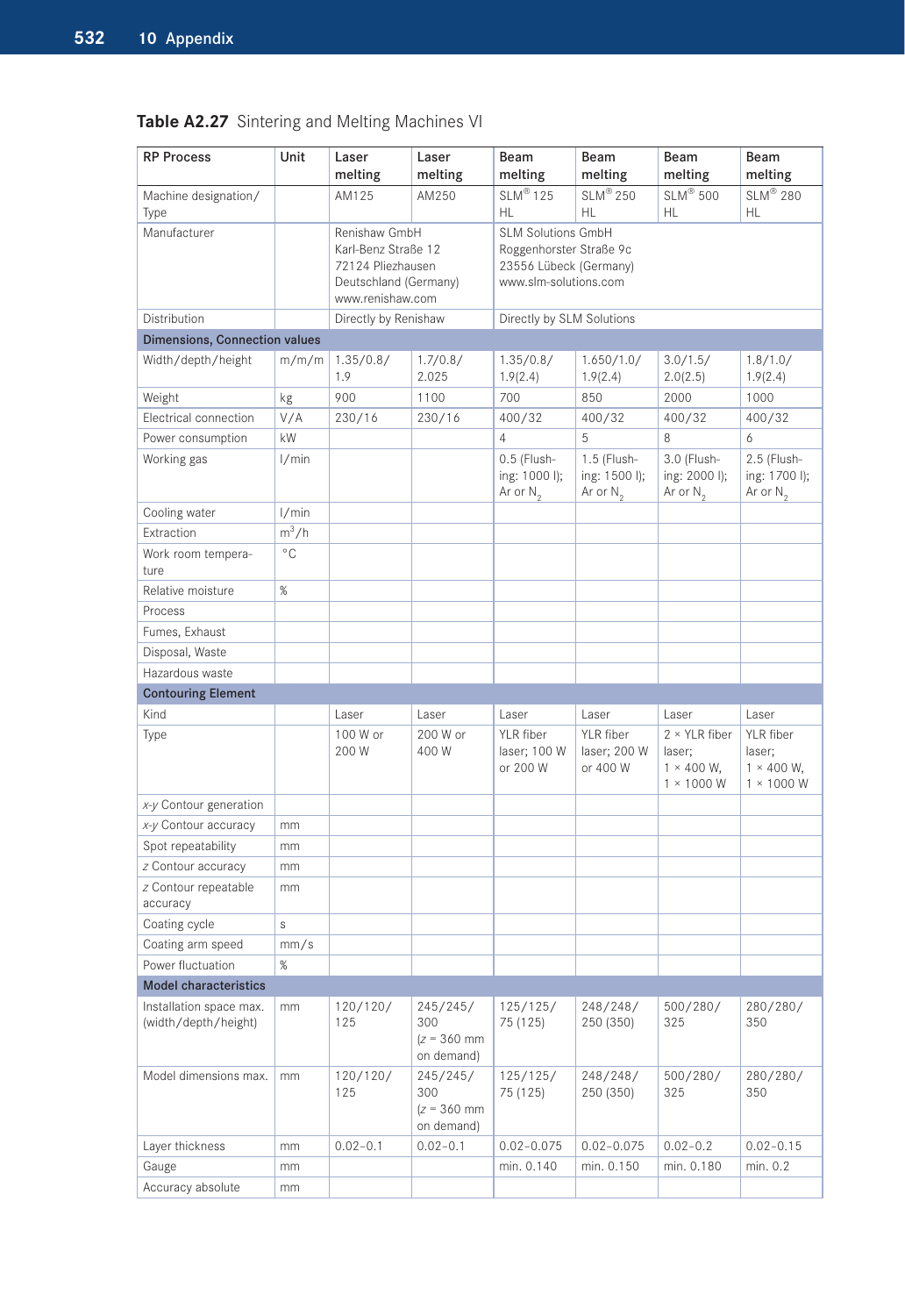| <b>RP Process</b>    | Unit | Laser<br>melting                  | Laser<br>melting                  | Beam<br>melting | Beam<br>melting | Beam<br>melting | Beam<br>melting |
|----------------------|------|-----------------------------------|-----------------------------------|-----------------|-----------------|-----------------|-----------------|
| Repeatability        | mm   |                                   |                                   |                 |                 |                 |                 |
| Additional support   |      |                                   |                                   |                 |                 |                 |                 |
| <b>EDP</b> Interface |      |                                   |                                   |                 |                 |                 |                 |
| Interface formats    |      | STL, AMF                          | STL, AMF                          |                 |                 |                 |                 |
|                      |      | PC.                               | PC.                               | PC.             | PC.             | PC.             | PC.             |
|                      |      | Windows                           | Windows                           | Windows         | Windows         | Windows         | Windows         |
|                      |      | Materialise.<br>Marcam<br>Autofab | Materialise.<br>Marcam<br>Autofab | AutoFabMC       | AutoFabMC       | AutoFabMC       | AutoFabMC       |

# **Table A2.28** Sintering Machines VII

| <b>RP Process</b>                    | Unit         | Electron<br>beam melting                                           | Electron<br>beam melting | <b>SLM</b>                                                                                                     | <b>SLM</b>                        | <b>SLM</b>                        |
|--------------------------------------|--------------|--------------------------------------------------------------------|--------------------------|----------------------------------------------------------------------------------------------------------------|-----------------------------------|-----------------------------------|
|                                      |              | (EBM)                                                              | (EBM)                    |                                                                                                                |                                   |                                   |
| Machine designation/<br>Type         |              | Q10                                                                | A2                       | <b>PXS</b>                                                                                                     | <b>PXM</b>                        | <b>PXL</b>                        |
| Manufacturer                         |              | Arcam AB<br>Krokslätts Fabriker 27A<br>SE 431 37 Mölndal<br>Sweden |                          | <b>Phenix Systems</b><br>Parc Européen d'Entreprises<br>Rue Richard Wagner<br>63200 Riom<br>Frankreich, France |                                   |                                   |
| Distribution                         |              | Directly by ARCAM                                                  |                          |                                                                                                                |                                   |                                   |
| <b>Dimensions, Connection values</b> |              |                                                                    |                          |                                                                                                                |                                   |                                   |
| Width/depth/height                   | m/m/m        | 1.85/0.9/2.2                                                       | 1.85/0.9/2.2             | 1.2/0.77/1.95                                                                                                  | 1.2/1.5/1.95                      | 2.4/2.2/2.4                       |
| Weight                               | kg           | 1420                                                               | 1420                     | 1000                                                                                                           | 1500                              | 5000                              |
| Electrical connection                | V/A          | 3 × 400 / 32                                                       | 3 × 400 / 32             | 230                                                                                                            | 400                               | 400                               |
| Power consumption                    | kW           | 7                                                                  | 7                        | 3 kVA                                                                                                          | 10 kVA                            | 15 kVA                            |
| Working gas                          | 1/min        | $11/h$ ;<br>He 50-75 I<br>cooldown                                 |                          | $6-8$ bar<br>compressed air                                                                                    | $6-8$ bar<br>compressed air       | $6-8$ bar<br>compressed air       |
| Cooling water                        | 1/min        |                                                                    |                          |                                                                                                                |                                   |                                   |
| Extraction                           | $m^3/h$      |                                                                    |                          |                                                                                                                |                                   |                                   |
| Work room temperature                | $^{\circ}$ C |                                                                    |                          |                                                                                                                |                                   |                                   |
| Relative moisture                    | %            |                                                                    |                          |                                                                                                                |                                   |                                   |
| Process                              |              |                                                                    |                          |                                                                                                                |                                   |                                   |
| Fumes, Exhaust                       |              |                                                                    |                          |                                                                                                                |                                   |                                   |
| Disposal, Waste                      |              |                                                                    |                          |                                                                                                                |                                   |                                   |
| Hazardous waste                      |              |                                                                    |                          |                                                                                                                |                                   |                                   |
| <b>Contouring Element</b>            |              |                                                                    |                          |                                                                                                                |                                   |                                   |
| Kind                                 |              | Electron beam                                                      | Electron beam            | Laser                                                                                                          | Laser                             | Laser                             |
| Type                                 |              | Single crystal-<br>line CeB                                        |                          | Fiber laser;<br>50 W; 1070 nm                                                                                  | Fiber laser;<br>300 W;<br>1070 nm | Fiber laser;<br>500 W;<br>1070 nm |
| x-y Contour generation               |              |                                                                    |                          |                                                                                                                |                                   |                                   |
| x-y Contour accuracy                 | mm           |                                                                    | $0.13 - 0.2$             |                                                                                                                |                                   |                                   |
| Spot repeatability                   | mm           |                                                                    |                          |                                                                                                                |                                   |                                   |
| z Contour accuracy                   | mm           |                                                                    |                          |                                                                                                                |                                   |                                   |
| z Contour repeatable<br>accuracy     | mm           |                                                                    |                          |                                                                                                                |                                   |                                   |
| Coating cycle                        | S            |                                                                    |                          |                                                                                                                |                                   |                                   |
| Coating arm speed                    | mm/s         |                                                                    |                          |                                                                                                                |                                   |                                   |
| Power fluctuation                    | %            |                                                                    |                          |                                                                                                                |                                   | $\mathbb{R}$                      |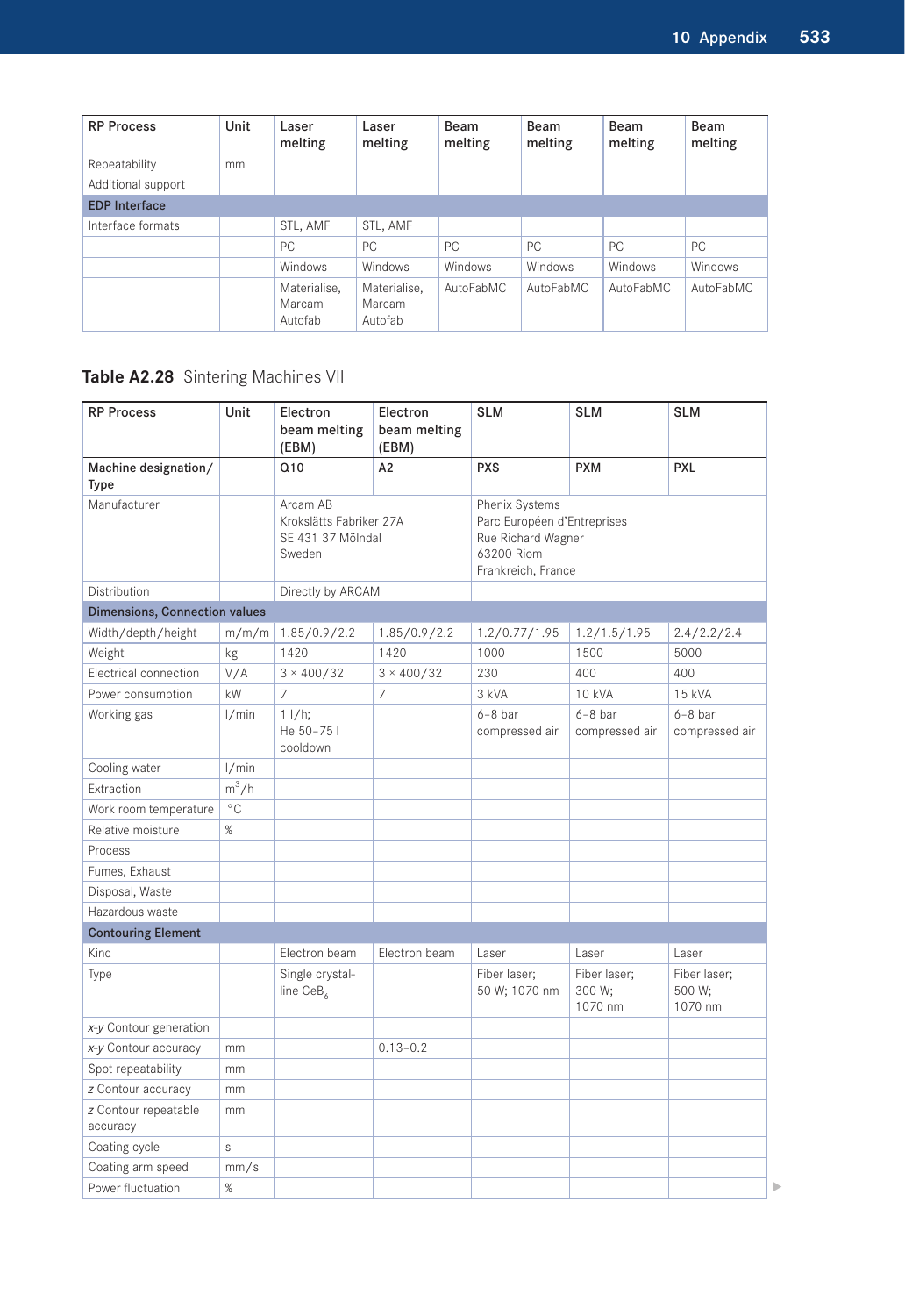| <b>RP Process</b>                               | Unit | Electron<br>beam melting<br>(EBM) | Electron<br>beam melting<br>(EBM) | <b>SLM</b>                                                        | <b>SLM</b>                                                        | <b>SLM</b>                                                        |
|-------------------------------------------------|------|-----------------------------------|-----------------------------------|-------------------------------------------------------------------|-------------------------------------------------------------------|-------------------------------------------------------------------|
| <b>Model characteristics</b>                    |      |                                   |                                   |                                                                   |                                                                   |                                                                   |
| Installation space max.<br>(width/depth/height) | mm   | 200/200/180                       | 250/250/400<br>or                 | 100/100/80                                                        | 140/140/100                                                       | 100/100/80                                                        |
|                                                 |      |                                   | $350 \times 350 \times$<br>250    |                                                                   |                                                                   |                                                                   |
| Model dimensions max.                           | mm   | 200/200/180                       | 200/200/350<br>or                 | 100/100/80                                                        |                                                                   |                                                                   |
|                                                 |      |                                   | 0300/200                          |                                                                   |                                                                   |                                                                   |
| Layer thickness                                 | mm   |                                   |                                   |                                                                   |                                                                   |                                                                   |
| Min. spot diameter                              | mm   | 0.1                               |                                   |                                                                   |                                                                   |                                                                   |
| Accuracy absolute                               | mm   |                                   |                                   |                                                                   |                                                                   |                                                                   |
| Repeatability                                   | mm   |                                   |                                   | $x = 0.02$<br>$v = 0.02$<br>$z = 0.02$                            | $x = 0.02$<br>$v = 0.02$<br>$z = 0.02$                            |                                                                   |
| Additional support                              |      |                                   |                                   |                                                                   |                                                                   |                                                                   |
| <b>EDP Interface</b>                            |      |                                   |                                   |                                                                   |                                                                   |                                                                   |
| Interface formats                               |      | STL                               | STL                               | STL, IGES, STEP                                                   | STL, IGES, STEP                                                   | STL, IGES, STEP                                                   |
| EDP system                                      |      | PC                                | PC.                               | PC.                                                               | PC.                                                               | PC.                                                               |
| Operating system                                |      |                                   |                                   | Windows                                                           | Windows                                                           | Windows                                                           |
| Software                                        |      |                                   |                                   | Phenix Process-<br>ing, Phenix<br>Manufacturing,<br>Phenix Dental | Phenix Process-<br>ing, Phenix<br>Manufacturing,<br>Phenix Dental | Phenix Process-<br>ing, Phenix<br>Manufacturing,<br>Phenix Dental |

# **Table A2.28** *(continued)* Sintering Machines VII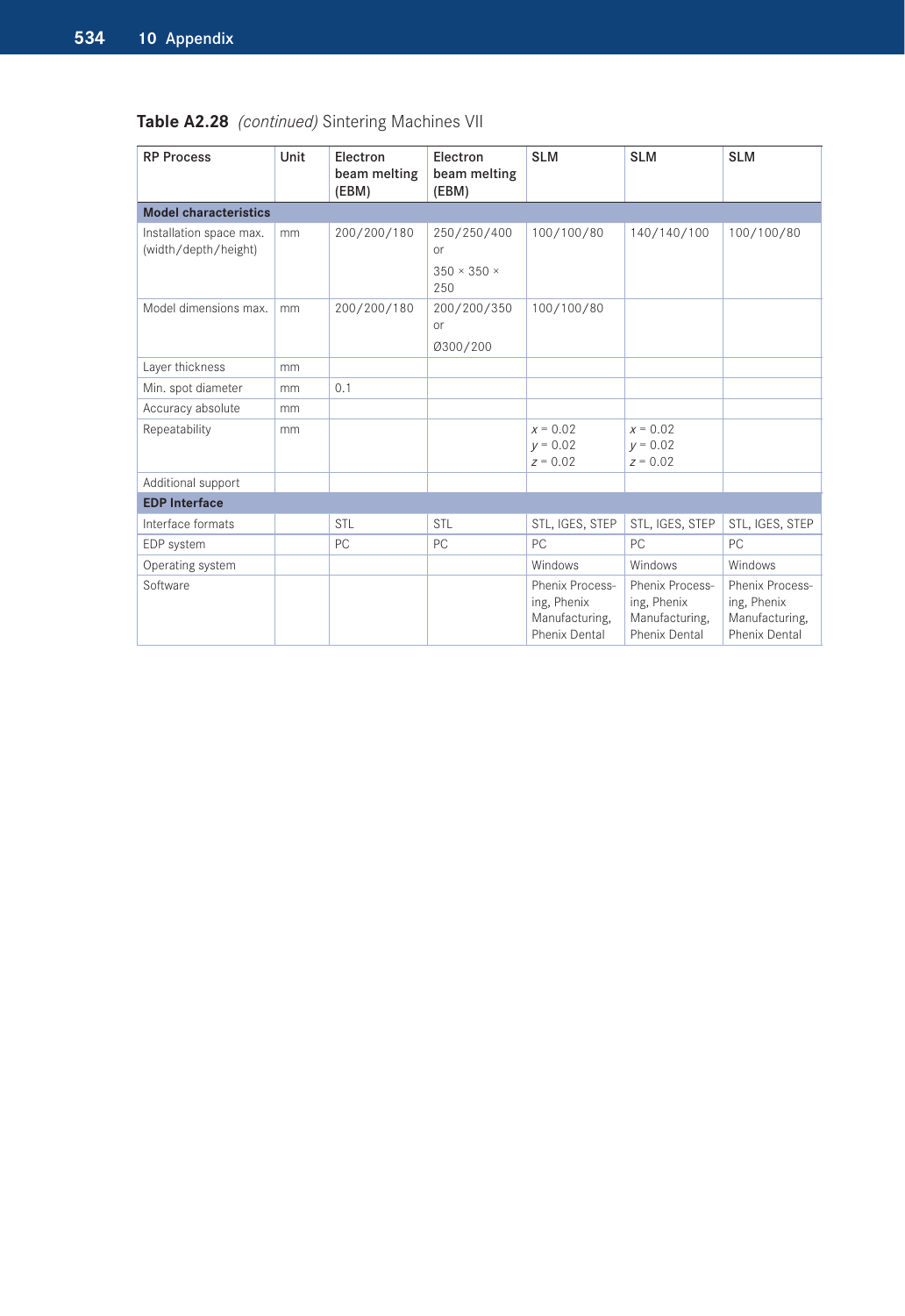#### **Table A2.29** Extrusion Machines I

| <b>RP Process</b>                               | Unit         | <b>Extrusion</b>               | Extrusion        | Extrusion         | <b>Extrusion</b>         |
|-------------------------------------------------|--------------|--------------------------------|------------------|-------------------|--------------------------|
| Machine designation/                            |              | Mojo 3D Printer                | uPrint SE / Plus | Dimension 1200es  | <b>Dimension Elite</b>   |
| Type                                            |              |                                |                  |                   |                          |
| Manufacturer                                    |              | Stratasys Inc., USA            |                  |                   |                          |
| Distribution                                    |              | www.stratasys.com              |                  |                   |                          |
| <b>Dimensions, Connection values</b>            |              |                                |                  |                   |                          |
| Width/depth/height                              | m/m/m        | 0.63/0.45/0.53                 | 0.635/0.66/0.787 | 0.838/0.737/1.143 | 0.686/0.914/1.041        |
| Weight                                          | kg           | 27                             | 76               | 148               | 136                      |
| Electrical connection                           | V/A          | 120/6; 230/2.5                 | 120/15; 230/7    | 120/15; 230/7     | 120/15; 230/7            |
| Power consumption                               | kW           | n. a.                          | n.a.             | n. a.             | n.a.                     |
| Working gas                                     | 1/min        | $\overline{a}$                 | $\overline{a}$   | $\overline{a}$    | $\overline{a}$           |
| Cooling water                                   | 1/min        | $\overline{a}$                 | ۰                | ÷                 | ÷                        |
| Extraction                                      | $m^3/h$      | $\overline{\phantom{0}}$       | $\overline{a}$   | ÷,                | $\overline{\phantom{0}}$ |
| Work room temperature                           | $^{\circ}$ C | n.a.                           | n.a.             | n.a.              | n.a.                     |
| Relative moisture                               | %            | n. a.                          | n.a.             | n. a.             | n.a.                     |
| <b>Process</b>                                  |              |                                |                  |                   |                          |
| Fumes, Exhaust                                  |              | $\overline{a}$                 | $\overline{a}$   | $\overline{a}$    | $\overline{a}$           |
| Disposal, Waste                                 |              | yes                            | yes              | yes               | yes                      |
| Hazardous waste                                 |              |                                |                  |                   | $\overline{a}$           |
| <b>Contouring Element</b>                       |              |                                |                  |                   |                          |
| Kind                                            |              | Extruder                       | Extruder         | Extruder          | Extruder                 |
| Type                                            |              |                                |                  |                   |                          |
| x-y Contour generation                          |              | Belt drive xy                  | Belt drive xy    | Belt drive xy     | Belt drive xy            |
| x-y Contour accuracy                            | mm           | n.a.                           | n.a.             | n. a.             | n.a.                     |
| Spot repeatability                              | mm           | $\overline{a}$                 | $\overline{a}$   | $\overline{a}$    | $\overline{a}$           |
| z Contour accuracy                              | mm           | n.a.                           | n.a.             | n.a.              | n.a.                     |
| z Contour repeatable<br>accuracy                | mm           | n.a.                           | n.a.             | n. a.             | n.a.                     |
| Coating cycle                                   | S            | $\Omega$                       | $\Omega$         | $\Omega$          | $\Omega$                 |
| Coating arm speed                               | mm/s         | $\overline{a}$                 | $\overline{a}$   | L.                | $\overline{a}$           |
| Power fluctuation                               | %            | 0                              | 0                | $\mathbf 0$       | 0                        |
| <b>Model characteristics</b>                    |              |                                |                  |                   |                          |
| Installation space max.<br>(width/depth/height) | mm           | 127/127/127                    | 203/152/152      | 254/254/305       | 203/203/305              |
| Model dimensions max.                           | mm           | 127/127/127                    | 203/152/152      | 254/254/305       | 203/203/305              |
| Layer thickness                                 | mm           | 0.178                          | 0.254            | 0.33; 0.254       | 0.254; 0.178             |
| Gauge                                           | mm           | n.a.                           | n.a.             | n.a.              | n.a.                     |
| Accuracy absolute                               | mm           | ± n.a.                         | ± n.a.           | ± n.a.            | ± n.a.                   |
| Repeatability                                   | mm           | n.a.                           | n.a.             | n. a.             | n.a.                     |
| Additional support                              |              | yes                            | yes              | yes               | yes                      |
| <b>EDP Interface</b>                            |              |                                |                  |                   |                          |
| Interface formats                               |              | STL                            | STL              | STL               | STL                      |
| EDP system                                      |              | PC, Workstation                | PC, Workstation  | PC, Workstation   | PC, Workstation          |
| Operating system                                |              | Windows XP, 7                  | Windows XP, 7    | Windows XP, 7     | Windows XP, 7            |
| Software                                        |              | Print Wizard, Control<br>Panel | CatalystEX       | CatalystEX        | CatalystEX               |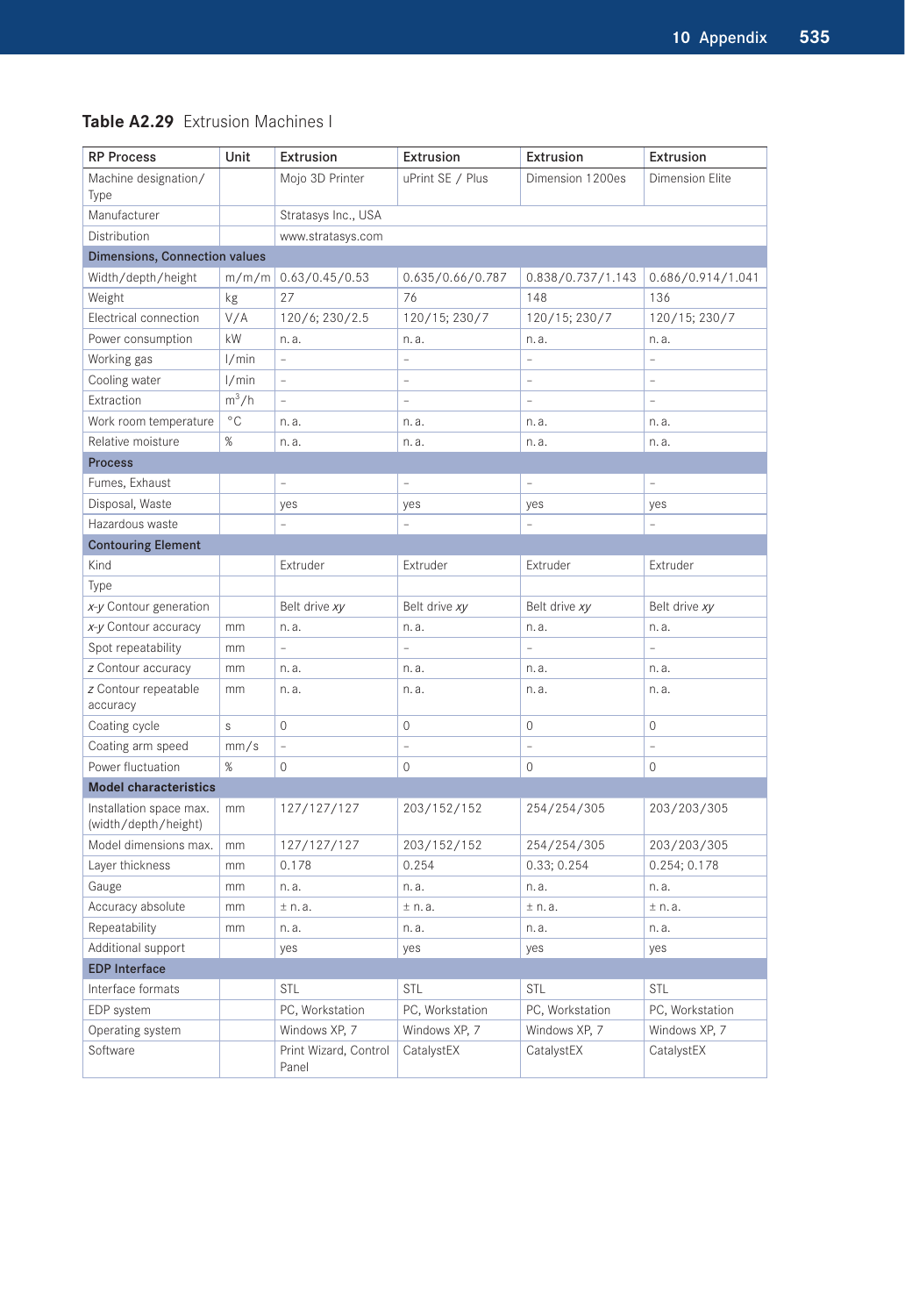| <b>RP Process</b>                               | Unit         | Extrusion           | <b>Printing Extrusion</b>    | Extrusion                    | Extrusion             |
|-------------------------------------------------|--------------|---------------------|------------------------------|------------------------------|-----------------------|
| Machine designation/<br>Type                    |              | Fortus 250mc        | Fortus 360mc                 | Fortus 400mc                 | Fortus 900mc          |
| Manufacturer                                    |              | Stratasys Inc., USA |                              |                              |                       |
| Distribution                                    |              | www.stratasys.com   |                              |                              |                       |
| <b>Dimensions, Connection values</b>            |              |                     |                              |                              |                       |
| Width/depth/height                              | m/m/m        | 0.838/0.737/1.143   | 1.281/0.896/1.962            | 1.281/0.896/1.962            | 2.772/1.683/2.027     |
| Weight                                          | kg           | 186                 | 786                          | 786                          | 3287                  |
| Electrical connection                           | V/A          | 120/15; 230/7       | 230/16/3-phase               | 230/16/3-phase               | 230/40                |
| Power consumption                               | kW           | n. a.               | n.a.                         | n.a.                         | n.a.                  |
| Working gas                                     | 1/min        | $\overline{a}$      | $\overline{a}$               | L.                           | $\overline{a}$        |
| Cooling water                                   | 1/min        | L                   |                              | L,                           | L,                    |
| Extraction                                      | $m^3/h$      | $\overline{a}$      | ÷,                           | $\overline{a}$               | $\overline{a}$        |
| Work room temperature                           | $^{\circ}$ C | 30                  | n.a.                         | n.a.                         | n.a.                  |
| Relative moisture                               | %            | $30 - 70$           | n.a.                         | n.a.                         | n.a.                  |
| <b>Process</b>                                  |              |                     |                              |                              |                       |
| Fumes, Exhaust                                  |              | $\overline{a}$      | $\overline{\phantom{a}}$     | $\overline{\phantom{a}}$     | $\overline{a}$        |
| Disposal, Waste                                 |              | yes                 | yes                          | yes                          | yes                   |
| Hazardous waste                                 |              | $\overline{a}$      | $\overline{a}$               | $\overline{a}$               | $\overline{a}$        |
| <b>Contouring Element</b>                       |              |                     |                              |                              |                       |
| Kind                                            |              | Extruder            | Extruder                     | Extruder                     | Extruder              |
| Type                                            |              |                     |                              |                              |                       |
| x-y Contour generation                          |              | Belt drive xy       | Belt drive xy                | Belt drive xy                | Belt drive xy         |
| x-y Contour accuracy                            | mm           | n.a.                | n.a.                         | n.a.                         | n.a.                  |
| Spot repeatability                              | mm           | $\overline{a}$      | $\equiv$                     | $\overline{\phantom{a}}$     | $\overline{a}$        |
| z Contour accuracy                              | mm           | n. a.               | n.a.                         | n.a.                         | n.a.                  |
| z Contour repeatable<br>accuracy                | mm           | n.a.                | n.a.                         | n.a.                         | n.a.                  |
| Coating cycle                                   | S            | $\mathbf 0$         | 0                            | 0                            | 0                     |
| Coating arm speed                               | mm/s         | $\overline{a}$      | $\overline{a}$               | $\overline{a}$               | $\overline{a}$        |
| Power fluctuation                               | %            | $\mathbf 0$         | $\overline{O}$               | $\overline{O}$               | $\mathbf 0$           |
| <b>Model characteristics</b>                    |              |                     |                              |                              |                       |
| Installation space max.<br>(width/depth/height) | mm           | 254/254/305         | 406/355/406                  | 406/355/406                  | 914/610/914           |
| Model dimensions max.                           | mm           | 254/254/305         | 406/355/406                  | 406/355/406                  | 914/610/914           |
| Layer thickness                                 | mm           | 0.33; 0.254; 0.178  | 0.33; 0.254; 0.178;<br>0.127 | 0.33; 0.254; 0.178;<br>0.127 | 0.33;<br>0.254; 0.178 |
| Gauge                                           | mm           | n.a.                | n.a.                         | n.a.                         | n.a.                  |
| Accuracy absolute                               | mm           | ± 0.241             | ± 0.127                      | ± 0.127                      | ± 0.09                |
| Repeatability                                   | mm           | n. a.               | n.a.                         | n.a.                         | n.a.                  |
| Additional support                              |              | yes                 | yes                          | yes                          | yes                   |
| <b>EDP Interface</b>                            |              |                     |                              |                              |                       |
| Interface formats                               |              | <b>STL</b>          | STL                          | STL                          | STL                   |
| <b>EDP System</b>                               |              | PC, Workstation     | PC, Workstation              | PC, Workstation              | PC, Workstation       |
| Operating system                                |              | n.a.                | n.a.                         | n.a.                         | n.a.                  |
| Software                                        |              | Vorhanden Insight   | Vorhanden Insight            | Vorhanden Insight            | Vorhanden Insight     |
|                                                 |              |                     |                              |                              |                       |

# **Table A2.30** Extrusion Machines II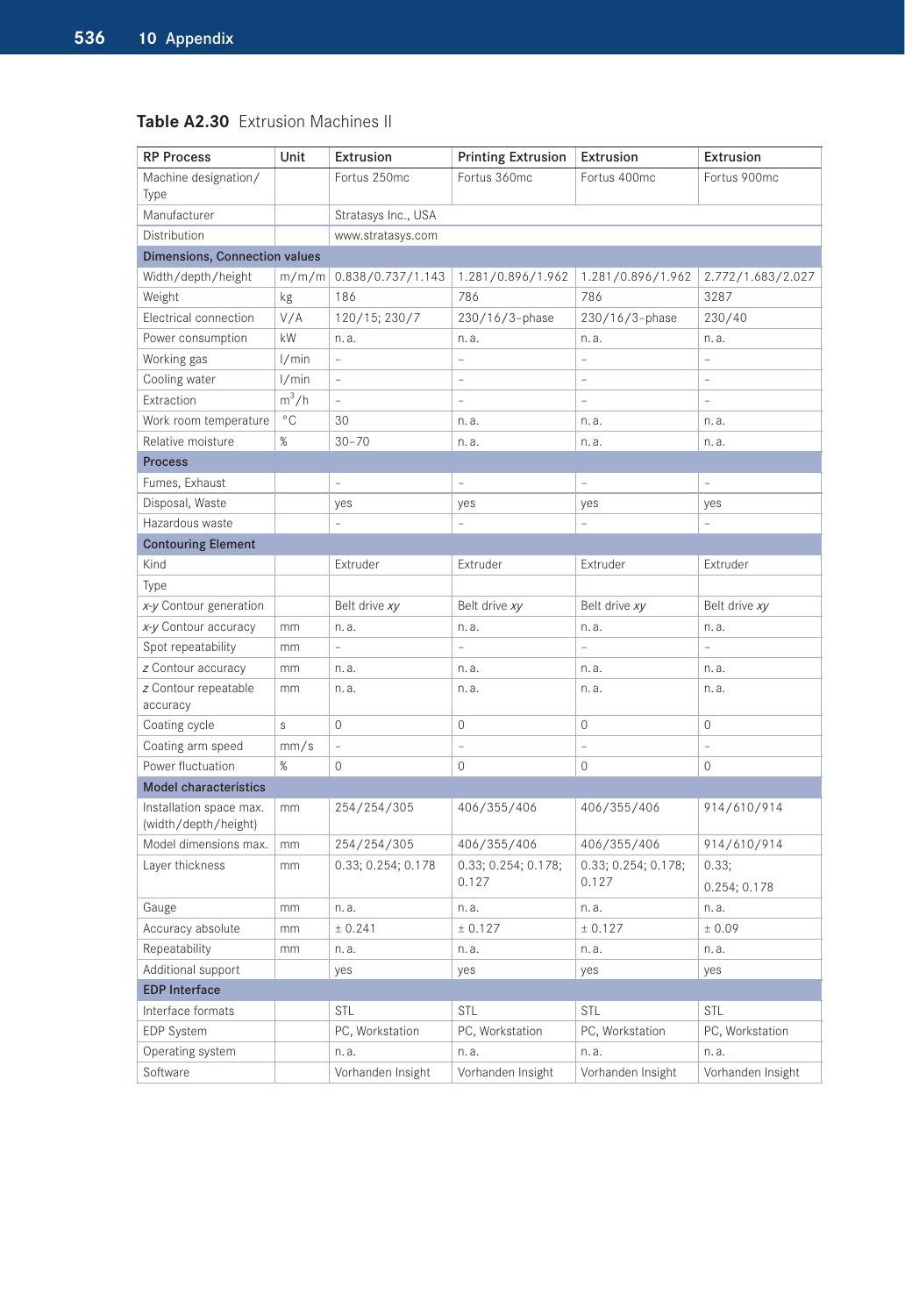| <b>RP Process</b>                               | Unit         |                                            |                          |                    |
|-------------------------------------------------|--------------|--------------------------------------------|--------------------------|--------------------|
| Machine designation/<br>Type                    |              | The Replicator™                            | The Replicator™ 2        | The Replicator™ 2X |
| Manufacturer                                    |              | Makerbot Objet <sup>®</sup> Industries LLC |                          |                    |
| Distribution                                    |              | http://www.makerbot.com/                   |                          |                    |
| <b>Dimensions, Connection values</b>            |              |                                            |                          |                    |
| Width/depth/height                              | m/m/m        | 320/467/381                                | 490/420/380              | 490/420/531        |
| Weight                                          | kg           | 14.5                                       | 11.5                     | 12.6               |
| Kit                                             |              | $\overline{a}$                             | $\overline{a}$           | $\overline{a}$     |
| Electrical connection                           | V            | $100 - 240$                                | $100 - 240$              | $100 - 240$        |
| Power consumption                               | kW           | n. a.                                      | n.a.                     | n.a.               |
| Working gas                                     | 1/min        | $\overline{a}$                             | ÷,                       | $\overline{a}$     |
| Cooling water                                   | 1/min        | $\overline{a}$                             | L.                       | $\overline{a}$     |
| Extraction                                      | $m^3/h$      | $\overline{a}$                             | L.                       | $\overline{a}$     |
| Work room temperature                           | $^{\circ}$ C | $\equiv$                                   | n.a.                     | n.a.               |
| Build platform<br>temperature max.              | $^{\circ}$ C | 120                                        | $\overline{a}$           | 180                |
| Relative moisture                               | %            | $\overline{\phantom{0}}$                   | L,                       | n.a.               |
| <b>Process</b>                                  |              |                                            |                          |                    |
| Fumes, Exhaust                                  |              | $\overline{a}$                             | $\overline{a}$           | $\overline{a}$     |
| Disposal, Waste                                 |              | yes                                        | yes                      | yes                |
| Hazardous waste                                 |              | $\overline{a}$                             | $\overline{a}$           | $\overline{a}$     |
| <b>Contouring Element</b>                       |              |                                            |                          |                    |
| Kind                                            |              | Extruder                                   | Extruder                 | Extruder           |
| Type                                            |              |                                            |                          |                    |
| x-y Contour generation                          |              | Belt drive xy                              | Belt drive xy            | Belt drive xy      |
| x-y Contour accuracy                            | mm           | 0.011                                      | 0.011                    | 0.011              |
| Spot repeatability                              | mm           | $\overline{a}$                             | $\overline{a}$           |                    |
| z Contour accuracy                              | mm           | 0.0025                                     | 0.0025                   | 0.0025             |
| z Contour repeatable<br>accuracy                | mm           | n. a.                                      | n.a.                     | n.a.               |
| Coating cycle                                   | S            | $\bar{\phantom{a}}$                        | $\overline{\phantom{a}}$ | $\frac{1}{2}$      |
| Pressure speed                                  | mm/s         | 40                                         | n.a.                     | n.a.               |
| Power fluctuation                               | %            | n. a.                                      | n.a.                     | 0                  |
| Nozzle diameter                                 | mm           | 0.4                                        | 0.4                      | 0.4                |
| <b>Model characteristics</b>                    |              |                                            |                          |                    |
| Installation space max.<br>(width/depth/height) | mm           | 225/145/150                                | 285/153/155              | 250/160/150        |
| Model Dimensions max.                           | mm           | $\overline{a}$                             |                          |                    |
| Layer thickness                                 | mm           | $0.2 - 0.3$                                | $0.1 - 0.34$             | $0.1 - 0.34$       |
| Minimum wall thickness                          | mm           | n. a.                                      | n.a.                     | n.a.               |
| Accuracy absolute                               | mm           | ± n.a.                                     | ± n.a.                   | ± n.a.             |
| Repeatability                                   | mm           | n.a.                                       | n.a.                     | n.a.               |
| Additional support/<br>Extruder                 |              | no                                         | no                       | no                 |
| Material form                                   |              | Filament                                   | Filament                 | Filament           |
| Filament diameter                               | mm           | 1.75                                       | 1.75                     | 1.75               |

# **Table A2.31** Commercial 3D Printer: "Fabber" I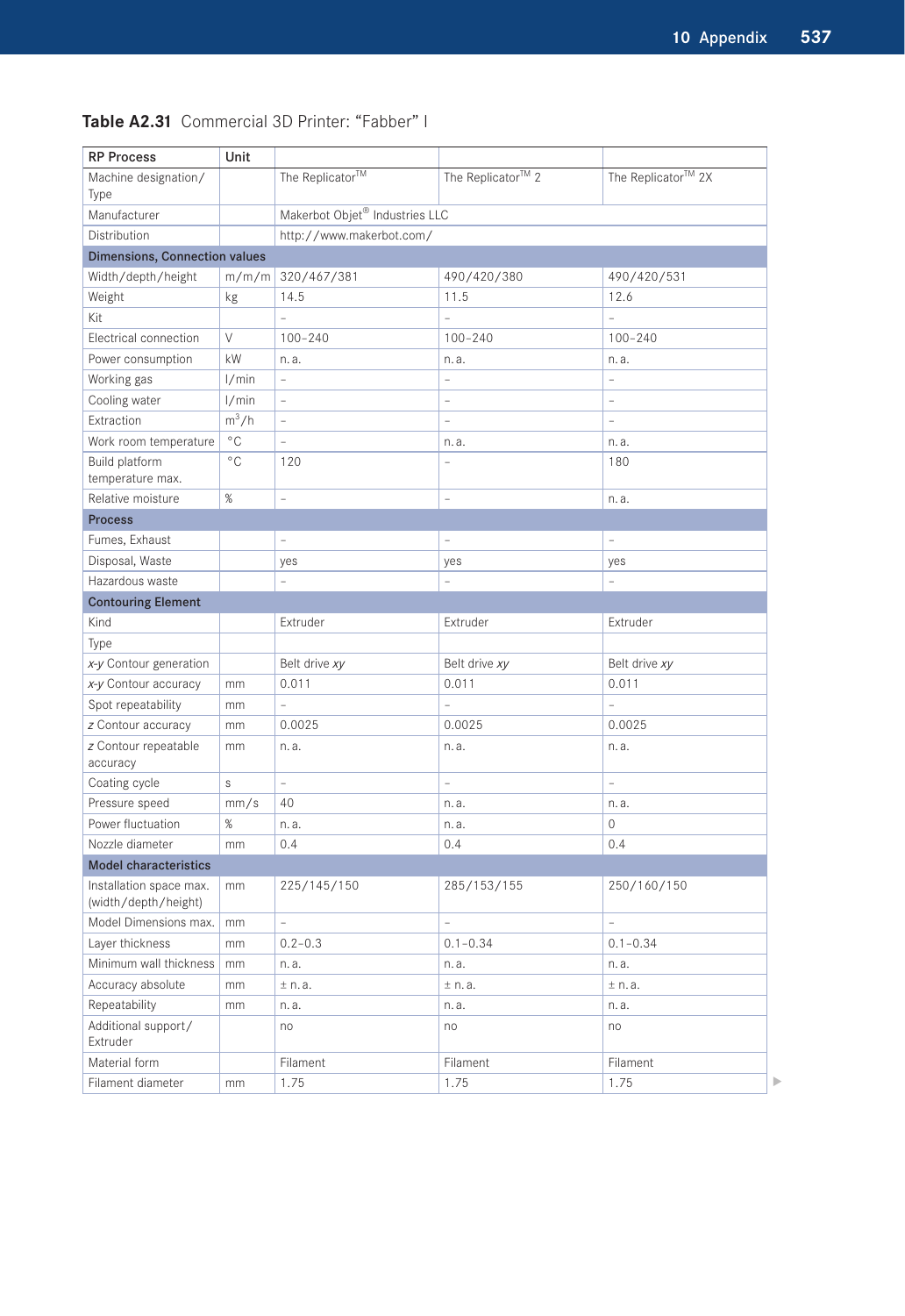| <b>RP Process</b>    | Unit |                     |                                                                        |                                                                     |
|----------------------|------|---------------------|------------------------------------------------------------------------|---------------------------------------------------------------------|
| <b>EDP</b> Interface |      |                     |                                                                        |                                                                     |
| Interface formats    |      | STL, GCode          | STL, Obj., thing                                                       | STL, Obj., thing                                                    |
| EDP system           |      | PC, Workstation     | PC. Workstation                                                        | PC, Workstation                                                     |
| Connectivity         |      | USB, SD Card        | USB, SD card (max. 2 GB)                                               | USB, SD card (included)                                             |
| Operating system     |      | Linux, OSX, Windows | Windows (XP/7), Mac OS X<br>(10.6/10.7/10.8), Linux<br>(Ubuntu 12.04+) | Windows (XP/7), Mac OS X<br>(10.6+), Linux (Ubuntu 11,<br>$10+$ ) 7 |
| Software             |      | ReplicatorG™        | MakerBot Makerware™<br>Bandle 1.0                                      | MakerBot Makerware™ 2.0                                             |

# **Table A2.31** *(continued)* Commercial 3D Printer: "Fabber" I

# **Table A2.32** Commercial 3D Printer: "Fabber" II

| <b>RP Process</b>                               | Unit         |                        |                   |                             |
|-------------------------------------------------|--------------|------------------------|-------------------|-----------------------------|
| Machine designation/<br>Type                    |              | Fabbster               | Cube              | Delta Tower                 |
| Manufacturer                                    |              | Sinteringmask GmbH     | 3D Systems        | 3DreamFactory               |
| Distribution                                    |              | http://www.fabbster.de | www.3dsystems.com | www.3dreamfactory.com       |
| <b>Dimensions, Connection values</b>            |              |                        |                   |                             |
| Width/depth/height                              | m/m/m        | 590/470/540            | 260/260/340       | d55/d55/124                 |
| Weight                                          | kg           | n.a.                   | 4.3               | 22                          |
| Electrical connection                           | $\vee$       | $110 - 240$            | n.a.              | $85 - 264$                  |
| Power consumption                               | kW           | 0.35                   | n.a.              | 0.3                         |
| Working gas                                     | 1/min        | $\overline{a}$         |                   | $\overline{a}$              |
| Cooling water                                   | 1/min        | $\overline{a}$         | $\bar{a}$         | $\overline{\phantom{0}}$    |
| Extraction                                      | $m^3/h$      | $\overline{a}$         | $\overline{a}$    | $\overline{a}$              |
| Work room tempera-<br>ture                      | $^{\circ}$ C | $\overline{a}$         | n.a.              | $\overline{a}$              |
| Build platform<br>temperature max.              | $^{\circ}$ C | n.a.                   | n.a.              | n.a.                        |
| Relative moisture                               | %            | $\overline{a}$         | $\overline{a}$    | $\overline{a}$              |
| Fumes, Exhaust                                  |              | $\overline{a}$         | $\overline{a}$    | $\overline{a}$              |
| Disposal, Waste                                 |              | yes                    | yes               | yes                         |
| Hazardous waste                                 |              | $\overline{a}$         | $\overline{a}$    | $\overline{a}$              |
| <b>Contouring Element</b>                       |              |                        |                   |                             |
| Kind                                            |              | Extruder               | Extruder          | Extruder                    |
| Type                                            |              |                        |                   |                             |
| x-y Contour generation                          |              | Belt drive xy          | Belt drive xy     | Delta Kinematik             |
| x-y Contour accuracy                            | mm           | n.a.                   | n.a.              | n.a.                        |
| Spot repeatability                              | mm           | $\overline{a}$         | $\overline{a}$    | $\overline{a}$              |
| z Contour accuracy                              | mm           | n.a.                   | n.a.              | n.a.                        |
| z Contour repeatable<br>accuracy                | mm           | n.a.                   | n.a.              | n.a.                        |
| Coating cycle                                   | S            | $\overline{a}$         | $\overline{a}$    | $\overline{a}$              |
| Pressure speed                                  | mm/s         | 600                    | n.a.              | n.a.                        |
| Power fluctuation                               | %            | n.a.                   | n.a.              | n.a.                        |
| Nozzle diameter                                 | mm           | 0.4                    | n.a.              | 0.4/0.5                     |
| <b>Model characteristics</b>                    |              |                        |                   |                             |
| Installation space max.<br>(width/depth/height) | mm           | 225/225/210            | n.a.              | 200/200/580,<br>350/350/450 |
| Model Dimensions<br>max.                        | mm           | $\overline{a}$         | 140/140/140       | $\overline{a}$              |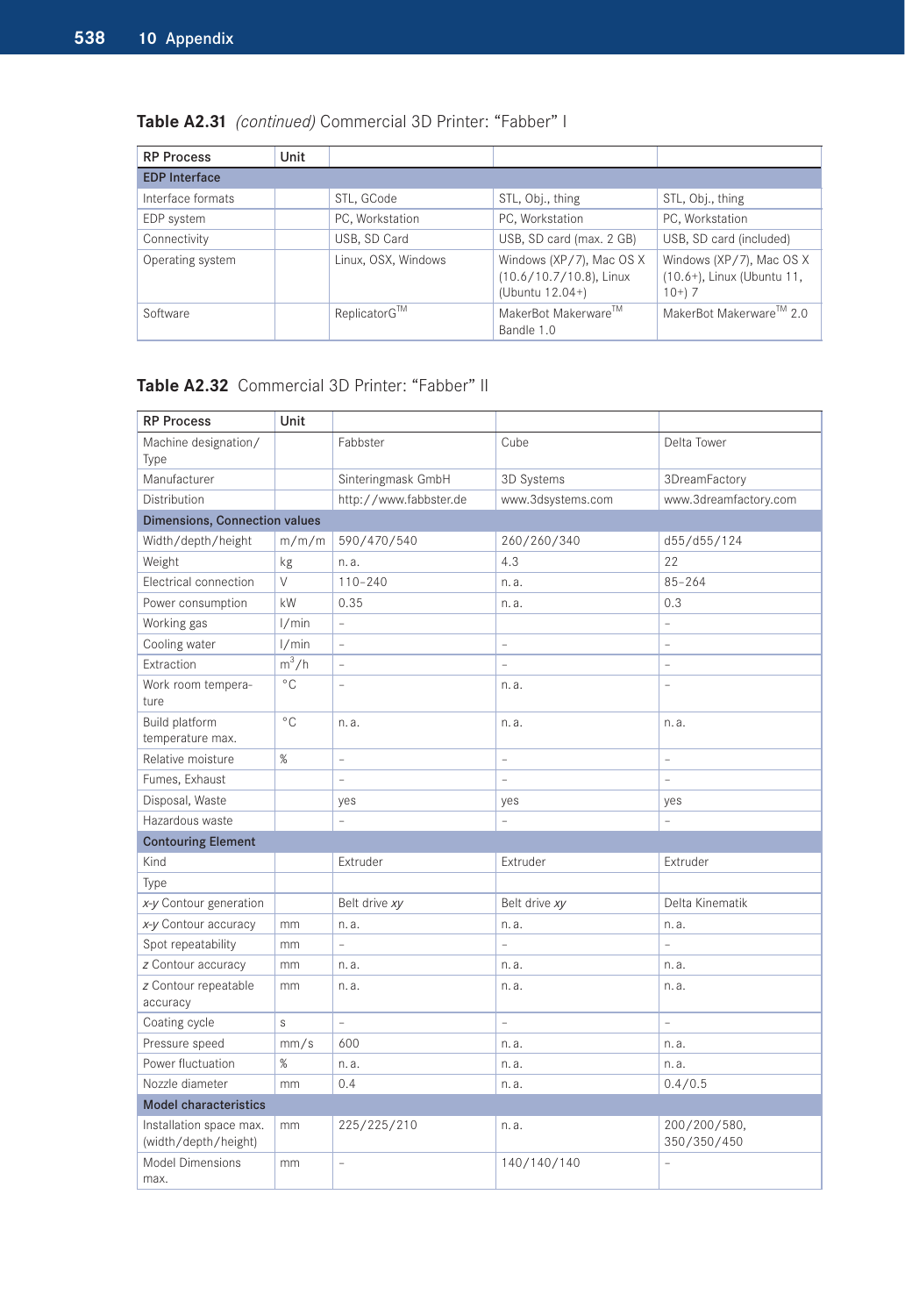| <b>RP Process</b>                | Unit |                               |                                            |                                                        |
|----------------------------------|------|-------------------------------|--------------------------------------------|--------------------------------------------------------|
| Layer thickness                  | mm   | $0.044 - 0.176$               | 0.2                                        | 0.1                                                    |
| Minimum wall thickness           | mm   | 0.6                           | n.a.                                       | n.a.                                                   |
| Accuracy absolute                | mm   | ± n.a.                        | ± n.a.                                     | ± n.a.                                                 |
| Repeatability                    | mm   | n.a.                          | n.a.                                       | n.a.                                                   |
| Additional support /<br>Extruder |      | no                            | yes                                        | no                                                     |
| Material form                    |      | <b>Sticks</b>                 | ABS-, PLA-CKindridges                      | Filament                                               |
| Filament diameter                | mm   | $\qquad \qquad -$             | $\overline{\phantom{0}}$                   | 1.75, 3                                                |
| <b>EDP Interface</b>             |      |                               |                                            |                                                        |
| Interface formats                |      | STL, GCode                    | n.a.                                       | GCode                                                  |
| EDP system                       |      | PC, Workstation               | PC, Workstation                            | PC, Workstation                                        |
| Connectivity                     |      | <b>USB</b>                    | USB, Wireless (WiFi)                       | <b>USB</b>                                             |
| Operating system                 |      | Windows (XP/7/8), Mac OS<br>X | Windows (XP with SP 3/7),<br>Mac OS X 10.8 | Windows, Mac, Linux                                    |
| Software                         |      | Netfabb Engine                | Cube Software                              | Open Source<br>(Marlin, Cura/Slic3r,<br>Repetier Host) |

# **Table A2.33** Commercial 3D Printer: "Fabber" III

| <b>RP Process</b>                               | Unit         | <b>FDM</b>        | <b>FDM</b>                                              | <b>FDM</b>                         |
|-------------------------------------------------|--------------|-------------------|---------------------------------------------------------|------------------------------------|
| Machine designation/<br>Type                    |              | Rapman 3.1        | Cube                                                    | CubeX                              |
| Manufacturer                                    |              | 3D Systems        |                                                         |                                    |
| Distribution                                    |              | www.3dsystems.com |                                                         |                                    |
| <b>Dimensions, Connection values</b>            |              |                   |                                                         |                                    |
| Width/depth/height                              | m/m/m        | 0.65/0.57/0.82    | 0.26/0.26/0.34                                          | 0.52/0.52/0.6                      |
| Weight                                          | kg           | 17                | 4.3                                                     | $36 - 38$                          |
| Electrical connection                           | V/A          | 12/5              | n.a./n.a.                                               | 110-240/n.a.                       |
| Capacity                                        | <b>KW</b>    | 0.06              | n.a.                                                    | n.a.                               |
| Work room temperature                           | $^{\circ}$ C | n.a.              | n.a.                                                    | n.a.                               |
| <b>Model characteristics</b>                    |              |                   |                                                         |                                    |
| Installation space max.<br>(width/depth/height) | mm           | 270/205/210       | 140/140/140                                             | 275/265/240                        |
| Model dimensions max.                           | mm           | 270/205/210       | 140/140/140                                             | 275/265/240                        |
| Layer thickness                                 | mm           | 0.125             | 0.2                                                     | 0.1                                |
| Accuracy absolute                               | mm           | $+/- 0.2$         | n.a.                                                    | $+/- 0.2$                          |
| <b>EDP Interface</b>                            |              |                   |                                                         |                                    |
| Interface formats                               |              | <b>STL</b>        | <b>CUBE</b>                                             | STL                                |
| EDP system                                      |              | PC.               | PC                                                      | PC.                                |
| Operating system                                |              | n. a.             | Windows XP, Vista, 7 and<br>Mac OS 10.8                 | Windows XP, Vista, 7               |
| <b>Miscellaneous</b>                            |              |                   |                                                         |                                    |
| Materials                                       |              | n.a.              | PLA/ABS or Tough recycla-<br>ble or compostable plastic | PLA/ABS/Dissolvable<br>natural PLA |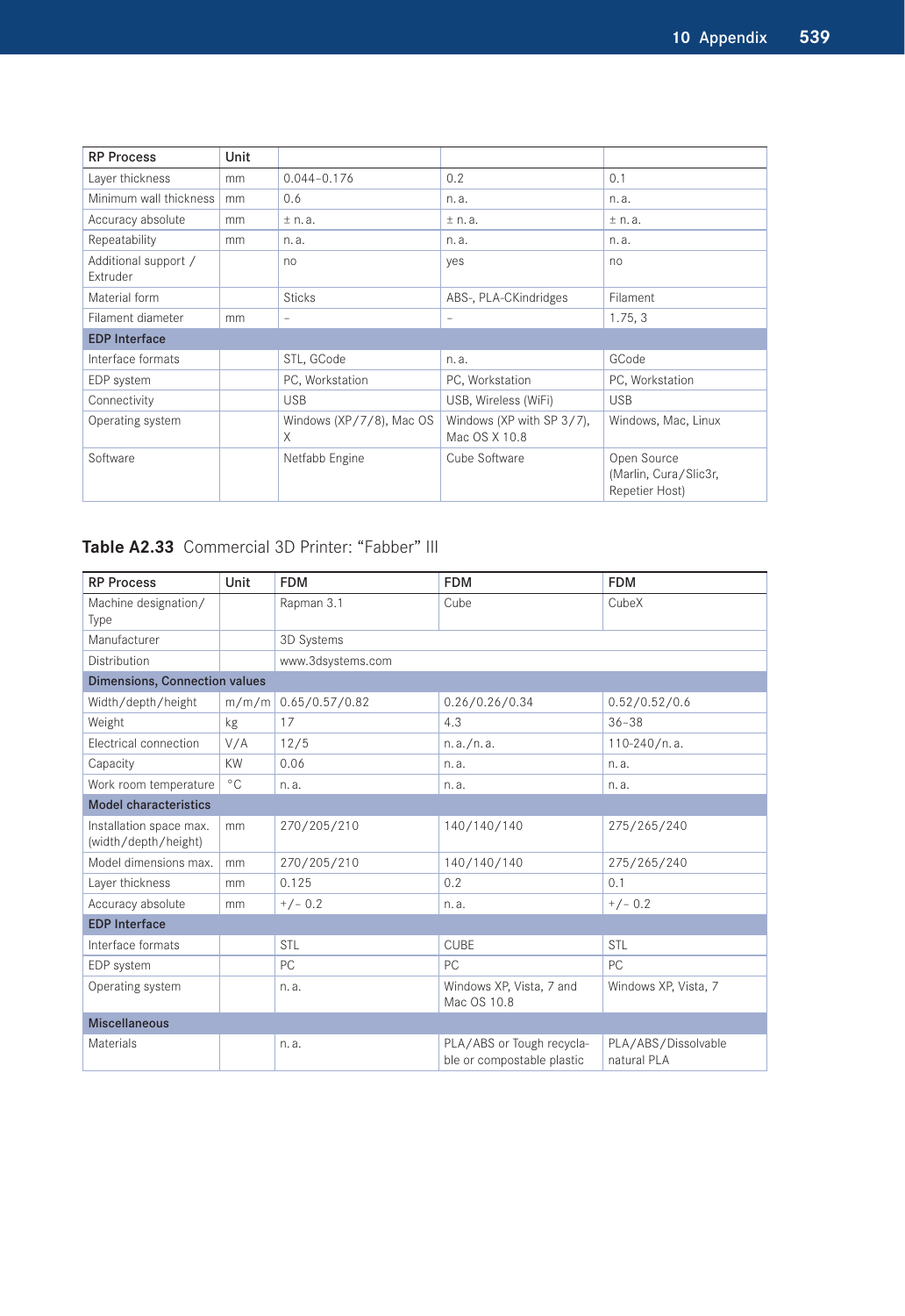| <b>RP Process</b>                               | Unit         | <b>LOM</b>                    | <b>LOM</b>      | PLT                       | PLT            |
|-------------------------------------------------|--------------|-------------------------------|-----------------|---------------------------|----------------|
| Machine designation/                            |              | LOM-1015P                     | LOM-2030H       | <b>PLT-20</b>             | PLT-A4         |
| Type                                            |              |                               | (TUV/GS)        | <b>KATANA</b>             |                |
| Manufacturer                                    |              | Helisys Inc., USA             |                 | KIRA Europe GmbH          |                |
| Distribution                                    |              | http://cubictechnologies.com/ |                 | http://www.kiracorp.co.jp |                |
| <b>Dimensions, Connection values</b>            |              |                               |                 |                           |                |
| Width/depth/height                              | m/m/m        | 1.1/1.0/1.47                  | 2.08/1.47/1.42  | 320                       | 800/920/1563   |
| Weight                                          | kg           | 750                           | 1250            | 100/15                    | 450            |
| Electrical connection                           | V/A          | 230/16                        | 230/32          |                           | 100 V          |
| Power consumption                               | kW           | $1.5 - 2.5$                   | $3 - 5$         |                           |                |
| Working gas                                     | 1/min        | ÷,                            | $\overline{a}$  |                           | $\overline{a}$ |
| Cooling water                                   | 1/min        | no                            | yes (internal)  |                           | $\overline{a}$ |
| Extraction                                      | $m^3/h$      | yes                           | yes             | $10 - 30$                 | $\overline{a}$ |
| Work room temperature                           | $^{\circ}$ C | <b>RT</b>                     | <b>RT</b>       | ca. 60                    | $10 - 30$      |
| Relative moisture                               | %            | 40-50 (preferably)            |                 |                           | $35 - 75$      |
| <b>Process</b>                                  |              |                               |                 |                           |                |
| Fumes, Exhaust                                  |              | yes                           | yes             |                           |                |
| Disposal, Waste                                 |              | yes                           | yes             |                           | yes            |
| Hazardous waste                                 |              | $\overline{a}$                | $\overline{a}$  |                           |                |
| <b>Contouring Element</b>                       |              |                               |                 |                           |                |
| Kind                                            |              | Laser                         | Laser           | Cutting blade             | Cutting blade  |
| Type                                            |              | CO <sub>2</sub>               | CO <sub>2</sub> |                           |                |
| x-y Contour generation                          |              | Plotter                       | Plotter         |                           | Plotter        |
| x-y Contour accuracy                            | mm           | 0.025                         | 0.025           |                           | ± 0.025        |
| Spot repeatability                              | mm           | Ξ                             |                 |                           |                |
| z Contour accuracy                              | mm           | Layer thickness 0.05-0.2      |                 | 0.1                       |                |
| z Contour repeatable<br>accuracy                | mm           | Layer thickness               | Layer thickness |                           | 0.1            |
| Coating cycle                                   | S            | $\overline{a}$                | $\frac{1}{2}$   |                           |                |
| Coating arm speed                               | mm/s         | $130 - 200$                   | $130 - 200$     |                           |                |
| Power fluctuation                               | %            | ± 7                           | ± 7             |                           |                |
| <b>Model characteristics</b>                    |              |                               |                 |                           |                |
| Installation space max.<br>(width/depth/height) | mm           | 254/380/355                   | 559/812/508     | 280/180/150               | 297/210/200    |
| Model dimensions max.                           | mm           | 250/376/355                   | 555/808/508     |                           | 280/190/200    |
| Layer thickness                                 | mm           | $0.05 - 0.2$                  | $0.05 - 0.2$    |                           | 0.08           |
| Gauge                                           | mm           | arbitrary                     | arbitrary       |                           |                |
| Accuracy absolute                               | mm           | ± 0.15                        | ± 0.15          |                           | ± 0.2          |
| Repeatability                                   | mm           | ± 0.05                        | ± 0.05          |                           | ± 0.025        |
| Additional support                              |              | no                            | no              |                           |                |
| <b>EDP Interface</b>                            |              |                               |                 |                           |                |
| Interface formats                               |              | STL                           | STL             | STL                       | STL            |
| EDP system                                      |              | PC.                           | PC              |                           | PC.            |
| Operating system                                |              | Win NT                        | Win NT          |                           | Win NT/95      |
| Software                                        |              | LOMSlice                      | LOMSlice        |                           | RP-CAD         |

# **Table A2.34** Layer Laminate Machines I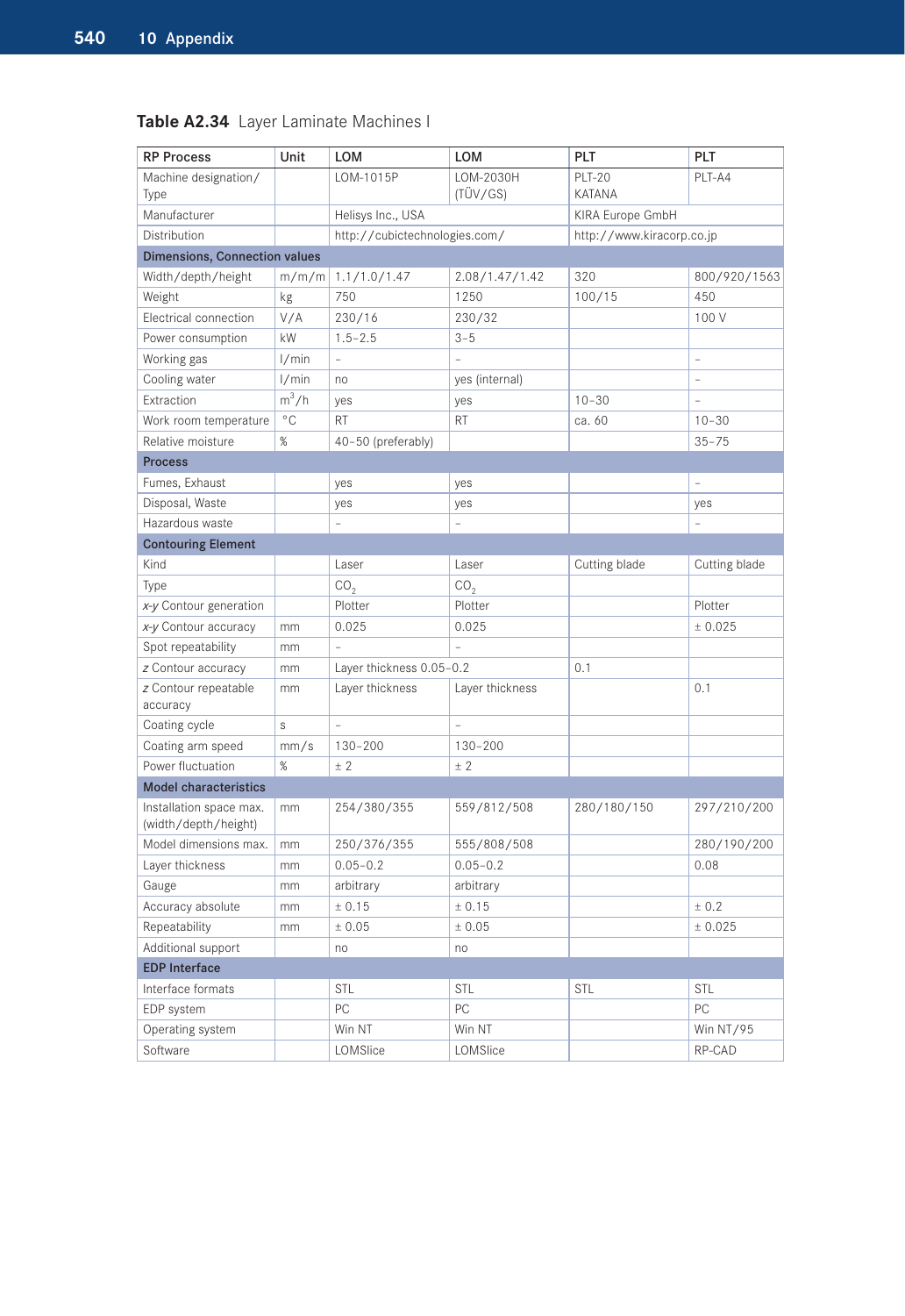| <b>RP Process</b>                               | Unit         | <b>RPS</b>              | <b>RPS</b>              | <b>RPS</b>              |
|-------------------------------------------------|--------------|-------------------------|-------------------------|-------------------------|
| Machine designation/<br>Type                    |              | ZIPPY I                 | ZIPPY II                | ZIPPY III               |
| Manufacturer                                    |              | KINERGY-NT, Nantong     |                         |                         |
| Distribution                                    |              |                         |                         |                         |
| <b>Dimensions, Connection values</b>            |              |                         |                         |                         |
| Width/depth/height                              | m/m/m        | 1730/1000/1600          | 2570/1860/2000          | 2100/1500/1800          |
| Weight                                          | kg           | 800                     | 1.5K                    | 2.5K                    |
| Electrical connection                           | V/A          | 220/20                  | 380/30                  | 380/25                  |
| Power consumption                               | kW           | 4.4                     | 11.4                    | 9.5                     |
| Working gas                                     | 1/min        |                         |                         |                         |
| Cooling water                                   | 1/min        | 7.50                    | 7.50                    | 7.5                     |
| Extraction                                      | $m^3/h$      | $\overline{Q}$          | 12                      | 12                      |
| Work room temperature                           | $^{\circ}$ C | $20 - 28$               | $20 - 28$               | $20 - 28$               |
| Relative moisture                               | %            | 60                      | 60                      | 60                      |
| <b>Process</b>                                  |              |                         |                         |                         |
| Fumes, Exhaust                                  |              |                         |                         |                         |
| Disposal, Waste                                 |              |                         |                         |                         |
| Hazardous waste                                 |              |                         |                         |                         |
| <b>Contouring Element</b>                       |              |                         |                         |                         |
| Kind                                            |              | Laser                   | Laser                   | Laser                   |
| Type                                            |              | CO <sub>2</sub>         | CO <sub>2</sub>         | CO <sub>2</sub>         |
| x-y Contour generation                          |              | <b>CKindesian Robot</b> | <b>CKindesian Robot</b> | <b>CKindesian Robot</b> |
| x-y Contour accuracy                            | mm           | 0.01                    | 0.01                    | 0.01                    |
| Spot repeatability                              | mm           | 0.01                    | 0.01                    | 0.01                    |
| z Contour accuracy                              | mm           | 0.01                    | 0.01                    | 0.01                    |
| z Contour repeatable<br>accuracy                | mm           | 0.01                    | 0.01                    | 0.01                    |
| Coating cycle                                   | S            |                         |                         |                         |
| Coating arm speed                               | mm/s         |                         |                         |                         |
| Power fluctuation                               | %            |                         |                         |                         |
| <b>Model characteristics</b>                    |              |                         |                         |                         |
| Installation space max.<br>(width/depth/height) | mm           |                         |                         |                         |
| Model dimensions max.                           | mm           | 400/300/350             | 1180/730/550            |                         |
| Layer thickness                                 | mm           | 0.12                    | 0.125                   | 0.122                   |
| Gauge                                           | mm           | 350                     | 880                     | 600                     |
| Accuracy absolute                               | mm           | 0.15                    | 0.3                     | 0.25                    |
| Repeatability                                   | mm           | 0.15                    | 0.3                     | 0.25                    |
| Additional support                              |              |                         |                         |                         |
| <b>EDP Interface</b>                            |              |                         |                         |                         |
| Interface formats                               |              | STL                     | STL                     | STL                     |
| <b>EDP System</b>                               |              | PC                      | PC                      | PC                      |
| Operating system                                |              | <b>Win 98</b>           | <b>Win 98</b>           | <b>Win 98</b>           |
| Software                                        |              | RPP-S016                | RPP-S026                | RPP-S036                |

# **Table A2.35** Layer Laminate Machines II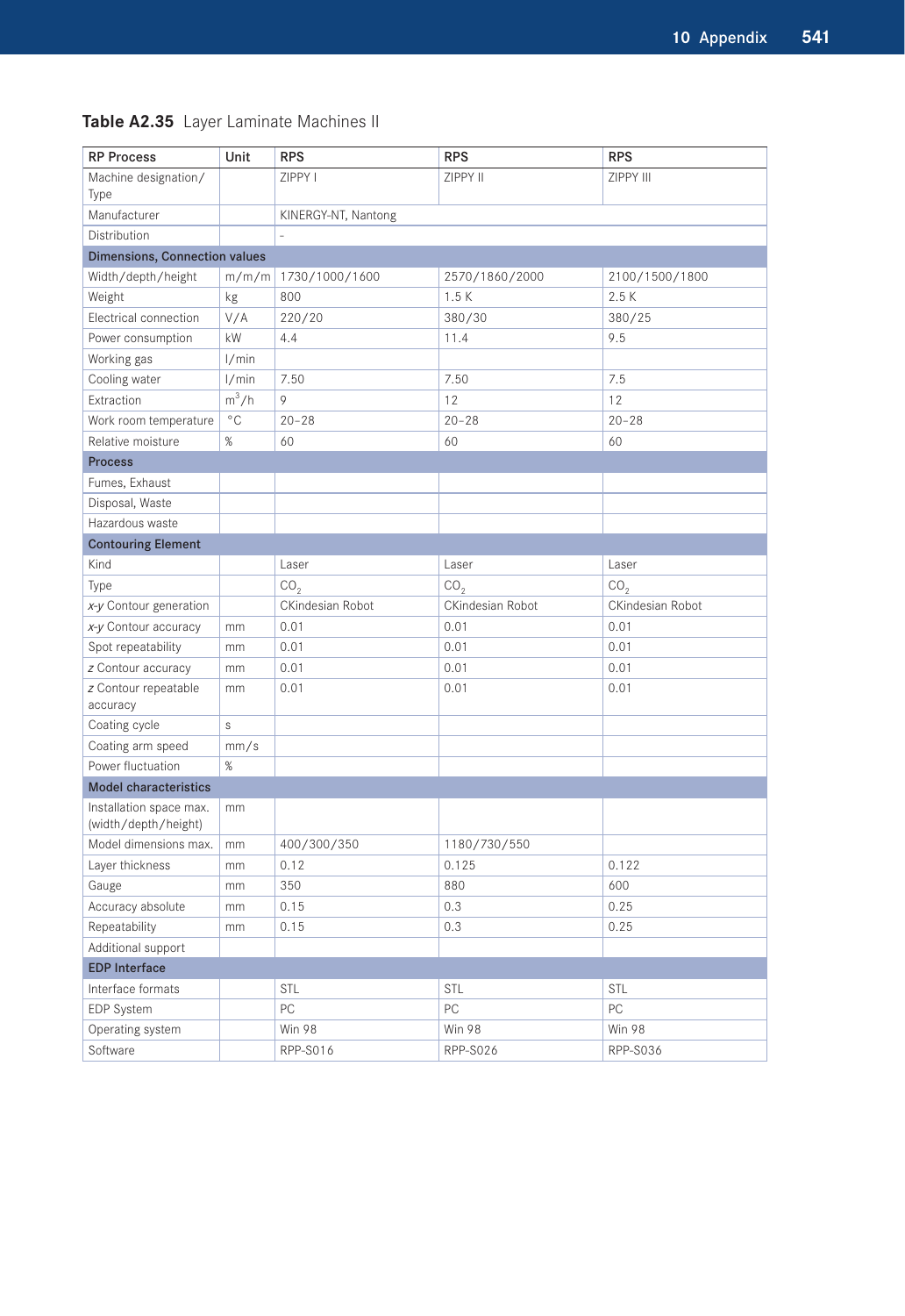| <b>RP Process</b>                               | Unit         | <b>Sheet Lamination</b> |                  |
|-------------------------------------------------|--------------|-------------------------|------------------|
| Machine designation/                            |              | ID 3D Printer           | Graphtec XD 700  |
| Type                                            |              |                         |                  |
| Manufacturer                                    |              | 3D Systems              |                  |
| Distribution                                    |              | www.3dsystems.com       |                  |
| <b>Dimensions, Connection values</b>            |              |                         |                  |
| Width/depth/height                              | m/m/m        | 0.465/0.77/0.42         | 0.465/0.77/0.42  |
| Weight                                          | kg           | 36                      | 45               |
| Electrical connection                           | V/A          |                         | 200-240          |
| Power consumption                               | kW           | 0.66                    | 0.62             |
| Working gas                                     | 1/min        |                         |                  |
| Cooling water                                   | 1/min        |                         |                  |
| Extraction                                      | $m^3/h$      |                         |                  |
| Work room temperature                           | $^{\circ}$ C | 35                      | $18 - 30$        |
| Relative moisture                               | $\%$         |                         |                  |
| <b>Process</b>                                  |              |                         |                  |
| Fumes, Exhaust                                  |              |                         |                  |
| Disposal, Waste                                 |              |                         |                  |
| Hazardous waste                                 |              |                         |                  |
| <b>Contouring Element</b>                       |              |                         |                  |
| Kind                                            |              |                         |                  |
| Type                                            |              |                         |                  |
| x-y Contour generation                          |              | ± 0.25                  |                  |
| x-y Contour accuracy                            | mm           |                         |                  |
| Spot repeatability                              | mm           |                         |                  |
| z Contour accuracy                              | mm           |                         | ± 0.15           |
| z Contour repeatable<br>accuracy                | mm           |                         |                  |
| Coating cycle                                   | S            |                         |                  |
| Coating arm speed                               | mm/s         |                         |                  |
| Power fluctuation                               | %            |                         |                  |
| <b>Model characteristics</b>                    |              |                         |                  |
| Installation space max.<br>(width/depth/height) | mm           |                         |                  |
| Model dimensions max.                           | mm           | 160/210/135             | 160/210/135      |
| Layer thickness                                 | mm           | 0.15                    | 0.168            |
| Gauge                                           | mm           |                         |                  |
| Accuracy absolute                               | mm           |                         |                  |
| Repeatability                                   | mm           |                         |                  |
| Additional support                              |              |                         |                  |
| <b>EDP Interface</b>                            |              |                         |                  |
| Interface formats                               |              | STL, 3DS                | STL, 3DS         |
| EDP system                                      |              | PC                      | PC               |
| Operating system                                |              | Windows 2000, XP        | Windows 2000, XP |
| Software                                        |              |                         | SDview           |

# **Table A2.36** Layer Laminate Machines III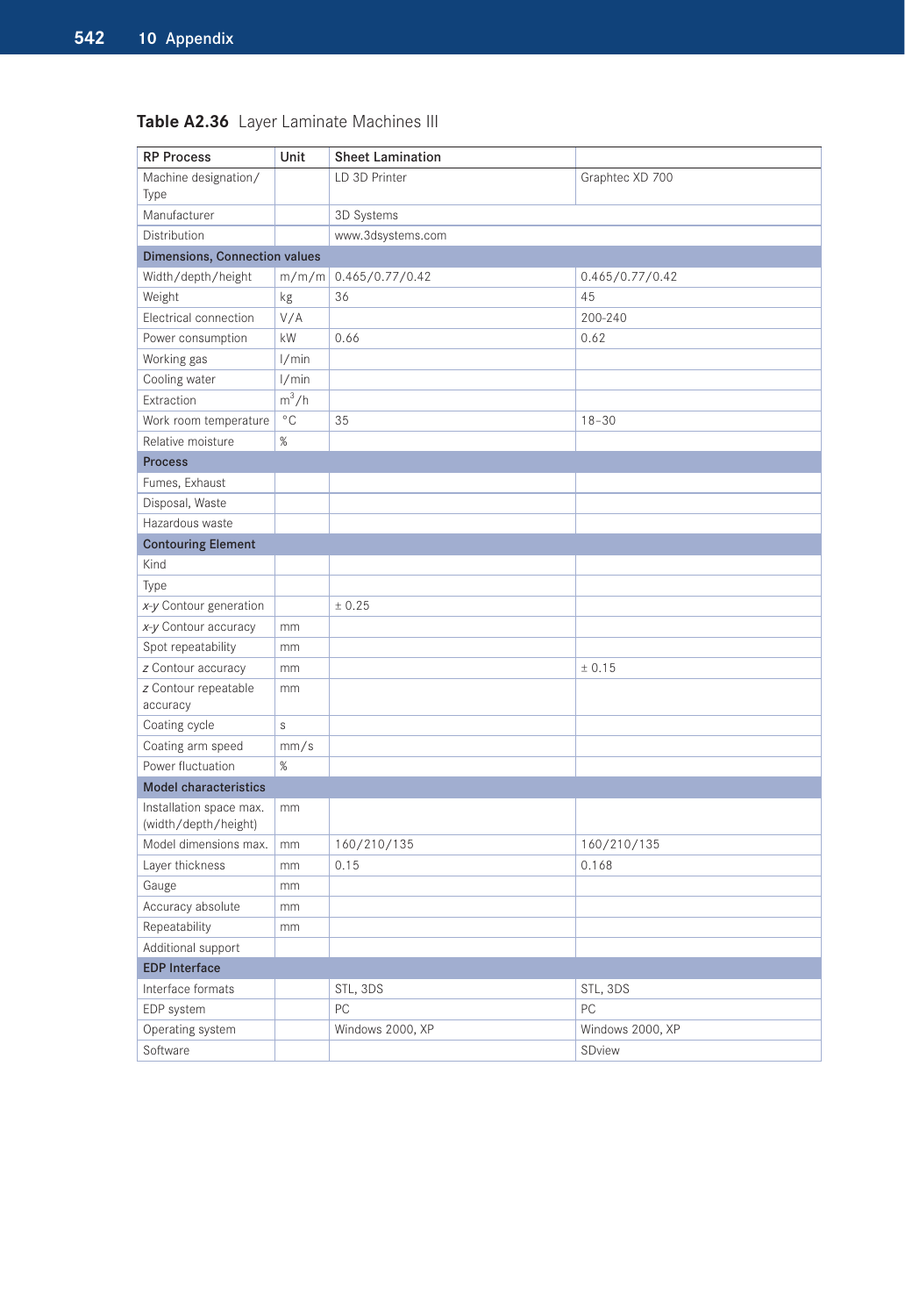#### **Table A2.37** 3D Printer I

| <b>RP Process</b>                               | Unit         | 3DP                                                        | 3DP                                                        | 3DP                                                        | 3DP                                                        | 3DP                              |
|-------------------------------------------------|--------------|------------------------------------------------------------|------------------------------------------------------------|------------------------------------------------------------|------------------------------------------------------------|----------------------------------|
| Machine designation/<br>Type                    |              | Prolet 160                                                 | ProJet 260C                                                | Prolet 360                                                 | Prolet 460Plus                                             | Prolet 660Pro                    |
| Manufacturer                                    |              | 3D Systems                                                 |                                                            |                                                            |                                                            |                                  |
| Distribution in Germany                         |              | www.3dsystems.com                                          |                                                            |                                                            |                                                            |                                  |
| <b>Dimensions, Connection values</b>            |              |                                                            |                                                            |                                                            |                                                            |                                  |
| Width/depth/height                              | m/m/m        | 0.74/0.79/1.4                                              | 0.74/0.79/1.4                                              | 1.22/0.79/1.4                                              | 1.22/0.79/1.4                                              | 1.88/0.74/1.45                   |
| Weight                                          | kg           | 165                                                        | 165                                                        | 179                                                        | 193                                                        | 340                              |
| Electrical connection                           | V/A          | $90 - 100 / 7.5$ ;<br>$110 - 120 / 5.5$ ;<br>$208 - 240/4$ | $90 - 100 / 7.5$ ;<br>$110 - 120 / 5.5$ ;<br>$208 - 240/4$ | $90 - 100 / 7.5$ ;<br>$110 - 120 / 5.5$ ;<br>$208 - 240/4$ | $90 - 100 / 7.5$ ;<br>$110 - 120 / 5.5$ ;<br>$208 - 240/4$ | $100 - 240/$<br>$7.5 - 15$       |
| Capacity                                        | KW           | n. a.                                                      | n.a.                                                       | n.a.                                                       | n.a.                                                       | n.a.                             |
| Work room temperature                           | $^{\circ}$ C | $13 - 24$                                                  | $13 - 24$                                                  | $13 - 24$                                                  | $13 - 24$                                                  | $13 - 24$                        |
| Air moisture                                    | %            | $20 - 55$                                                  | $20 - 55$                                                  | $20 - 55$                                                  | $20 - 55$                                                  | $20 - 55$                        |
| <b>Model characteristics</b>                    |              |                                                            |                                                            |                                                            |                                                            |                                  |
| Installation space max.<br>(width/depth/height) | mm           | 236/185/127                                                | 236/185/127                                                | 203/254/203                                                | 203/254/203                                                | 254/381/203                      |
| Model dimensions max.                           | mm           | 236/185/127                                                | 236/185/127                                                | 203/254/203                                                | 203/254/203                                                | 254/381/203                      |
| Layer thickness                                 | mm           | 0.1                                                        | 0.1                                                        | 0.1                                                        | 0.1                                                        | 0.1                              |
| Accuracy absolute                               | mm           | n.a.                                                       | n.a.                                                       | n.a.                                                       | n.a.                                                       | n.a.                             |
| <b>EDP</b> Interface                            |              |                                                            |                                                            |                                                            |                                                            |                                  |
| Interface formats                               |              | STL, VRML, PLY,<br>3DS, FBX, ZPR                           | STL, VRML, PLY,<br>3DS, FBX, ZPR                           | STL, VRML, PLY,<br>3DS, FBX, ZPR                           | STL, VRML, PLY,<br>3DS, FBX, ZPR                           | STL, VRML, PLY,<br>3DS, FBX, ZPR |
| EDP system                                      |              | PC.                                                        | PC.                                                        | PC.                                                        | PC.                                                        | PC.                              |
| Operating system                                |              | Windows<br>Vista, 7                                        | Windows<br>Vista, 7                                        | Windows<br>Vista, 7                                        | Windows<br>Vista, 7                                        | Windows<br>Vista, 7              |
| <b>Miscellaneous</b>                            |              |                                                            |                                                            |                                                            |                                                            |                                  |
| Building material                               |              | Visilet PXL                                                | Visilet PXL                                                | Visilet PXL                                                | VisiJet PXL                                                | Visilet PXL                      |
| Colors                                          |              | Monochrome                                                 | 64 Colors                                                  | Monochrome                                                 | > 2.8 Million<br>colors                                    | > 6 Million<br>colors            |
| Quantity of nozzles                             |              | 304                                                        | 604                                                        | 304                                                        | 604                                                        | 1520                             |
| Printer heads                                   |              | 1                                                          | 2                                                          | 1                                                          | $\overline{2}$                                             | 5                                |
| Vertical build speed                            | mm/h         | 20                                                         | 20                                                         | 20                                                         | 23                                                         | 28                               |
| Minimum feature size                            | mm           | 0.4                                                        | 0.4                                                        | 0.15                                                       | 0.15                                                       | 0.1                              |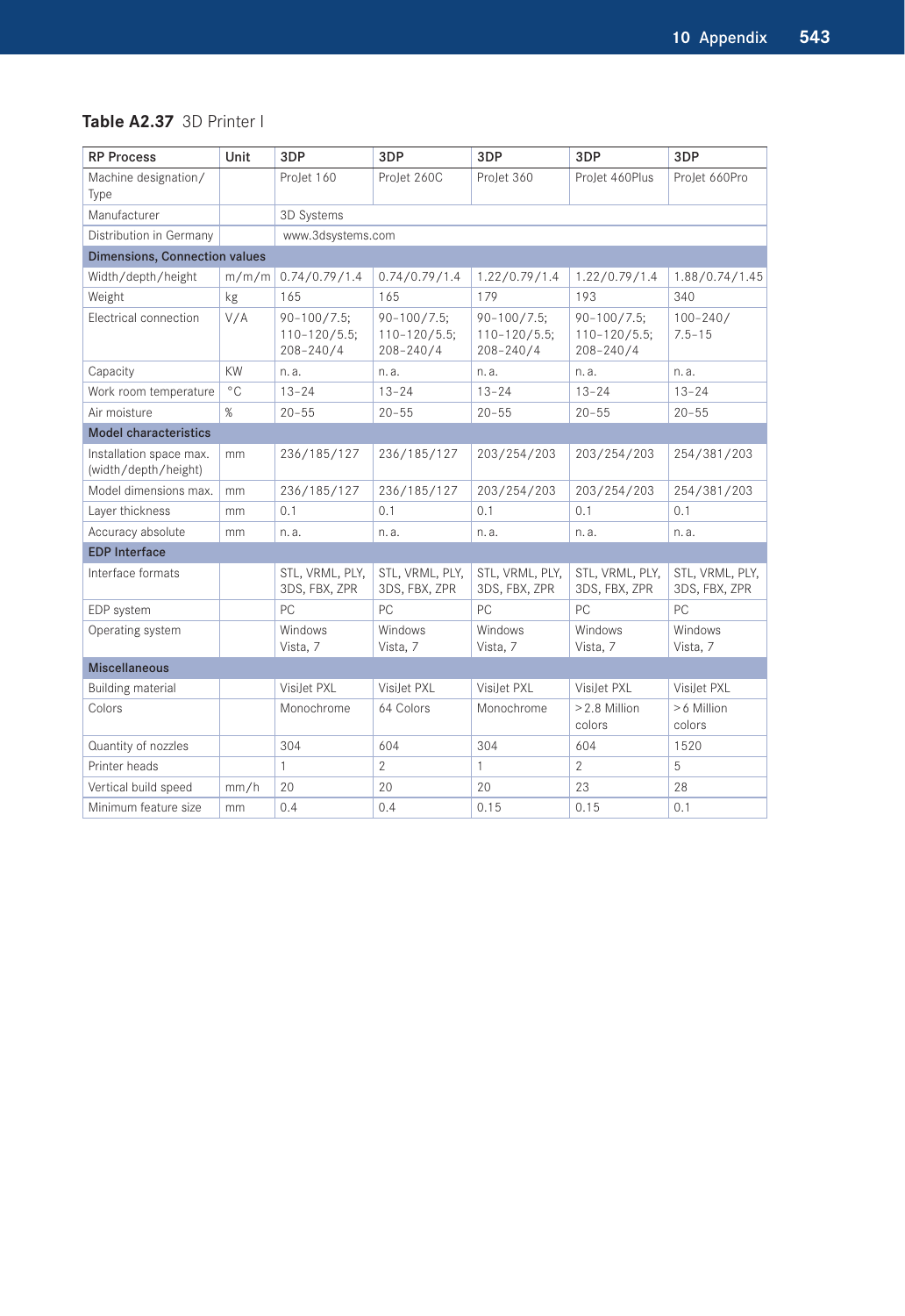#### **Table A2.38** 3D Printer II

| <b>RP Process</b>                               | Unit         | 3DP                           |
|-------------------------------------------------|--------------|-------------------------------|
| Machine designation/<br>Type                    |              | Prolet 860Pro                 |
| Manufacturer                                    |              | 3D Systems                    |
| Distribution in Germany                         |              | www.3dsystems.com             |
| <b>Dimensions, Connection values</b>            |              |                               |
| Width/depth/height                              | m/m/m        | 1.19/1.16/1.62                |
| Weight                                          | kg           | 363                           |
| Electrical connection                           | V/A          | $100 - 240 / 7.5 - 15$        |
| Capacity                                        | <b>KW</b>    | n.a.                          |
| Work room temperature                           | $^{\circ}$ C | $13 - 24$                     |
| Air moisture                                    | %            | $20 - 55$                     |
| <b>Model characteristics</b>                    |              |                               |
| Installation space max.<br>(width/depth/height) | mm           | 508/381/229                   |
| Model dimensions max.                           | mm           | 508/381/229                   |
| Layer thickness                                 | mm           | 0.1                           |
| Accuracy absolute                               | mm           | n.a.                          |
| <b>EDP Interface</b>                            |              |                               |
| Interface formats                               |              | STL, VRML, PLY, 3DS, FBX, ZPR |
| EDP system                                      |              | PC                            |
| Operating system                                |              | Windows Vista, 7              |
| <b>Miscellaneous</b>                            |              |                               |
| <b>Building materials</b>                       |              | Visilet PXL                   |
| Colors                                          |              | >6 Million                    |
| Quantity of nozzles                             |              | 1520                          |
| Printer heads                                   |              | 5                             |
| Vertical build speed                            | mm/h         | $5 - 15$                      |
| Minimum feature size                            | mm           | 0.1                           |

#### **Table A2.39** 3D Printer III

| <b>RP Process</b>                    | Unit         | 3D Printing                             |                                 |                                 |                                    |                                    |                                  |                          |
|--------------------------------------|--------------|-----------------------------------------|---------------------------------|---------------------------------|------------------------------------|------------------------------------|----------------------------------|--------------------------|
| Machine designation/<br>Type         |              | $Z^{\text{m}}150/$<br>250<br>3D Printer | $7^{\text{m}}310$<br>3D Printer | $7^{\text{m}}350$<br>3D Printer | $7^{\mathrm{m}}$ 450<br>3D Printer | $7^{\mathrm{m}}$ 650<br>3D Printer | $7^{\text{m}}$ 650<br>3D Printer | 7850<br>System           |
| Manufacturer                         |              | Z Corporation<br>www.zcorp.com          |                                 |                                 |                                    |                                    |                                  |                          |
| Distribution in Germany              |              |                                         |                                 |                                 |                                    |                                    |                                  |                          |
| <b>Dimensions, Connection values</b> |              |                                         |                                 |                                 |                                    |                                    |                                  |                          |
| Width/depth/height                   | m/m/m        | 0.74/<br>0.79/1.4                       | 0.74/<br>0.81 / 1.09            | 1.22/<br>0.79/1.4               | 1.2/0.79/<br>1.4                   | 1.07/<br>0.79/1.27                 | 1.88/<br>0.74/1.45               | 1.19/<br>1.16/1.62       |
| Weight                               | kg           | 165                                     | 179                             | 193                             | 179                                | 204                                | 340                              | 363                      |
| Electrical connection                | V/A          | 230/16                                  | 230/16                          | 230/16                          | 230/16                             | 230/16                             | $100/15$ :<br>240/7.5            | $100/15$ :<br>240/7.5    |
| Power consumption                    | kW           |                                         | < 1                             |                                 |                                    |                                    |                                  |                          |
| Working gas                          | 1/min        | $\overline{\phantom{m}}$                | $\overline{\phantom{a}}$        | $\overline{\phantom{0}}$        | $\overline{\phantom{0}}$           | $\qquad \qquad -$                  | $\qquad \qquad -$                | $\qquad \qquad -$        |
| Cooling water                        | 1/min        | $\overline{\phantom{a}}$                | $\qquad \qquad -$               | $\overline{\phantom{0}}$        | $\qquad \qquad -$                  | $\qquad \qquad =$                  | $\overline{\phantom{0}}$         | $\qquad \qquad -$        |
| Extraction                           | $m^3/h$      | $\overline{\phantom{a}}$                | $\overline{\phantom{a}}$        | $\overline{\phantom{0}}$        | $\overline{\phantom{0}}$           | $\overline{\phantom{a}}$           | $\qquad \qquad -$                | $\overline{\phantom{a}}$ |
| Work room temperature                | $^{\circ}$ C | $18 - 25$                               | $18 - 25$                       | $18 - 25$                       | $18 - 25$                          | $18 - 25$                          | $18 - 25$                        | $18 - 25$                |
| Relative moisture                    | %            | $30 - 80$                               | $30 - 80$                       | $30 - 80$                       | $30 - 80$                          | $30 - 80$                          | $30 - 80$                        | $30 - 80$                |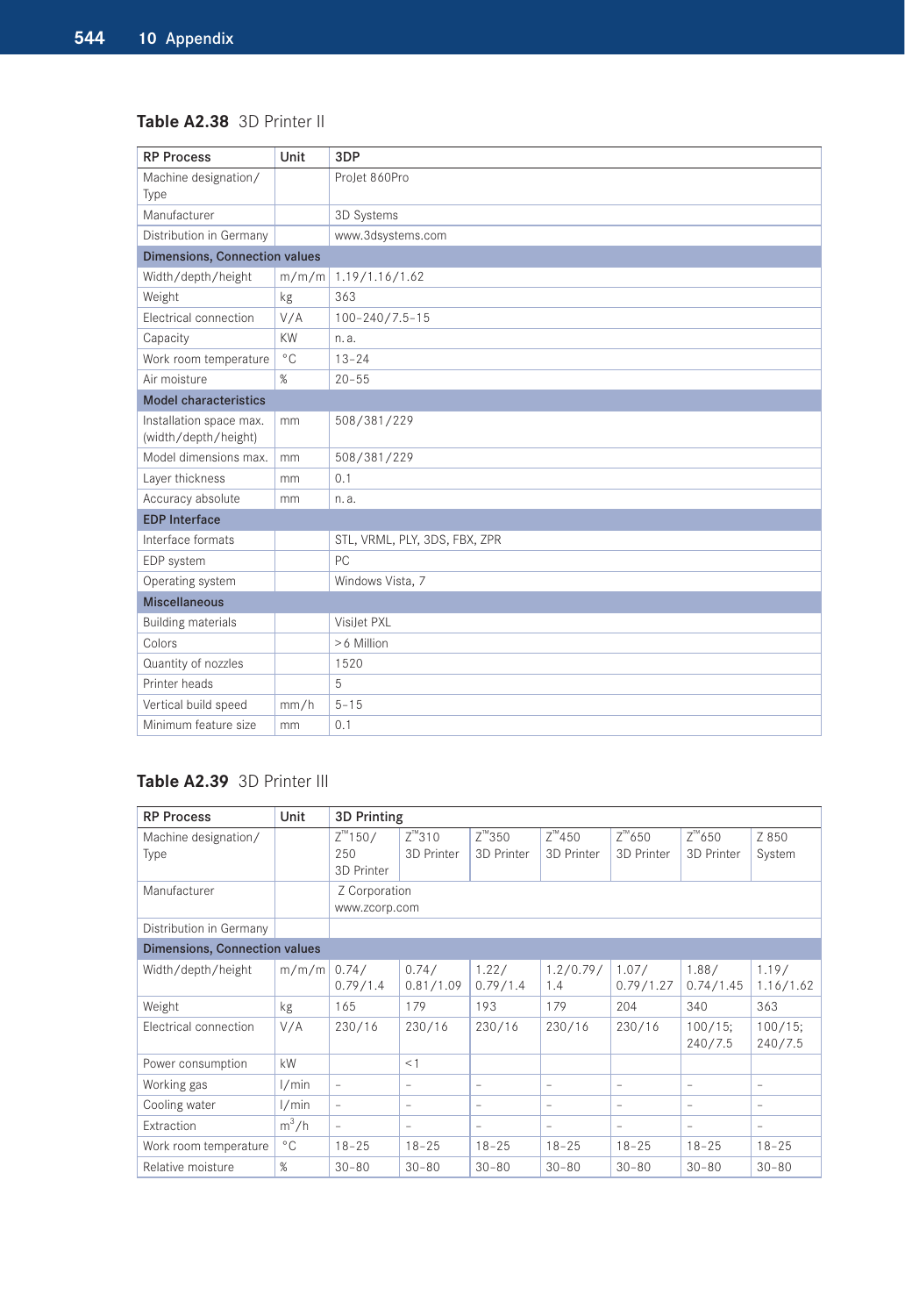| <b>RP Process</b>                               | Unit | 3D Printing                                 |                                      |                                             |                                      |                                              |                                              |                                              |
|-------------------------------------------------|------|---------------------------------------------|--------------------------------------|---------------------------------------------|--------------------------------------|----------------------------------------------|----------------------------------------------|----------------------------------------------|
| <b>Process</b>                                  |      |                                             |                                      |                                             |                                      |                                              |                                              |                                              |
| Fumes, Exhaust                                  |      | $\overline{a}$                              | $\overline{\phantom{a}}$             | $\overline{\phantom{0}}$                    | $\overline{\phantom{0}}$             | $\overline{\phantom{0}}$                     | $\overline{a}$                               | $\overline{a}$                               |
| Disposal, Waste                                 |      | yes                                         | yes                                  | yes                                         | yes                                  | yes                                          | yes                                          | yes                                          |
| Hazardous waste                                 |      |                                             |                                      | $\overline{a}$                              | $\overline{a}$                       | $\overline{a}$                               |                                              |                                              |
| <b>Contouring Element</b>                       |      |                                             |                                      |                                             |                                      |                                              |                                              |                                              |
| Kind                                            |      | 1 or 2 lnk-<br>jet print<br>heads           | 1 Inkjet<br>print head               | 2 Inkjet<br>print heads                     | 1 Inkjet<br>print head               | 4 Inkjet<br>print heads                      | 5 Inkjet<br>print heads                      | 5 Inkjet<br>print heads                      |
| Type                                            |      | <b>HP DeskJet</b>                           | <b>HP</b> DeskJet                    | <b>HP DeskJet</b>                           | <b>HP DeskJet</b>                    | <b>HP DeskJet</b>                            | <b>HP DeskJet</b>                            | <b>HP DeskJet</b>                            |
| x-y Contour generation                          |      | Printer/<br>Plotter                         | Printer/<br>Plotter                  | Printer/<br>Plotter                         | Printer/<br>Plotter                  | Printer/<br>Plotter                          | Printer/<br>Plotter                          | Printer/<br>Plotter                          |
| x-y Contour accuracy                            | dpi  | $450 \times$<br>300 dpi                     | $450 \times$<br>300 dpi              | $450 \times$<br>300 dpi                     | $450 \times$<br>300 dpi              | $300 \times$<br>450 dpi                      | $600 \times$<br>540 dpi                      | $600 \times$<br>540 dpi                      |
| Spot repeatability                              | dpi  |                                             |                                      |                                             |                                      |                                              |                                              |                                              |
| z Contour accuracy                              | mm   |                                             |                                      |                                             |                                      |                                              |                                              |                                              |
| z Contour repeatable<br>accuracy                | mm   |                                             |                                      |                                             |                                      |                                              |                                              |                                              |
| Coating cycle                                   | S    | 3                                           | 3                                    | 3                                           | 3                                    | 3                                            |                                              |                                              |
| Coating arm speed                               | mm/s |                                             |                                      |                                             |                                      |                                              |                                              |                                              |
| Power fluctuation                               | %    | $\overline{a}$                              | $\overline{a}$                       | $\overline{a}$                              | $\overline{a}$                       | $\overline{a}$                               | $\bar{a}$                                    | $\overline{a}$                               |
| <b>Model characteristics</b>                    |      |                                             |                                      |                                             |                                      |                                              |                                              |                                              |
| Installation space max.<br>(width/depth/height) | mm   | 236/185/<br>127                             | 203/254/<br>203                      | 203/254/<br>203                             | 203/254/<br>203                      | 203/254/<br>203                              | 254/381/<br>203                              | 508/381/<br>229                              |
| Model dimensions max.                           | mm   | 236/185/<br>127 (mono-<br>chrome+<br>color) | 203/254/<br>203 (mono-<br>chrome)    | 203/254/<br>03 (mono-<br>chrome +<br>color) | 203/254/<br>203 (mono-<br>chrome)    | 203/254/<br>203 (mono-<br>chrome +<br>color) | 254/381/<br>203 (mono-<br>chrome +<br>color) | 508/381/<br>229 (mono-<br>chrome +<br>color) |
| Layer thickness                                 | mm   | 0.1                                         | $0.09 - 0.1$                         | 0.1                                         | $0.09 - 0.1$                         | $0.09 - 0.1$                                 | $0.09 - 0.1$                                 | $0.09 - 0.1$                                 |
| Gauge                                           | mm   |                                             | 10                                   | 10                                          | 10                                   | 10                                           |                                              |                                              |
| Accuracy absolute                               | mm   |                                             | 0.20%                                | 0.20%                                       |                                      | 0.20%                                        |                                              |                                              |
| Repeatability                                   | mm   |                                             |                                      |                                             |                                      |                                              |                                              |                                              |
| Additional support                              |      | $\overline{\phantom{0}}$                    | $\overline{a}$                       | $\overline{\phantom{0}}$                    | $\overline{a}$                       | $\overline{\phantom{0}}$                     | ÷                                            | ÷,                                           |
| <b>EDP Interface</b>                            |      |                                             |                                      |                                             |                                      |                                              |                                              |                                              |
| Interface formats                               |      | STL/<br>VRML/<br>PLY/3DS/<br>FBX/ZPR        | STL/<br>VRML/<br>PLY/3DS/<br>FBX/ZPR | STL/<br>VRML/<br>PLY/3DS/<br>FBX/ZPR        | STL/<br>VRML/<br>PLY/3DS/<br>FBX/ZPR | STL/<br>VRML/<br>PLY/3DS/<br>FBX/ZPR         | STL/<br>VRML/<br>PLY/3DS/<br>FBX/ZPR         | STL/<br>VRML/<br>PLY/3DS/<br>FBX/ZPR         |
| EDP system                                      |      | PC                                          | PC                                   | PC                                          | PC                                   | PC                                           | PC                                           | PC                                           |
| Operating system                                |      | Windows<br>7/Vista/<br>XP                   | Windows<br>7/Vista/<br>XP            | Windows<br>7/Vista/<br>XP                   | Windows<br>7/Vista/<br>XP            | Windows<br>7/Vista/<br>XP                    | Windows<br>7/Vista/<br>XP                    | Windows<br>7/Vista/<br><b>XP</b>             |
| Software                                        |      | Zprint                                      | Zprint                               | Zprint                                      | Zprint                               | Zprint                                       | Zprint                                       | Zprint                                       |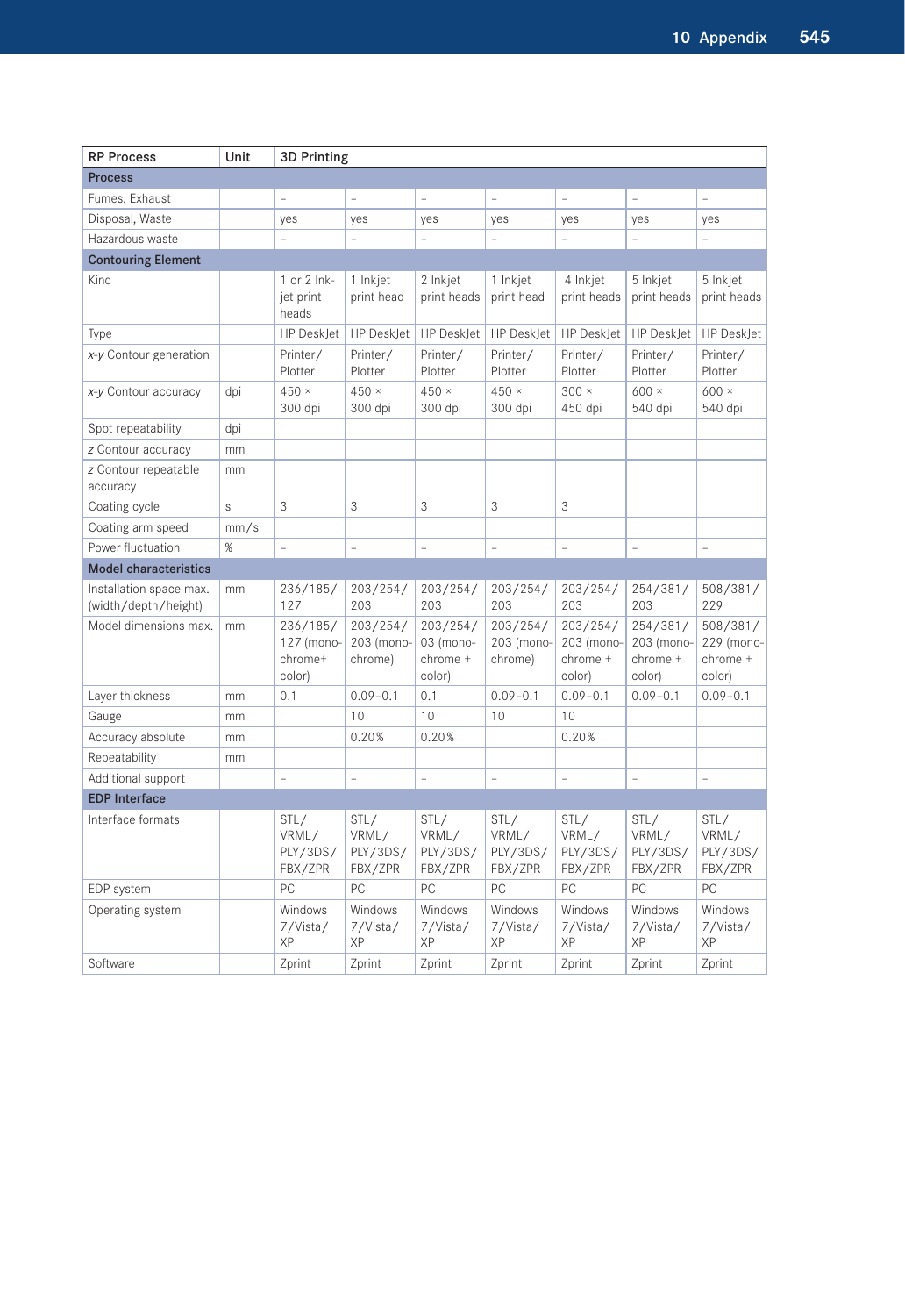#### **Table A2.40** 3D Printer IV

| <b>RP Process</b>                               | Unit         | 3D Printing              |                   |                   |                   |                                    |
|-------------------------------------------------|--------------|--------------------------|-------------------|-------------------|-------------------|------------------------------------|
| Machine designation/<br>Type                    |              | S-Max                    | S-Print           | M-Lab             | M-Print           | ThermoJet                          |
| Manufacturer                                    |              | ExOne                    |                   |                   |                   | 3D Systems                         |
| Distribution in Germany                         |              | www.exone.com            |                   |                   |                   | www.3dsys-                         |
|                                                 |              |                          |                   |                   |                   | tems.com                           |
| Dimensions, Connection values                   |              |                          |                   |                   |                   |                                    |
| Width/depth/height                              | m/m/m        | 7/3.6/2.9                | 2.5/2.6/2.15      | 0.97/0.71/1.07    | 2.3/2.6/2.12      | 1.37/1.12/0.76                     |
| Weight                                          | kg           | 6500                     | 2500              | L.                | 2500              | 375                                |
| Electrical connection                           | V/A          | $400/-$                  | 400/32            | 120/1             | $400/-$           | 100/12.5;<br>115/10;<br>230/6.3    |
| Power consumption                               | kW           | Max. 5                   | 5                 | $\overline{a}$    | 12                | $\overline{a}$                     |
| Working gas                                     | 1/min        |                          | $\overline{a}$    | L,                | $\overline{a}$    | $\overline{a}$                     |
| Cooling water                                   | 1/min        | $\overline{a}$           | $\overline{a}$    | $\overline{a}$    | $\overline{a}$    | $\overline{a}$                     |
| Extraction                                      | $m^3/h$      | L,                       | $\overline{a}$    | ÷                 | $\overline{a}$    | 1                                  |
| Work room temperature                           | $^{\circ}$ C | $\overline{a}$           | $\overline{a}$    | $\overline{a}$    | $\overline{a}$    | $\overline{a}$                     |
| Relative moisture                               | $\%$         | $\overline{\phantom{0}}$ | $\overline{a}$    | $\overline{a}$    | $\overline{a}$    | 1                                  |
| <b>Process</b>                                  |              |                          |                   |                   |                   |                                    |
| Fumes, Exhaust                                  |              | L,                       | $\overline{a}$    | $\overline{a}$    | L,                | no                                 |
| Disposal, Waste                                 |              | $\overline{a}$           | L.                | L,                | L.                | yes                                |
| Hazardous waste                                 |              | $\overline{a}$           |                   |                   | $\overline{a}$    | no                                 |
| <b>Contouring Element</b>                       |              |                          |                   |                   |                   |                                    |
| Kind                                            |              | Inkjet print head        | Inkjet print head | Inkjet print head | Inkjet print head | Multijet<br>modeling               |
| Type                                            |              |                          |                   |                   | $\overline{a}$    |                                    |
| x-y Contour generation                          |              | Printer/Plotter          | Printer/Plotter   | Printer/Plotter   | Printer/Plotter   | Printer                            |
| x-y Contour accuracy                            | dpi          | $\overline{a}$           | L.                | L,                | $\overline{a}$    | 300/400                            |
| Spot repeatability                              | dpi          | $\overline{a}$           | $\overline{a}$    | $\overline{a}$    | $\overline{a}$    | $\overline{a}$                     |
| z Contour accuracy                              | mm           | $\overline{a}$           | L.                | L,                | L.                | 600                                |
| z Contour repeatable<br>accuracy                | mm           | L,                       | $\overline{a}$    | L,                | ÷                 | $\overline{a}$                     |
| Coating cycle                                   | S            | $\overline{a}$           | $\overline{a}$    | L,                | L.                | $\overline{a}$                     |
| Coating arm speed                               | mm/s         | L,                       | 28                | $\overline{a}$    | $\overline{a}$    | ca. 1                              |
| Power fluctuation                               | %            |                          |                   |                   | L.                |                                    |
| <b>Model characteristics</b>                    |              |                          |                   |                   |                   |                                    |
| Installation space max.<br>(width/depth/height) | mm           | 1000/1800/<br>700        | 380/750/400       | 40/60/35          | 390/760/400       | 250/190/200                        |
| Model dimensions max.                           | mm           | 1000/1800/<br>700        | 380/750/400       | 40/60/35          | 390/760/400       | 250/190/200                        |
| Layer thickness                                 | mm           | 0.280.5                  | L.                | 0.05              | $\overline{a}$    | 0.04                               |
| Gauge                                           | mm           |                          | $\overline{a}$    | $\overline{a}$    | $\overline{a}$    | $\overline{a}$                     |
| Accuracy absolute                               | mm           | $0.07 - 0.98$            | L.                | L,                | L.                | $\overline{a}$                     |
| Repeatability                                   | mm           | $\overline{\phantom{0}}$ | $\overline{a}$    | $\qquad \qquad -$ | $\overline{a}$    | $\overline{\phantom{0}}$           |
| Additional support                              |              | L.                       | $\overline{a}$    |                   | Ξ                 | Automatic<br>configuration         |
| <b>EDP Interface</b>                            |              |                          |                   |                   |                   |                                    |
| Interface formats                               |              | STL                      | STL, CLI          | STL               | STL, CLI          | TCP/IP,<br>Ethernet                |
| EDP system                                      |              | Workstation              | Workstation       | Workstation       | Workstation       | PC/.stl                            |
| Operating system                                |              | Windows 7                | Windows 7         | Windows 7         | Windows 7         | Windows<br>98/2000/XP              |
| Software                                        |              |                          |                   |                   |                   | ThermoJet print<br>client software |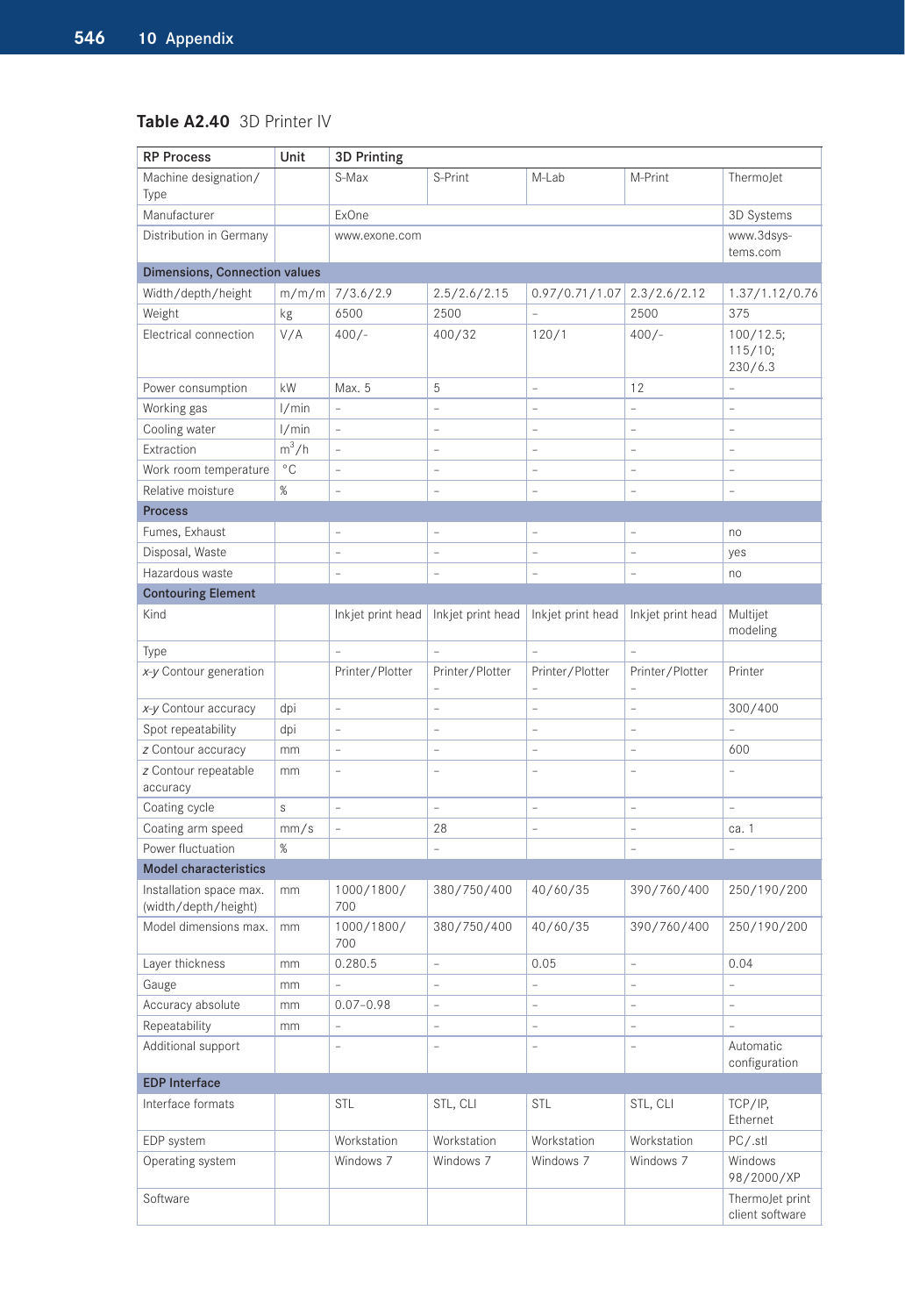#### **Table A2.41** 3D Printer V

| <b>RP Process</b>                               | Unit         | 3D Printer                |                    |                    |                       |                          |
|-------------------------------------------------|--------------|---------------------------|--------------------|--------------------|-----------------------|--------------------------|
| Machine designation/<br>Type                    |              | <b>VX200</b>              | VX500              | VX1000             | <b>VXC800</b>         | VX4000                   |
| Manufacturer                                    |              | Voxeljet Systems          |                    |                    |                       |                          |
| Distribution in Germany                         |              | www.voxeljet.de           |                    |                    |                       |                          |
| <b>Dimensions, Connection values</b>            |              |                           |                    |                    |                       |                          |
| Width/depth/height                              | m/m/m        | 0.9/1.7/1.5               | 1.8/1.8/1.7        | 2.8/2.4/2          | 2.8/4/2.2             | 3.8/19.5/7               |
| Weight                                          | kg           | 450                       | 1200               | 3500               | 2500                  | $\overline{\phantom{0}}$ |
| Electrical connection                           | V/A          | $\overline{a}$            | $\overline{a}$     | $\overline{a}$     | $\overline{a}$        | $\overline{a}$           |
| Power consumption                               | kW           | $\overline{a}$            | L                  | $\overline{a}$     | $\overline{a}$        | $\overline{a}$           |
| Working gas                                     | 1/min        | $\overline{a}$            | $\overline{a}$     | $\overline{a}$     | $\overline{a}$        | $\overline{a}$           |
| Cooling water                                   | 1/min        | $\overline{a}$            | $\overline{a}$     | $\overline{a}$     | $\overline{a}$        | $\overline{a}$           |
| Extraction                                      | $m^3/h$      | $\overline{a}$            |                    |                    |                       | $\overline{a}$           |
| Work room temperature                           | $^{\circ}$ C | $22 + 7 - 2$              | $22 + 7 - 2$       | $22 + (-2)$        | $22 + 7 - 2$          | $22 + 7 - 2$             |
| Relative moisture                               | %            | $55 - 75$                 | $55 - 75$          | $55 - 75$          | $55 - 75$             | $55 - 75$                |
| <b>Process</b>                                  |              |                           |                    |                    |                       |                          |
| Fumes, Exhaust                                  |              | $\overline{a}$            | $\overline{a}$     | $\overline{a}$     | $\overline{a}$        | $\overline{a}$           |
| Disposal, Waste                                 |              | $\overline{a}$            | L                  | $\overline{a}$     | $\overline{a}$        | $\overline{a}$           |
| Hazardous waste                                 |              | $\overline{a}$            | L                  | L                  | $\overline{a}$        | $\overline{a}$           |
| <b>Contouring Element</b>                       |              |                           |                    |                    |                       |                          |
| Kind                                            |              | Piezo Printhead<br>System | Printhead          | Printhead          | Printhead             | Printhead                |
| Type                                            |              | $\overline{a}$            |                    |                    |                       |                          |
| x-y Contour generation                          |              | Printer/Plotter           | Printer/Plotter    | Printer/Plotter    | Printer/Plotter       | Printer/Plotter          |
| x-y Contour accuracy                            | dpi          | 300                       | 600                | 600                | 600                   | 600                      |
| Spot repeatability                              | dpi          | $\overline{a}$            | $\overline{a}$     | $\overline{a}$     | $\overline{a}$        | $\overline{a}$           |
| z Contour accuracy                              | mm           | $\overline{a}$            | L                  | $\overline{a}$     | $\overline{a}$        | $\overline{a}$           |
| z Contour repeatable<br>accuracy                | mm           | $\overline{a}$            | L                  | L                  | L                     | $\overline{a}$           |
| Coating cycle                                   | S            | $\overline{a}$            | L,                 | ۰                  | L,                    | $\overline{a}$           |
| Coating arm speed                               | mm/s         | $\overline{a}$            | ÷                  | ÷                  | ÷                     | i,                       |
| Power fluctuation                               | %            | $\overline{\phantom{0}}$  | $\overline{a}$     | $\overline{a}$     | $\overline{a}$        | $\overline{a}$           |
| <b>Model characteristics</b>                    |              |                           |                    |                    |                       |                          |
| Installation space max.<br>(width/depth/height) | mm           | 200/300/150               | 400/500/300        | 600/1060/500       | 500/850/<br>1500/2000 | 2000/4000/<br>1000       |
| Model dimensions max.                           | mm           | 200/300/150               | 400/500/300        | 600/1060/500       | 500/850/<br>1500/2000 | 2000/4000/<br>1000       |
| Layer thickness                                 | mm           | 0.15                      | $0.08 - 0.15$      | $0.1 - 0.3$        | 0.3                   | $0.12 - 0.3$             |
| Gauge                                           | mm           | 21                        | 112                | 112/450            | 112                   | 1210                     |
| Accuracy absolute                               | mm           | $\overline{a}$            | $\overline{a}$     | L,                 | $\overline{a}$        | L.                       |
| Repeatability                                   | mm           | $\overline{a}$            | L                  | $\overline{a}$     | $\overline{a}$        | L.                       |
| Additional support                              |              | $\overline{a}$            | L                  | $\overline{a}$     | $\overline{a}$        | $\overline{a}$           |
| <b>EDP Interface</b>                            |              |                           |                    |                    |                       |                          |
| Interface formats                               |              | STL                       | STL                | STL                | <b>STL</b>            | STL                      |
| EDP system                                      |              | Workstation               | Workstation        | Workstation        | Workstation           | Workstation              |
| Operating system                                |              | Current<br>Windows        | Current<br>Windows | Current<br>Windows | Current<br>Windows    | Current<br>Windows       |
| Software                                        |              |                           |                    |                    |                       |                          |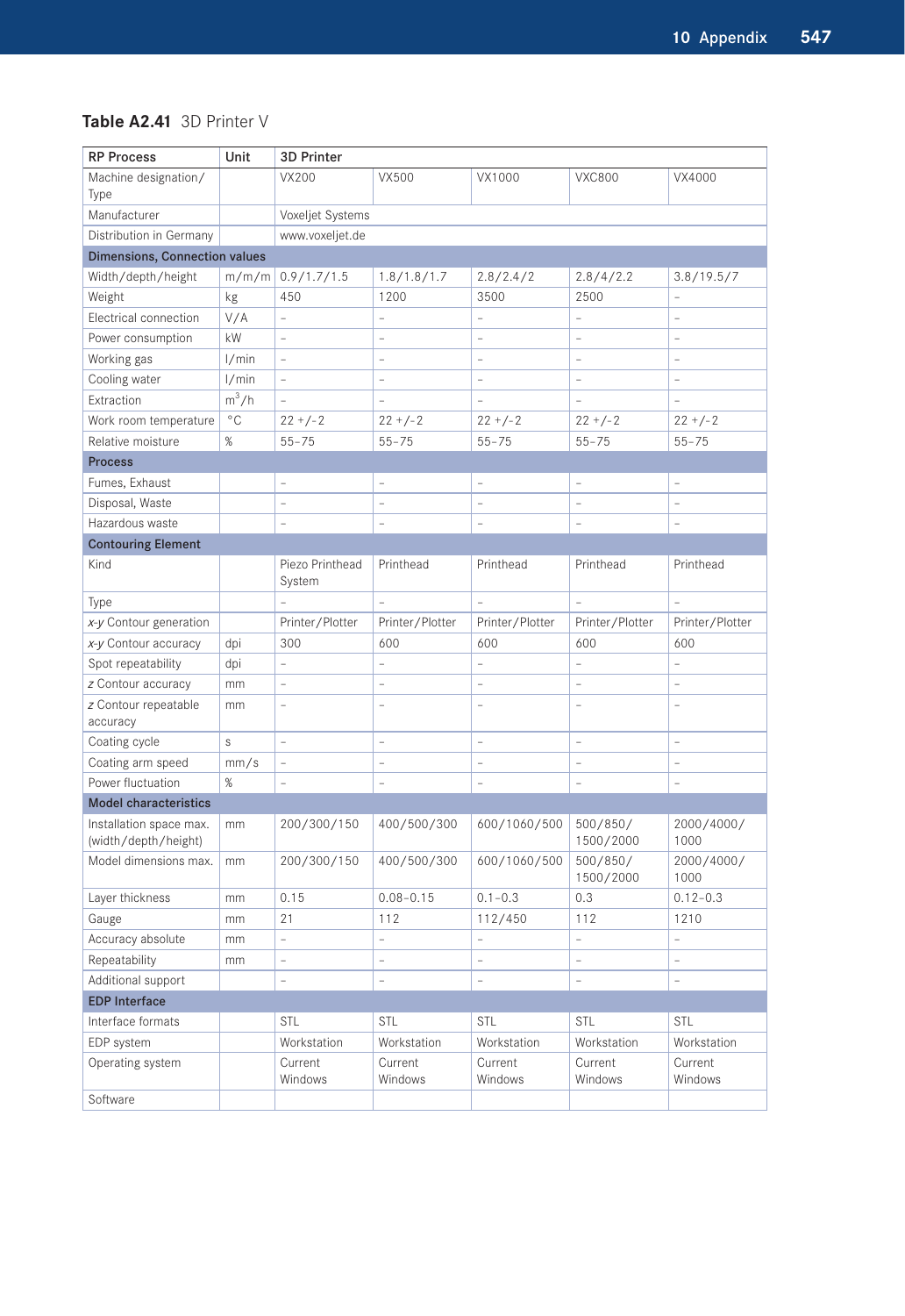#### **Materials for Additive Manufacturing Processes and Casting Resins**

The materials described in the following represent only a selection of the available materials. Because in this field there are frequent new and further developments, at this point, one must refer to the manufacturer.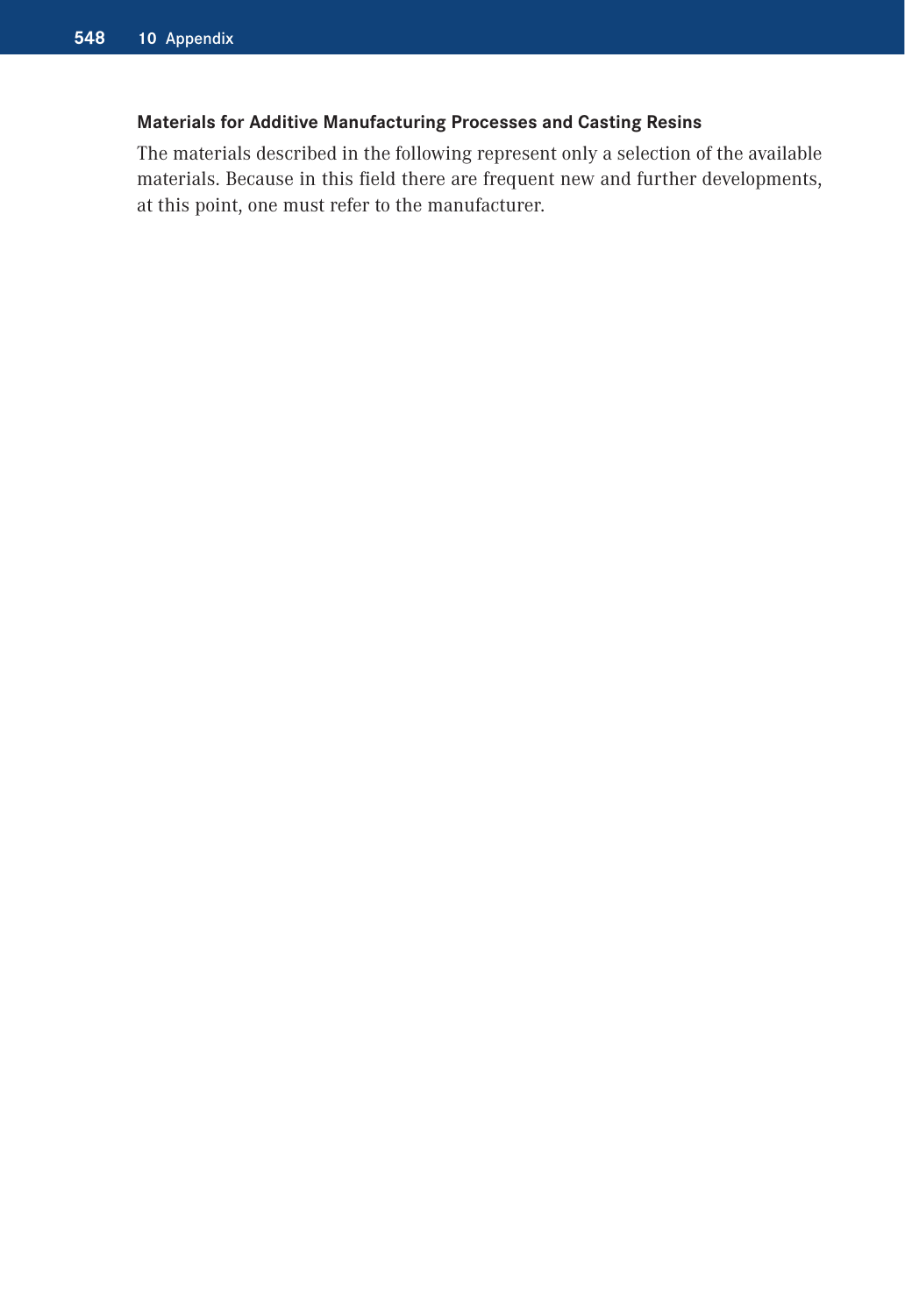| Table A3.1 Stereolithography                  | Materials            |                                   |                       |                        |                                |                                |                               |                                             |                                        |                            |
|-----------------------------------------------|----------------------|-----------------------------------|-----------------------|------------------------|--------------------------------|--------------------------------|-------------------------------|---------------------------------------------|----------------------------------------|----------------------------|
| Properties                                    | Jnit                 | 3D Systems<br>Bluestone<br>Accura | 3D Systems<br>AccuGen | 3D Systems<br>Acura 50 | RhenShape<br>SL7580<br>Vantico | RhenShape<br>SL7565<br>Vantico | DSM Somos<br>ProtoTool<br>20L | <b>DSM Somos</b><br>NanoForm<br>15120       | <b>DSM Somos</b><br>WaterShed<br>11120 | DSM Somos<br>Somos<br>9120 |
| Type                                          |                      | Photopolymer                      | Photopolymer          | Photopolymer           | Photopolymer                   | Photopolymer                   | Photopolymer<br>UV aftercure  | Photopolymer<br>$UV + thermal$<br>aftercure | Photopolymer                           | Photopolymer               |
| Color                                         |                      | Opaque blue                       | Translucent<br>amber  | Amber-white/<br>gray   | White                          | Transparent<br>amber           | Gray                          | Gray                                        | Transparent<br>green                   | Translucent<br>amber       |
| E-Modulus/Tensile modulus/<br>Young's modulus | MPa                  | 7600-11700                        | 2280                  | 2480-2690              | 2300                           | 2000-2500                      | 10100-<br>11200               | 5900                                        | 2650-2880                              | 1227-1462                  |
| Breaking elongation                           | $\approx$            | $1.4 - 2.4$                       | 5                     | $5.3 - 15$             | $\equiv$                       | > 20                           | $1.2 - 1.3$                   | 1.2                                         | $11 - 20$                              | $15 - 25$                  |
| Flexural modulus                              | MPa                  | 8300-9800                         | 1720                  | 2210-2340              | 2400                           | $900 - 2100$                   | 9240-9600                     | 4450                                        | 2040-2370                              | 1310-1455                  |
| Flexural strength                             | MPa                  | $124 - 154$                       | 63                    | $72 - 77$              | 83                             | $60 - 66$                      | $118 - 123$                   | 129                                         | $63 - 74$                              | $41 - 48$                  |
| Charpy impact strength                        | kJ/m <sup>2</sup>    |                                   |                       |                        |                                |                                |                               |                                             |                                        |                            |
| Charpy notch impact strength                  | kJ/m <sup>2</sup>    | $13 - 17$                         | 25                    | $16.5 - 28.1$          | 34                             | $27 - 38$                      |                               |                                             |                                        | $48 - 53$                  |
| Tensile strength                              | MPa                  | $66 - 68$                         | 50                    | $48 - 50$              | 53                             | $46 - 54$                      | $72 - 79$                     | 53                                          | $47 - 54$                              | $30 - 32$                  |
| Hardness at 23 °C                             | ire A<br>Sho         | 92                                | 82                    | 86                     | 84                             | 84                             |                               |                                             |                                        | $80 - 82$                  |
| Residual ash                                  | 88                   |                                   |                       |                        |                                |                                |                               |                                             |                                        |                            |
| Melting point                                 | $\circ$              |                                   |                       |                        |                                |                                |                               |                                             |                                        |                            |
| Heat resistance                               |                      |                                   |                       |                        |                                |                                |                               |                                             |                                        |                            |
| at 0.45 MPa                                   | $\frac{1}{\sqrt{2}}$ |                                   |                       |                        |                                |                                | 269                           | $257 - 259$                                 | $45.9 - 54.5$                          | $52 - 61$                  |
| <b>at 1.84 Mpa</b>                            | ပ္ပ                  | 66                                | n.a.                  | $43 - 46$              | 52                             |                                | 115                           | $83 - 94$                                   | 49-49.70                               | n. a.                      |
| Glass transition temperature                  | ပ္ပ                  | $65 - 66$                         | n.a.                  | $49 - 53$              | 63                             | $48 - 52$                      | 49                            | 80                                          | $39 - 56$                              | n.a.                       |

| $-10$                                |
|--------------------------------------|
| ה היה היה<br>١<br>5<br>くらく<br>١<br>j |
| ,<br>Š                               |
|                                      |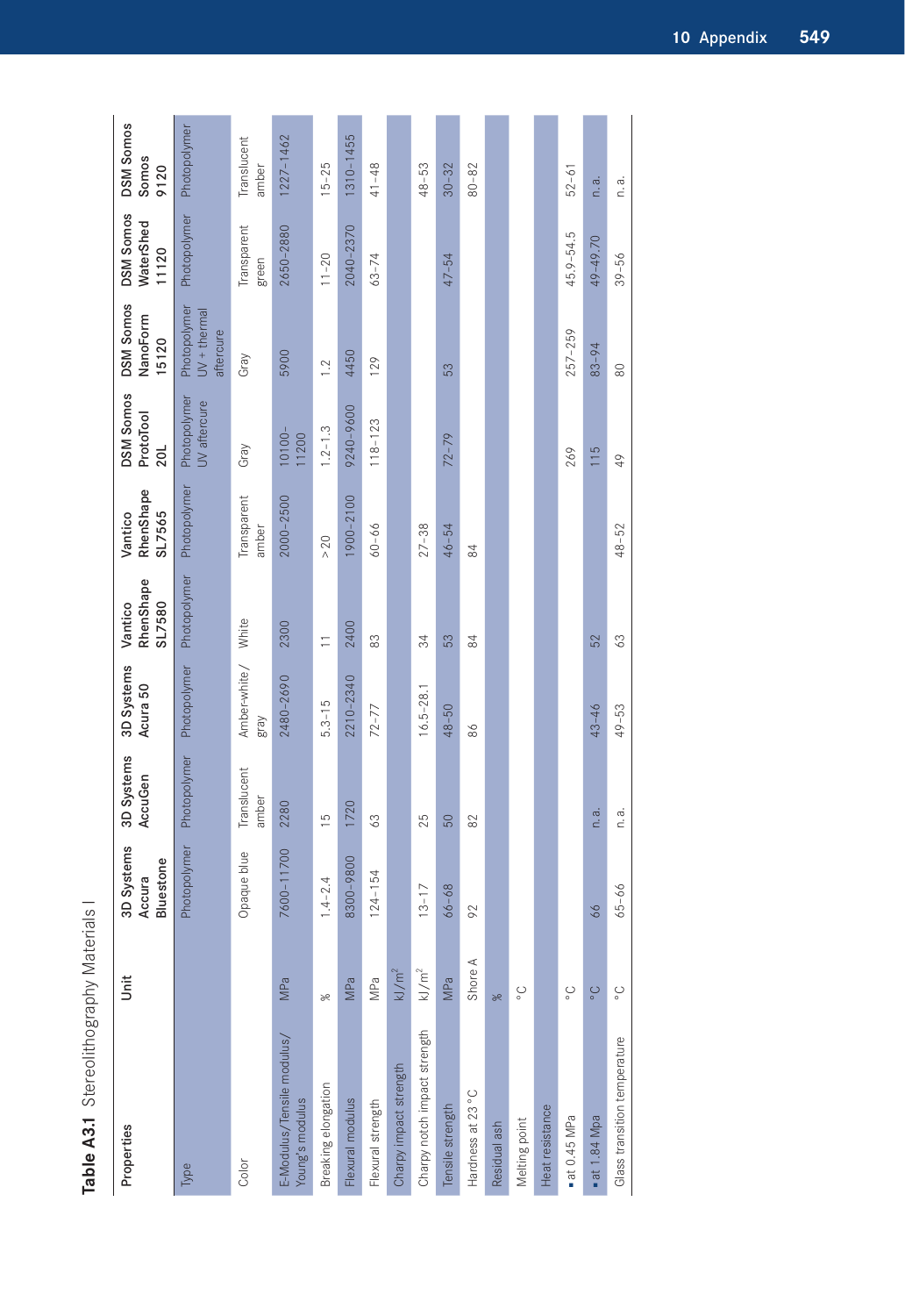| Table A3.2 Stereolithography Materials II     |                       |                   |                           |                         |                         |                  |                                                                                                                                                                                                                                                                                                                                                                                  |
|-----------------------------------------------|-----------------------|-------------------|---------------------------|-------------------------|-------------------------|------------------|----------------------------------------------------------------------------------------------------------------------------------------------------------------------------------------------------------------------------------------------------------------------------------------------------------------------------------------------------------------------------------|
| Properties                                    | Unit                  | Envisiontec RHarz | Objet FullCure<br>$M-720$ | Objet FullCure<br>M-830 | Objet FullCure<br>M-840 | Objet TangoBlack | Objet TangoGray                                                                                                                                                                                                                                                                                                                                                                  |
| Type                                          |                       | Photopolymer      | Photopolymer              | Photopolymer            | Photopolymer            | Photopolymer     | Photopolymer                                                                                                                                                                                                                                                                                                                                                                     |
| Color                                         |                       |                   | Transparent               | White                   | Blue-gray               | <b>Black</b>     | Gray                                                                                                                                                                                                                                                                                                                                                                             |
| E-Modulus/Tensile modulus/<br>Young's modulus | MPa                   | 1980              | 2870                      | 2495                    | 2740                    |                  |                                                                                                                                                                                                                                                                                                                                                                                  |
| Breaking elongation                           | $\geqslant$           |                   | $15 - 25%$                | $15 - 25%$              | $15 - 25%$              | 47.7%            | 47%                                                                                                                                                                                                                                                                                                                                                                              |
| Flexual moduleus                              | MPa                   | 2450              | 1718                      | 2137                    | 1983                    |                  |                                                                                                                                                                                                                                                                                                                                                                                  |
| Flexural strength                             | MPa                   | 75                | 75.8                      | 74.6                    | 83.6                    | $\bar{1}$        | $\mathbf{I}$                                                                                                                                                                                                                                                                                                                                                                     |
| Charpy impact strength                        | kJ/m <sup>2</sup>     |                   |                           |                         |                         | ï                | T                                                                                                                                                                                                                                                                                                                                                                                |
| Charpy notch impact strength                  | $\tilde{E}$<br>$\geq$ |                   | 39.6                      | 37.5                    | 42.5                    | $\bar{1}$        | $\begin{array}{c} \rule{0pt}{2.5ex} \rule{0pt}{2.5ex} \rule{0pt}{2.5ex} \rule{0pt}{2.5ex} \rule{0pt}{2.5ex} \rule{0pt}{2.5ex} \rule{0pt}{2.5ex} \rule{0pt}{2.5ex} \rule{0pt}{2.5ex} \rule{0pt}{2.5ex} \rule{0pt}{2.5ex} \rule{0pt}{2.5ex} \rule{0pt}{2.5ex} \rule{0pt}{2.5ex} \rule{0pt}{2.5ex} \rule{0pt}{2.5ex} \rule{0pt}{2.5ex} \rule{0pt}{2.5ex} \rule{0pt}{2.5ex} \rule{0$ |
| Tensile strength                              | MP <sub>a</sub>       |                   | 60.3                      | 49.8                    | 55.1                    | 2.0              | 4.36                                                                                                                                                                                                                                                                                                                                                                             |
| Hardness at 23 °C                             | Shore A               | 85                | 83                        | 83                      | 83                      | 5                | 75                                                                                                                                                                                                                                                                                                                                                                               |
| Residual ash                                  | $\frac{8}{5}$         |                   | 0.01                      | 0.4                     | & 0.3                   |                  | ï                                                                                                                                                                                                                                                                                                                                                                                |
| Melting point                                 | $\circ$               |                   | Ï                         |                         | Ï                       | Ï                | I                                                                                                                                                                                                                                                                                                                                                                                |
| Heat resistance                               |                       |                   |                           |                         |                         |                  |                                                                                                                                                                                                                                                                                                                                                                                  |
| at 0.45 MPa                                   | $\circ$               |                   | 48.4                      | 47.6                    | 48.8                    | n.a.             | n. a.                                                                                                                                                                                                                                                                                                                                                                            |
| <b>at 1.84 MPa</b>                            | $\circ$               | $\overline{6}$    | 44.4                      | 43.6                    | 44.8                    | n. a.            | ര്<br>d                                                                                                                                                                                                                                                                                                                                                                          |
| Glass transition temperature                  | $\circ$               | 135               | 48.7                      | 58                      | 48.7                    | n.a.             | n. a.                                                                                                                                                                                                                                                                                                                                                                            |

Table A3.2 Stereolithography Materials II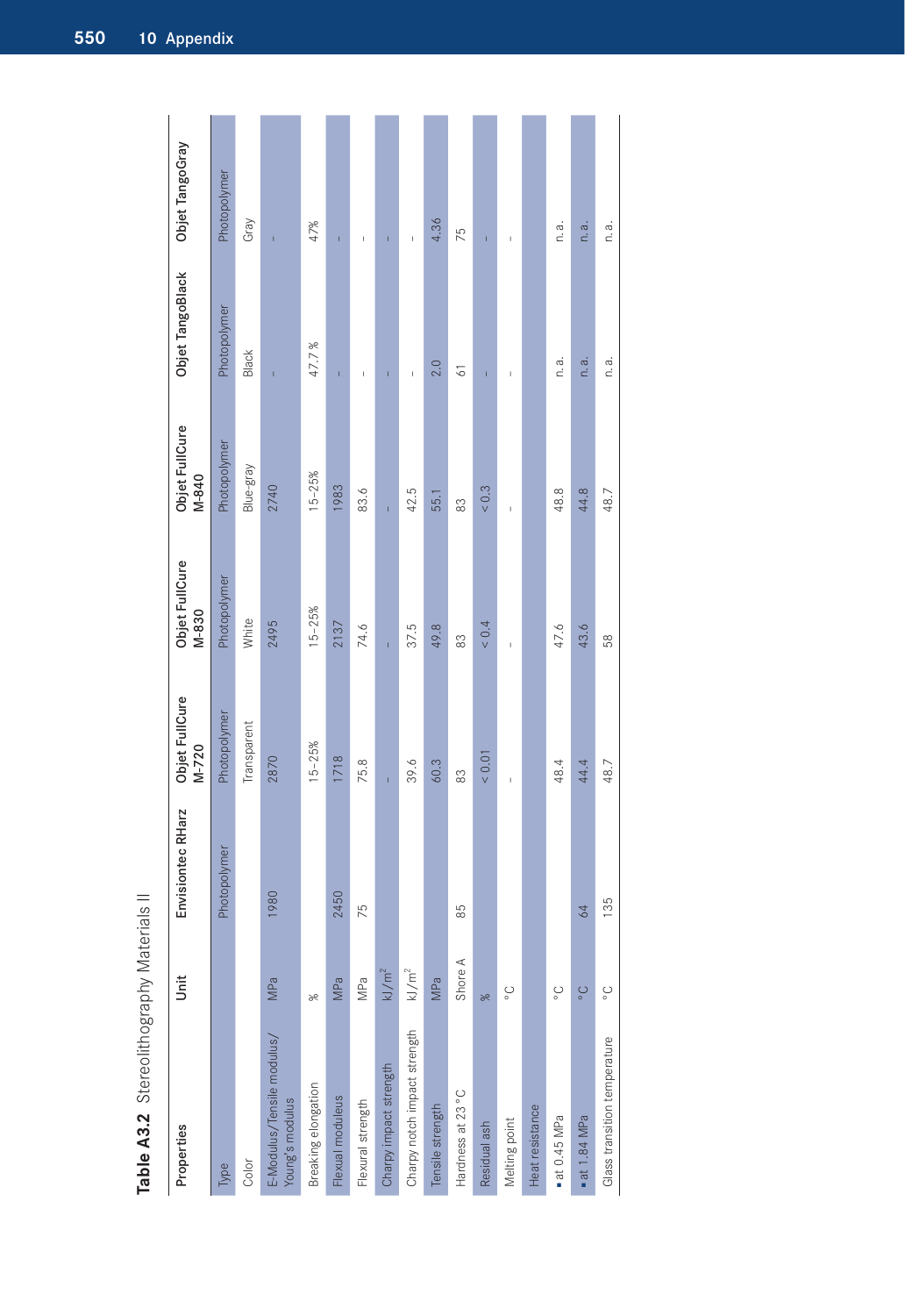| Property                                       | Condition                       | j                  | Accura ClearVue                         | Accura PEAK Plastic                                                                               | Accura Saphire                                                                  |
|------------------------------------------------|---------------------------------|--------------------|-----------------------------------------|---------------------------------------------------------------------------------------------------|---------------------------------------------------------------------------------|
| Appearance                                     |                                 |                    | Transparent                             | Amber colors                                                                                      | Sapphire blue                                                                   |
| Density, liquid                                | $25^{\circ}$ C<br>ä             | $g/cm^3$           | $\overline{a}$                          | 1.32                                                                                              | $\overline{a}$                                                                  |
| Density, solid                                 | $25^{\circ}$ C<br>$\frac{1}{2}$ | g/cm <sup>3</sup>  | 1.17                                    | 1.36                                                                                              | 1.18                                                                            |
| Viscosity                                      | 30°C<br>$\ddot{a}$              | cps                | 235-260                                 | 605                                                                                               | $160 - 200$                                                                     |
| Penetration depth                              |                                 | mils               | 6.1                                     | 5.6                                                                                               | 2.9                                                                             |
| Critical energy                                |                                 | ml/cm <sup>2</sup> | 9.5                                     | 11.5                                                                                              | 8.23                                                                            |
| Tested build styles                            |                                 |                    |                                         |                                                                                                   | Viper Hi-Resolution Exact <sup>rix</sup> , Viper<br>High-Resolution Thin Layer™ |
| Tensile strength                               | ASTM D 638                      | MPa                | $46 - 53$                               | $57 - 78$                                                                                         | $20 - 24$                                                                       |
| Modulus of elasticity                          | ASTMD 638                       | MPa                | 2270-2640                               | 4220-4790                                                                                         | 910-1110                                                                        |
| Breaking elongation                            | ASTM D 638                      | $\geqslant$        | $3 - 15$                                | $1.3 - 2.5$                                                                                       | $9 - 16$                                                                        |
| Flexural strength                              | ASTM D 790                      | MP <sub>a</sub>    | $72 - 84$                               | $77 - 126$                                                                                        | $28 - 38$                                                                       |
| Flexural modulus                               | ASTM D 790                      | MPa                | 1980-2310                               | 4180-4790                                                                                         | 1080-1420                                                                       |
| Impact strength                                | ASTMD 256                       | 1/m                | $40 - 58$                               | $21.3 - 27.3$                                                                                     | $29 - 40$                                                                       |
| Heat resistance                                | ASTM D 648                      |                    |                                         |                                                                                                   |                                                                                 |
|                                                | 66 PSI<br>$\overline{a}$        | ပ္ပ                | 51                                      | 78                                                                                                | 38                                                                              |
|                                                | with heat treatment             |                    |                                         | 153                                                                                               |                                                                                 |
|                                                | 264 PSI<br>$\frac{1}{a}$        | ပ္ပ                | 50                                      | 59                                                                                                | 33                                                                              |
|                                                | with heat treatment             |                    |                                         | 124                                                                                               |                                                                                 |
| Hardness, Shore D                              |                                 |                    | 80                                      | 86                                                                                                | 72                                                                              |
| Coefficient of thermal expansion ASTM E 831-93 |                                 |                    |                                         |                                                                                                   |                                                                                 |
|                                                |                                 | $2°$ m/m/          | TMA $(T <$ Tg, 25-50 °C): 122           | TMA (T <tg, 0-50°c):="" 48<="" td=""><td>TMA (T &lt; Tg, 25-50 °C): 135</td></tg,>                | TMA (T < Tg, 25-50 °C): 135                                                     |
|                                                |                                 | $2^{\circ}$ m/m    | TMA $(T < Tg, 50 - 100^{\circ}$ C): 155 | TMA (T <tg, 50-120°c):="" 92<="" td=""><td>TMA <math>(T &lt; Tg, 75-140°</math>C): 165</td></tg,> | TMA $(T < Tg, 75-140°$ C): 165                                                  |
| Glass transition temperature                   | DMA, E"                         | ပ္ပ                | 62                                      | 104, with heat treatment at 120°C:<br>110                                                         | 58                                                                              |
| Water absorption                               | ASTM D 570-98                   | ৯ৎ                 | $0.\overline{3}$                        |                                                                                                   |                                                                                 |

Table A3.3 Stereolithography Materials III **Table A3.3** Stereolithography Materials III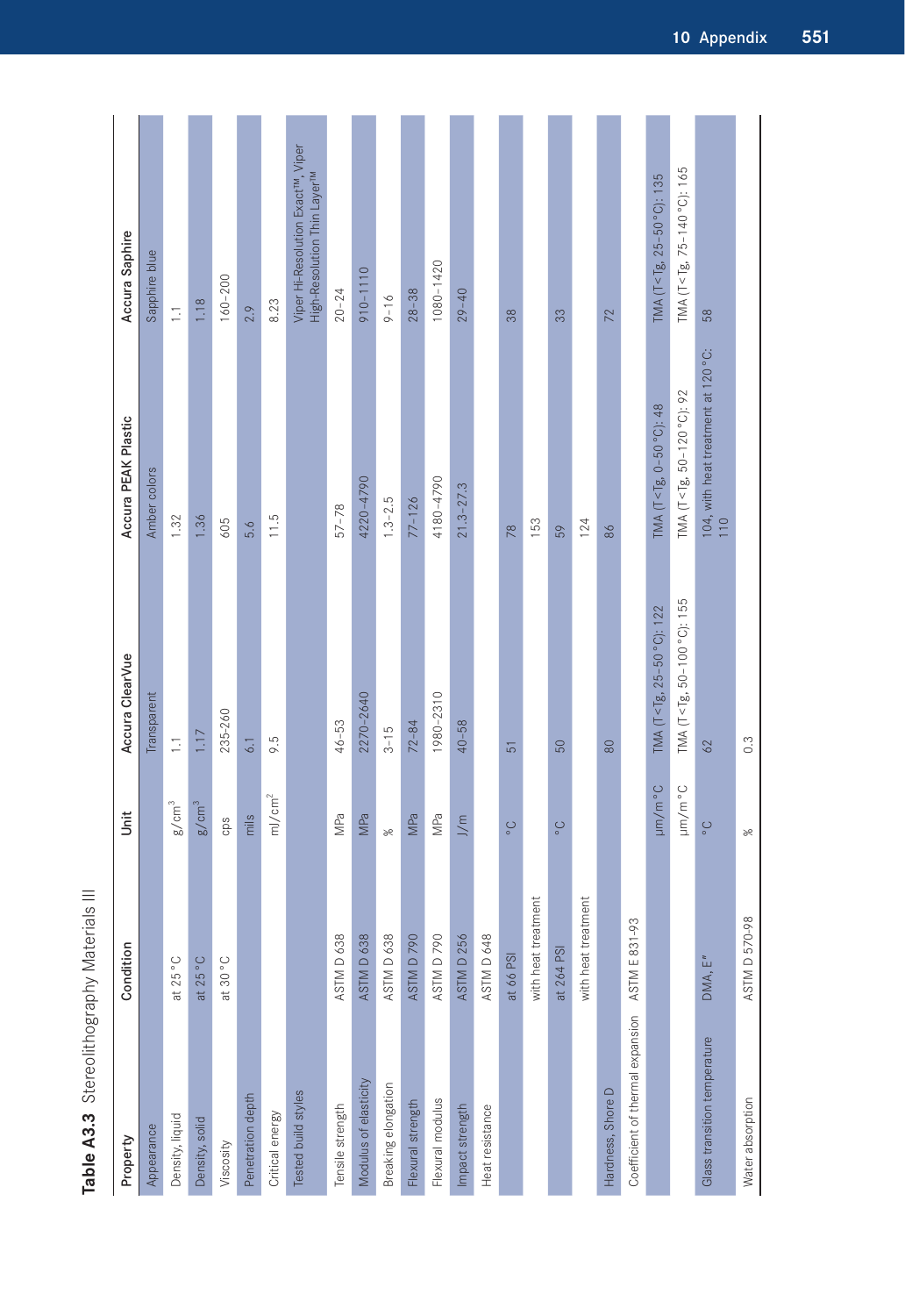| Table A3.4 Stereolithography Materials IV |                   |                     |                                                                                                                       |                           |                                                                    |
|-------------------------------------------|-------------------|---------------------|-----------------------------------------------------------------------------------------------------------------------|---------------------------|--------------------------------------------------------------------|
| Property                                  | ndition<br>Ğ      | Unit                | Accura Xtreme White 200                                                                                               | Accura Xtreme             | Accura 60                                                          |
| Appearance                                |                   |                     | White                                                                                                                 | Gray                      | Transparent                                                        |
| Density, liquid                           | 25°C<br>$\vec{a}$ | g/cm <sup>3</sup>   | 1.12                                                                                                                  | 1.13                      | 1.13                                                               |
| Density, solid                            | at 25°C           | g/cm <sup>3</sup>   | 1.18                                                                                                                  | 1.19                      | 1.21                                                               |
| Viscosity                                 | $30°$ C<br>đ      | cps                 | 650-750                                                                                                               | $250 - 300$               | 150-180                                                            |
| Penetration depth                         |                   | mils                | 4.6                                                                                                                   | 4.1                       | 6.3                                                                |
| Critical energy                           |                   | ml/cm <sup>2</sup>  | 8.3                                                                                                                   | 11.7                      | 7.6                                                                |
| Tested build Styles                       |                   |                     |                                                                                                                       | <b>EXACT<sup>IM</sup></b> | EXACT <sup>IM</sup> , FAST <sup>IM</sup> , QuickCast <sup>IM</sup> |
| Tensile strength                          | ASTMD 638         | MP <sub>a</sub>     | $45 - 50$                                                                                                             | $38 - 44$                 | $58 - 68$                                                          |
| Modulus of elasticity                     | ASTMD 638         | MP <sub>a</sub>     | 2300-2630                                                                                                             | 1790-1980                 | 2690-3100                                                          |
| Breaking elongation                       | ASTMD 638         | $\approx$           | $7 - 20$                                                                                                              | $14 - 22$                 | $5 - 13$                                                           |
| Flexural strength                         | ASTMD 790         | MPa                 | $75 - 79$                                                                                                             | $52 - 71$                 | $87 - 101$                                                         |
| Flexural modulus                          | ASTMD 790         | MPa                 | 2350-2550                                                                                                             | 1520-2070                 | 2700-3000                                                          |
| Impact strength                           | ASTM D 256        | J/m                 | $55 - 66$                                                                                                             | $35 - 52$                 | $15 - 25$                                                          |
| Heat resistance                           | ASTM D 648        |                     |                                                                                                                       |                           |                                                                    |
|                                           | at 66 PSI         | ပ္ပ                 | 47                                                                                                                    | 62                        | $53 - 55$                                                          |
|                                           | at 264 PSI        | $\mathcal{O}_\circ$ | 42                                                                                                                    | 54                        | $48 - 50$                                                          |
| Hardness, Shore D                         |                   |                     | $78 - 80$                                                                                                             |                           | 86                                                                 |
| Coefficient of thermal<br>expansion       | ASTM E 831-93     |                     |                                                                                                                       |                           |                                                                    |
|                                           |                   |                     | $\mu$ m/m°C TMA (T <tg, 30-50°c):="" 95<="" td=""><td></td><td>TMA <math>(T &lt; Tg, 0 - 20</math> °C): 71</td></tg,> |                           | TMA $(T < Tg, 0 - 20$ °C): 71                                      |
|                                           |                   | $2^{\circ}$ m/m/    | $TMA (T < Tg, 70 - 140^{\circ}C)$ : 180                                                                               |                           | TMA (T < Tg, 75-140 °C): 153                                       |
| Glass transition<br>temperature           | DMA, E"           | ပ္စ                 | 52                                                                                                                    |                           | 58                                                                 |
| Water absorption                          | ASTM D 570-98     | $\aleph$            | 0.38                                                                                                                  |                           |                                                                    |

| )<br>5<br>-<br>$-1$<br>s                                                                      |
|-----------------------------------------------------------------------------------------------|
| harman<br>١<br>.<br>C<br>C<br>C<br>C<br>C<br>C<br>C<br>C<br>C<br>C<br>C<br><br>C<br><br><br>r |
|                                                                                               |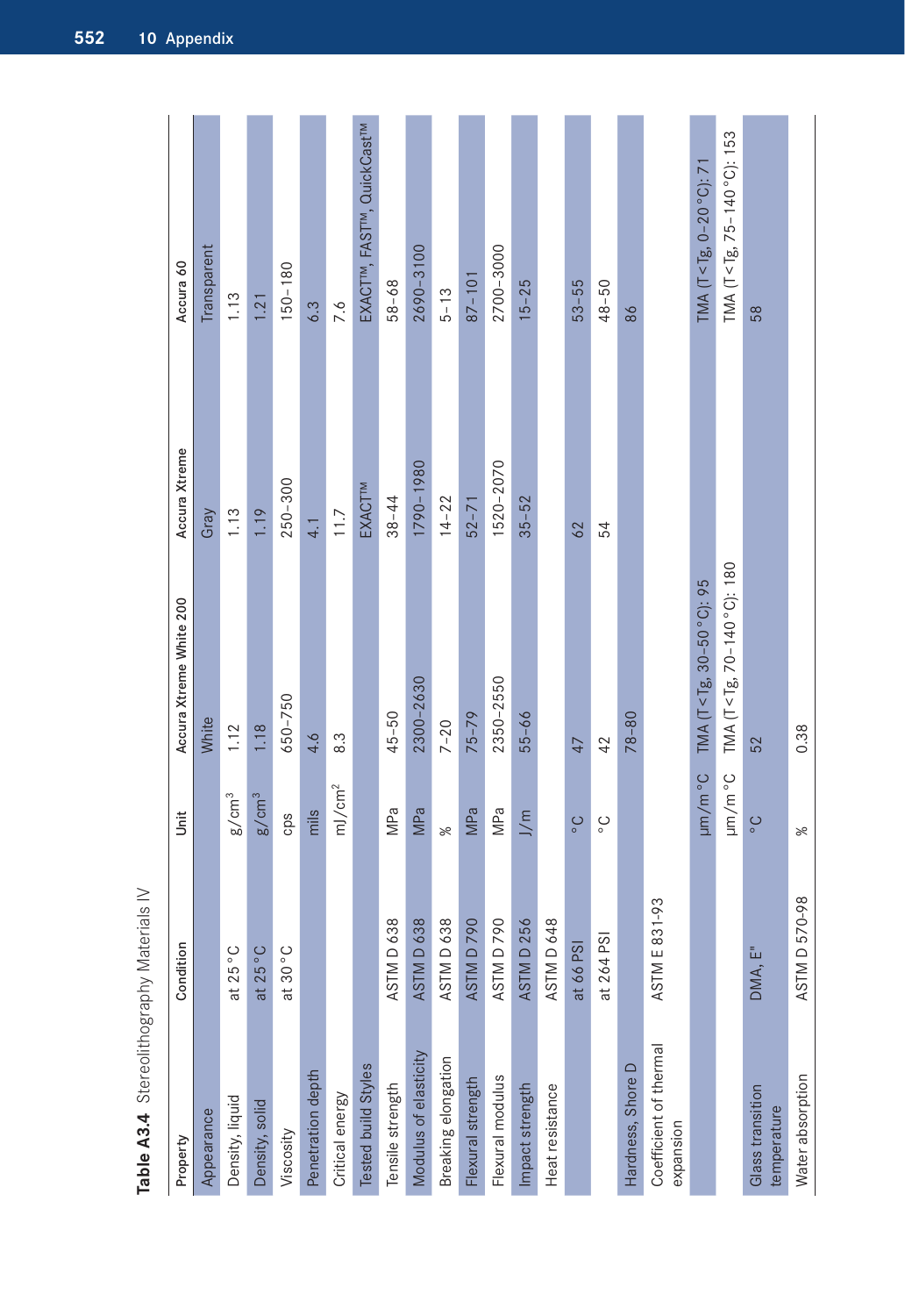| Property                         | Condition           | j                  | Accura CeraMAX                                    | Accura 48HTR                                                                                                      | Accura e-Stone |
|----------------------------------|---------------------|--------------------|---------------------------------------------------|-------------------------------------------------------------------------------------------------------------------|----------------|
| Appearance                       |                     |                    | White                                             | Transparent amber                                                                                                 | Green          |
| Density, liquid                  | at 25°C             | $\rm g/cm^3$       | 1.59                                              | 1.17                                                                                                              | 1.13           |
| Density, solid                   | 25°C<br>te          | g/cm <sup>3</sup>  | 1.62                                              | 1.23                                                                                                              | 1.19           |
| Viscosity                        | at 30°C             | cps                | 1500-2000                                         | $200 - 250$                                                                                                       | $200 - 300$    |
| Penetration depth                |                     | mils               | 5.7                                               | 5.5                                                                                                               | 4.2            |
| Critical energy                  |                     | ml/cm <sup>2</sup> | 7.2                                               | 7.4                                                                                                               | 10.5           |
| Tested build styles              |                     |                    |                                                   | Viper <sup>TM</sup> -EXACT <sup>TM</sup> , EXACT <sup>M</sup> -HR,<br>Viper <sup>TM</sup> Pro-EXACT <sup>TM</sup> | <b>EXACTM</b>  |
| Tensile strength                 | ASTMD 638           | MPa                | $78 - 87$                                         | $64 - 67$                                                                                                         | $37 - 39$      |
| Modulus of elasticity            | ASTM D 638          | MPa                | 9460-9680                                         | 2800-3980                                                                                                         | 1500-1750      |
| Breaking elongation              | ASTM D 638          | $\geqslant$        | $1 - 1.5$                                         | $4 - 7$                                                                                                           | $10 - 23$      |
| Flexural strength                | ASTM D 790          | MPa                | $137 - 145$                                       | $105 - 118$                                                                                                       | $54 - 59$      |
| Flexural modulus                 | ASTM D 790          | MPa                | 8270-8370                                         | 2760-3400                                                                                                         | 1350-1750      |
| Notched impact strength          | ASTMD 256           | 1/m                | $14.5 - 17.9$                                     | $22 - 29$                                                                                                         | $18 - 25$      |
| Heat resistance                  | ASTMD 648           |                    |                                                   |                                                                                                                   |                |
|                                  | at 66 PSI           | ပ္ပ                | 148                                               | 65                                                                                                                | $58 - 63$      |
|                                  | with heat treatment |                    | 220                                               | 130                                                                                                               |                |
|                                  | at 264 PSI          | ပ္ပ                | 95                                                | 57                                                                                                                | $51 - 55$      |
|                                  | with heat treatment |                    | 97                                                | $\frac{1}{10}$                                                                                                    |                |
| Hardness, Shore D                |                     |                    | 89                                                | 86                                                                                                                | 80             |
| Coefficient of thermal expansion | ASTM E 831-93       |                    |                                                   |                                                                                                                   |                |
|                                  |                     | $2°$ m/m/          | TMA $[T < T_g$ , 25-57°C): 31.1                   | $TMA (T < T_{\rm e}, < 50^{\circ}$ C): 115                                                                        |                |
|                                  |                     | $2^{\circ}$ u/m/   | TMA $[T < T_g$ , 70-200 °C): 87.4                 | TMA $[T > T_g$ , >120°C): 165                                                                                     |                |
| Glass transition temperature     | DMA, E"             | ပ္ပ                | 108-110, with heat treatment at<br>120°C: 112-114 | $62$ , with heat treatment at 160 °C:<br>132                                                                      | 60             |

Table A3.5 Stereolithography Materials V **Table A3.5** Stereolithography Materials V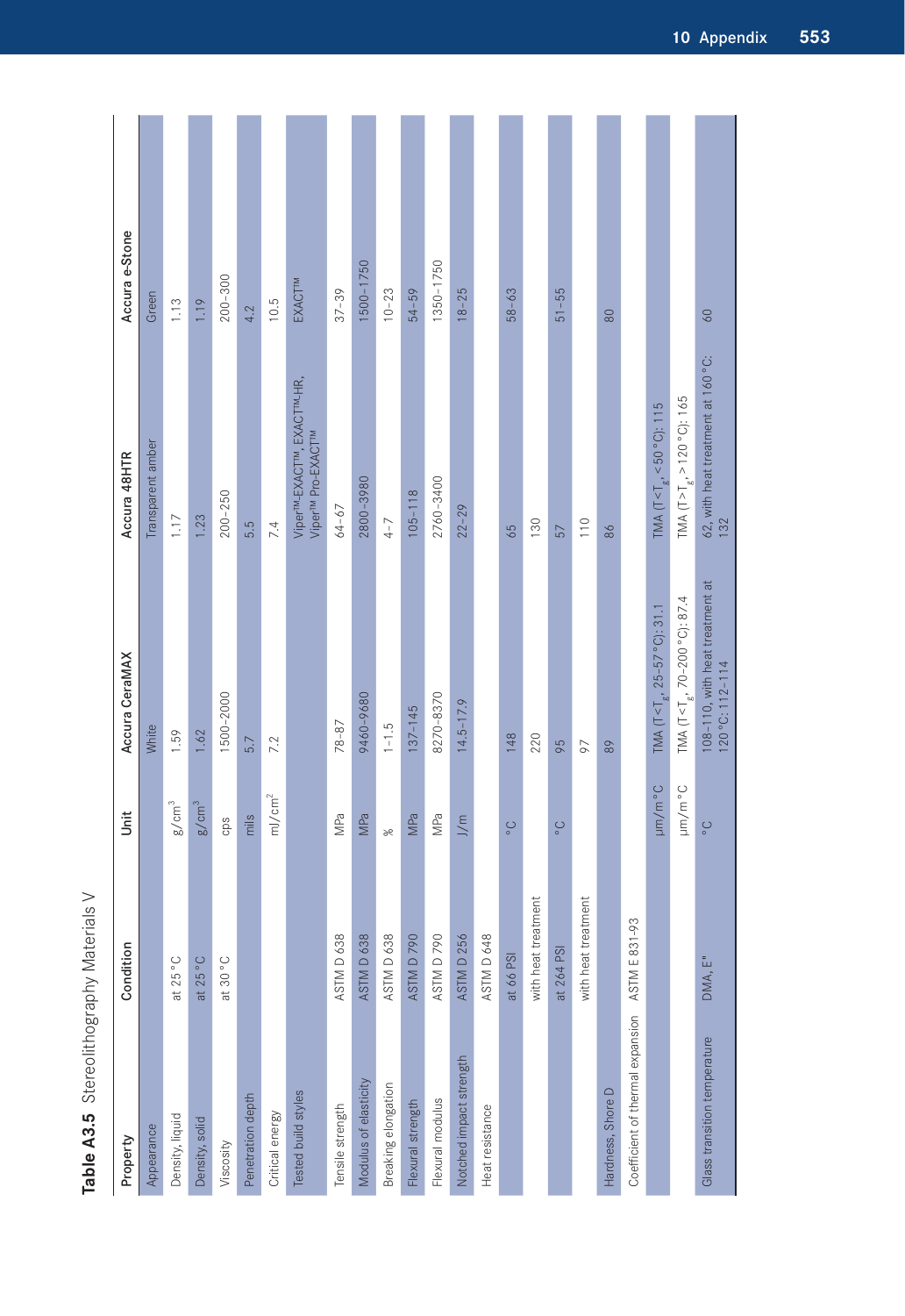| Table A3.6 Stereolithography Materials VI |               |                    |                  |                                         |                                            |
|-------------------------------------------|---------------|--------------------|------------------|-----------------------------------------|--------------------------------------------|
| Property                                  | ndition<br>š  | jit                | Accura CastPro   | Accura 55                               | Accura 25                                  |
| Appearance                                |               |                    | Transparent      | White                                   | White                                      |
| Density, liquid                           | at 25°C       | $g/cm^3$           | 1.08             | 1.13                                    | 1.14                                       |
| Density, solid                            | at 25°C       | g/cm <sup>3</sup>  | 1.17             | 1.20                                    | 1.19                                       |
| Viscosity                                 | at 30°C       | cps                | $240 - 260$      | 155-185                                 | 250                                        |
| Penetration depth                         |               | mils               | 6.2              | 5.2                                     | 4.2                                        |
| Critical energy                           |               | ml/cm <sup>2</sup> | $\overline{8.7}$ | 7.4                                     | 10.5                                       |
| Tested build styles                       |               |                    |                  | EXACTIM, FASTIM, EXACT-HR               | FASTIM, EXACTIM, EXACT-HR                  |
| Tensile strength                          | ASTM D 638    | <b>MPa</b>         | $52 - 53$        | $63 - 68$                               | 38                                         |
| Modulus of elasticity                     | ASTM D 638    | MP <sub>a</sub>    | 2490-2620        | 3200-3380                               | 1590-1660                                  |
| Breaking elongation                       | ASTM D 638    | ×                  | $4.1 - 8.3$      | $5 - 8$                                 | $13 - 20$                                  |
| Flexural strength                         | ASTM D 790    | MPa                | $82 - 84$        | $88 - 110$                              | $55 - 58$                                  |
| Flexural modulus                          | ASTM D 790    | MPa                | 2310-2340        | 2690-3240                               | 1380-1660                                  |
| Notched impact strength                   | ASTM D 256    | 1/m                | $43 - 49.5$      | $12 - 22$                               | $19 - 24$                                  |
| Heat resistance                           | ASTM D 648    |                    |                  |                                         |                                            |
|                                           | at 66 PSI     | ပ္ပ                | 51               | 55-58                                   | $58 - 63$                                  |
|                                           | at 264 PSI    | $\circ$            | 50               | $51 - 53$                               | $51 - 55$                                  |
| Hardness, Shore D                         |               |                    | 85               | 85                                      | 80                                         |
| Coefficient of thermal<br>expansion       | ASTM E 831-93 |                    |                  |                                         |                                            |
|                                           |               | $2°$ m/m/          | 102.9            | TMA $(T > T_g, >120^{\circ}$ C): 61     | TMA $(T > T_{\rm g}, >120\degree C)$ : 107 |
|                                           |               | $0o$ w/wh          | 160.2            | TMA (T > T <sub>g</sub> , >120 °C): 163 | TMA $(T > T_g, >120 °C)$ : 151             |
| Glass transition temperature              | DMA, E"       | ပ္ပ                | $\approx$        | 56                                      | 60                                         |
| Water absorption                          | ASTM D 570-98 | $\aleph$           | 0.33             |                                         |                                            |

Table A3.6 Stereolithography Materials VI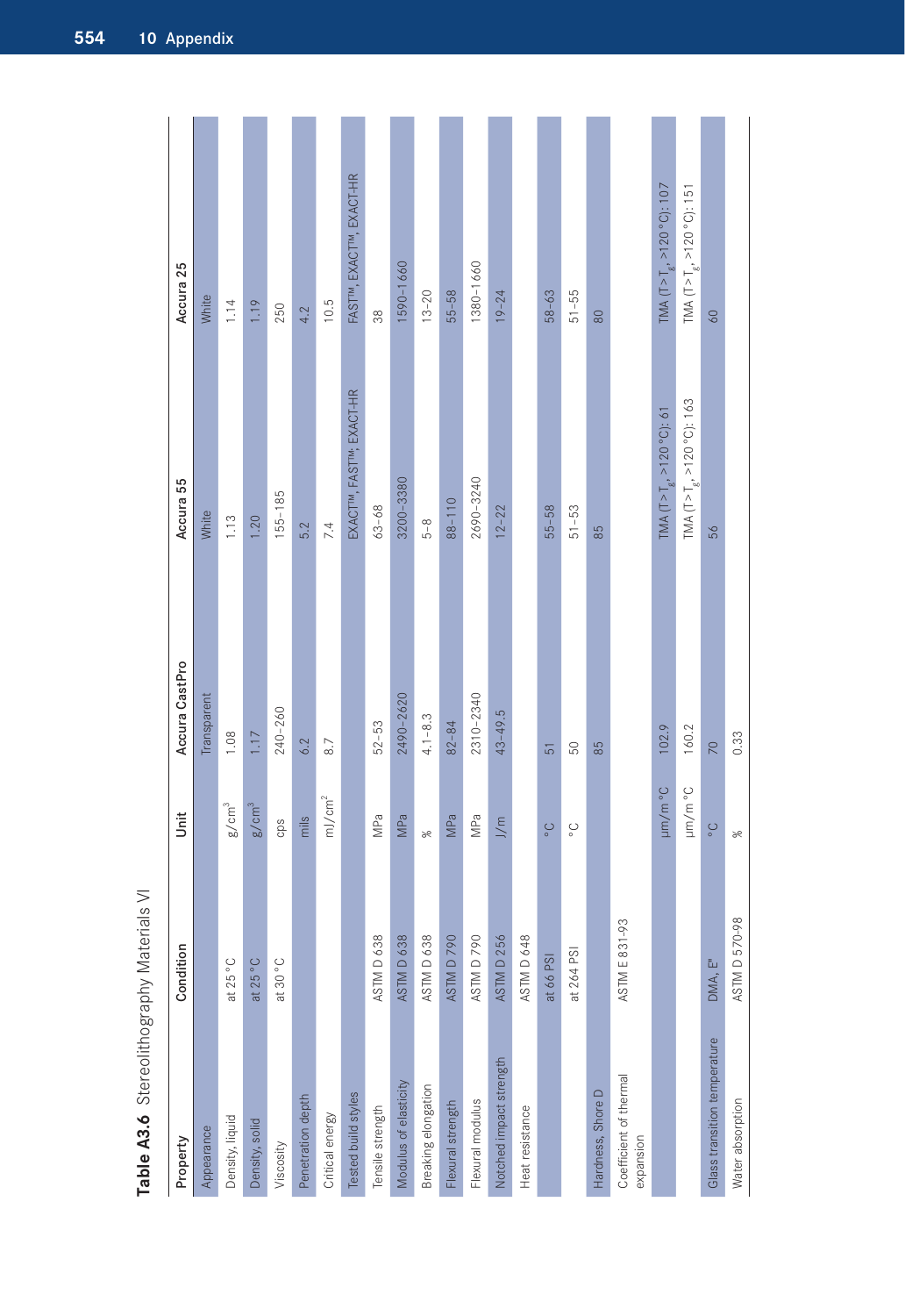| Property                         | Condition           | Jnit                 | Accura Bluestone                       | Accura Amethyst                         |
|----------------------------------|---------------------|----------------------|----------------------------------------|-----------------------------------------|
| Appearance                       |                     |                      | Blue                                   | Purple                                  |
| Density, liquid                  | at 25°C             | $g/cm^3$             | 1.70                                   | $\overline{a}$                          |
| Density, solid                   | at 25 °C            | g/cm <sup>3</sup>    | 1.78                                   | 1.23                                    |
| Viscosity                        | at 30°C             | cps                  | 1200-1800                              | 350                                     |
| Penetration depth                |                     | mils                 | 4.1                                    | 3.7                                     |
| Critical energy                  |                     | ml/cm <sup>2</sup>   | 6.9                                    | 14.4                                    |
| Tested build styles              |                     |                      | <b>EXACTM</b>                          | FASTIM, EXACTIM, EXACT-HR               |
| Tensile strength                 | ASTM D 638          | MPa                  | $66 - 68$                              | $22 - 38$                               |
| Modulus of elasticity            | ASTMD 638           | MP <sub>a</sub>      | 7600-11700                             | 3514-3996                               |
| Breaking elongation              | ASTMD 638           | ×                    | $1.4 - 2.4$                            | $0.56 - 1.04$                           |
| Flexural strength                | ASTM D 790          | MPa                  | $124 - 154$                            | $87 - 125$                              |
| Flexural modulus                 | ASTM D 790          | MP <sub>a</sub>      | 8300-9800                              | 3652-3721                               |
| Notched impact strength          | ASTMD 256           | $\frac{1}{m}$        | $13 - 17$                              | $9 - 12$                                |
| Heat resistance                  | ASTMD 648           |                      |                                        |                                         |
|                                  | at 66 PSI           | ပ္ပ                  | $65 - 66$                              | 77                                      |
|                                  | with heat treatment |                      | $267 - 284$                            |                                         |
|                                  | at 264 PSI          | ပ္ပ                  | 65                                     | 62                                      |
|                                  | with heat treatment |                      |                                        |                                         |
| Hardness, Shore D                |                     |                      | 92                                     | 87                                      |
| Coefficient of thermal expansion | ASTM E 831-93       |                      |                                        |                                         |
|                                  |                     | D <sub>o</sub> W/url | TMA $(T > T_o, >120°C)$ : 33-44        | TMA $[T > T_{\sigma}$ , >120 °C): 57    |
|                                  |                     | $2^{\circ}$ m/m/     | TMA $(T > T_g, >120^{\circ}$ C): 81-98 | TMA (T > T <sub>g</sub> , >120 °C): 133 |
| Glass transition temperature     | DMA, E''            | ပ္ပ                  | $71 - 83$                              | 103                                     |

Table A3.7 Stereolithography Materials VII **Table A3.7** Stereolithography Materials VII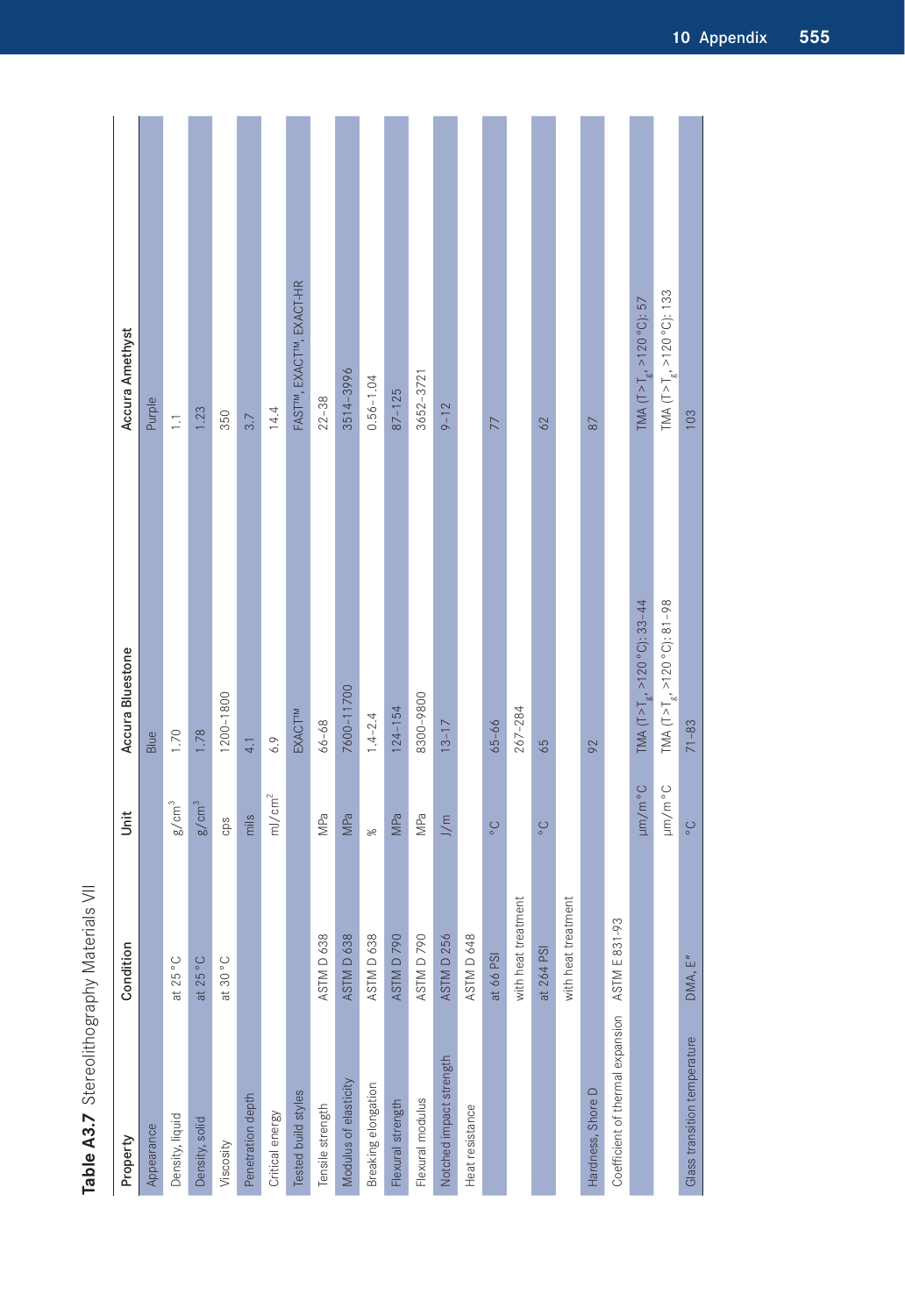| Table A3.8 Stereolithography     | Materials VIII                                    |                    |                         |                                                  |                       |                                                    |
|----------------------------------|---------------------------------------------------|--------------------|-------------------------|--------------------------------------------------|-----------------------|----------------------------------------------------|
| Property                         | Condition                                         | j                  | RenShape SL7800         |                                                  | RenShape SL7810       |                                                    |
| Appearance                       |                                                   |                    |                         |                                                  | White                 |                                                    |
| Density, liquid                  | at 25 °C                                          | $g/cm^3$           | 1.12                    |                                                  | 1.13                  |                                                    |
| Density, solid                   | at 25 °C                                          | g/cm <sup>3</sup>  | 1.15                    |                                                  | 1.16                  |                                                    |
| Viscosity                        | at 30°C                                           | cps                | 205                     |                                                  | 210                   |                                                    |
| Penetration depth                |                                                   | mils               |                         |                                                  | 5.6                   |                                                    |
|                                  | on SLA 7000/5000                                  |                    | 5.74                    |                                                  |                       |                                                    |
|                                  | auf SLA 500/3500/Vipser<br>Si <sub>2</sub> System |                    | 5.67                    |                                                  |                       |                                                    |
| Critical energy                  |                                                   | $\mathrm{mJ/cm}^2$ |                         |                                                  | 9.9                   |                                                    |
|                                  | auf SLA 7000/5000                                 |                    | 9.98                    |                                                  |                       |                                                    |
|                                  | auf SLA 500/3500/Vipser<br>Si <sub>2</sub> System |                    | 9.51                    |                                                  |                       |                                                    |
|                                  |                                                   |                    | 90 minute + UV postcure | 80°C thermal treatment<br>90 minute $UV + 2h$ at | 90 minute UV postcure | 90 minute UV $+ 2 h$ at<br>80 °C thermal treatment |
| Tensile strength                 | D 638<br>ASTM                                     | MPa                | $41 - 47$               | 44                                               | $35 - 51$             | $39 - 51$                                          |
| Modulus of elasticity            | D 638<br><b>ASTM</b>                              | MPa                | 2075-2400               | 2180-2250                                        | 1793-2400             | 2000-2400                                          |
| Breaking elongation              | D 638<br>ASTM                                     | $\aleph$           | $10 - 18$               | $10 - 15$                                        | $10 - 20$             | $10 - 14$                                          |
| Flexural strength                | ID 790<br>ASTM                                    | MPa                | $69 - 74$               | $72 - 74$                                        | $58 - 69$             | $62 - 69$                                          |
| Flexural modulus                 | D 790<br>ASTM                                     | MPa                | 2280-2650               | 2380-2640                                        | 1896-2400             | 2096-2400                                          |
| Notched impact strength          | D 256<br><b>ASTM</b>                              | 1/m                | $37 - 58$               | $37 - 48$                                        | 44-49                 | $44 - 50$                                          |
| Heat resistance                  | D 648<br>ASTM                                     |                    |                         |                                                  |                       |                                                    |
|                                  | PSI<br>at 66                                      | ပ္ပ                | 62                      | 62                                               | 51                    | 50                                                 |
| Hardness, Shore D                |                                                   |                    | $\rm 87$                | $\overline{8}$                                   | $86$                  | $\overline{8}$                                     |
| Coefficient of thermal expansion | E 831-93<br>ASTM                                  |                    |                         |                                                  |                       |                                                    |
|                                  |                                                   | $2^{\circ}$ u/m/   | 100                     | 109                                              | 96                    | $\delta$                                           |
|                                  |                                                   | $2^{\circ}$ m/mu   |                         |                                                  |                       |                                                    |
| Glass transition temperature     | Ë.<br>DMA,                                        | °                  | 57                      | S9                                               | 62                    | $62$                                               |
| Water absorption                 | ASTM D 570-98                                     | $\aleph$           |                         |                                                  |                       |                                                    |

Table A3.8 Stereolithography Materials VIII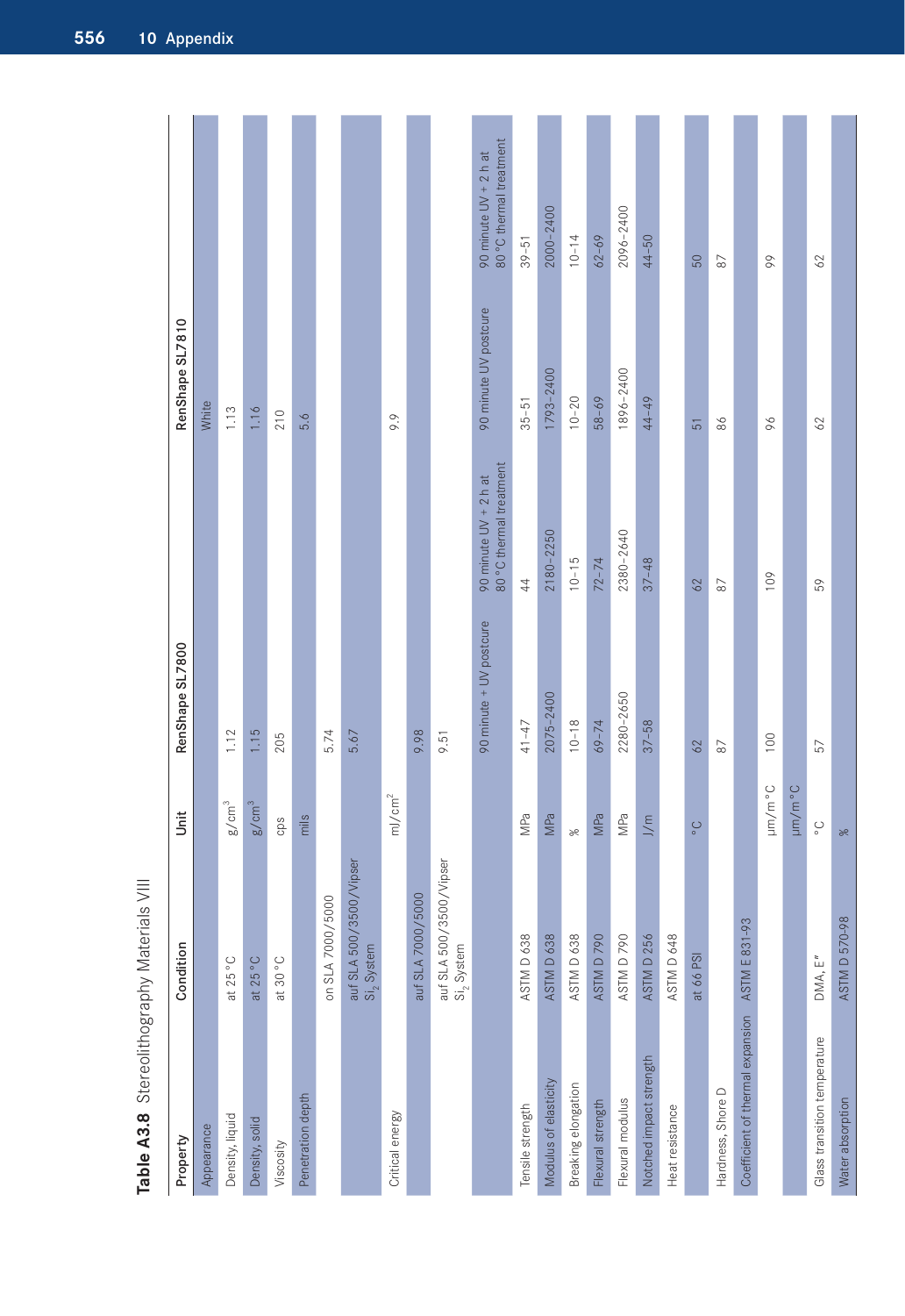|                                           | RenShape SL7840<br>RenShape SL7820<br>ji | Clear<br>White | 1.13<br>1.13<br>$g/cm^3$ | 1.16<br>1.16<br>g/cm <sup>3</sup> | 320<br>210<br>cps                                                                             | ဖ<br>4.5<br>mils  | $\frac{5}{1}$<br>$\frac{1}{2}$<br>ml/cm <sup>2</sup> | 80°C thermal treatment<br>90 minute $UV + 2h$ at<br>90 minute + UV postcure<br>80°C thermal treatment<br>90 minute $UV + 2h$ at<br>90 minute + UV post-cure | $37 - 45$<br>$36 - 45$<br>$39 - 51$<br>$36 - 51$<br>MPa | 1600-2200<br>1700-2200<br>2000-2500<br>1900-2400<br>MPa | $11 - 18$<br>$11 - 17$<br>$9 - 14$<br>$8 - 18$<br>$\geqslant$ | $62 - 80$<br>$65 - 80$<br>$62 - 80$<br>$59 - 80$<br>MPa | 1600-2200<br>1600-2200<br>2100-2500<br>2000-2400<br>MPa | $35 - 60$<br>$37 - 60$<br>$30 - 49$<br>$42 - 48$<br>J/m |                 | 46<br>48<br>50<br>5<br>ပ္ပ | 87<br>86<br>87<br>86 | 110<br>100<br>93<br>93<br>$2°$ m/m | 59<br>58<br>62<br>62<br>ပ္ပ  |
|-------------------------------------------|------------------------------------------|----------------|--------------------------|-----------------------------------|-----------------------------------------------------------------------------------------------|-------------------|------------------------------------------------------|-------------------------------------------------------------------------------------------------------------------------------------------------------------|---------------------------------------------------------|---------------------------------------------------------|---------------------------------------------------------------|---------------------------------------------------------|---------------------------------------------------------|---------------------------------------------------------|-----------------|----------------------------|----------------------|------------------------------------|------------------------------|
|                                           |                                          |                |                          |                                   |                                                                                               |                   |                                                      |                                                                                                                                                             |                                                         |                                                         |                                                               |                                                         |                                                         |                                                         |                 |                            |                      |                                    |                              |
|                                           | Condition                                |                | 25°C<br>ᄫ                | 25°C<br>₹                         | $\ensuremath{\mathsf{O}}\xspace\ensuremath{^\circ}\xspace\ensuremath{\mathsf{C}}\xspace$<br>ਨ |                   |                                                      |                                                                                                                                                             | ASTM D 638                                              | ASTM D 638                                              | ASTM D 638                                                    | ASTM D 790                                              | ASTM D 790                                              | ASTM D 256                                              | ASTM D 648      | 66 PSI<br>ᄫ                |                      | ASTM E 831-93                      | DMA, $E''$                   |
| Table A3.9 Stereolithography Materials IX | Property                                 | Appearance     | Density, liquid          | Density, solid                    | Viscosity                                                                                     | Penetration depth | Critical energy                                      |                                                                                                                                                             | Tensile strength                                        | Modulus of elasticity                                   | Breaking elongation                                           | Flexural strength                                       | Flexural modulus                                        | Impact strength                                         | Heat resistance |                            | Hardness, Shore D    | Coefficient of thermal expansion   | Glass transition temperature |

| ١<br>d<br>į<br>$\frac{1}{2}$<br>i       |
|-----------------------------------------|
|                                         |
|                                         |
|                                         |
|                                         |
| $\overline{\phantom{a}}$<br>į<br>S<br>i |
|                                         |
| Š                                       |
|                                         |
| ١                                       |
|                                         |
| ;                                       |
|                                         |
|                                         |
|                                         |
|                                         |
|                                         |
|                                         |
|                                         |
| ı                                       |
| ֧֚֚֝<br>֧֚֚֝<br>֧֖֖֚֚֝֝֝֬֝֝֬֝֬ <u>֚</u> |
|                                         |
| ı                                       |
|                                         |
| ;<br>$\overline{a}$                     |
|                                         |
|                                         |
|                                         |
|                                         |
| ١                                       |
| م<br>م                                  |
|                                         |
|                                         |
|                                         |
|                                         |
|                                         |
|                                         |
|                                         |
|                                         |
|                                         |
|                                         |
|                                         |
|                                         |
|                                         |
|                                         |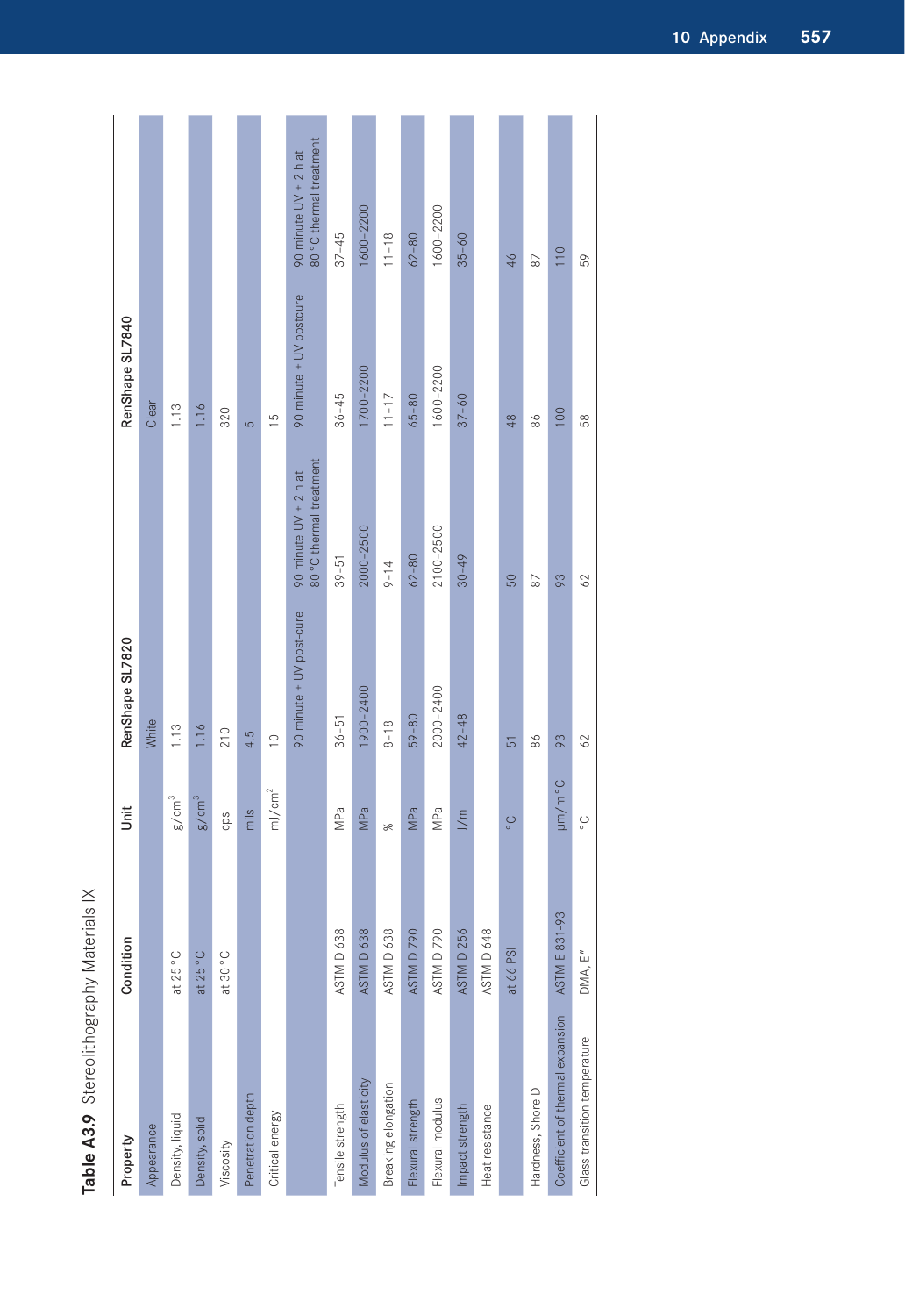| Table A3.10 Stereolithography Materials X |               |                    |                         |                                               |
|-------------------------------------------|---------------|--------------------|-------------------------|-----------------------------------------------|
| Property                                  | Condition     | j                  | RenShape SL7870         |                                               |
| Appearance                                |               |                    | Clear                   |                                               |
| Density, liquid                           | at 25°C       | g/cm <sup>3</sup>  | 1.13                    |                                               |
| Density, solid                            | at 25 °C      | g/cm <sup>3</sup>  |                         |                                               |
| Viscosity                                 | at 30°C       | cps                | 180                     |                                               |
| Penetration depth                         |               | mils               | 7.2                     |                                               |
| Critical energy                           |               | ml/cm <sup>2</sup> | 10.6                    |                                               |
|                                           |               |                    | 90 minute + UV postcure | 90 minute UV + 2 h at 80 °C thermal treatment |
| Tensile strength                          | ASTMD 638     | MPa                | $38 - 42$               | $39 - 42$                                     |
| Modulus of elasticity                     | ASTMD 638     | MPa                | 1930-2020               | 1860-2030                                     |
| Breaking elongation                       | ASTMD 638     | $\approx$          | $10 - 22$               | $10 - 23$                                     |
| Flexural strength                         | ASTM D 790    | MPa                | $65 - 71$               | $65 - 74$                                     |
| Flexural modulus                          | ASTMD790      | MPa                | 1980-2310               | $2010 - 2350$                                 |
| Impact strength                           | ASTM D 256    | $\frac{m}{l}$      | $45 - 61$               | $43 - 60$                                     |
| Heat resistance                           | ASTMD 648     |                    |                         |                                               |
|                                           | at 66 PSI     | ပ္၀                | 48                      | 49                                            |
|                                           | at 264 PSI    | $\circ$            |                         |                                               |
| Hardness, Shore D                         |               |                    | 86                      | 87                                            |
| Glass transition<br>temperature           | DMA, E''      | ပ္စ                | 56                      | 57                                            |
| Water absorption                          | ASTM D 570-98 | $\approx$          |                         |                                               |

Table A3.10 Stereolithography Materials X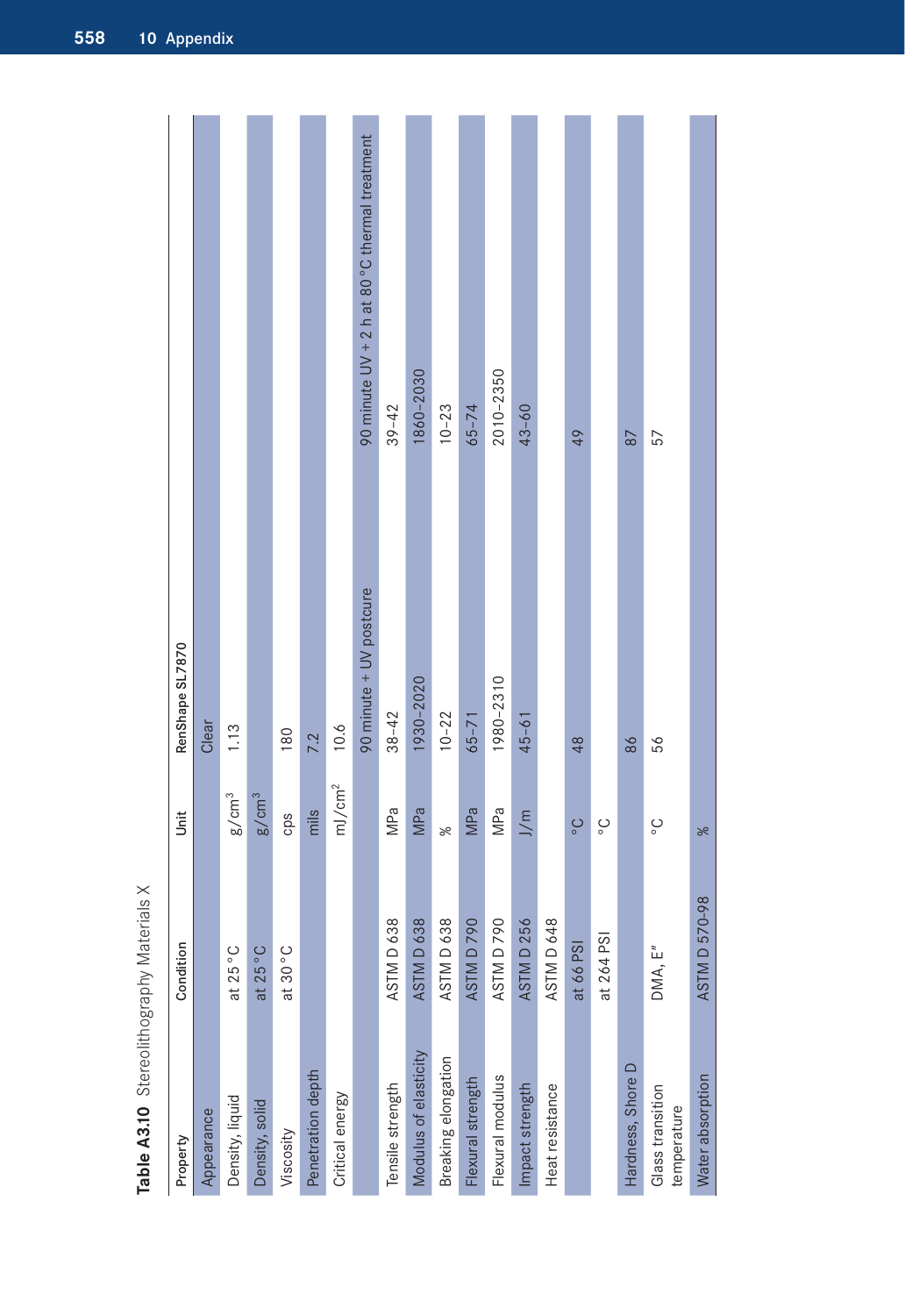| Properties                           | jiit                              |                          | 3D Systems DuraForm     | 3D Systems DuraForm | 3D Systems CastForm | 3D Systems LaserForm |
|--------------------------------------|-----------------------------------|--------------------------|-------------------------|---------------------|---------------------|----------------------|
|                                      |                                   | 3D Systems DuraForm<br>Æ | უ<br>ი                  | Flex*               | PS.                 | $\overline{4}$       |
| Type                                 |                                   | Polyamide                | Polyamide, glass-filled | Elastomer           | Wax infiltrated     | Bronze infiltrated   |
| Manufacturer/Distributor/Info        |                                   | 3D Systems               |                         |                     |                     |                      |
| Color                                |                                   | White                    | Gray                    | Natural white       | White               | Gray                 |
| Average particle size                | <sub>1</sub>                      | 58                       | 48                      | 85                  | 62                  | 34                   |
| Particle size                        | $95\% < \mu$                      | 92                       | 92                      | 138                 | 106                 | 58                   |
| Particle size area                   | $\equiv$                          | $25 - 92$                | $10 - 92$               | $21 - 138$          | $25 - 106$          | $20 - 58$            |
| Moisture absorption                  | $\approx$                         | 0.41                     | 0.3                     |                     |                     |                      |
| Specific weight                      | $\mathrm{cm}^3$<br>$\frac{1}{60}$ | $1.01 - 1.02$            | 1.49                    | 0.44                |                     | 7.8                  |
| Density (powder)                     | $\frac{3}{2}$<br>$\tilde{\omega}$ | 0.59                     | 0.84                    | 0.58                |                     | 8.15                 |
| Density (sintered material)          | /cm <sup>3</sup><br>ಎ             | 0.97                     | $\frac{1}{4}$           | 0.91                |                     | 7.5                  |
| E-Modulus                            | MP <sub>a</sub>                   | 1600                     | 4068                    | 7.4                 |                     | $138 \times 10^{3}$  |
| Breaking elongation                  | $\geqslant$                       | $\overline{4}$           | $\frac{1}{4}$           | 110                 |                     | $10.0 - 20.0$        |
| Flexural modulus                     | MPa                               | 1387                     | 3106                    | 5.9                 |                     |                      |
| Flexural strength                    | MPa                               |                          | 37                      |                     |                     |                      |
| Charpy impact strength               | kJ/m <sup>2</sup>                 | 336                      | 123                     |                     |                     |                      |
| Charpy notch impact strength         | kJ/m <sup>2</sup>                 | 32                       | $\frac{1}{4}$           |                     |                     |                      |
| Tensile strength                     | MPa                               | 44                       | 27                      | 1.8                 |                     | 610                  |
| Hardness                             | Shore A                           | 73                       | 77                      | $\circ$             |                     | <b>HRC 22</b>        |
| Residual ash                         | $\approx$                         |                          |                         |                     | 0.03                |                      |
| Melting point                        | $\circ$                           | 184                      | 185                     | 192                 |                     |                      |
| Glass transition temperature         | $\circ$                           |                          |                         |                     | 89                  |                      |
| Dimensional stability<br>temperature | $\circ$                           | 180                      | 175                     |                     |                     |                      |
|                                      |                                   |                          |                         |                     |                     |                      |

Table A3.11 Sintering Materials I **Table A3.11** Sintering Materials I

\* All values for DuraForm Flex in infiltrated state. All values for DuraForm Flex in infiltrated state.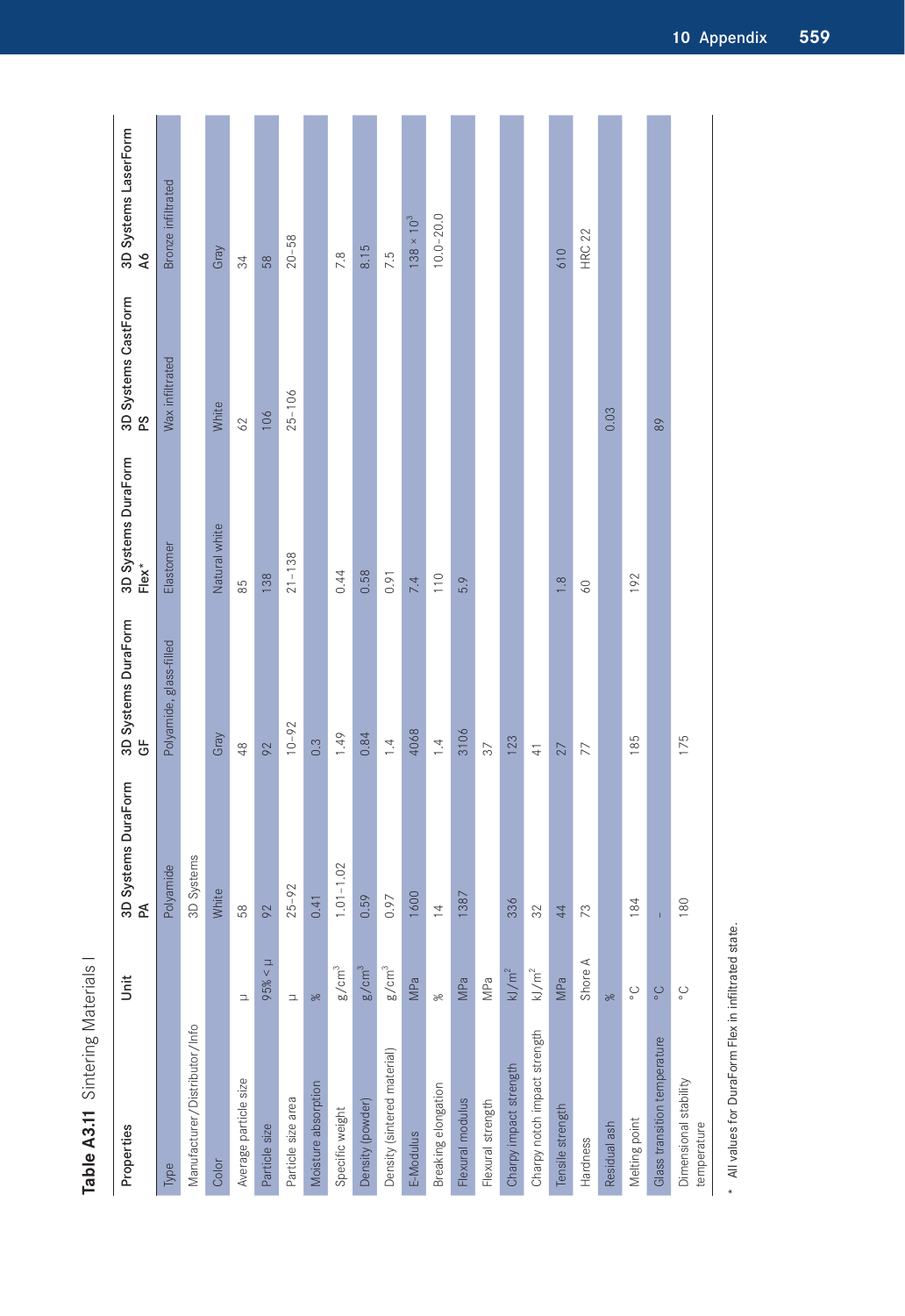| Table A3.12 Sintering Materials II            |                                   |                |             |                       |                          |                   |
|-----------------------------------------------|-----------------------------------|----------------|-------------|-----------------------|--------------------------|-------------------|
| Properties                                    | Unit                              | EOS PrimePKind | EOS PA 2200 | EOS PA 3200GF         | EOS Alumide              | EOS PrimeCast 100 |
| Type                                          |                                   | PA 12          | PA 12       | Glass-filled<br>PA 12 | Aluminum-filled<br>PA 12 | Polystyrene       |
| Color                                         |                                   | White          | White       | White                 | Gray-silver              | White             |
| Average particle size                         | $\overline{\Xi}$                  | 56             | 60          | 60                    | 60                       | 80                |
| Particle size                                 | $\stackrel{\square}{\vee}$<br>95% |                |             |                       |                          |                   |
| Particle size area                            | $\overline{\Xi}$                  |                |             |                       |                          |                   |
| Moisture absorption at 23°C                   | $\gg$                             |                |             |                       |                          |                   |
| Specific weight                               | g/cm <sup>3</sup>                 |                |             |                       |                          |                   |
| Bulk density (powder)                         | g/cm <sup>3</sup>                 | 0.44           | 0.44        | 0.61                  | 0.64                     | 0.61              |
| Density (laser-sintered material)             | g/cm <sup>3</sup>                 | 0.92           | 0.93        | 1.26                  | 1.36                     | 0.78              |
| E-Modulus/Tensile modulus/<br>Young's modulus | MPa                               | 1700           | 1700        | 3200                  | 3800                     | 1600              |
| Breaking elongation                           | $\approx$                         | $\frac{6}{15}$ | 20          | $\circ$               | $3.\overline{5}$         | 0.4               |
| Flexual moduleus                              | MPa                               | 1240           | 1240        | 2100                  | 3000                     |                   |
| Flexural strength                             | MP <sub>a</sub>                   |                |             |                       | $74 \pm 2$               |                   |
| Charpy impact strength                        | $kJ/m^2$                          | S3             | 53          | 35                    | 29                       |                   |
| Charpy notch impact strength                  | kJ/m <sup>2</sup>                 | 4.8            | 4.8         | 5.4                   | 4.6                      |                   |
| Tensile strength                              | MPa                               | 47             | 45          | 48                    | 46                       | $1.2 - 5.5$       |
| Hardness                                      | Shore D                           | 75             | 75          | 80                    | 76                       |                   |
| Residual ash                                  | $\gg$                             |                |             |                       |                          | 0.002             |
| Melting point                                 | $\circ$                           | $172 - 180$    | $172 - 180$ | $172 - 180$           | $172 - 180$              |                   |
| Dimensional stability                         |                                   |                |             |                       |                          |                   |
| according to Vicat Last A/<br>50 K/Std.       | ပ္ပ                               | 181            | 181         | 179                   |                          |                   |
| according to Vicat Last B/<br>50 K/Std.       | $\circ$                           | 163            | 163         | 166                   | 169                      |                   |
| Glass transition temperature                  | ့                                 |                |             |                       |                          | $105 \pm 1$       |
|                                               |                                   |                |             |                       |                          |                   |

Table A3.12 Sintering Materials II

All data should be regarded as guide values. All data should be regarded as guide values.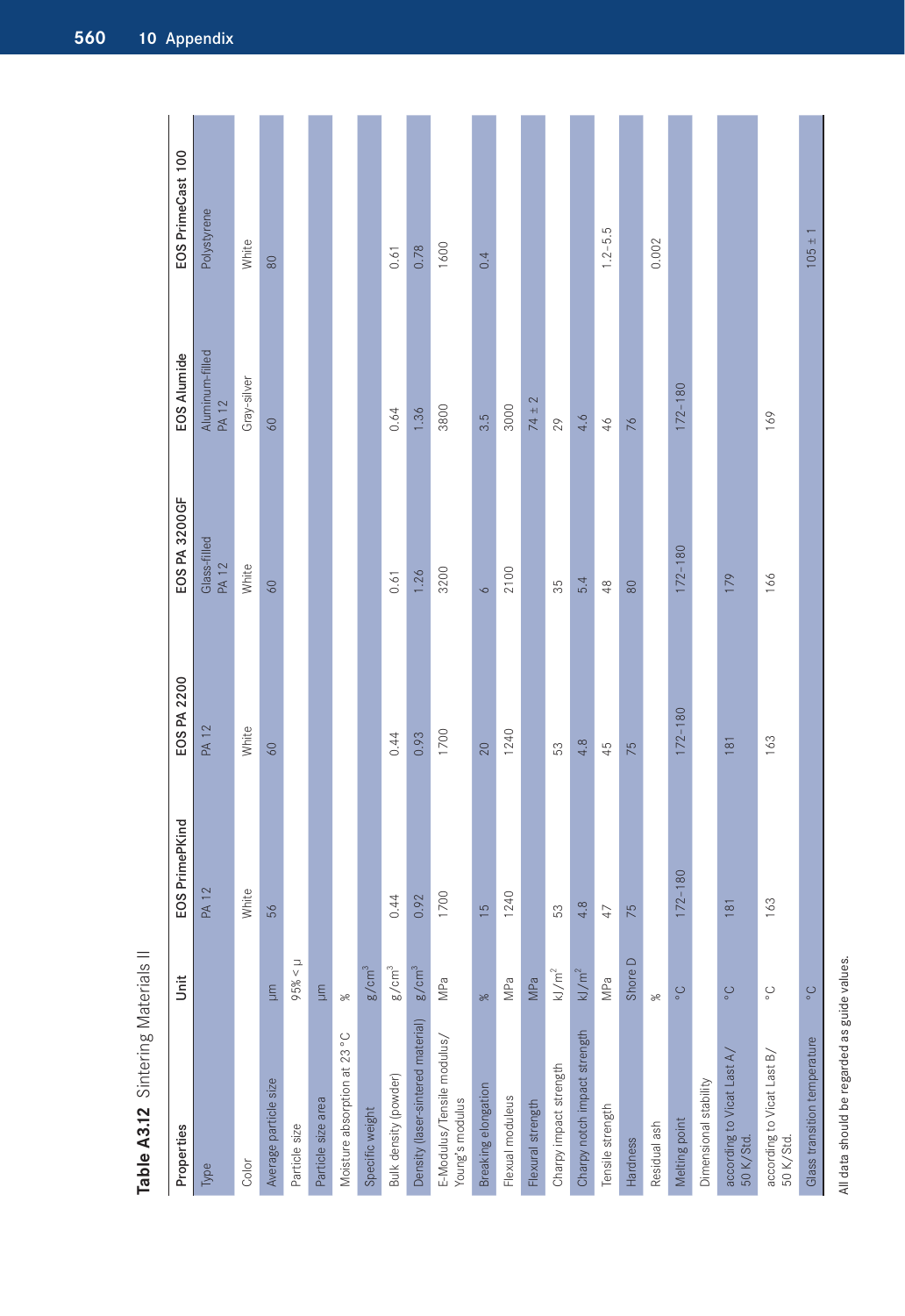| ċ<br>í<br>:<br>j                |
|---------------------------------|
| þ<br>n<br>؟<br>ة<br>¢<br>i<br>C |
| ï                               |
|                                 |

| Properties                                       | j                 | EOS DirectMetal 20           | EOS DirectSteel 20       | EOS DirectSteel H20      | EOS CoCr*              | EOS Stainless steel*   |
|--------------------------------------------------|-------------------|------------------------------|--------------------------|--------------------------|------------------------|------------------------|
| Type                                             |                   | Bronze-based metal<br>powder | Steel-based metal powder | Steel-based metal powder | CoCralloy metal powder | Stainless steel powder |
| Color                                            |                   | Brown                        | Gray                     | Gray                     | Gray                   | Gray                   |
| Average particle size                            | $\overline{\Xi}$  | $< 20$                       | < 20                     | $< 20$                   | $< 20$                 | < 20                   |
| Particle size                                    | $95\% < \mu$      |                              |                          |                          |                        |                        |
| Particle size area                               | $rac{E}{2}$       |                              |                          |                          |                        |                        |
| Moisture absorption at 23°C                      | $\gg$             |                              |                          |                          |                        |                        |
| Specific weight                                  | g/cm <sup>3</sup> |                              |                          |                          |                        |                        |
| Density (powder)                                 | $\rm g/cm^3$      |                              |                          |                          |                        |                        |
| Density (sintered material)                      | g/cm <sup>3</sup> | up to 7.6                    | up to 7.6                | up to 7.8                |                        |                        |
| E-Modulus/Tensile modulus/<br>Young's modulus    | MPa               | 80                           | 130                      | 180                      |                        |                        |
| Breaking elongation                              | $\approx$         |                              |                          |                          | $5 - 12$               | 30                     |
| Flexural modulus                                 | NPa               |                              |                          |                          |                        |                        |
| Flexural strength                                | N/mm <sup>2</sup> | 700                          | 1000                     | 2000                     |                        |                        |
| Charpy impact strength                           | kJ/m <sup>2</sup> |                              |                          |                          |                        |                        |
| Charpy notch impact strength                     | kJ/m <sup>2</sup> |                              |                          |                          |                        |                        |
| Tensile strength                                 | MP <sub>a</sub>   | up to 400                    | up to 600                | up to 1100               | 1300                   | 1000                   |
| Hardness                                         |                   | 110 HB, 115 HV               | 220 HB, 225 HV           | 350-420 HV, 35-42 HRC    | 30-52 HRC              | 240 HB                 |
| Residual ash                                     | $\geqslant$       |                              |                          |                          |                        |                        |
| Melting point                                    | $\overline{O}$    |                              |                          |                          |                        |                        |
| Heat resistance                                  |                   |                              |                          |                          |                        |                        |
| at 0.45 MPa                                      | ပ္ပ               |                              |                          |                          |                        |                        |
| at 1.84 MPa                                      | $\circ$           |                              |                          |                          |                        |                        |
| Glass transition temperature                     | $\circ$           |                              |                          |                          |                        |                        |
| أميد ملائنية مواطن معتمدة مطاطلين مامي مدمله الق |                   |                              |                          |                          |                        |                        |

All data should be regarded as guide values.

Preliminary values

All data should be regarded as guide values.<br>\* Preliminary values<br>\*\* Hardness testing by Vickers (HV), Rockwell B (HRB), and Rockwell C (HRC). \*\* Hardness testing by Vickers (HV), Rockwell B (HRB), and Rockwell C (HRC).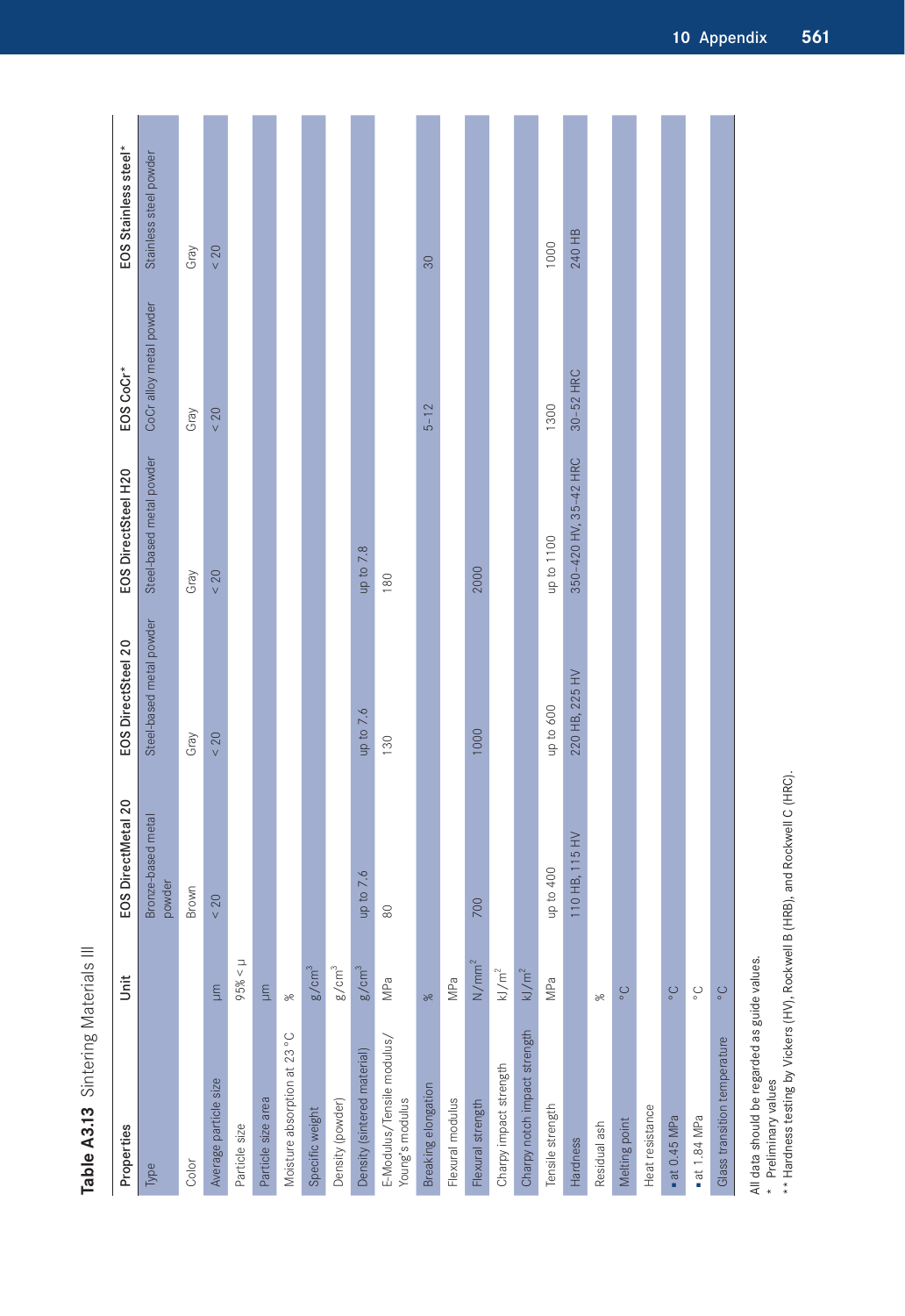| Table A3.14 Sintering Materials IV             |                     |                        |                 |                 |
|------------------------------------------------|---------------------|------------------------|-----------------|-----------------|
| Properties                                     | jnit                | EOS Ceramics 5.2       | EOS QuKindz 4.2 | EOS QuKindz 5.7 |
| Type                                           |                     | Aluminum silicate sand | Quartz sand     | Quartz sand     |
| Color                                          |                     | Brown                  | Brown           | Brown           |
| Average particle size                          | $\overline{\Xi}$    | $130 \pm 20$           | $140 \pm 20$    | $160 \pm 10$    |
| Particle size                                  | $95\% < \mu$        |                        |                 |                 |
| Particle size area                             | $\overline{\Xi}$    |                        |                 |                 |
| Moisture absorption at 23 °C                   | $\approx$           |                        |                 |                 |
| Specific weight                                | g/cm <sup>3</sup>   |                        |                 |                 |
| Bulk density (powder)<br>(by VDGP27)           | g/cm <sup>3</sup>   | $1.64 \pm 0.05$        | $1.4 \pm 0.04$  | $1.35 \pm 0.03$ |
| Density (sintered material)                    | g/cm <sup>3</sup>   |                        |                 |                 |
| E-Modulus/Tensile modulus/<br>Young's modulus  | MPa                 |                        |                 |                 |
| Breaking elongation                            | æ                   |                        |                 |                 |
| Flexual moduleus                               | MPa                 |                        |                 |                 |
| Hot flexural strength (according<br>to VDGP74) | N/cm                | $800 \pm 80$           | $600 \pm 60$    | $550 \pm 55$    |
| Cold flexural strength<br>(nach VDGP74)        | $N/cm^2$            | $2000 \pm 200$         | $1600 \pm 160$  | $1500 \pm 150$  |
| Charpy impact strength                         | kJ/m <sup>2</sup>   |                        |                 |                 |
| Charpy notch impact strength                   | kJ/m <sup>2</sup>   |                        |                 |                 |
| Tensile strength                               | MPa                 |                        |                 |                 |
| Hardness at 23 °C                              | Shore A             |                        |                 |                 |
| Residual ash                                   | $\gg$               |                        |                 |                 |
| (sand base material)<br>Melting point          | $\circ$             | 1825                   | 1700            | 1700            |
| Heat resistance                                |                     |                        |                 |                 |
| at 0.45 MPa                                    | $_{\circ}^{\circ}$  |                        |                 |                 |
| at 1.84 MPa                                    | $\mathcal{O}_\circ$ |                        |                 |                 |
| Glass transition temperature                   | $_{\circ}^{\circ}$  |                        |                 |                 |
| Loss on ignition (according to<br>VDG-P74)     | $\aleph$            | $5.2 \pm 0.2$          | $4.2 \pm 0.2$   | $5.7 \pm 0.2$   |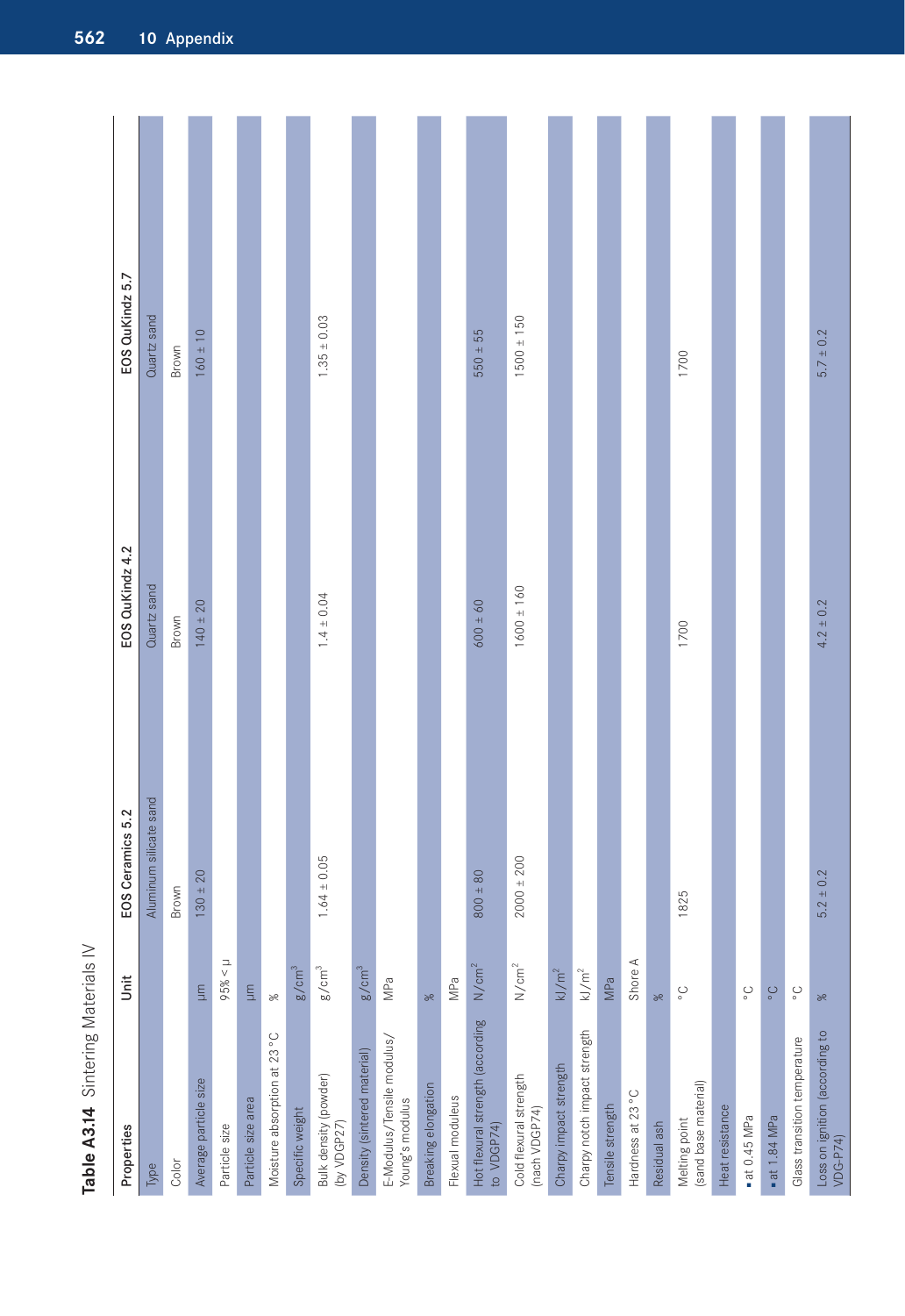| Table A3.15 Sintering Materials V    |                             |                                |                          |                            |                |
|--------------------------------------|-----------------------------|--------------------------------|--------------------------|----------------------------|----------------|
| Properties                           | jsit                        | Windform XT                    | Windform Pro B Polyamide | ARCAM H13                  | ARCAM TI6A114V |
| Type                                 |                             | Carbon composite               |                          | CrMoVa Leg.                | Titan Leg.     |
| Manufacturer/Vertreiber/Infos        |                             | CRP-Technology www.windform.it |                          | ARCAM Sweden www.arcam.com |                |
| Color                                |                             | <b>Black</b>                   | Gray                     | Gray                       | Gray           |
| Average particle size                | $\Rightarrow$               |                                |                          |                            |                |
| Particle size                        | $\frac{1}{\sqrt{2}}$<br>95% |                                |                          |                            |                |
| Particle size area                   | $\equiv$                    |                                |                          | $15 - 40$                  | $20 - 50$      |
| Moisture absorption                  | 88                          |                                |                          |                            |                |
| Specific weight                      | $g/cm^3$                    |                                |                          | 7.8                        | 4              |
| Density (powder)                     | g/cm <sup>3</sup>           |                                |                          |                            |                |
| Density (sintered material)          | $g/cm^3$                    |                                |                          |                            |                |
| E-Modulus                            | MPa                         | 7320                           | 3612                     | 210,000                    | 128,000        |
| Breaking elongation                  | $\approx$                   | 2.6                            | 3.81                     |                            | $\frac{1}{2}$  |
| Flexural modulus                     | MPa                         | 1387                           | 3106                     |                            |                |
| Flexural strength                    | MPa                         | 131.5                          | 96.1                     |                            |                |
| Charpy impact strength               | kJ/m <sup>2</sup>           |                                |                          |                            |                |
| Charpy notch impact strength         | $kJ/m^2$                    | 4.73                           | 2.69                     |                            |                |
| Tensile strength                     | MPa                         | 77.85                          | 47.05                    | 1300                       | 930            |
| Hardness                             | Shore A                     | 92                             |                          | HRC 48-50                  | HRC 30-35      |
| Residual ash                         | $\approx$                   |                                |                          |                            |                |
| Melting point                        | $\circ$                     | 179.33                         | 180                      |                            |                |
| Glass transition temperature         | $\circ$                     |                                |                          |                            |                |
| Dimensional stability<br>temperature | $\circ$                     |                                |                          |                            |                |
|                                      |                             |                                |                          |                            |                |

\* All values for DuraForm Flex in infiltrated state. All values for DuraForm Flex in infiltrated state.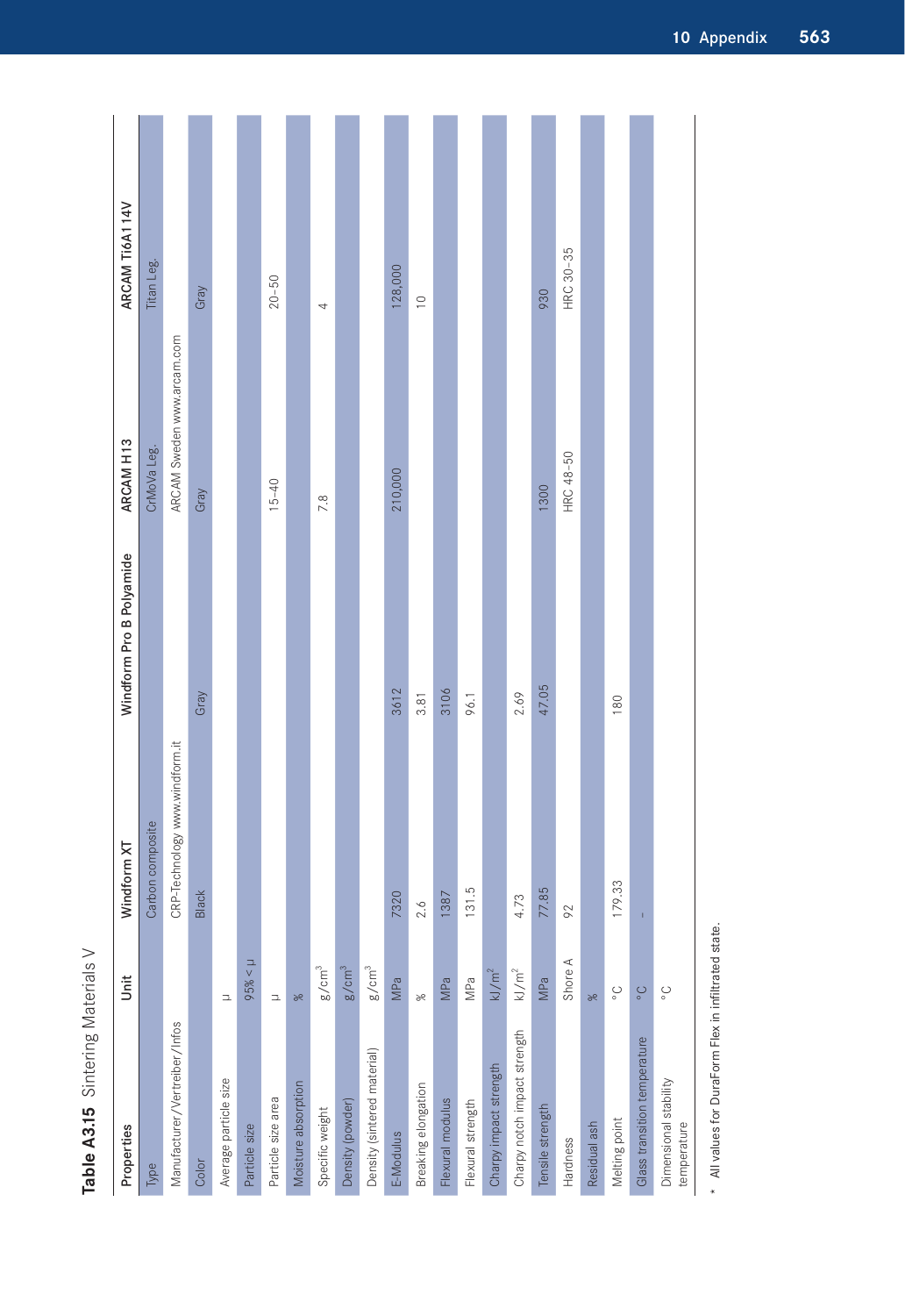| တ<br>ᡕ<br>ate <sub>i</sub><br>ž |
|---------------------------------|
| MQ<br>Ш.                        |
| $\bullet$<br>۳<br>43.           |
| Φ<br>āb,                        |

| Table A3.16 FDM Materials    |                      |                   |               |                |                  |             |
|------------------------------|----------------------|-------------------|---------------|----------------|------------------|-------------|
| Properties                   | Unit                 | Polycarbonat      | <b>ABS</b>    | ABSplus        | <b>ABSi</b>      | <b>DPSU</b> |
| Manufacturer/Contact/Web     |                      | www.stratasys.com |               |                |                  |             |
| E-Modulus                    | MPa                  | 2000              | 1627          | 2265           | 1915             | 2068        |
| Breaking elongation          | ৯ৎ                   | က                 | $\circ$       |                | $\overline{3}$ . | က           |
| Flexural modulus             | MPa                  | 2137              | 1834          | 2198           | 1820             | 2206        |
| Flexural strength            | MP <sub>a</sub>      | 97                | $\frac{1}{4}$ | 52             | $\overline{61}$  | 110         |
| Notch impact strength        | kJ/m <sup>2</sup>    | 53.4              | 106           | 6 <sup>o</sup> | 101.0            | 58.73       |
| Tensile strength             | MP <sub>a</sub>      | 52                | 22            | 36             | 37               | 55          |
| Heat resistance              |                      |                   |               |                |                  |             |
| at 0.45 MPa                  | $\circ$              | 127               | 96.00         |                | 95               | 189         |
| at 1.84 MPa                  | $_{\circ}^{\circ}$   |                   |               |                |                  |             |
| Glass transition temperature | ပ္ပ                  | 161               | 104           | n. a.          | 116              | 230         |
| Density                      | $\overline{5}$<br>50 | 1.2               | 1.05          | 1.04           | 1.08             | 1.28        |
|                              |                      |                   |               |                |                  |             |

Special Features: Special Features:

The materials are available in colors: white, black, red, blue, green, yellow, and custom-made in any RAL color.<br>ABSI: meets all FDA USP CLASS VI requirements, gamma-sterilizable. The materials are available in colors: white, black, red, blue, green, yellow, and custom-made in any RAL color. ABSi: meets all FDA USP CLASS VI requirements, gamma-sterilizable.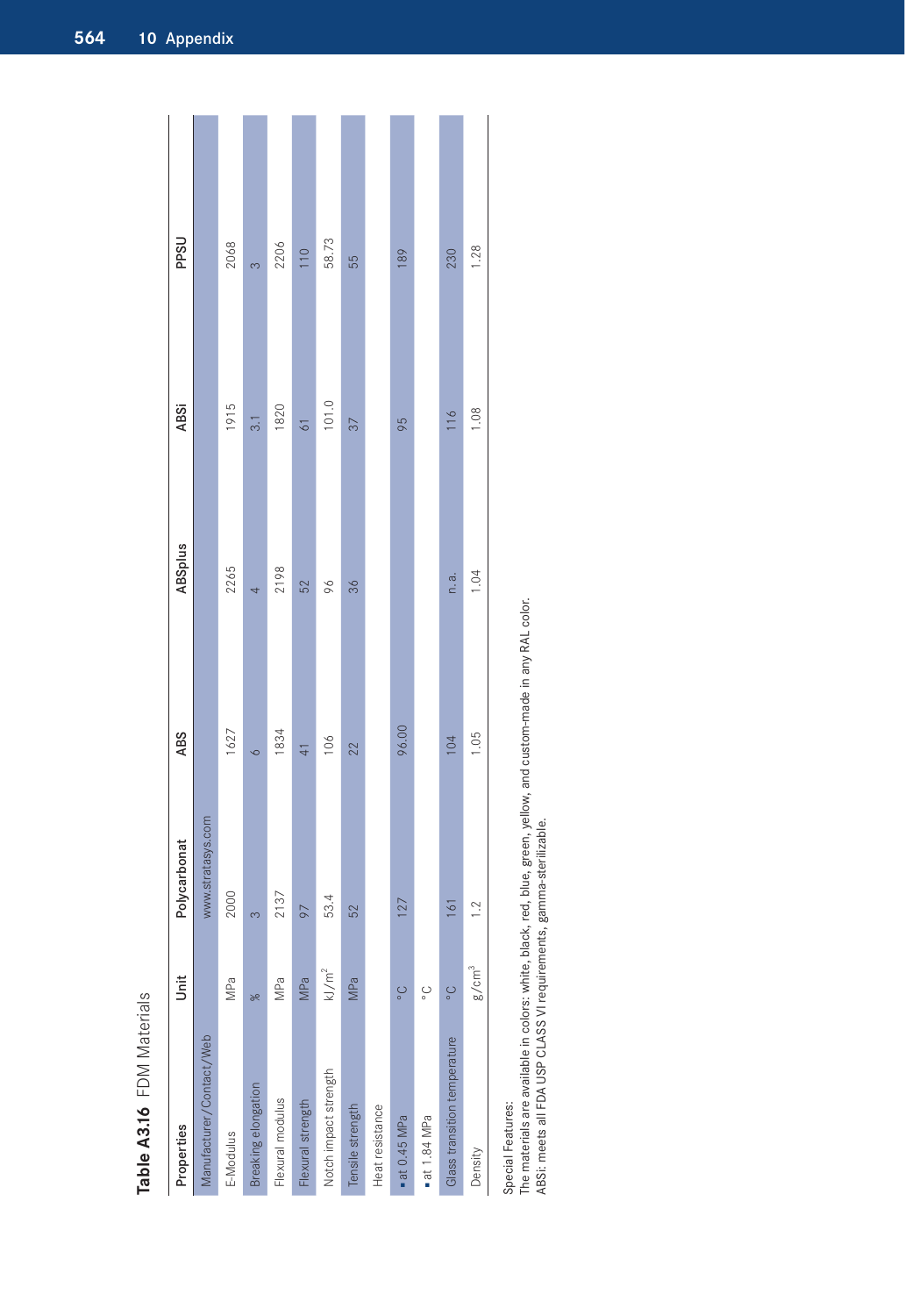| $-20.20$    |  |
|-------------|--|
|             |  |
| ś           |  |
| d<br>7<br>e |  |
| ¢<br>ï      |  |
| ı           |  |

| Properties                       | Unit                    | Protobuild               | Protosupport |
|----------------------------------|-------------------------|--------------------------|--------------|
| Type                             |                         | Green building materials | Red supports |
| Manufacturer                     |                         | Solidscape               |              |
| Density                          | g/cm <sup>3</sup>       | 1.25                     | 0.93         |
| Melting temperature              | ပ္ပ                     | $92 - 106$               | $50 - 72$    |
| Flame temperature                | ပ္ပ                     | $>175$                   | $>175$       |
| Shore hardness                   | $\leq$<br>Shore         | 45                       | 33           |
| Coefficient of thermal expansion |                         |                          |              |
| $0.05$ is $\bullet$              | ppm/°C                  | 82.7                     | 351.3        |
| $-$ at 55 $\degree$ C            | $rac{C}{\circ}$<br>ppm/ |                          | 403.2        |
| $\sim 0.09$ pe $\blacksquare$    | ppm/°C                  | 87.6                     |              |
| $-$ at 70 $\degree$ C            | ပ္ပံ<br>ppm/            | 91.4                     |              |
|                                  |                         |                          |              |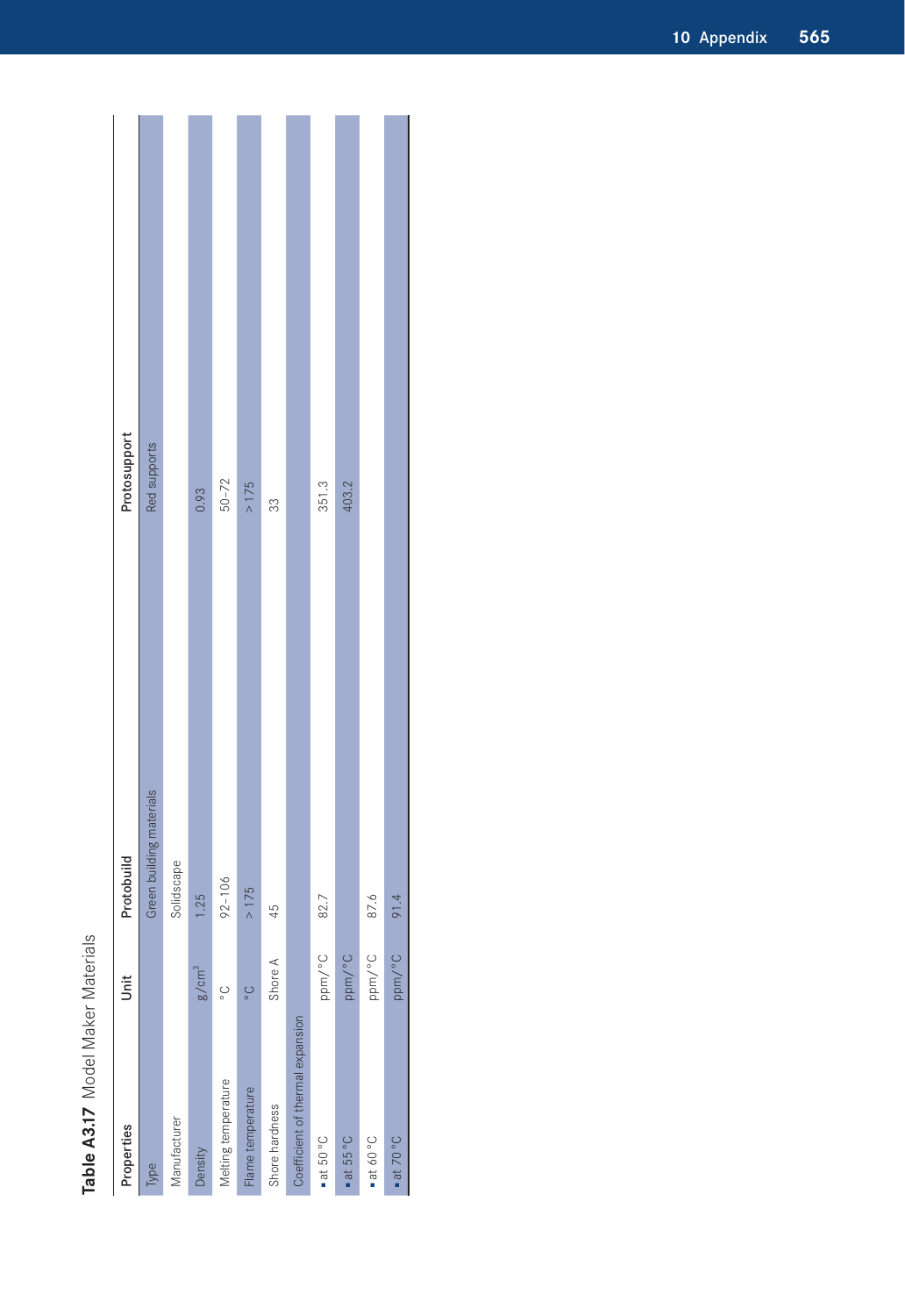| Ľ<br>כי<br>eueria<br>5<br>NO         |  |
|--------------------------------------|--|
| $\frac{8}{2}$<br>ă<br>Q<br>$\vec{a}$ |  |

| Table A3.18 LOM Materials       |                   |                     |                |            |                   |            |
|---------------------------------|-------------------|---------------------|----------------|------------|-------------------|------------|
| Properties                      | j                 | LPH 042             | LXP 050        |            | LGF 045           |            |
| Type                            |                   | Paper               | Polyester      |            | Glass fiber       |            |
| Manufacturer                    |                   | Helisys             | Helisys        |            | Helisys           |            |
| Model characteristics           |                   | Transverse<br>Fiber | Fiber          | Transverse | Fiber             | Transverse |
| Density                         | g/cm <sup>3</sup> | 1.449               | $1.0 - 1.3$    |            | $\frac{3}{2}$     |            |
| E-Modulus                       | MP <sub>a</sub>   | 2524                | 3435           |            |                   |            |
| Tensile strength                | <b>MPa</b>        | $\frac{4}{1}$<br>26 | 85             |            | >124.1            | 4.8        |
| Compressive strength            | MPa               | 115.3<br>$-15.1$    | $\overline{1}$ | 52         | ï                 | ï          |
| Compression modulus             | MPa               | 406.9<br>2192.9     | 2460           | 1601       | I                 | I          |
| Max. deformation under pressure | æ                 | 40.4<br>1.01        | 3.58           | 2.52       | ï                 | ï          |
| Flexural strength               | MPa               | $2.8 - 4.8$         | $4.3 - 9.7$    |            | J                 |            |
| Glass transition temperature    | ပ္ပ               | $\frac{30}{2}$      | ï              |            | $53 - 127$        |            |
| Coefficient of expansion        | ppm/K             | 185.4<br>3.7        | 17.2           | 229        | y: 15.5<br>x: 3.9 | z: 111.1   |
| Thermal conductivity            | W/mK              | 0.117               | Ï              |            | Ï                 |            |
| Ash content                     | $\aleph$          | $2.7 - 3.1$         | I.             |            | $\overline{1}$    |            |
|                                 |                   |                     |                |            |                   |            |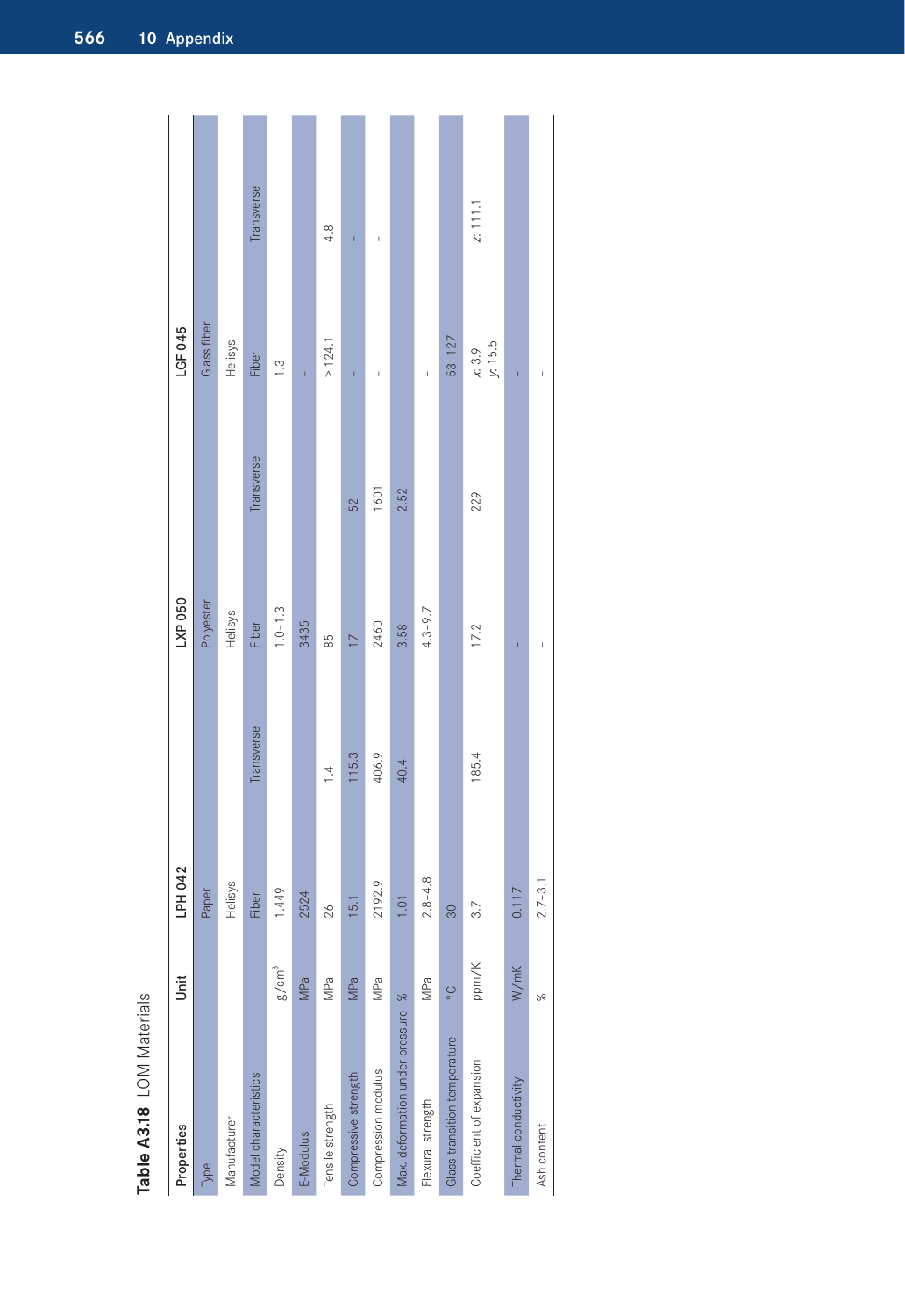| atarial          |
|------------------|
| ă<br>L<br>ć      |
| සි               |
| ä<br>Ņ<br>.<br>< |
| 青                |

| Properties                                    | ji                                          | zp130*        |
|-----------------------------------------------|---------------------------------------------|---------------|
| Manufacturer                                  |                                             | Z Corporation |
| Color                                         |                                             | White         |
| Average particle size                         | E                                           | 50.00         |
| Particle size                                 | $\underset{\vee}{\rightrightarrows}$<br>95% |               |
| Particle size area                            | E                                           |               |
| Moisture absorption at 23°C                   | $\geqslant$                                 |               |
| Specific weight                               | g/cm <sup>3</sup>                           |               |
| Density (Powder)                              | $g/cm^3$                                    | 1.60          |
| Density (sintered material)                   | g/cm <sup>3</sup>                           |               |
| E-Modulus/Tensile modulus/<br>Young's modulus | MPa                                         |               |
| Breaking elongation                           | $\approx$                                   |               |
| Flexural modulus                              | MPa                                         |               |
| Flexural strength                             | MPa                                         |               |
| Charpy impact strength                        | kJ/m <sup>2</sup>                           |               |
| Charpy notch impact strength                  | kJ/m <sup>2</sup>                           |               |
| Tensile strength                              | MPa                                         |               |
| Hardness at 23 °C                             | Shore A                                     |               |
| Residual ash                                  | $\geqslant$                                 |               |
| Melting point                                 | ပ္ပ                                         |               |
|                                               |                                             |               |

All data without infiltration.

\* All data without infiltration.<br>The component receives its individual properties only through infiltration. The component receives its individual properties only through infiltration.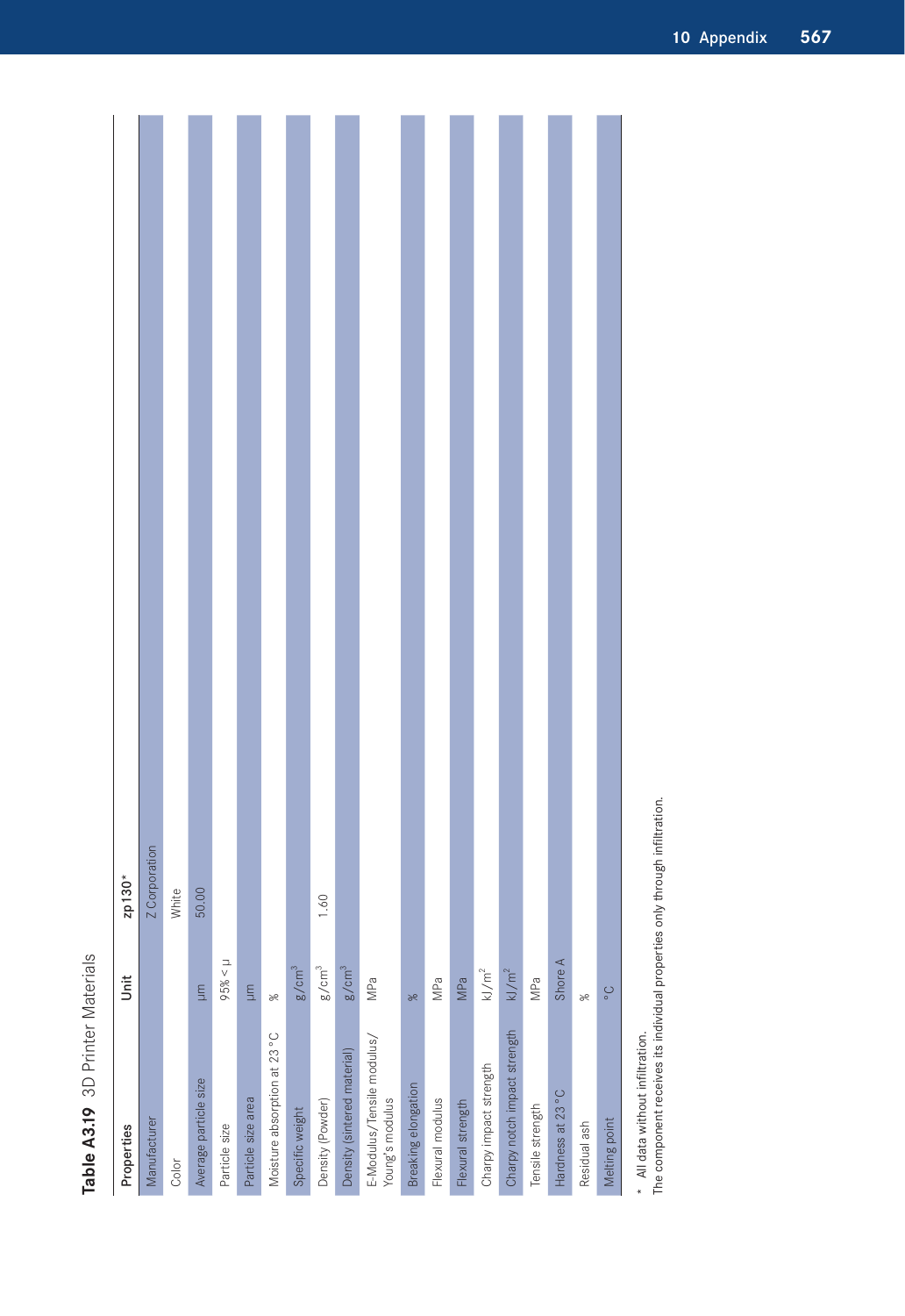| Table A3.20 Casting Resins |                                  |                   |                  |                            |                            |                      |
|----------------------------|----------------------------------|-------------------|------------------|----------------------------|----------------------------|----------------------|
| Property                   | Š                                | PX 774            | 2170             | Biresin G 55               | MG 8051                    | Megithan 2MD787      |
| Manufacturer               |                                  | Axson             | HEK              | SIKA                       | ebalta                     | <b>BIOTOOL</b>       |
| Pronounced property        |                                  | Elastic           | Hard             | Impact / flexural strength | High-temperature resistant | Clear (UV resistant) |
| Aspect/Color               |                                  | <b>Black</b>      | Yellowish        | Opaque                     | <b>Black</b>               | Transparent          |
| Mixing ratio A:B           | 8:38                             | 44:100            | 100:150          | 80:100                     | 100:70                     | 100:300              |
| Pot life (g; °C)           | min                              | $2 - 3$ (100; 25) | 4 (100; 25)      | 4 (300; 20)                | $5 - 7$ (200; 20)          | 15-20 (200; 20)      |
| Viscosity (25°C)           |                                  |                   |                  |                            |                            |                      |
| Component A                | Pa · s                           | $0.025 - 0.045$   | 0.63             | 1.45(23°C)                 | $0.7 \pm 0.10$             | 1.5                  |
| Component B                | S<br>$Pa$ .                      | $0.8 - 1.2$       | 0.23             | 0.3(23°C)                  | $0.7 \pm 0.10$             | $0.8 - 2.2$          |
| Spec. Weight (25°)         |                                  |                   |                  |                            |                            |                      |
| Component A                | $\text{dm}^3$<br>$\frac{1}{8}$   | $1.18 - 1.22$     | $\overline{E}$   | 1.06(23°C)                 | $1.14 \pm 0.2$             | $\,$                 |
| Component B                | dm <sup>3</sup><br>$\frac{1}{8}$ | $1.03 - 1.07$     | 1.22             | 1.22(23°C)                 | $1.16 \pm 0.2$             | ī                    |
| Hardness                   | Shore A                          | 75 (23 °C)        |                  |                            |                            |                      |
|                            | Shore D                          |                   | 82 (23 °C)       | $81 - 84$ (23 °C)          | $80 \pm 3$ (23 Grad)       | 85-87 (RT)           |
| Flexural strength          | MPA                              |                   | 120              | $110 - 120$                | $100 \pm 5$                |                      |
| Flexural modulus           | MPA                              |                   | 2690             | 2800                       | $1930 \pm 100$             |                      |
| Tensile strength           | MPA                              | $\overline{ }$    | 78.5             | $70 - 80$                  | $67 \pm 5$                 | $\overline{0}$       |
| Tension/E-Modulus          | MPA                              |                   | 3530             |                            |                            |                      |
| Impact strength            | kJ/m <sup>2</sup>                |                   |                  | $> 100$                    | $63 \pm 10$                |                      |
| Breaking elongation        | æ                                | 300               | 6.5              | $6 - 8$                    | $10.5 \pm 2$               |                      |
| Stretching                 | 88                               |                   | 5.5              |                            |                            |                      |
| Shrink                     | $\aleph$                         |                   | $\overline{0}$ . | $0.25 - 0.35$              | ca. 0.3                    | $\overline{0}$ .     |
| Thermal conductivity       | W/mK                             |                   | 224              |                            |                            |                      |
| Heat resistance            | $\frac{1}{\circ}$                | 80                | 85               | 80                         | $120 \pm 3$                | $90 - 100$           |
|                            |                                  |                   |                  |                            |                            |                      |

Due to the wide product range, every manufacturer and therefore all products cannot be listed and characterized. Due to the wide product range, every manufacturer and therefore all products cannot be listed and characterized.

The casting materials listed here are only examples representing what different pronounced properties can be crucial for the right choice. There are certainly other materials that are similar or have<br>properties even better The casting materials listed here are only examples representing what different pronounced properties can be crucial for the right choice. There are certainly other materials that are similar or have properties even better than expected. For specific information, the manufacturer should be contacted directly.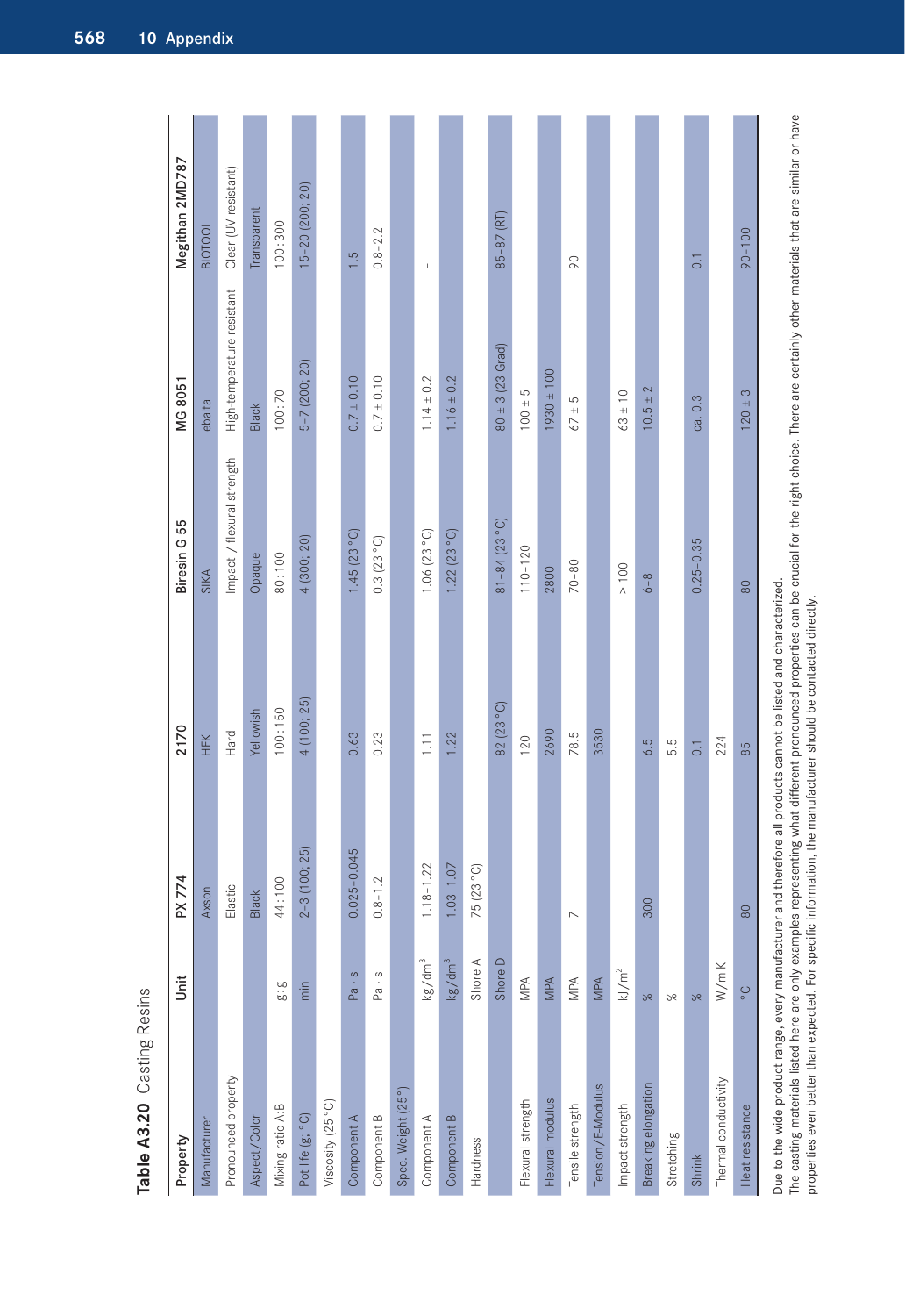## **Glossary**

In this list are frequently used terms and their abbreviations that are often used in the literature but not always clearly explained there.

| Abbreviation | Definition                                 | Explanation                                                                                                                                   |
|--------------|--------------------------------------------|-----------------------------------------------------------------------------------------------------------------------------------------------|
| 3DP          | Three-Dimensional<br>Printing              | Rapid prototyping process. Layer formation by injecting<br>liquid into powder. Trademark of Massachusetts Institute<br>of Technology          |
| <b>ACES</b>  | <b>Accurate Clear Epoxy</b><br>Solids      | Stereolithography building style (3D Systems)                                                                                                 |
| AF           | Additive Fabrication                       | Production by adding volume elements                                                                                                          |
| AF           | <b>Anatomic Facsimile</b>                  | Medical anatomical (operations) models                                                                                                        |
| <b>AFM</b>   | Anatomic Facsimile<br>Models               | Medical anatomical (operations) models                                                                                                        |
| <b>AIM</b>   | <b>ACES Injection Molding</b>              | (Injection molding) tool of stereolithography material<br>(see ACES) (3D Systems)                                                             |
| AM           | Additive Manufacturing                     | Production by adding volume elements                                                                                                          |
| <b>AM</b>    | <b>Agile Manufacturing</b>                 | Proprietary designation from 3D Systems for process for<br>direct production. The point is to emphasize the effec-<br>tiveness of the process |
| <b>BASS</b>  | <b>Break Away Support</b><br>System        | Support structure for the FDM process, which can be<br>removed by manually (Stratasys)                                                        |
| <b>BIS</b>   | <b>Beam Interference</b><br>Solidification | Rapid prototyping process. Polymerization point by two<br>intersecting laser beams in the polymerization                                      |
| <b>BPM</b>   | <b>Ballistic Particle</b><br>Manufacturing | Rapid prototyping process. Layer formation by stacking<br>shooting of volume elements                                                         |
|              | Buy-to-fly ratio                           | Ratio of the volume of material to be paid for to the<br>volume used; a measure of the waste in a manufacturing<br>process                    |
| CAD          | Computer-Aided Design                      | Computer-aided design, preferably in the sense of<br>geometric construction                                                                   |
| CAE          | Computer-Aided<br>Engineering              | Computer-aided design in terms of an interpretation<br>defined using geometric and mathematical basic<br>elements                             |
| CAL          | Computer-Aided<br>Logistics                | Computer-aided material supply                                                                                                                |
| <b>CAM</b>   | Computer-Aided<br>Manufacturing            | Computer-aided manufacturing                                                                                                                  |
| CAMOD        | Computer-Aided<br><b>Modeling Devices</b>  | Software and hardware elements for the production of<br>models                                                                                |
| CAP          | Computer-Aided<br>Production               | Computer-aided production                                                                                                                     |
| CAQ          | <b>Computer-Aided Quality</b><br>Assurance | Computer-aided quality assurance                                                                                                              |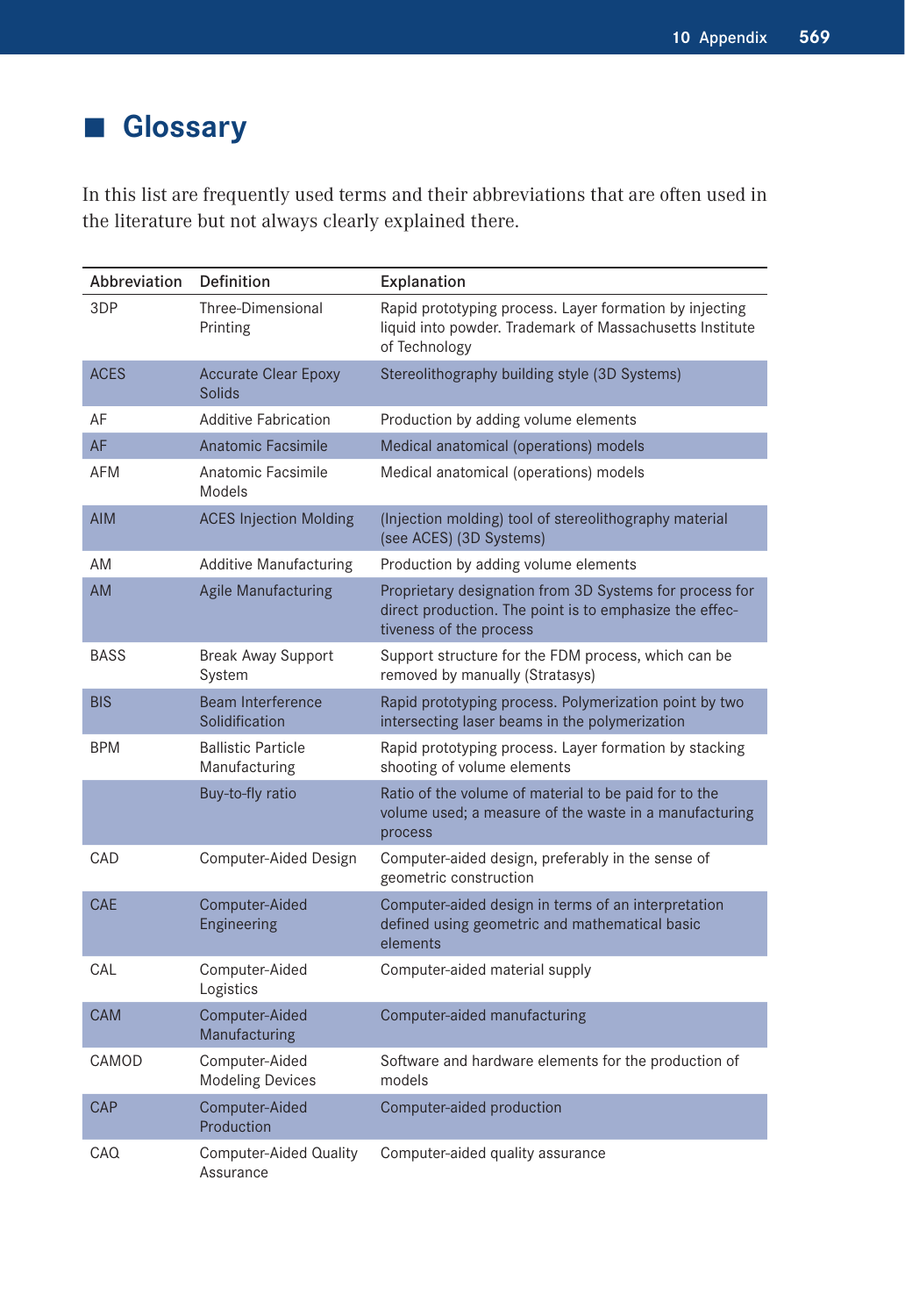| Abbreviation | Definition                                   | Explanation                                                                                                        |
|--------------|----------------------------------------------|--------------------------------------------------------------------------------------------------------------------|
| CAS          | <b>Chemical Abstracts</b><br>Service         | US-American nomenclature and institution for the<br>identification of chemical substances                          |
| CAS          | Computer-Aided Styling                       | Computer-aided shaping<br>(styling within the meaning of the German conception of<br>design)                       |
| <b>CAT</b>   | <b>Computer-Aided Testing</b>                | Computer-aided measurement and testing                                                                             |
| CAx          | Computer-Aided<br>Computer-Assisted          | Abbreviation for any kind of computer-aided process                                                                |
|              | <b>AutoFabs</b>                              | Automated fabricator(s). Equivalent to fabricator                                                                  |
| CD           | <b>Concurrent Design</b>                     | Parallelized design and construction classifications                                                               |
| <b>CEM</b>   | <b>Contract Electronics</b><br>Manufacturing | Contract manufacturing for electronic components and<br>products                                                   |
| <b>CIM</b>   | Computer-Integrated<br>Manufacturing         | Production based on a closed chain CAD-CAM.<br>Equivalent to ICAM                                                  |
| <b>CMB</b>   | <b>Controlled Metal Buildup</b>              | Rapid prototyping process. Laser generation and sub-<br>sequent contour milling of metal (FhGIPT)                  |
| CMC          | Computer-Mediated<br>Communication           | Computer-mediated communication                                                                                    |
| <b>CP</b>    | Centrum für Prototypen-<br>bau GmbH          | Rapid prototyping service providers located in Erkelenz/<br>Dusseldorf (Germany)                                   |
| <b>CPDM</b>  | <b>CIMATRON Product Data</b><br>Management   | PDM System Co. CIMATRON                                                                                            |
| CS           | Computer-Supported                           | Computer-aided process                                                                                             |
| <b>CSCW</b>  | Computer-Supported<br>Cooperative Work       | Computer-aided communication system                                                                                |
| <b>CSG</b>   | <b>Constructive Solid</b><br>Geometry        | Description of a complex body by combining simple body<br>about Boolean operations                                 |
| СT           | Computed Tomography                          | X-ray film process, preferably in medicine                                                                         |
| <b>DCM</b>   | <b>Direct Composite</b><br>Manufacturing     | Direct fabrication of components made of composite<br>material. Preferably used by OptoForm for the M3D<br>Process |
| <b>DMLS</b>  | Direct Metal Laser<br>Sintering              | Sintering process company EOS for direct sintering of<br>metal                                                     |
| <b>DMU</b>   | Digital Mock-Up                              | Digitale prototype, mostly in the sense of animatable in<br>virtual reality                                        |
| $D_{\rho}$   | <b>Cure Depth</b>                            | For stereolithography, the optical penetration depth for<br>resin                                                  |
| <b>DSPC</b>  | <b>Direct Shell Production</b><br>Casting    | Hardware and software solution from the company<br>Soligen for direct sintering of ceramic molds                   |
| <b>DTM</b>   | Desktop Manufacturing                        | Process for fast production of three-dimensional physical<br>models "on the desk"                                  |
| <b>DTM</b>   | DTM Corp., Austin, TX,<br><b>USA</b>         | Manufacturer of laser sintering machines;<br>now 3D Systems                                                        |
| <b>DXF</b>   |                                              | Drawing Exchange Format Data format for storing CAD drawings                                                       |
| $E_C$        | <b>Critical Energy</b>                       | For stereolithography; the threshold energy at which a<br>chemical reaction occurs                                 |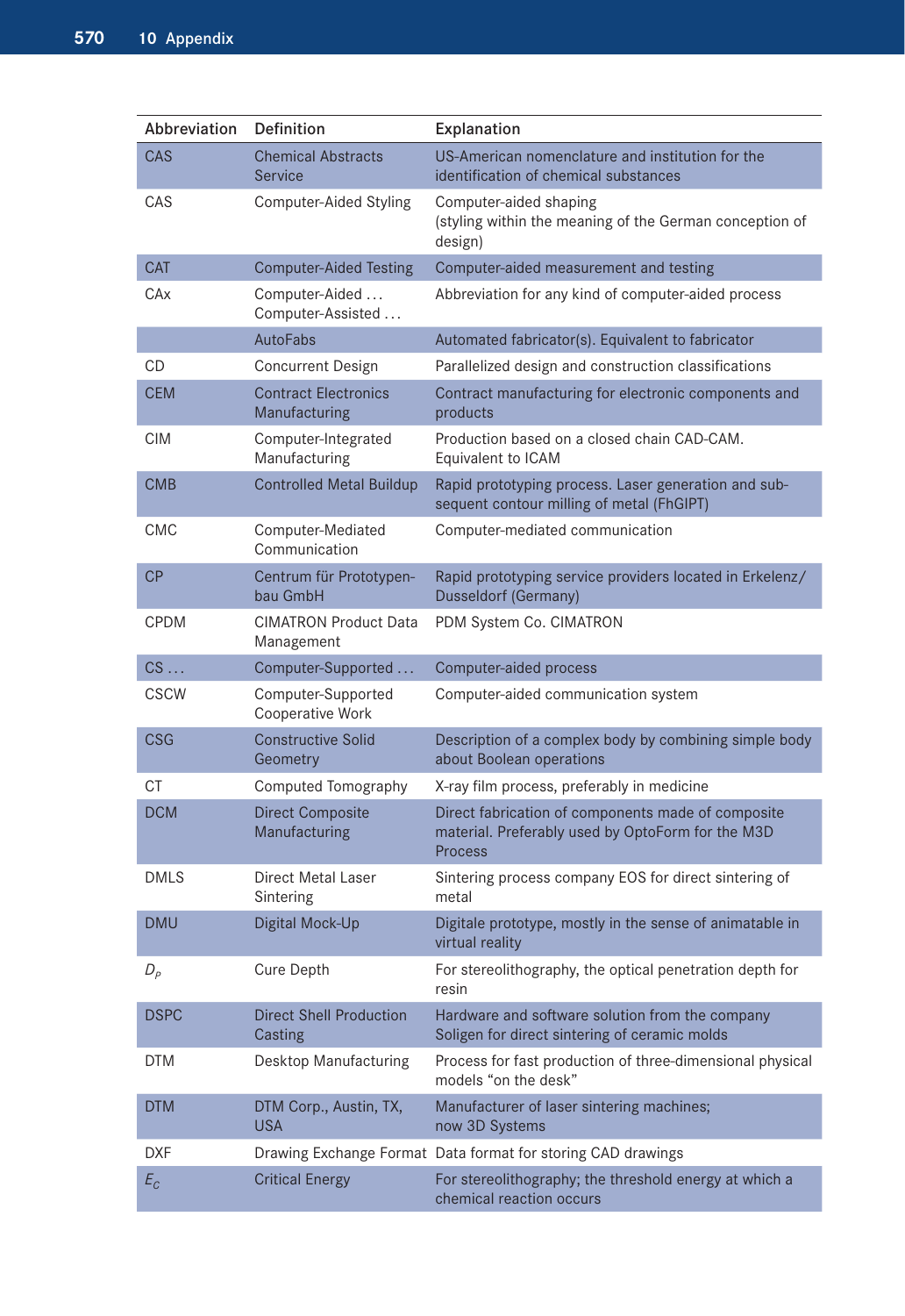| Abbreviation | Definition                                                               | Explanation                                                                                                                     |
|--------------|--------------------------------------------------------------------------|---------------------------------------------------------------------------------------------------------------------------------|
| EDM          | Electronic Data<br>Management;<br><b>Engineering Data</b><br>Management  | Program systems for managing large, multiple<br>beneficiaries of simultaneously processed files                                 |
| <b>EDM</b>   | <b>Electrical Discharge</b><br>Machining                                 | Electrical discharge machining                                                                                                  |
| EDM          | Electronic Document<br>Management                                        | Electronic archiving of documents                                                                                               |
| <b>EOS</b>   | <b>Electrical Optical Sys-</b><br>tems GmbH, Planegg/<br>Munich, Germany | Manufacturer of sintering machinery                                                                                             |
| ERM          | <b>Enterprise Resource</b><br>Management                                 | System and software programs for the management and<br>planning of logistics supply chains                                      |
| ERP          | <b>Enterprise Resource</b><br>Planning                                   | System and software programs for the management and<br>planning of logistics supply chains                                      |
|              | Fabber                                                                   | Short form of fabricator                                                                                                        |
|              | Fabrikator (Fabricator)                                                  | Additive manufacturing machine for the direct production<br>of components with product character                                |
| FDM          | <b>Fused Deposition</b><br>Modeling                                      | FLM process for the company Stratasys                                                                                           |
| <b>FFF</b>   | <b>Fast Freeform Fabrica-</b><br>tion                                    | Process for the rapid production of three-dimensional<br>physical models                                                        |
| FLM          | <b>Fused Layer Modeling</b>                                              | Rapid prototyping process. Film formation by extrusion<br>of molten thermoplastics and solidification due to heat<br>conduction |
| <b>FM</b>    | <b>Facsimile Models</b>                                                  | Scale mapping of existing geometry                                                                                              |
| FRP          | Foam Reaction Proto-<br>typing                                           | Process for layered application of self-reacting foams.<br>Preferably proprietary designation of Herback (Hennings<br>2004)     |
|              | Grower                                                                   | For growing; designation for additive manufacturing<br>machinery, mainly used by Solidscape for the T66                         |
| НIS          | Holographic Interference<br>Solidification                               | Rapid prototyping process. Polymerization by projecting<br>holographic images onto photosensitive materials                     |
| <b>HPGL</b>  | <b>Hewlett Packard Graphic</b><br>Language                               | Plotter interface                                                                                                               |
| HSC          | <b>High-Speed Cutting</b>                                                | High-speed milling                                                                                                              |
| <b>HSPC</b>  | <b>High-Speed Precision</b><br>Cutting                                   | HSC of the company Kern Microtechnik                                                                                            |
| ICAM         | Integrated Comput-<br>er-Aided Manufacturing                             | Production based on a closed-chain CAD-CAM;<br>equivalent to CIM                                                                |
| <b>IGES</b>  | <b>Initial Graphics Exchange</b><br>Specification                        | File format for the exchange of neutral geometry data<br>between CAD systems                                                    |
| KMG          | <b>Coordinate Measuring</b><br>Machine                                   | 3D Coordinate measuring machine                                                                                                 |
| <b>LCVD</b>  | Laser Chemical Vapor<br>Deposition                                       | Rapid prototyping process. Laser-assisted deposition<br>of material in the gas phase                                            |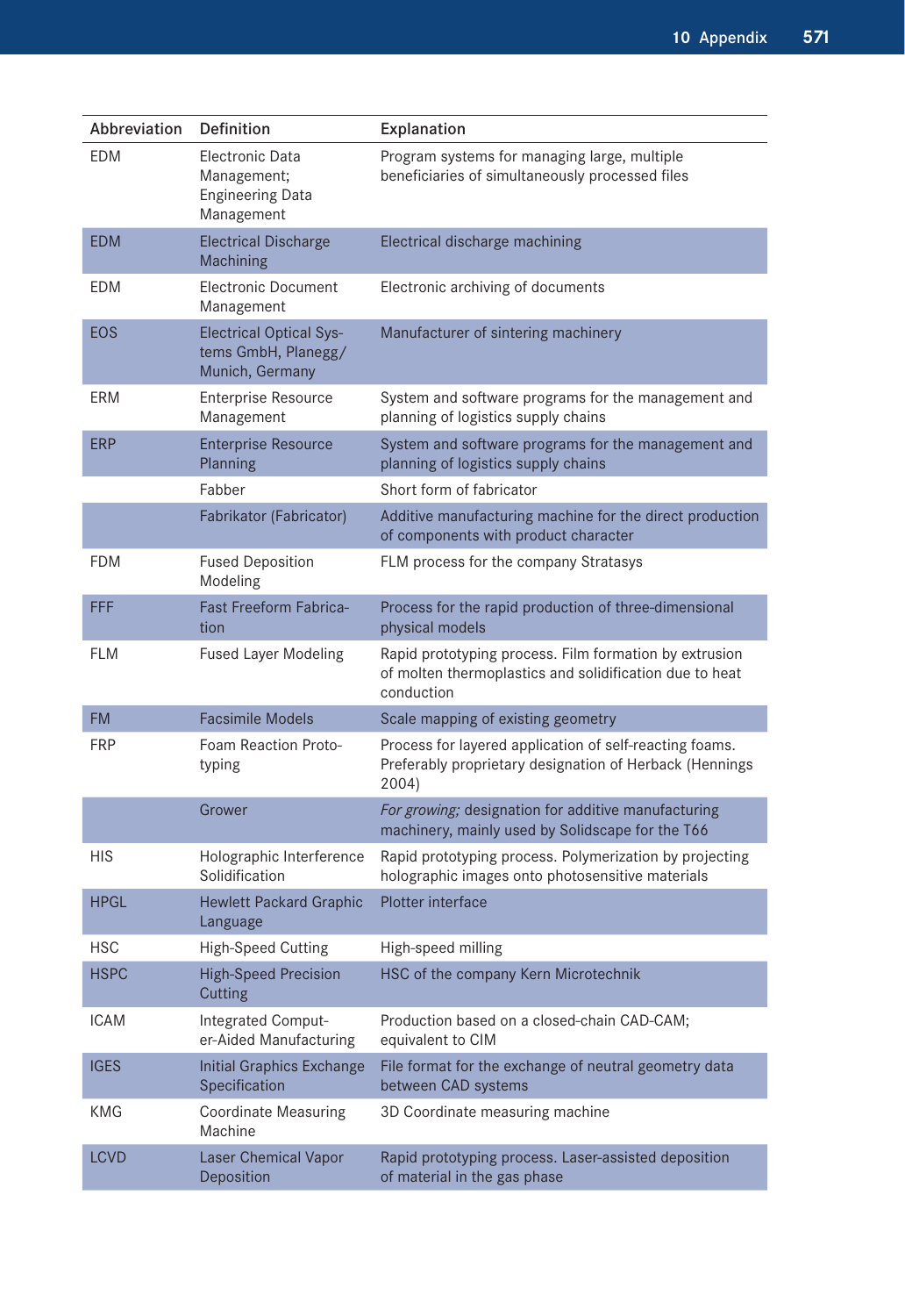| Abbreviation         | Definition                                                                                                                              | Explanation                                                                                                                                                                                                                     |
|----------------------|-----------------------------------------------------------------------------------------------------------------------------------------|---------------------------------------------------------------------------------------------------------------------------------------------------------------------------------------------------------------------------------|
| <b>LENS</b>          | Laser-Engineered Net<br>Shaping                                                                                                         | Rapid prototyping process.<br>Laser-generated metal (Company OPTOMEC)                                                                                                                                                           |
| <b>LLM</b>           | Layer Laminate Manu-<br>facturing                                                                                                       | Rapid prototyping process. Contouring by laser, knife,<br>or cutter. Layer formation by bonding                                                                                                                                 |
| LM                   | Laminate Manufacturing                                                                                                                  | Collective term for rapid prototyping processes after<br>layer laminate processes                                                                                                                                               |
| <b>LMC</b>           | <b>Layer Milling Center</b>                                                                                                             | Layer milling machine of the company Zimmermann                                                                                                                                                                                 |
| <b>LMP</b>           | <b>Layer Milling Process</b>                                                                                                            | Layer milling process of the company Zimmermann/<br>Pauser                                                                                                                                                                      |
| <b>LMPM</b>          | Low Melting Point Metal                                                                                                                 | Low-melting metal alloy                                                                                                                                                                                                         |
| LMS                  | Laser Model System                                                                                                                      | Stereolithography process of the company Fockele &<br>Blacke                                                                                                                                                                    |
| <b>LMT</b>           | Layer Manufacturing Tech-<br>nologies & Techniques                                                                                      | General term for layer-oriented operating manufacturing<br>processes                                                                                                                                                            |
| <b>LOM</b>           | Laminated Object<br>Manufacturing                                                                                                       | LLM process of the company Helisys                                                                                                                                                                                              |
| LS                   | <b>Laser Sintering</b>                                                                                                                  | Rapid prototyping process.<br>Layer formation by local melting and subsequent<br>solidification of powder-like materials                                                                                                        |
| LSM                  | Laser Surface Melting                                                                                                                   | Laser-sintering process of the company Fockele & Blacke<br>for the production of metal prototypes                                                                                                                               |
| <b>MEMS</b>          | Micro Electromechanical<br><b>Systems</b>                                                                                               | Microelectromechanical systems                                                                                                                                                                                                  |
| <b>MIM</b>           | <b>Metal Injection Molding</b>                                                                                                          | Injection-molding process based on plastifiable metal-<br>plastic mixtures                                                                                                                                                      |
| MIM/<br>MAM/<br>MDM/ | <b>Material Increase</b><br>Manufacturing/<br><b>Material Addition</b><br>Manufacturing/<br><b>Material Deposition</b><br>Manufacturing | Production by the juxtaposition and successive joining<br>of volume elements                                                                                                                                                    |
| <b>MJM</b>           | MultiJet Modeling                                                                                                                       | FLM process of the company 3D Systems                                                                                                                                                                                           |
| <b>MJS</b>           | Multiphase Jet<br>Solidification                                                                                                        | FLM process of the company ITP                                                                                                                                                                                                  |
|                      | Modden (Modding)                                                                                                                        | Fitting of accessories, ornamentation, and so on, espe-<br>cially in their function of unchanged products. Most often<br>externally, for example on the housing of computers<br>(case modding). Equivalent to tune, style, pimp |
| <b>MRT</b>           | <b>Magnetic Resonance</b><br>Tomography                                                                                                 | Medical imaging process, preferably for the examination<br>of soft tissue                                                                                                                                                       |
| <b>NMR</b>           | Nuclear Magnetic<br>Resonance                                                                                                           | Process used in medical imaging                                                                                                                                                                                                 |
| <b>OEM</b>           | <b>Original Equipment</b><br>Manufacturer                                                                                               | Supplier for products that the original manufacturer sells<br>under its own name                                                                                                                                                |
|                      | Pimp                                                                                                                                    | Especially externally spectacular treatment of a product<br>that is otherwise unchanged, especially in its function.<br>See "Pimp My Ride" TV show (off air)                                                                    |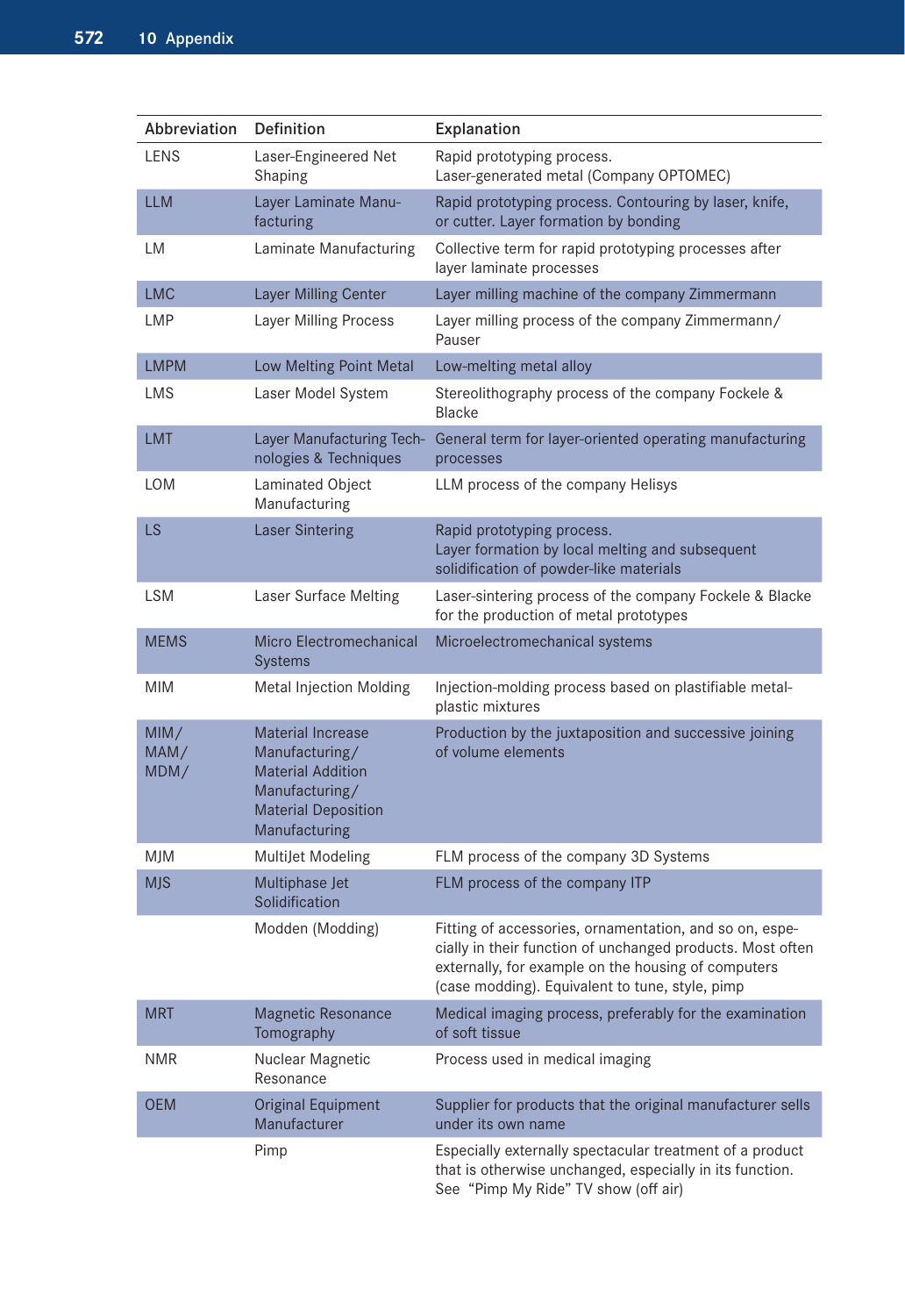| Abbreviation | Definition                                         | Explanation                                                                                                                                                      |
|--------------|----------------------------------------------------|------------------------------------------------------------------------------------------------------------------------------------------------------------------|
| <b>PDM</b>   | <b>Product Data</b><br>Management                  | EDP systems for product data management                                                                                                                          |
| PET          | Positron Emission<br>Tomography                    | Imaging process, preferably for medicine                                                                                                                         |
| <b>PPS</b>   | <b>Production Planning</b><br>System               | Production planning and control system                                                                                                                           |
|              | Prototyper                                         | Additive manufacturing machine for the direct production<br>of prototypes, patterns, and dummies                                                                 |
| <b>RMM</b>   | Rapid Mock-up Machine                              | Additive manufacturing machine for the production of<br>prototypes, dummies (mock-ups), and models. Preferably<br>from the Kira Corp. for the Katana term coined |
| <b>RIM</b>   | Reaction Injection<br>Molding                      | Injection-molding process on the basis of plasticizable<br>chemically reactive metal-plastic mixtures                                                            |
| RM           | <b>Rapid Modeling</b>                              | Process for the rapid production of models                                                                                                                       |
| <b>RP</b>    | Rapid Prototyping                                  | Technology that deals with processes and methods for<br>production of layered models directly from 3D CAD data                                                   |
| <b>RP</b>    | <b>Reinforced Plastics</b>                         | Preferably fiber-reinforced plastics (as opposed to<br>nonreinforced plastics)                                                                                   |
| RP&M         | Rapid Prototyping &<br>Manufacturing               | Process for the rapid production of prototypes and their<br>immediate production                                                                                 |
| <b>RPD</b>   | <b>Rapid Product</b><br>Development                | Rapid product development                                                                                                                                        |
| RPro         | Rapid Production                                   | Rapid manufacturing or production                                                                                                                                |
| <b>RPT</b>   | Rapid Prototyping Tech-<br>niques/Technologies     | Processes and methods for the implementation of rapid<br>prototyping                                                                                             |
| RT           | Rapid Tooling                                      | Process for the manufacturing of tools by rapid proto-<br>typing methods                                                                                         |
| <b>SAHP</b>  | Selective Adhesive and<br><b>Hot Press Process</b> | LLM process of the company KIRA                                                                                                                                  |
| SDU          | Shell Design Unit                                  | Hardware and software combination for the calculation<br>of negatives for ceramic molds (Soligen)                                                                |
| <b>SE</b>    | Simultaneous<br>Engineering                        | Methodic approach for parallel work of several people or<br>teams on a (development-) task                                                                       |
| SET          | Standard d'Echange<br>et de Transfer               | File format for neutral data exchange of geometry data<br>between CAD systems                                                                                    |
| <b>SFF</b>   | Solid Freeform<br>Fabrication                      | Designation of (additive manufacturing) process for<br>production of physical volume models (solids)                                                             |
| <b>SFM</b>   | Solid Freeform<br>Manufacturing                    | Designation of (additive manufacturing) process for<br>production of physical volume models                                                                      |
| <b>SFP</b>   | Solid Foil Polymerization                          | Additive manufacturing process. Layer formation con-<br>toured by gluing films by polymerization                                                                 |
| SGC          | Solid Ground Curing                                | Stereolithography process of the company Cubital                                                                                                                 |
| <b>SL</b>    | Stereolithography                                  | Additive manufacturing process.<br>Layer formation by local solidification of photosensitive<br>resins (photopolymerization)                                     |